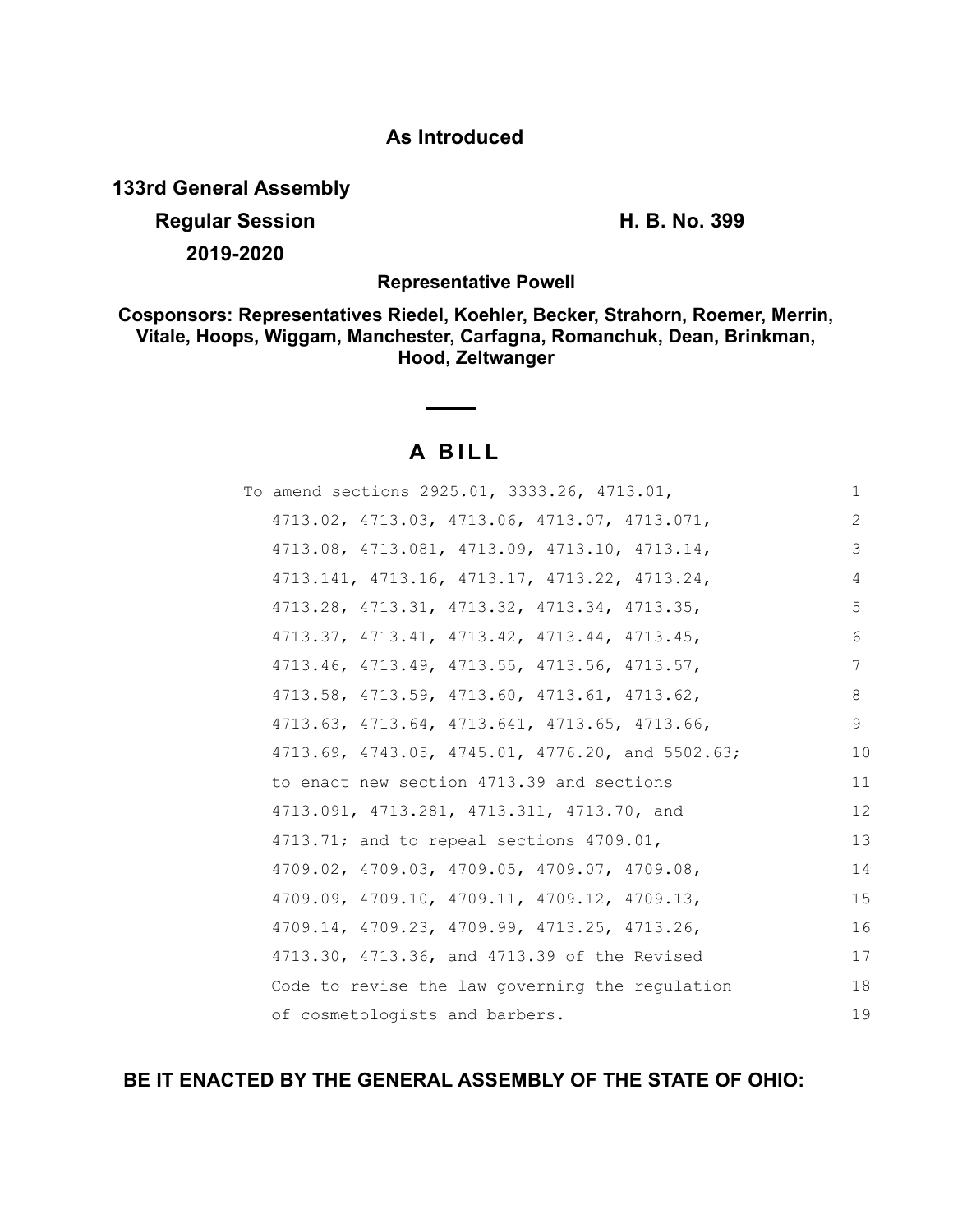**Section 1.** That sections 2925.01, 3333.26, 4713.01, 4713.02, 4713.03, 4713.06, 4713.07, 4713.071, 4713.08, 4713.081, 4713.09, 4713.10, 4713.14, 4713.141, 4713.16, 4713.17, 4713.22, 4713.24, 4713.28, 4713.31, 4713.32, 4713.34, 4713.35, 4713.37, 4713.41, 4713.42, 4713.44, 4713.45, 4713.46, 4713.49, 4713.55, 4713.56, 4713.57, 4713.58, 4713.59, 4713.60, 4713.61, 4713.62, 4713.63, 4713.64, 4713.641, 4713.65, 4713.66, 4713.69, 4743.05, 4745.01, 4776.20, and 5502.63 be amended and new section 4713.39 and sections 4713.091, 4713.281, 4713.311, 4713.70, and 4713.71 of the Revised Code be enacted to read as follows: **Sec. 2925.01.** As used in this chapter: (A) "Administer," "controlled substance," "controlled substance analog," "dispense," "distribute," "hypodermic," "manufacturer," "official written order," "person," "pharmacist," "pharmacy," "sale," "schedule I," "schedule II," "schedule III," "schedule IV," "schedule V," and "wholesaler" have the same meanings as in section 3719.01 of the Revised Code. (B) "Drug dependent person" and "drug of abuse" have the same meanings as in section 3719.011 of the Revised Code. (C) "Drug," "dangerous drug," "licensed health professional authorized to prescribe drugs," and "prescription" have the same meanings as in section 4729.01 of the Revised Code. (D) "Bulk amount" of a controlled substance means any of the following: (1) For any compound, mixture, preparation, or substance included in schedule I, schedule II, or schedule III, with the exception of any controlled substance analog, marihuana, 20 21 22 23 24 25 26 27 28 29 30 31 32 33 34 35 36 37 38 39 40 41 42 43 44 45 46 47 48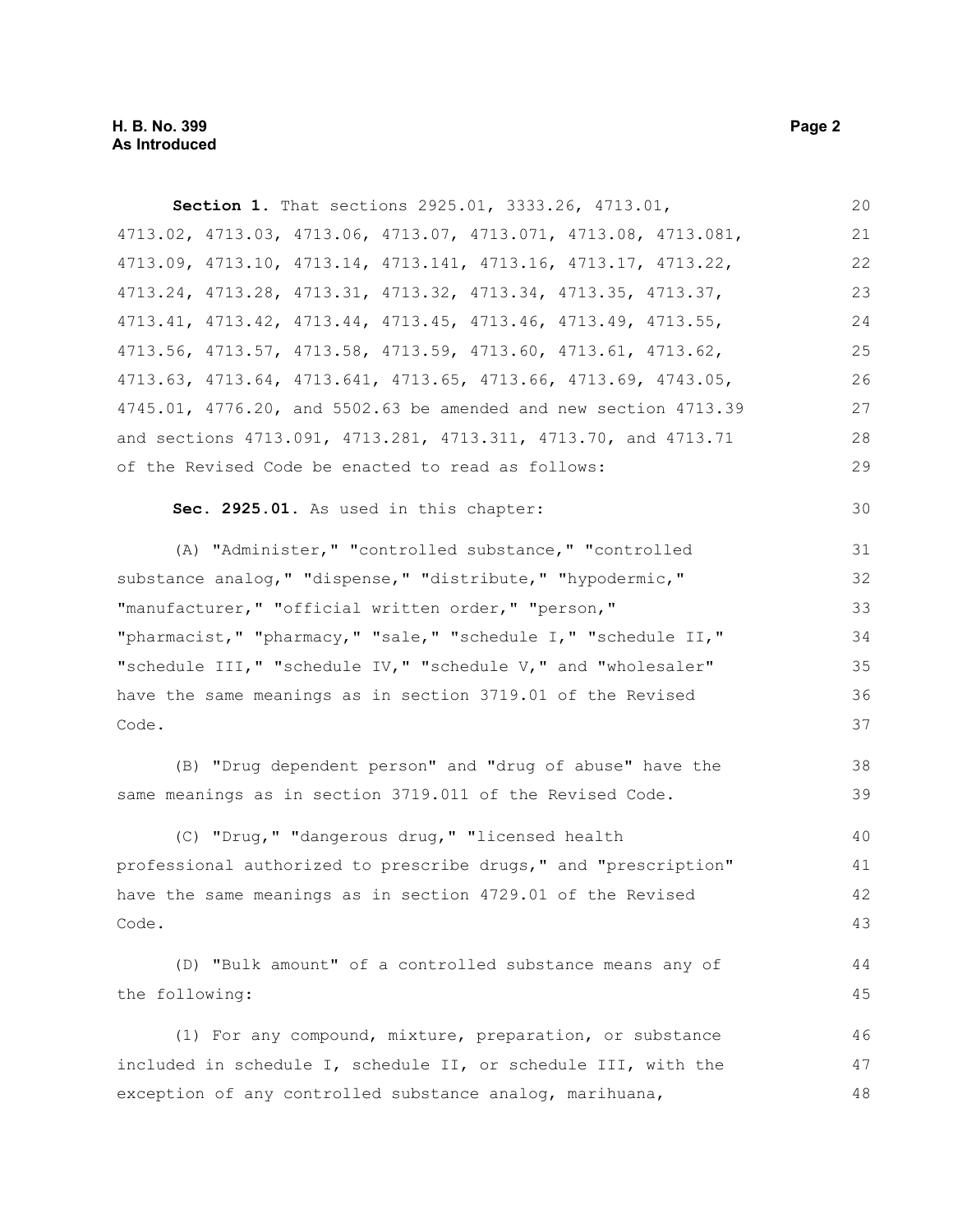cocaine, L.S.D., heroin, any fentanyl-related compound, and hashish and except as provided in division  $(D)(2)$ ,  $(5)$ , or  $(6)$ of this section, whichever of the following is applicable: 50

(a) An amount equal to or exceeding ten grams or twentyfive unit doses of a compound, mixture, preparation, or substance that is or contains any amount of a schedule I opiate or opium derivative; 52 53 54 55

(b) An amount equal to or exceeding ten grams of a compound, mixture, preparation, or substance that is or contains any amount of raw or gum opium; 56 57 58

(c) An amount equal to or exceeding thirty grams or ten unit doses of a compound, mixture, preparation, or substance that is or contains any amount of a schedule I hallucinogen other than tetrahydrocannabinol or lysergic acid amide, or a schedule I stimulant or depressant; 59 60 61 62 63

(d) An amount equal to or exceeding twenty grams or five times the maximum daily dose in the usual dose range specified in a standard pharmaceutical reference manual of a compound, mixture, preparation, or substance that is or contains any amount of a schedule II opiate or opium derivative; 64 65 66 67 68

(e) An amount equal to or exceeding five grams or ten unit doses of a compound, mixture, preparation, or substance that is or contains any amount of phencyclidine; 69 70 71

(f) An amount equal to or exceeding one hundred twenty grams or thirty times the maximum daily dose in the usual dose range specified in a standard pharmaceutical reference manual of a compound, mixture, preparation, or substance that is or contains any amount of a schedule II stimulant that is in a final dosage form manufactured by a person authorized by the 72 73 74 75 76 77

49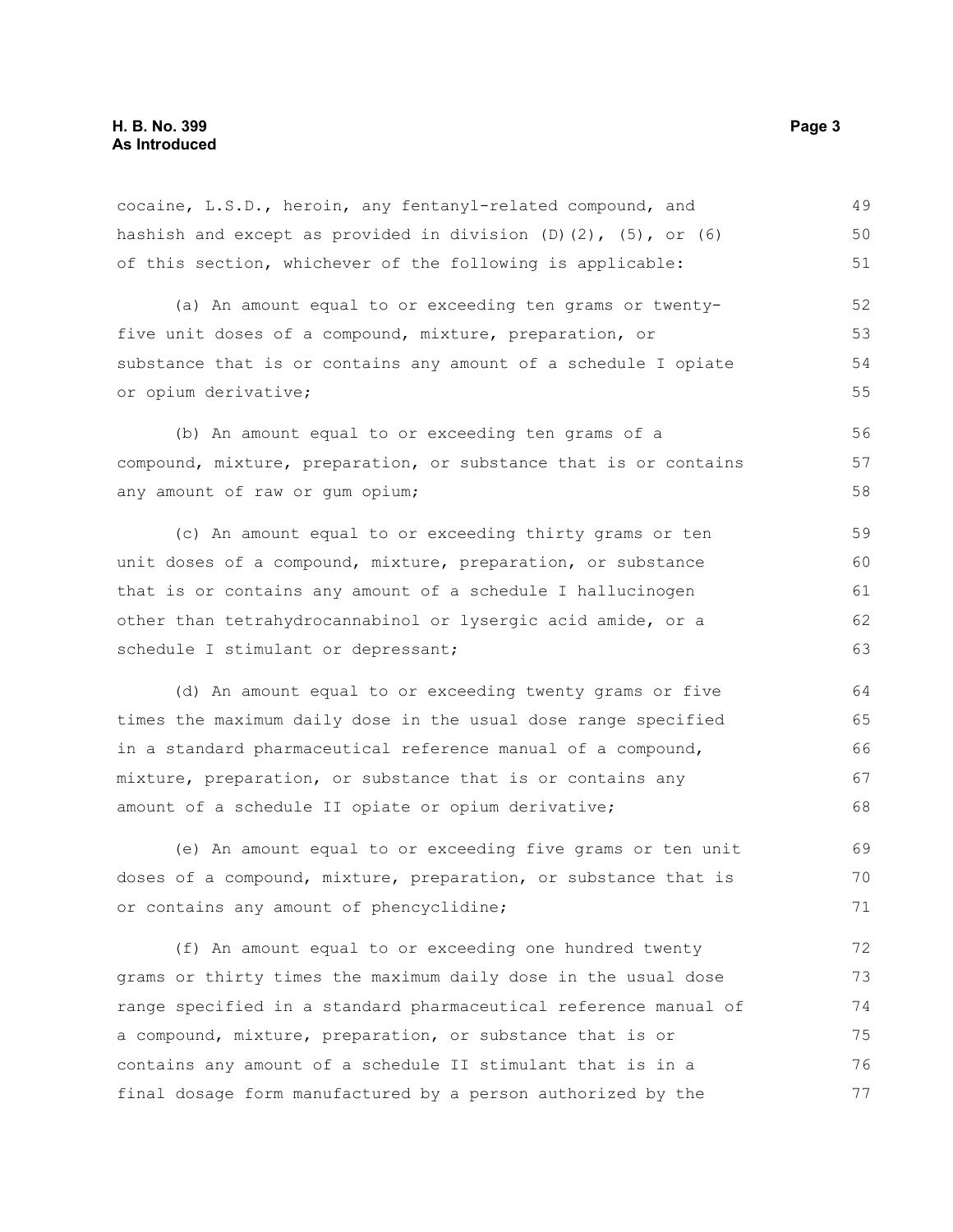#### **H. B. No. 399 Page 4 As Introduced**

"Federal Food, Drug, and Cosmetic Act," 52 Stat. 1040 (1938), 21 U.S.C.A. 301, as amended, and the federal drug abuse control laws, as defined in section 3719.01 of the Revised Code, that is or contains any amount of a schedule II depressant substance or a schedule II hallucinogenic substance; 78 79 80 81 82

(g) An amount equal to or exceeding three grams of a compound, mixture, preparation, or substance that is or contains any amount of a schedule II stimulant, or any of its salts or isomers, that is not in a final dosage form manufactured by a person authorized by the Federal Food, Drug, and Cosmetic Act and the federal drug abuse control laws.

(2) An amount equal to or exceeding one hundred twenty grams or thirty times the maximum daily dose in the usual dose range specified in a standard pharmaceutical reference manual of a compound, mixture, preparation, or substance that is or contains any amount of a schedule III or IV substance other than an anabolic steroid or a schedule III opiate or opium derivative; 89 90 91 92

(3) An amount equal to or exceeding twenty grams or five times the maximum daily dose in the usual dose range specified in a standard pharmaceutical reference manual of a compound, mixture, preparation, or substance that is or contains any amount of a schedule III opiate or opium derivative; 96 97 98 99 100

(4) An amount equal to or exceeding two hundred fifty milliliters or two hundred fifty grams of a compound, mixture, preparation, or substance that is or contains any amount of a schedule V substance; 101 102 103 104

(5) An amount equal to or exceeding two hundred solid dosage units, sixteen grams, or sixteen milliliters of a 105 106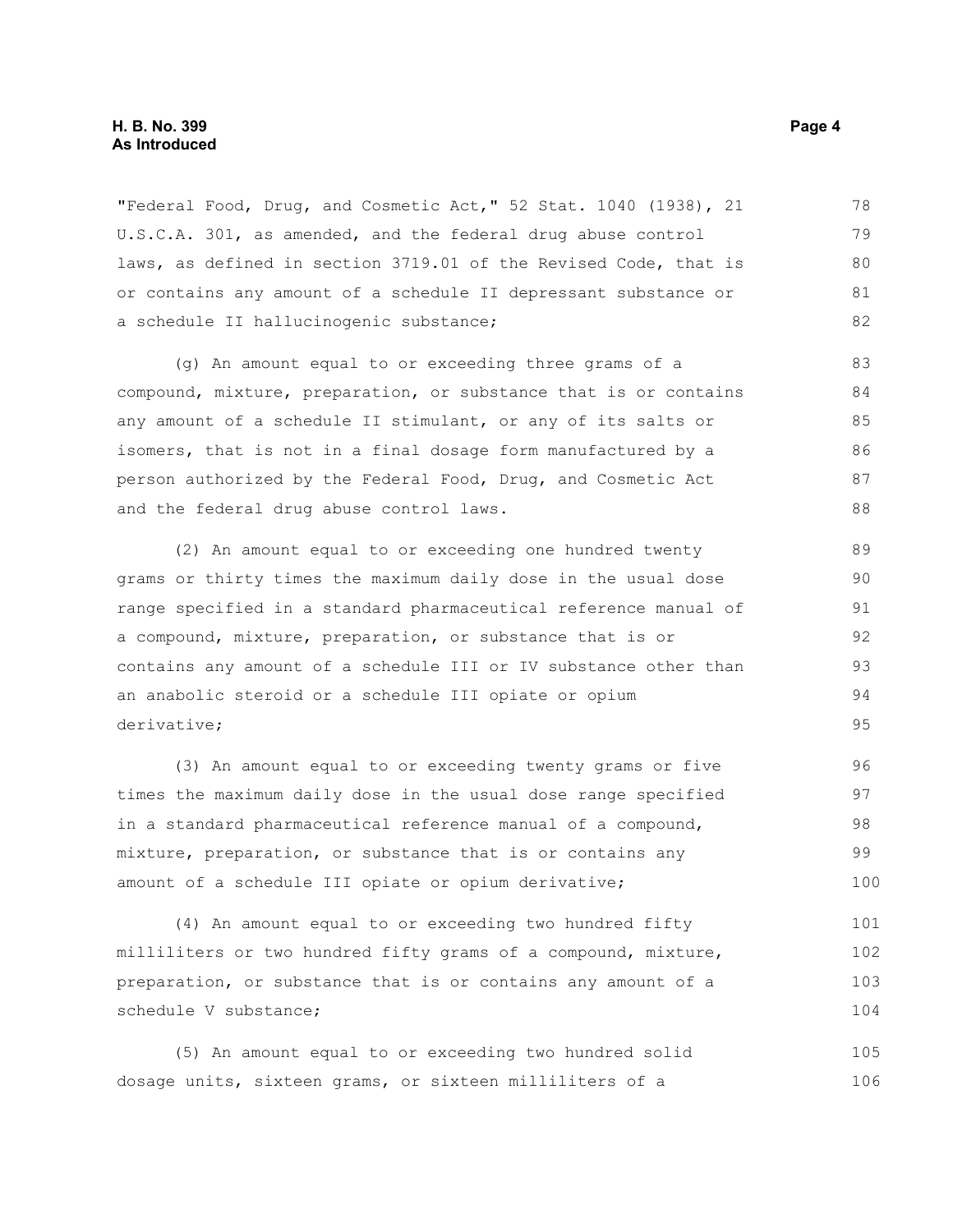compound, mixture, preparation, or substance that is or contains any amount of a schedule III anabolic steroid; 107 108

(6) For any compound, mixture, preparation, or substance that is a combination of a fentanyl-related compound and any other compound, mixture, preparation, or substance included in schedule III, schedule IV, or schedule V, if the defendant is charged with a violation of section 2925.11 of the Revised Code and the sentencing provisions set forth in divisions (C)(10)(b) and (C)(11) of that section will not apply regarding the defendant and the violation, the bulk amount of the controlled substance for purposes of the violation is the amount specified in division  $(D)$   $(1)$ ,  $(2)$ ,  $(3)$ ,  $(4)$ , or  $(5)$  of this section for the other schedule III, IV, or V controlled substance that is combined with the fentanyl-related compound. 109 110 111 112 113 114 115 116 117 118 119 120

(E) "Unit dose" means an amount or unit of a compound, mixture, or preparation containing a controlled substance that is separately identifiable and in a form that indicates that it is the amount or unit by which the controlled substance is separately administered to or taken by an individual. 121 122 123 124 125

(F) "Cultivate" includes planting, watering, fertilizing, or tilling.

(G) "Drug abuse offense" means any of the following:

(1) A violation of division (A) of section 2913.02 that constitutes theft of drugs, or a violation of section 2925.02, 2925.03, 2925.04, 2925.041, 2925.05, 2925.06, 2925.11, 2925.12, 2925.13, 2925.22, 2925.23, 2925.24, 2925.31, 2925.32, 2925.36, or 2925.37 of the Revised Code; 129 130 131 132 133

(2) A violation of an existing or former law of this or any other state or of the United States that is substantially 134 135

126 127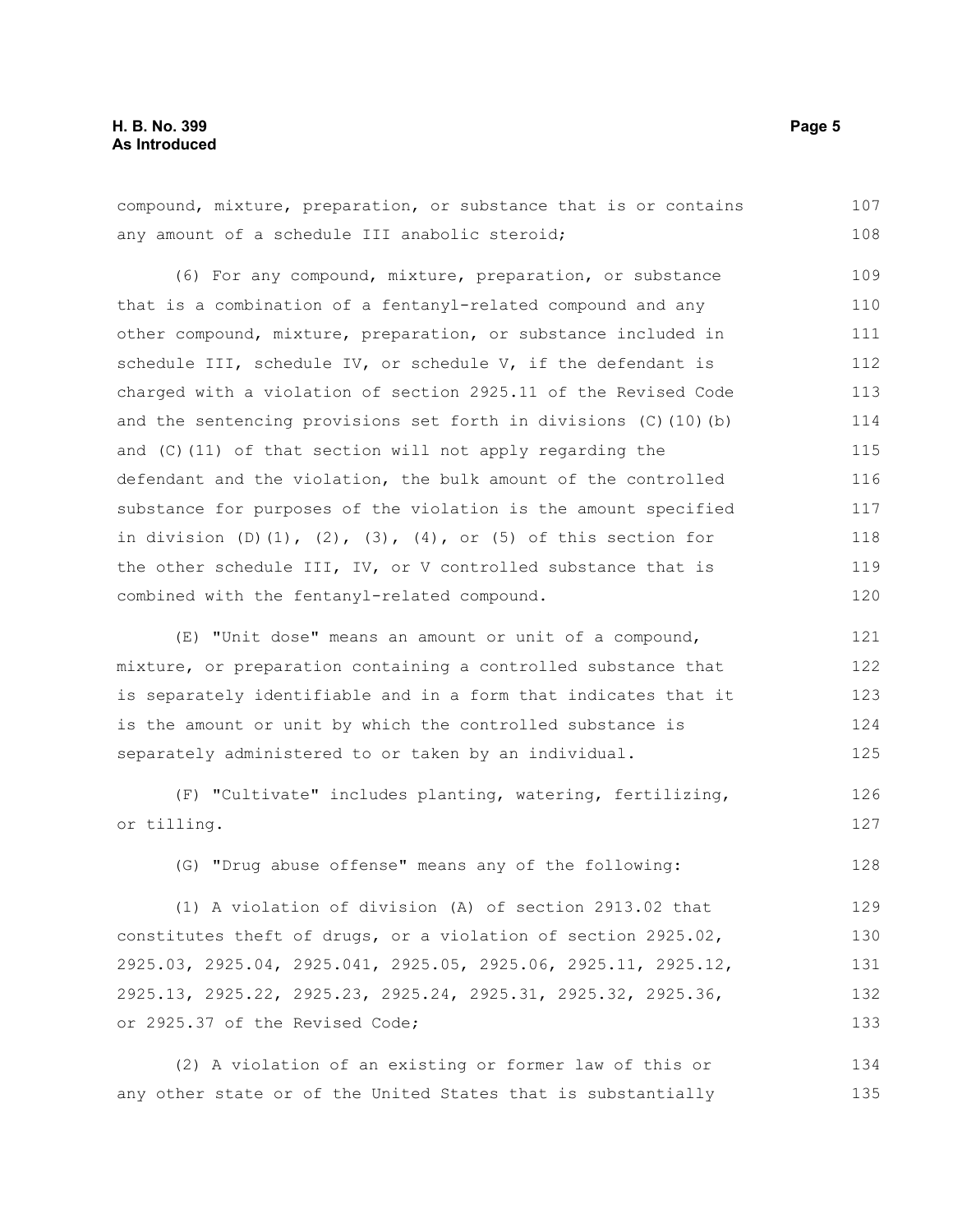equivalent to any section listed in division (G)(1) of this section; 136 137

(3) An offense under an existing or former law of this or any other state, or of the United States, of which planting, cultivating, harvesting, processing, making, manufacturing, producing, shipping, transporting, delivering, acquiring, possessing, storing, distributing, dispensing, selling, inducing another to use, administering to another, using, or otherwise dealing with a controlled substance is an element; 138 139 140 141 142 143 144

(4) A conspiracy to commit, attempt to commit, or complicity in committing or attempting to commit any offense under division  $(G)$ (1),  $(2)$ , or  $(3)$  of this section. 145 146 147

(H) "Felony drug abuse offense" means any drug abuse offense that would constitute a felony under the laws of this state, any other state, or the United States. 148 149 150

(I) "Harmful intoxicant" does not include beer or intoxicating liquor but means any of the following: 151 152

(1) Any compound, mixture, preparation, or substance the gas, fumes, or vapor of which when inhaled can induce intoxication, excitement, giddiness, irrational behavior, depression, stupefaction, paralysis, unconsciousness, asphyxiation, or other harmful physiological effects, and includes, but is not limited to, any of the following: 153 154 155 156 157 158

(a) Any volatile organic solvent, plastic cement, model cement, fingernail polish remover, lacquer thinner, cleaning fluid, gasoline, or other preparation containing a volatile organic solvent; 159 160 161 162

(b) Any aerosol propellant;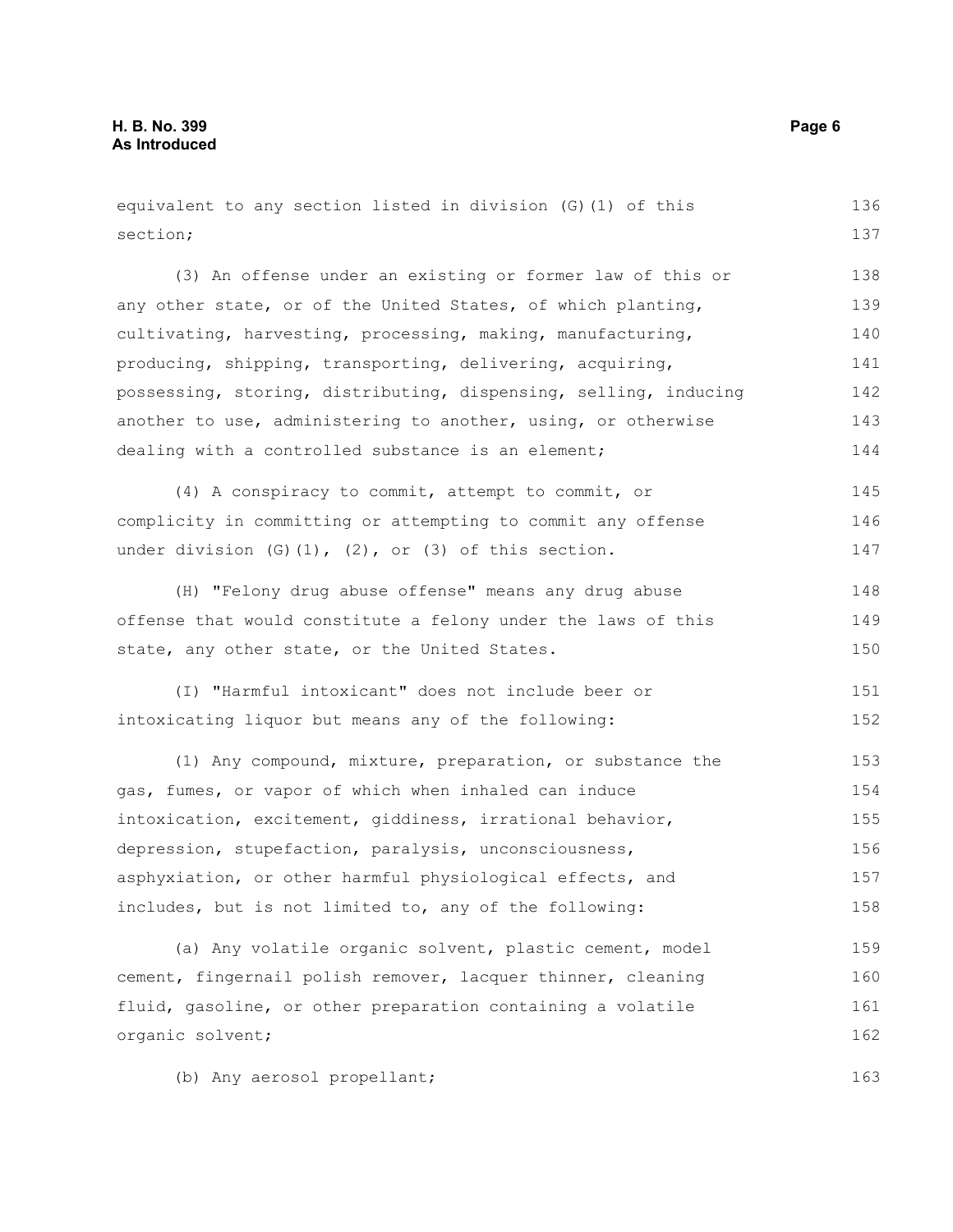| (c) Any fluorocarbon refrigerant;                              | 164 |
|----------------------------------------------------------------|-----|
| (d) Any anesthetic gas.                                        | 165 |
| (2) Gamma Butyrolactone;                                       | 166 |
| $(3)$ 1,4 Butanediol.                                          | 167 |
| (J) "Manufacture" means to plant, cultivate, harvest,          | 168 |
| process, make, prepare, or otherwise engage in any part of the | 169 |
| production of a drug, by propagation, extraction, chemical     | 170 |
| synthesis, or compounding, or any combination of the same, and | 171 |

includes packaging, repackaging, labeling, and other activities incident to production. 172 173

(K) "Possess" or "possession" means having control over a thing or substance, but may not be inferred solely from mere access to the thing or substance through ownership or occupation of the premises upon which the thing or substance is found. 174 175 176 177

(L) "Sample drug" means a drug or pharmaceutical preparation that would be hazardous to health or safety if used without the supervision of a licensed health professional authorized to prescribe drugs, or a drug of abuse, and that, at one time, had been placed in a container plainly marked as a sample by a manufacturer. 178 179 180 181 182 183

(M) "Standard pharmaceutical reference manual" means the current edition, with cumulative changes if any, of references that are approved by the state board of pharmacy. 184 185 186

(N) "Juvenile" means a person under eighteen years of age. 187

(O) "Counterfeit controlled substance" means any of the following: 188 189

(1) Any drug that bears, or whose container or label 190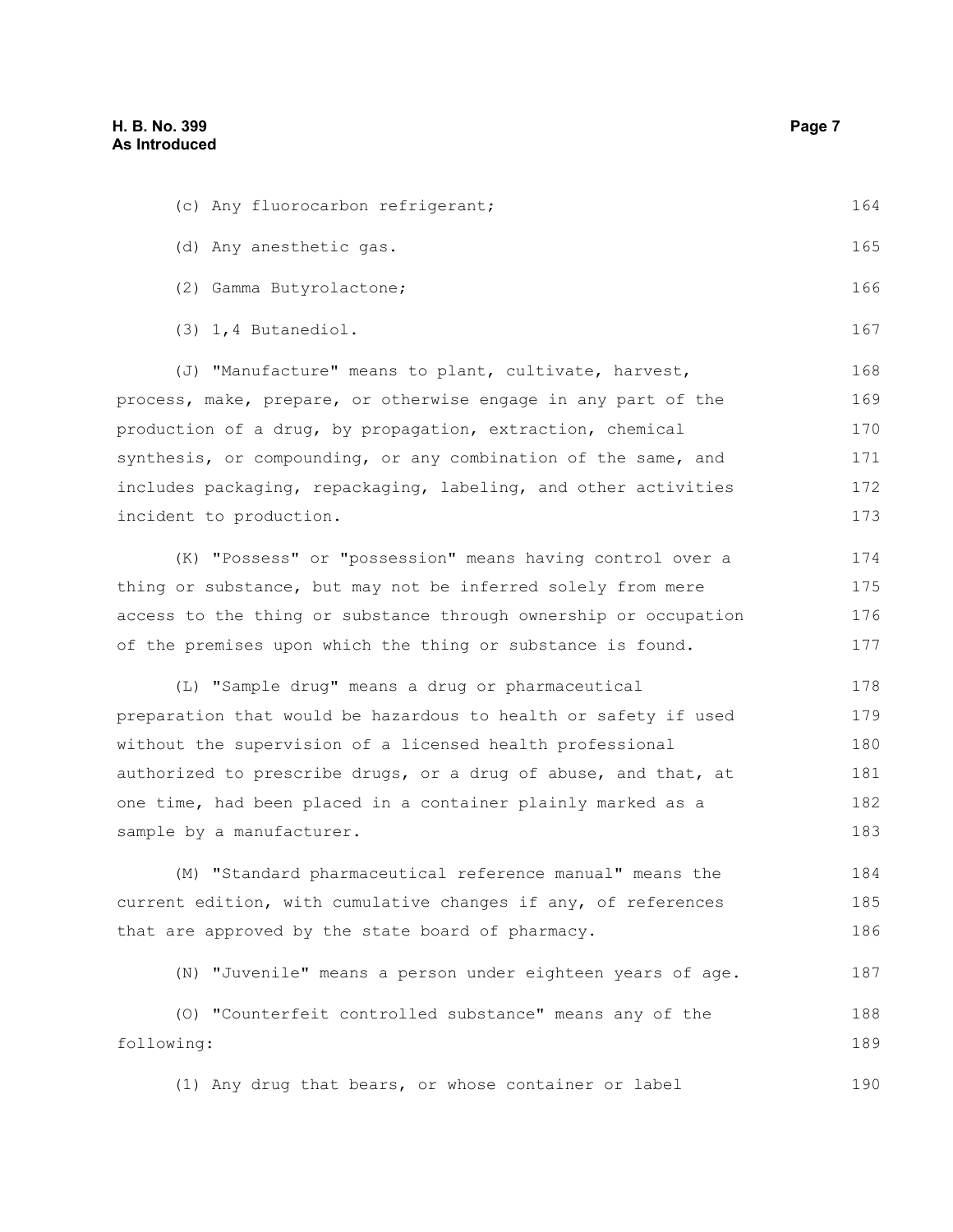bears, a trademark, trade name, or other identifying mark used without authorization of the owner of rights to that trademark, trade name, or identifying mark; 191 192 193

(2) Any unmarked or unlabeled substance that is represented to be a controlled substance manufactured, processed, packed, or distributed by a person other than the person that manufactured, processed, packed, or distributed it; 194 195 196 197

(3) Any substance that is represented to be a controlled substance but is not a controlled substance or is a different controlled substance; 198 199 200

(4) Any substance other than a controlled substance that a reasonable person would believe to be a controlled substance because of its similarity in shape, size, and color, or its markings, labeling, packaging, distribution, or the price for which it is sold or offered for sale.

(P) An offense is "committed in the vicinity of a school" if the offender commits the offense on school premises, in a school building, or within one thousand feet of the boundaries of any school premises, regardless of whether the offender knows the offense is being committed on school premises, in a school building, or within one thousand feet of the boundaries of any school premises. 206 207 208 209 210 211 212

(Q) "School" means any school operated by a board of education, any community school established under Chapter 3314. of the Revised Code, or any nonpublic school for which the state board of education prescribes minimum standards under section 3301.07 of the Revised Code, whether or not any instruction, extracurricular activities, or training provided by the school is being conducted at the time a criminal offense is committed. 213 214 215 216 217 218 219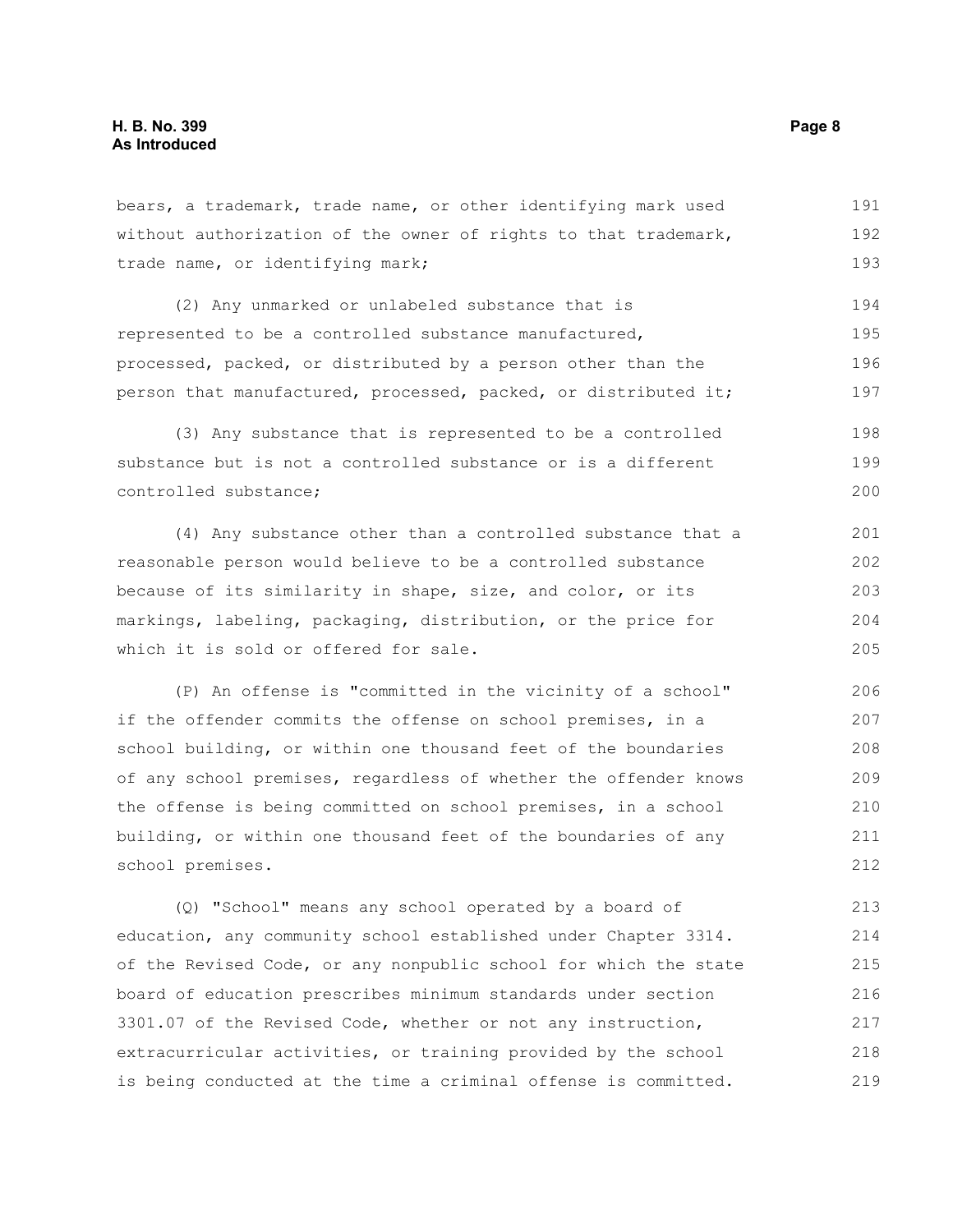(R) "School premises" means either of the following: (1) The parcel of real property on which any school is situated, whether or not any instruction, extracurricular activities, or training provided by the school is being conducted on the premises at the time a criminal offense is committed; (2) Any other parcel of real property that is owned or leased by a board of education of a school, the governing authority of a community school established under Chapter 3314. of the Revised Code, or the governing body of a nonpublic school for which the state board of education prescribes minimum standards under section 3301.07 of the Revised Code and on which some of the instruction, extracurricular activities, or training of the school is conducted, whether or not any instruction, 220 221 222 223 224 225 226 227 228 229 230 231 232 233

extracurricular activities, or training provided by the school is being conducted on the parcel of real property at the time a criminal offense is committed. 234 235 236

(S) "School building" means any building in which any of the instruction, extracurricular activities, or training provided by a school is conducted, whether or not any instruction, extracurricular activities, or training provided by the school is being conducted in the school building at the time a criminal offense is committed. 237 238 239 240 241 242

(T) "Disciplinary counsel" means the disciplinary counsel appointed by the board of commissioners on grievances and discipline of the supreme court under the Rules for the Government of the Bar of Ohio. 243 244 245 246

(U) "Certified grievance committee" means a duly constituted and organized committee of the Ohio state bar 247 248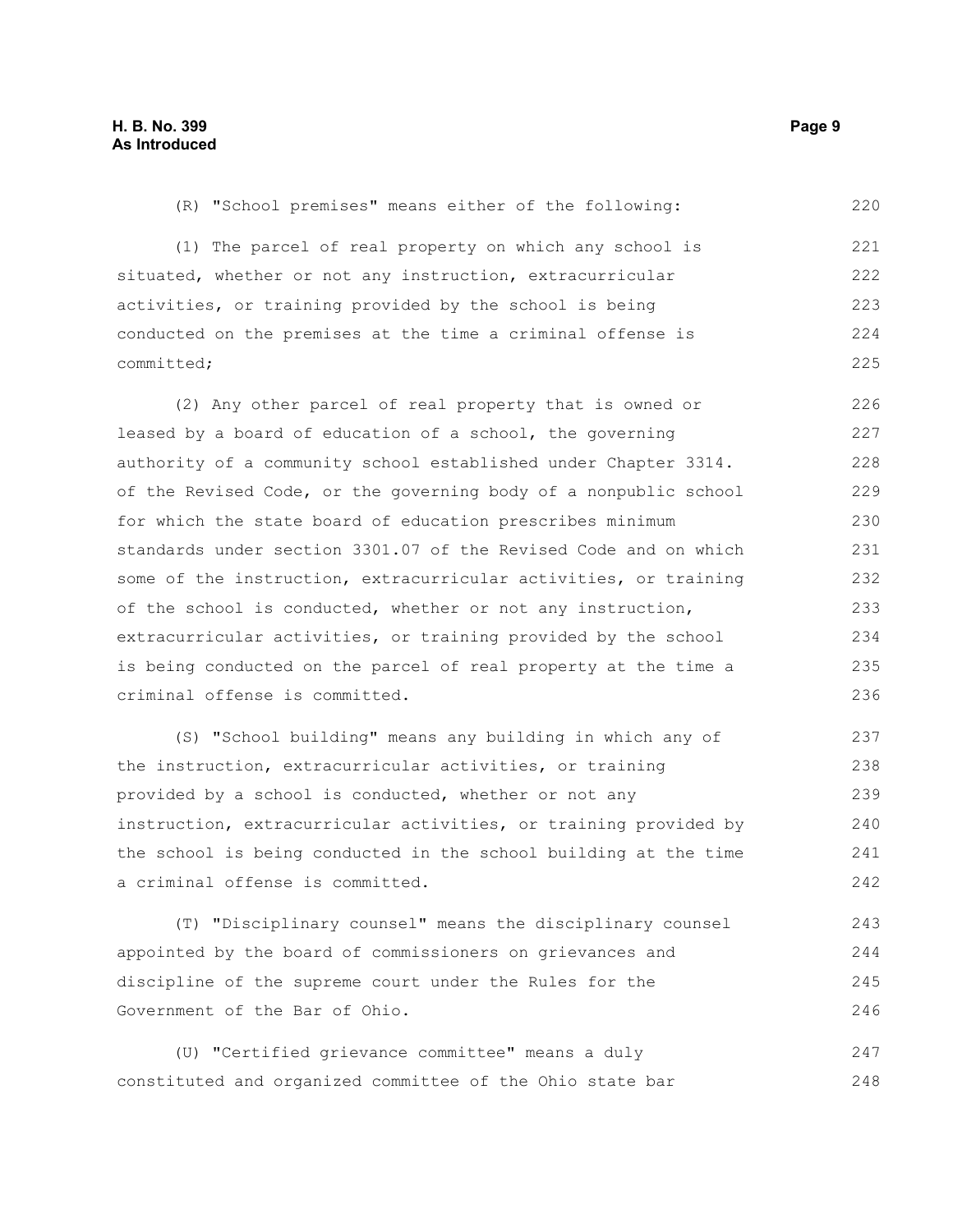association or of one or more local bar associations of the state of Ohio that complies with the criteria set forth in Rule V, section 6 of the Rules for the Government of the Bar of Ohio. 249 250 251

(V) "Professional license" means any license, permit, certificate, registration, qualification, admission, temporary license, temporary permit, temporary certificate, or temporary registration that is described in divisions (W)(1) to  $\left(37\right)$  (36) of this section and that qualifies a person as a professionally licensed person. 252 253 254 255 256 257

(W) "Professionally licensed person" means any of the following:

(1) A person who has received a certificate or temporary certificate as a certified public accountant or who has registered as a public accountant under Chapter 4701. of the Revised Code and who holds an Ohio permit issued under that chapter; 260 261 262 263 264

(2) A person who holds a certificate of qualification to practice architecture issued or renewed and registered under Chapter 4703. of the Revised Code; 265 266 267

(3) A person who is registered as a landscape architect under Chapter 4703. of the Revised Code or who holds a permit as a landscape architect issued under that chapter; 268 269 270

(4) A person licensed under Chapter 4707. of the Revised Code; 271 272

(5) A person who has been issued a certificate of registration as a registered barber under Chapter 4709. of the Revised Code: 273 274 275

(6) A person licensed and regulated to engage in the 276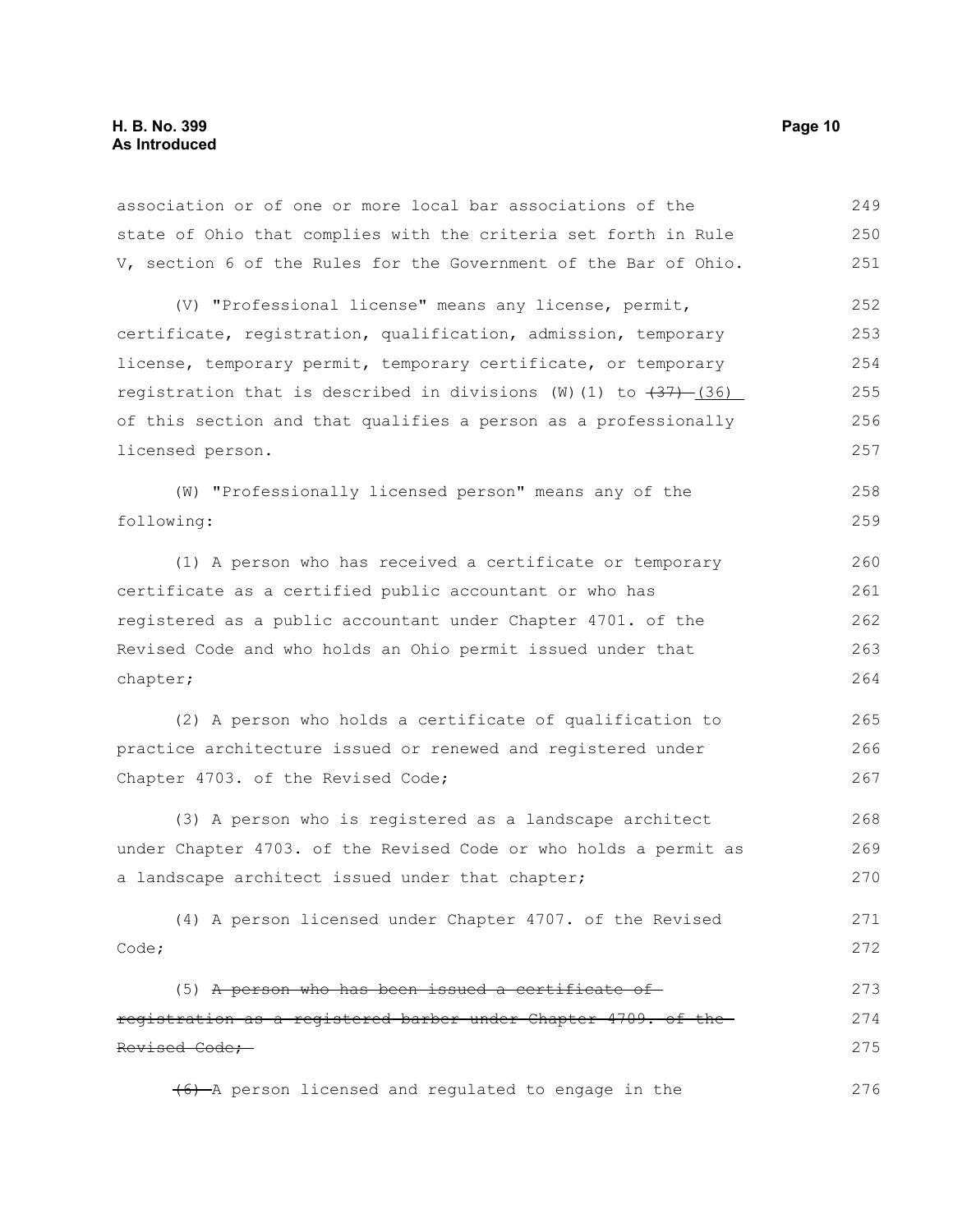business of a debt pooling company by a legislative authority, under authority of Chapter 4710. of the Revised Code; (7) (6) A person who has been issued a cosmetologist's license, hair designer's stylist's license, manicurist's license, esthetician's license, natural hair stylist's license, advanced cosmetologist's license, advanced hair designer's license, advanced manicurist's license, advanced esthetician's license, advanced natural hair stylist's license, cosmetology instructor's license, hair design instructor's license, manicurist instructor's license, esthetics instructor's license, natural hair style barber's license, instructor's license, independent contractor's license, or tanning facility permit under Chapter 4713. of the Revised Code;  $(8)$   $(7)$  A person who has been issued a license to practice dentistry, a general anesthesia permit, a conscious sedation permit, a limited resident's license, a limited teaching 277 278 279 280 281 282 283 284 285 286 287 288 289 290 291 292

license, a dental hygienist's license, or a dental hygienist's teacher's certificate under Chapter 4715. of the Revised Code; 293 294

(9) (8) A person who has been issued an embalmer's license, a funeral director's license, a funeral home license, or a crematory license, or who has been registered for an embalmer's or funeral director's apprenticeship under Chapter 4717. of the Revised Code; 295 296 297 298 299

(10) (9) A person who has been licensed as a registered nurse or practical nurse, or who has been issued a certificate for the practice of nurse-midwifery under Chapter 4723. of the Revised Code; 300 301 302 303

 $(11)$   $(10)$  A person who has been licensed to practice optometry or to engage in optical dispensing under Chapter 4725. 304 305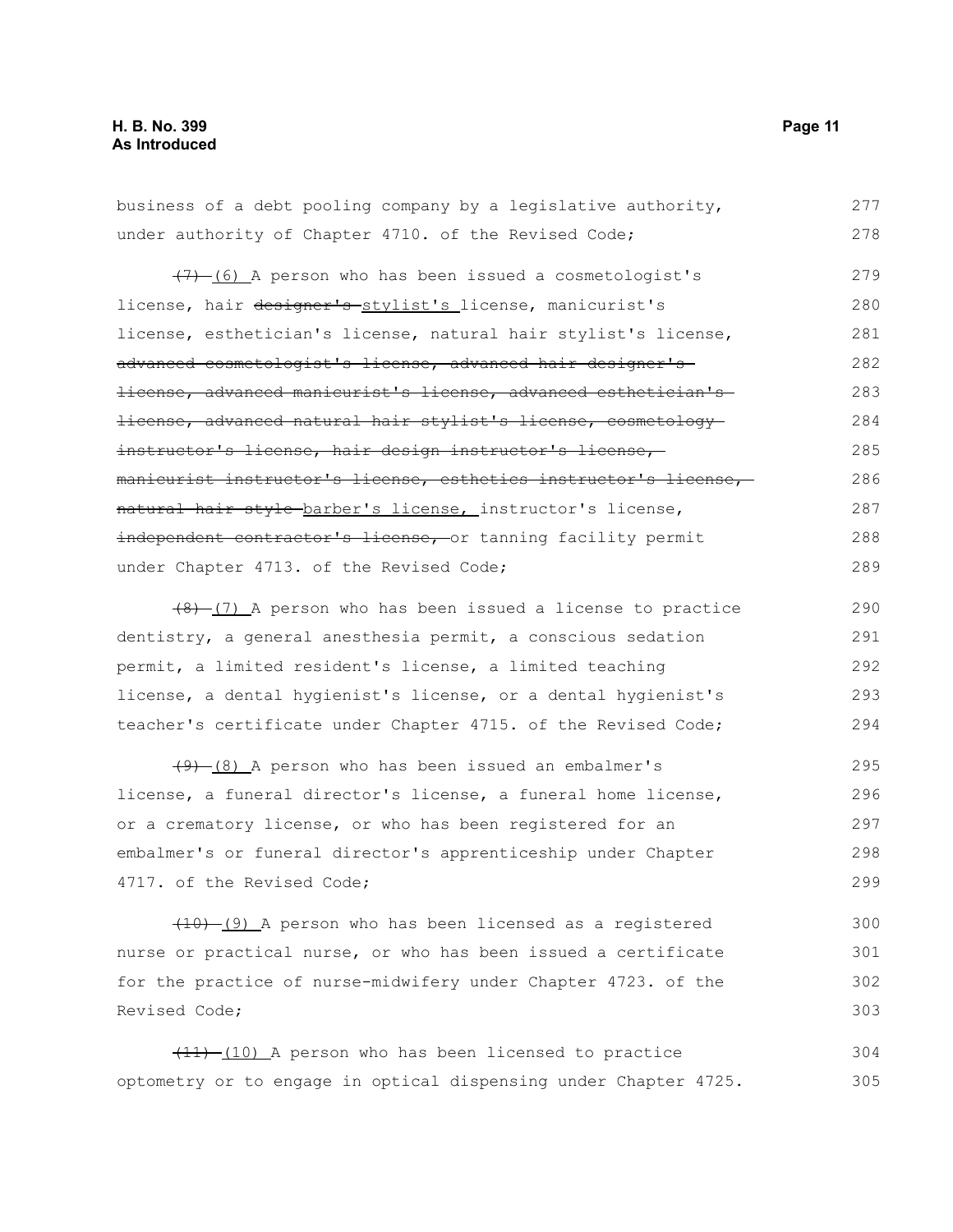of the Revised Code; (12) (11) A person licensed to act as a pawnbroker under Chapter 4727. of the Revised Code; (13) (12) A person licensed to act as a precious metals dealer under Chapter 4728. of the Revised Code;  $(14)$  (13) A person licensed under Chapter 4729. of the Revised Code as a pharmacist or pharmacy intern or registered under that chapter as a registered pharmacy technician, certified pharmacy technician, or pharmacy technician trainee; (15) (14) A person licensed under Chapter 4729. of the Revised Code as a manufacturer of dangerous drugs, outsourcing facility, third-party logistics provider, repackager of dangerous drugs, wholesale distributor of dangerous drugs, or terminal distributor of dangerous drugs;  $(16)$   $(15)$  A person who is authorized to practice as a physician assistant under Chapter 4730. of the Revised Code;  $(17)$   $(16)$  A person who has been issued a license to practice medicine and surgery, osteopathic medicine and surgery, or podiatric medicine and surgery under Chapter 4731. of the Revised Code or has been issued a certificate to practice a limited branch of medicine under that chapter; (18) (17) A person licensed as a psychologist or school psychologist under Chapter 4732. of the Revised Code; (19) (18) A person registered to practice the profession of engineering or surveying under Chapter 4733. of the Revised Code;  $(20)$  (19) A person who has been issued a license to 306 307 308 309 310 311 312 313 314 315 316 317 318 319 320 321 322 323 324 325 326 327 328 329 330 331 332

practice chiropractic under Chapter 4734. of the Revised Code;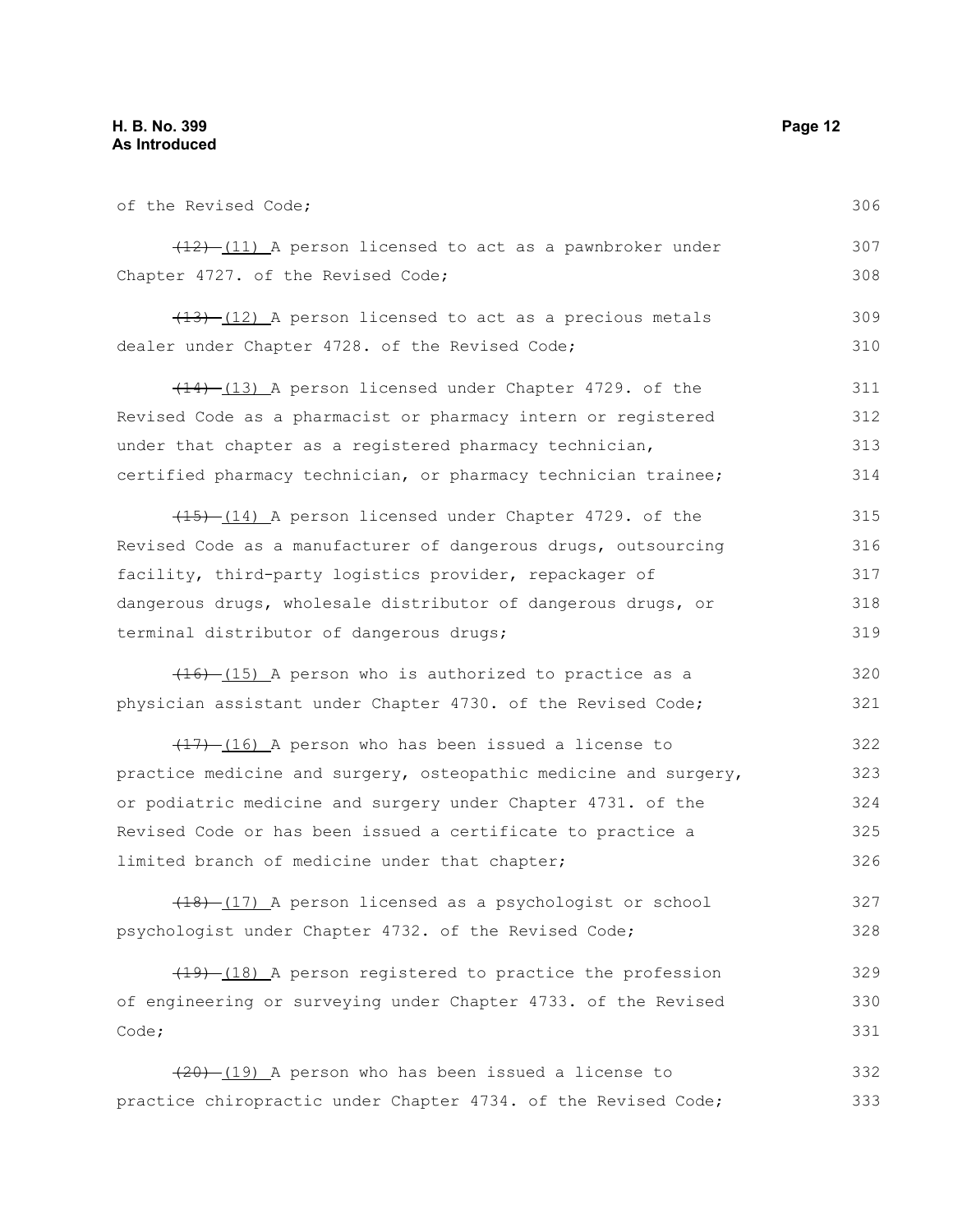| $(21)$ $(20)$ A person licensed to act as a real estate broker            | 334 |
|---------------------------------------------------------------------------|-----|
| or real estate salesperson under Chapter 4735. of the Revised             | 335 |
| Code;                                                                     | 336 |
| $\frac{22}{2}$ (21) A person registered as a registered sanitarian        | 337 |
| under Chapter 4736. of the Revised Code;                                  | 338 |
| $(23)$ $(22)$ A person licensed to operate or maintain a                  | 339 |
| junkyard under Chapter 4737. of the Revised Code;                         | 340 |
| $(24)$ $(23)$ A person who has been issued a motor vehicle                | 341 |
| salvage dealer's license under Chapter 4738. of the Revised               | 342 |
| Code;                                                                     | 343 |
| $\overline{(25)}$ $(24)$ A person who has been licensed to act as a steam | 344 |
| engineer under Chapter 4739. of the Revised Code;                         | 345 |
| $(26)$ $(25)$ A person who has been issued a license or                   | 346 |
| temporary permit to practice veterinary medicine or any of its            | 347 |
| branches, or who is registered as a graduate animal technician            |     |
| under Chapter 4741. of the Revised Code;                                  | 349 |
| $(27)$ $(26)$ A person who has been issued a hearing aid                  | 350 |
| dealer's or fitter's license or trainee permit under Chapter              | 351 |
| 4747. of the Revised Code;                                                | 352 |
| $(28)$ (27) A person who has been issued a class A, class B,              | 353 |
| or class C license or who has been registered as an investigator          | 354 |
| or security guard employee under Chapter 4749. of the Revised             | 355 |
| Code;                                                                     | 356 |
| $(29)$ $(28)$ A person licensed to practice as a nursing home             | 357 |
| administrator under Chapter 4751. of the Revised Code;                    | 358 |
| $(30)$ (29) A person licensed to practice as a speech-                    | 359 |
| language pathologist or audiologist under Chapter 4753. of the            | 360 |
| Revised Code;                                                             | 361 |
|                                                                           |     |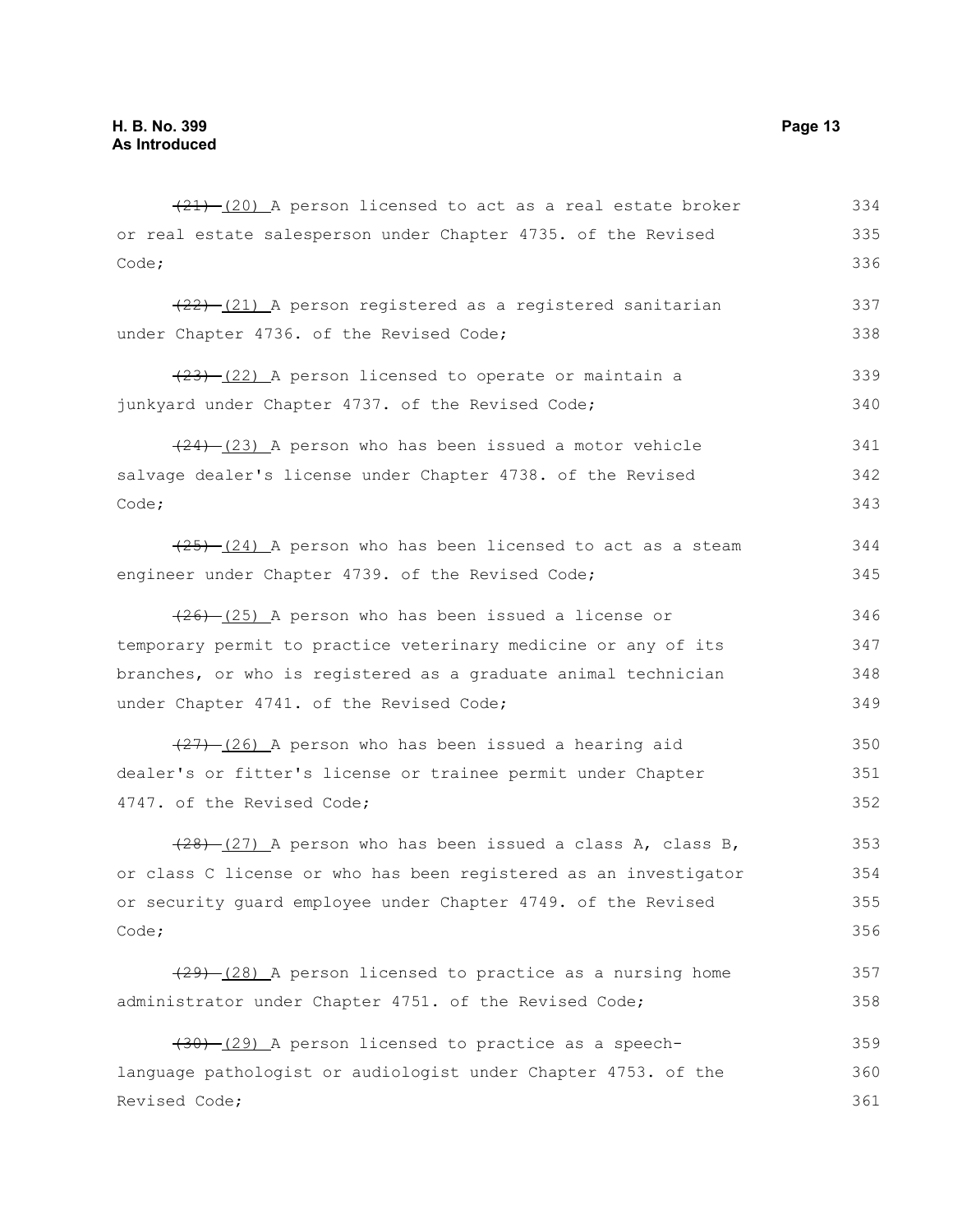(31) (30) A person issued a license as an occupational therapist or physical therapist under Chapter 4755. of the Revised Code; (32) (31) A person who is licensed as a licensed professional clinical counselor, licensed professional counselor, social worker, independent social worker, independent marriage and family therapist, or marriage and family therapist, or registered as a social work assistant under Chapter 4757. of the Revised Code;  $(33)$  (32) A person issued a license to practice dietetics under Chapter 4759. of the Revised Code;  $(34)$   $(33)$  A person who has been issued a license or limited permit to practice respiratory therapy under Chapter 4761. of the Revised Code; (35) (34) A person who has been issued a real estate appraiser certificate under Chapter 4763. of the Revised Code;  $(36)$   $(35)$  A person who has been issued a home inspector license under Chapter 4764. of the Revised Code;  $(37)$   $(36)$  A person who has been admitted to the bar by order of the supreme court in compliance with its prescribed and published rules. (X) "Cocaine" means any of the following: (1) A cocaine salt, isomer, or derivative, a salt of a cocaine isomer or derivative, or the base form of cocaine; (2) Coca leaves or a salt, compound, derivative, or preparation of coca leaves, including ecgonine, a salt, isomer, or derivative of ecgonine, or a salt of an isomer or derivative of ecgonine; 362 363 364 365 366 367 368 369 370 371 372 373 374 375 376 377 378 379 380 381 382 383 384 385 386 387 388 389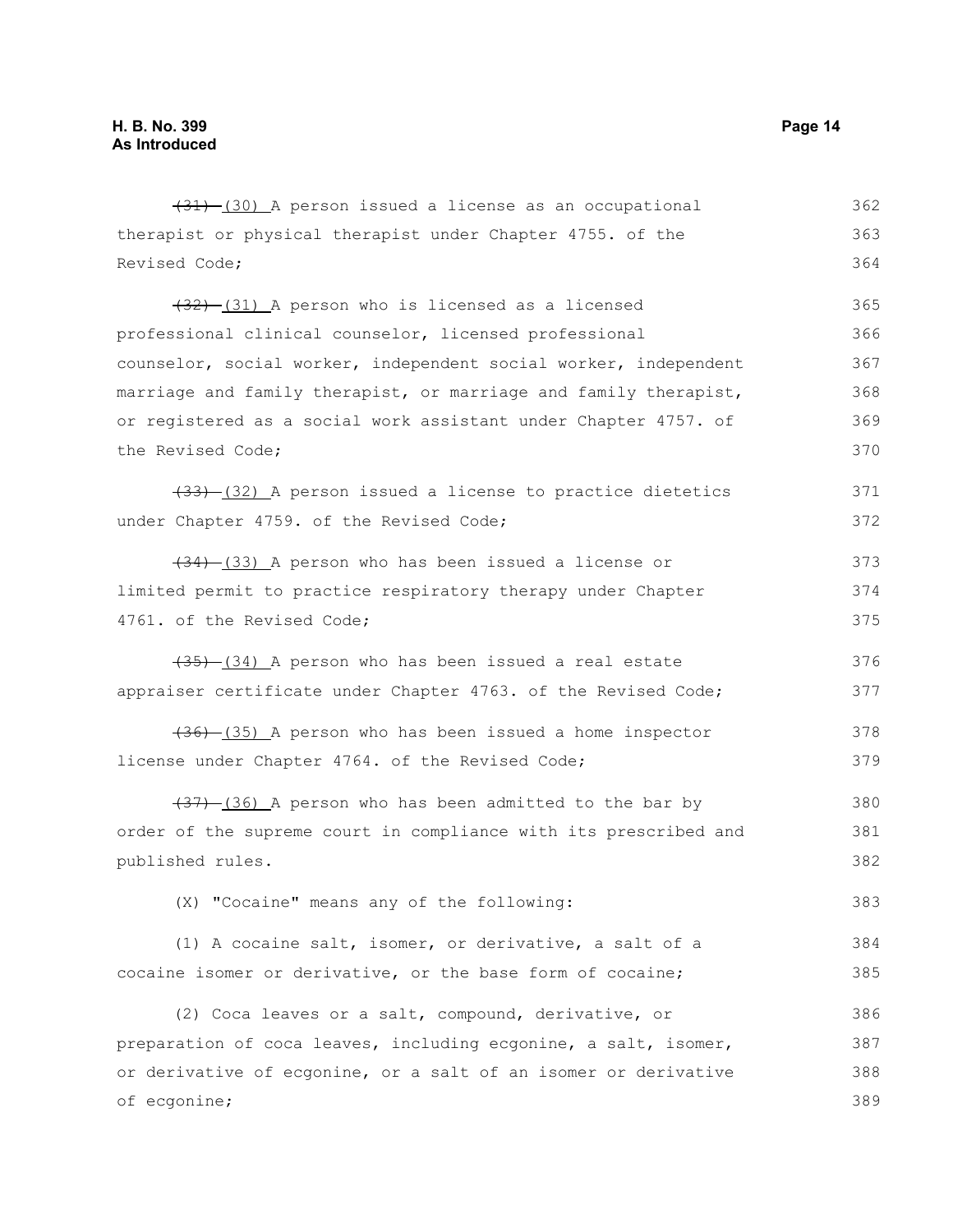#### **H. B. No. 399 Page 15 As Introduced**

(3) A salt, compound, derivative, or preparation of a substance identified in division (X)(1) or (2) of this section that is chemically equivalent to or identical with any of those substances, except that the substances shall not include decocainized coca leaves or extraction of coca leaves if the extractions do not contain cocaine or ecgonine. 390 391 392 393 394 395

(Y) "L.S.D." means lysergic acid diethylamide.

(Z) "Hashish" means the resin or a preparation of the resin contained in marihuana, whether in solid form or in a liquid concentrate, liquid extract, or liquid distillate form. 397 398 399

(AA) "Marihuana" has the same meaning as in section 3719.01 of the Revised Code, except that it does not include hashish. 400 401 402

(BB) An offense is "committed in the vicinity of a juvenile" if the offender commits the offense within one hundred feet of a juvenile or within the view of a juvenile, regardless of whether the offender knows the age of the juvenile, whether the offender knows the offense is being committed within one hundred feet of or within view of the juvenile, or whether the juvenile actually views the commission of the offense. 403 404 405 406 407 408 409

(CC) "Presumption for a prison term" or "presumption that a prison term shall be imposed" means a presumption, as described in division (D) of section 2929.13 of the Revised Code, that a prison term is a necessary sanction for a felony in order to comply with the purposes and principles of sentencing under section 2929.11 of the Revised Code. 410 411 412 413 414 415

(DD) "Major drug offender" has the same meaning as in section 2929.01 of the Revised Code. 416 417

(EE) "Minor drug possession offense" means either of the 418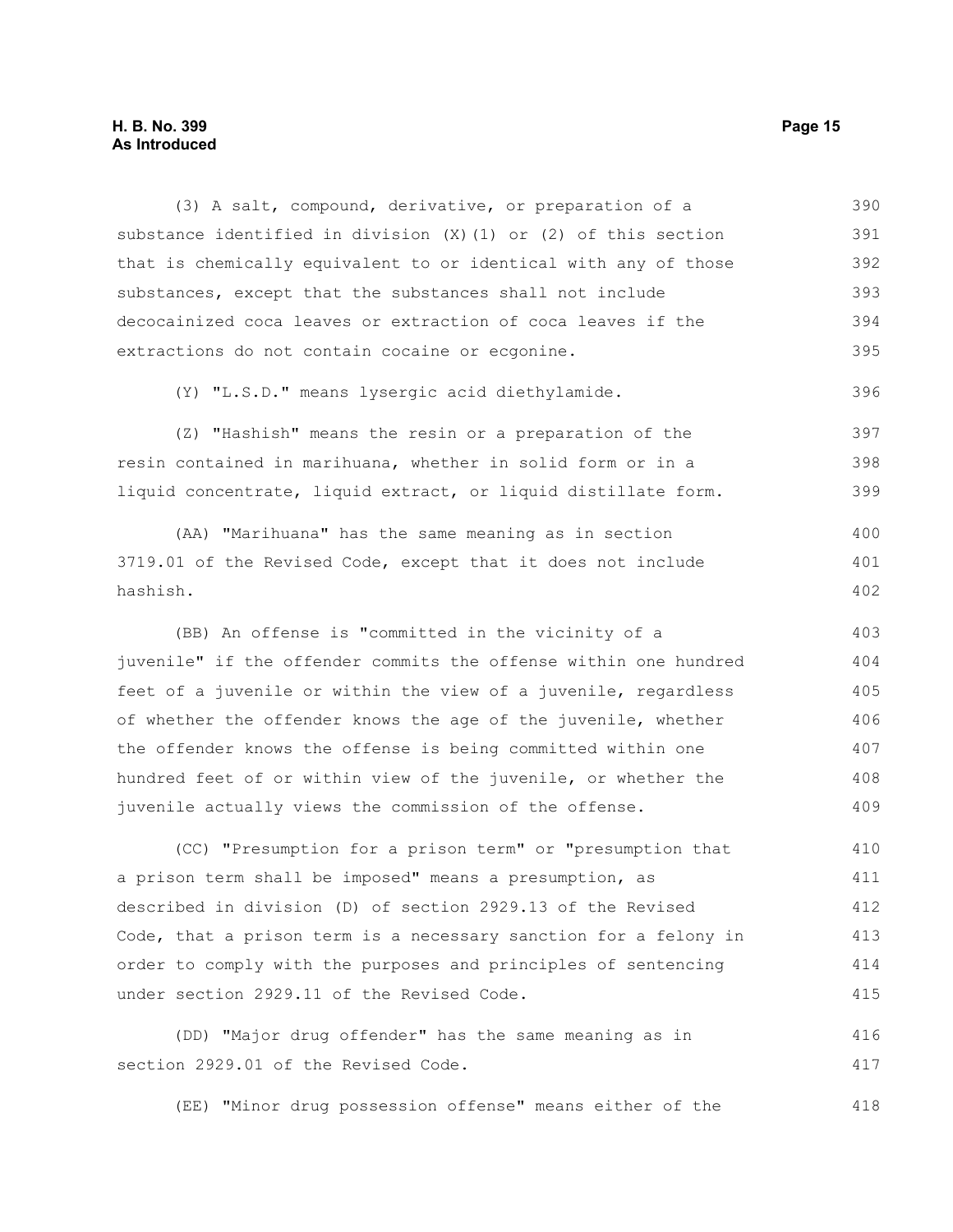| following:                                                      | 419 |
|-----------------------------------------------------------------|-----|
| (1) A violation of section 2925.11 of the Revised Code as       | 420 |
| it existed prior to July 1, 1996;                               | 421 |
| (2) A violation of section 2925.11 of the Revised Code as       | 422 |
| it exists on and after July 1, 1996, that is a misdemeanor or a | 423 |
| felony of the fifth degree.                                     | 424 |
| (FF) "Mandatory prison term" has the same meaning as in         | 425 |
| section 2929.01 of the Revised Code.                            | 426 |
| (GG) "Adulterate" means to cause a drug to be adulterated       | 427 |
| as described in section 3715.63 of the Revised Code.            | 428 |
| (HH) "Public premises" means any hotel, restaurant,             | 429 |
| tavern, store, arena, hall, or other place of public            | 430 |
| accommodation, business, amusement, or resort.                  | 431 |
| (II) "Methamphetamine" means methamphetamine, any salt,         | 432 |
| isomer, or salt of an isomer of methamphetamine, or any         | 433 |
| compound, mixture, preparation, or substance containing         | 434 |
| methamphetamine or any salt, isomer, or salt of an isomer of    | 435 |
| methamphetamine.                                                | 436 |
| (JJ) "Deception" has the same meaning as in section             | 437 |
| 2913.01 of the Revised Code.                                    | 438 |
| (KK) "Fentanyl-related compound" means any of the               | 439 |
| following:                                                      | 440 |
| $(1)$ Fentanyl;                                                 | 441 |
| (2) Alpha-methylfentanyl (N-[1-(alpha-methyl-beta-              | 442 |
| phenyl)ethyl-4- piperidyl]propionanilide; 1-(1-methyl-2-        | 443 |
| phenylethyl)-4-(N-propanilido) piperidine);                     | 444 |
| (3) Alpha-methylthiofentanyl (N-[1-methyl-2-(2-                 | 445 |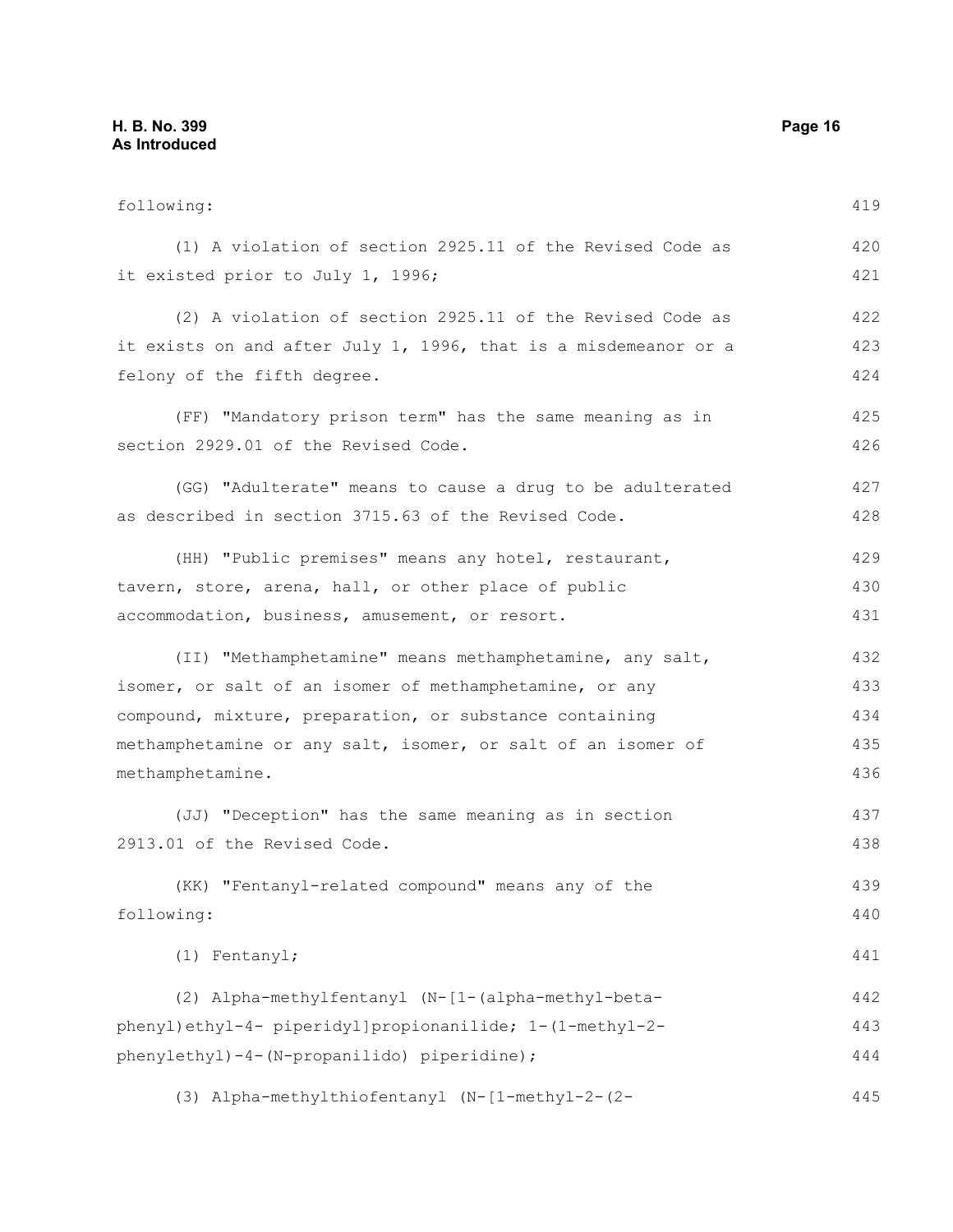| thienyl)ethyl-4- piperidinyl]-N-phenylpropanamide);             | 446 |
|-----------------------------------------------------------------|-----|
| (4) Beta-hydroxyfentanyl (N-[1-(2-hydroxy-2-phenethyl-4-        | 447 |
| piperidinyl] -N-phenylpropanamide);                             | 448 |
| (5) Beta-hydroxy-3-methylfentanyl (other name: N-[1-(2-         | 449 |
| hydroxy-2- phenethyl)-3-methyl-4-piperidinyl]-N-                | 450 |
| phenylpropanamide);                                             | 451 |
| (6) 3-methylfentanyl (N-[3-methyl-1-(2-phenylethyl)-4-          | 452 |
| piperidyl]-N- phenylpropanamide);                               | 453 |
| (7) 3-methylthiofentanyl (N-[3-methyl-1-[2-                     | 454 |
| (thienyl)ethyl]-4- piperidinyl]-N-phenylpropanamide);           | 455 |
| (8) Para-fluorofentanyl (N-(4-fluorophenyl)-N-[1-(2-            | 456 |
| phenethyl)-4- piperidinyl]propanamide;                          | 457 |
| (9) Thiofentanyl (N-phenyl-N-[1-(2-thienyl)ethyl-4-             | 458 |
| piperidinyl]- propanamide;                                      | 459 |
| (10) Alfentanil;                                                | 460 |
| (11) Carfentanil;                                               | 461 |
| (12) Remifentanil;                                              | 462 |
| (13) Sufentanil;                                                | 463 |
| (14) Acetyl-alpha-methylfentanyl (N-[1-(1-methyl-2-             | 464 |
| phenethyl)-4- piperidinyl]-N-phenylacetamide); and              | 465 |
| (15) Any compound that meets all of the following fentanyl      | 466 |
| pharmacophore requirements to bind at the mu receptor, as       | 467 |
| identified by a report from an established forensic laboratory, | 468 |
| including acetylfentanyl, furanylfentanyl, valerylfentanyl,     | 469 |
| butyrylfentanyl, isobutyrylfentanyl, 4-methoxybutyrylfentanyl,  | 470 |
| para-fluorobutyrylfentanyl, acrylfentanyl, and ortho-           | 471 |
| fluorofentanyl:                                                 | 472 |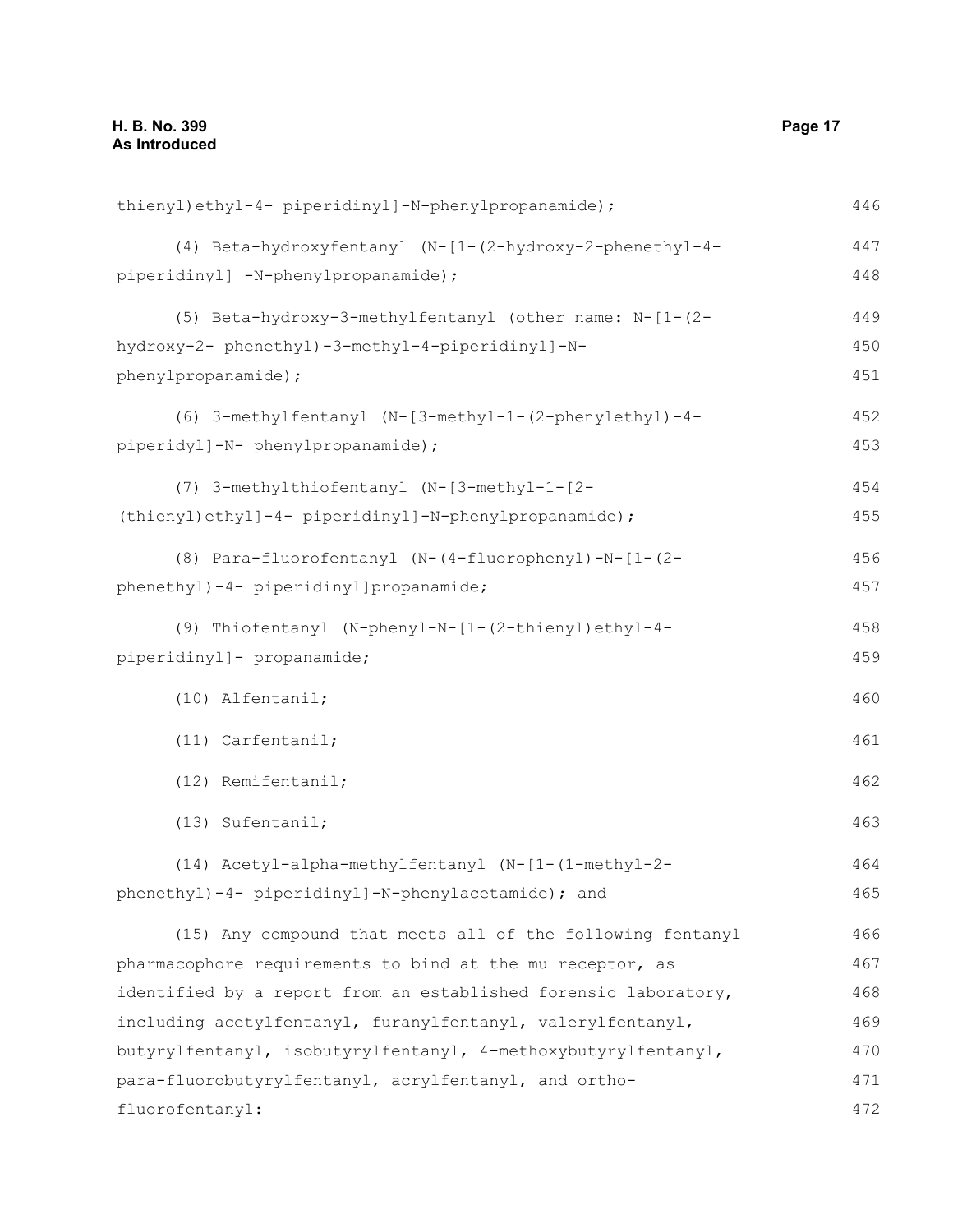following: (i) A five, six, or seven member ring structure containing a nitrogen, whether or not further substituted; (ii) An attached nitrogen to the ring, whether or not that nitrogen is enclosed in a ring structure, including an attached aromatic ring or other lipophilic group to that nitrogen. (b) A polar functional group attached to the chemical scaffold, including but not limited to a hydroxyl, ketone, amide, or ester; (c) An alkyl or aryl substitution off the ring nitrogen of the chemical scaffold; and (d) The compound has not been approved for medical use by the United States food and drug administration. (LL) "First degree felony mandatory prison term" means one of the definite prison terms prescribed in division (A)(1)(b) of section 2929.14 of the Revised Code for a felony of the first degree, except that if the violation for which sentence is being imposed is committed on or after-the effective date of thisamendment March 22, 2019, it means one of the minimum prison terms prescribed in division (A)(1)(a) of that section for a felony of the first degree. (MM) "Second degree felony mandatory prison term" means one of the definite prison terms prescribed in division (A)(2) (b) of section 2929.14 of the Revised Code for a felony of the second degree, except that if the violation for which sentence 474 475 476 477 478 479 480 481 482 483 484 485 486 487 488 489 490 491 492 493 494 495 496 497 498

(a) A chemical scaffold consisting of both of the

is being imposed is committed on or after the effective date of this amendment March 22, 2019, it means one of the minimum prison terms prescribed in division (A)(2)(a) of that section for a 499 500 501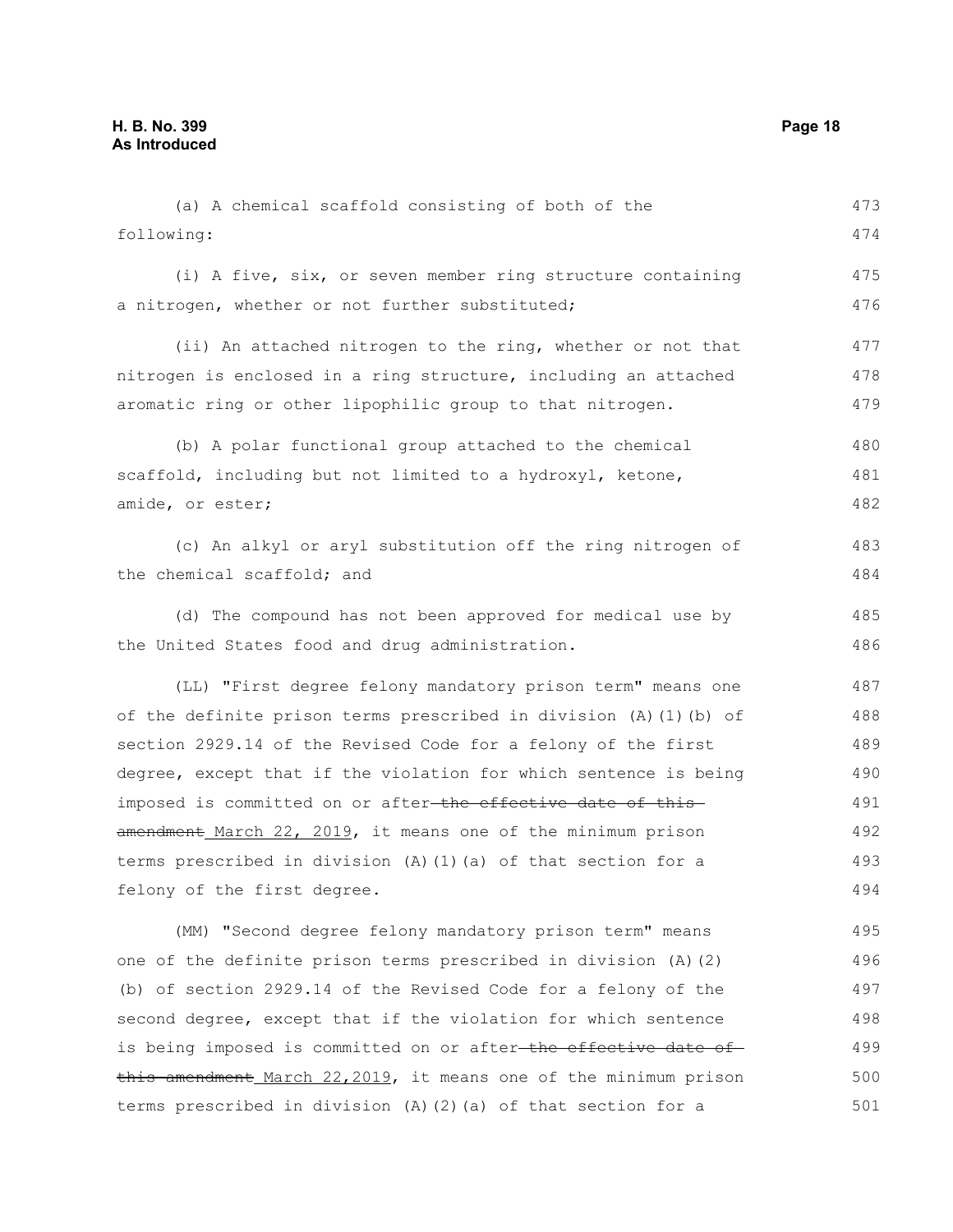felony of the second degree.

(NN) "Maximum first degree felony mandatory prison term" means the maximum definite prison term prescribed in division (A)(1)(b) of section 2929.14 of the Revised Code for a felony of the first degree, except that if the violation for which sentence is being imposed is committed on or after-the effectivedate of this amendment March 22, 2019, it means the longest minimum prison term prescribed in division (A)(1)(a) of that section for a felony of the first degree. 503 504 505 506 507 508 509 510

(OO) "Maximum second degree felony mandatory prison term" means the maximum definite prison term prescribed in division (A)(2)(b) of section 2929.14 of the Revised Code for a felony of the second degree, except that if the violation for which sentence is being imposed is committed on or after-the effectivedate of this amendment March 22, 2019, it means the longest minimum prison term prescribed in division (A)(2)(a) of that section for a felony of the second degree. 511 512 513 514 515 516 517 518

**Sec. 3333.26.** (A) Any citizen of this state who has resided within the state for one year, who was in the active service of the United States as a soldier, sailor, nurse, or marine between April 6, 1917, and November 11, 1918, and who has been honorably discharged from that service, shall be admitted to any school, college, or university that receives state funds in support thereof, without being required to pay any tuition or matriculation fee, but is not relieved from the payment of laboratory or similar fees. 519 520 521 522 523 524 525 526 527

(B)(1) As used in this division: 528

(a) "Volunteer firefighter" has the meaning as in division (B)(1) of section 146.01 of the Revised Code. 529 530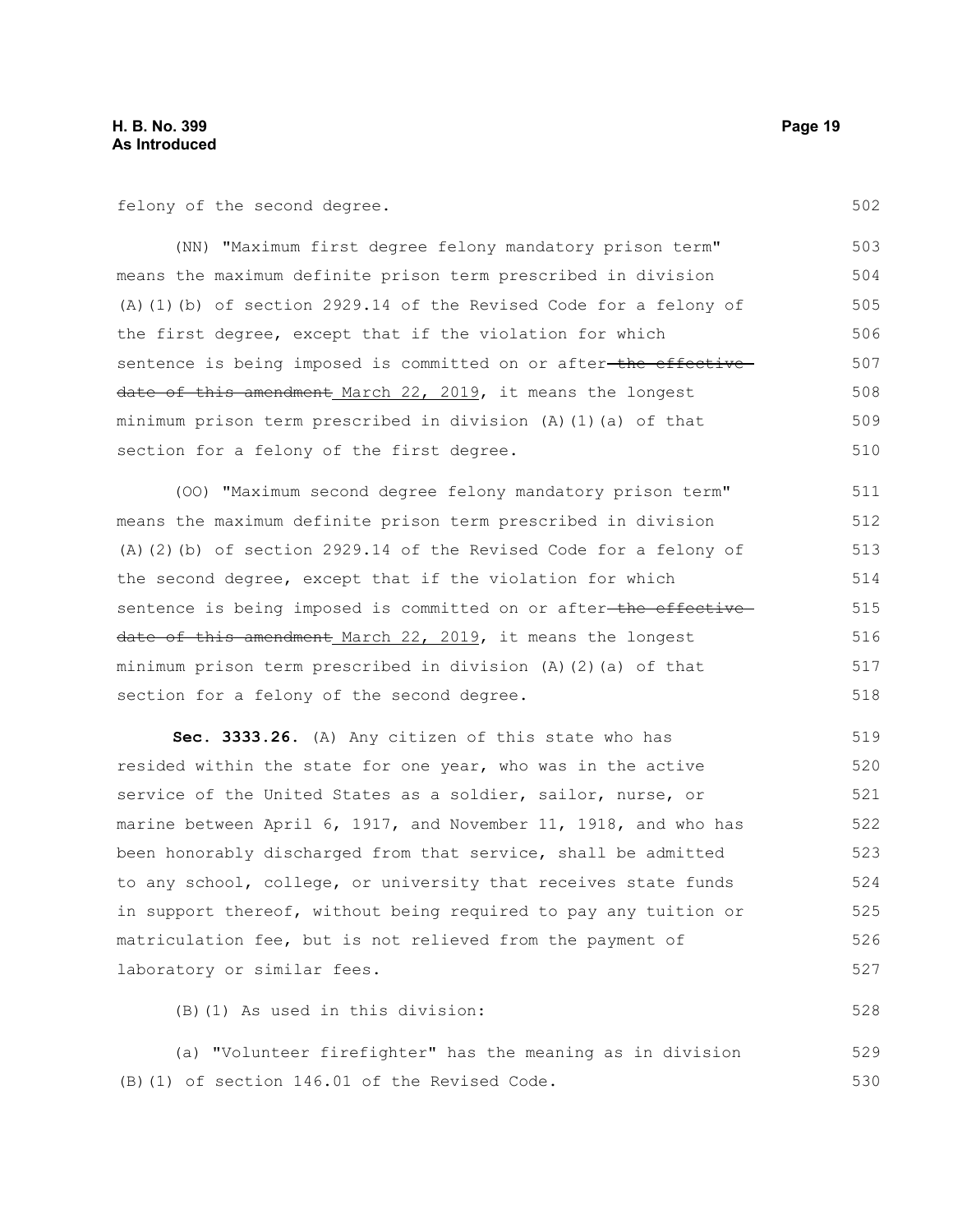(b) "Public service officer" means an Ohio firefighter, volunteer firefighter, police officer, member of the state highway patrol, employee designated to exercise the powers of police officers pursuant to section 1545.13 of the Revised Code, or other peace officer as defined by division (B) of section 2935.01 of the Revised Code, or a person holding any equivalent position in another state. 531 532 533 534 535 536 537

(c) "Qualified former spouse" means the former spouse of a public service officer, or of a member of the armed services of the United States, who is the custodial parent of a minor child of that marriage pursuant to an order allocating the parental rights and responsibilities for care of the child issued pursuant to section 3109.04 of the Revised Code. 538 539 540 541 542 543

(d) "Operation enduring freedom" means that period of conflict which began October 7, 2001, and ends on a date declared by the president of the United States or the congress. 544 545 546

(e) "Operation Iraqi freedom" means that period of conflict which began March 20, 2003, and ends on a date declared by the president of the United States or the congress. 547 548 549

(f) "Combat zone" means an area that the president of the United States by executive order designates, for purposes of 26 U.S.C. 112, as an area in which armed forces of the United States are or have engaged in combat. 550 551 552 553

(2) Any resident of this state who is under twenty-six years of age, or under thirty years of age if the resident has been honorably discharged from the armed services of the United States, who is the child of a public service officer killed in the line of duty or of a member of the armed services of the United States killed in the line of duty during operation 554 555 556 557 558 559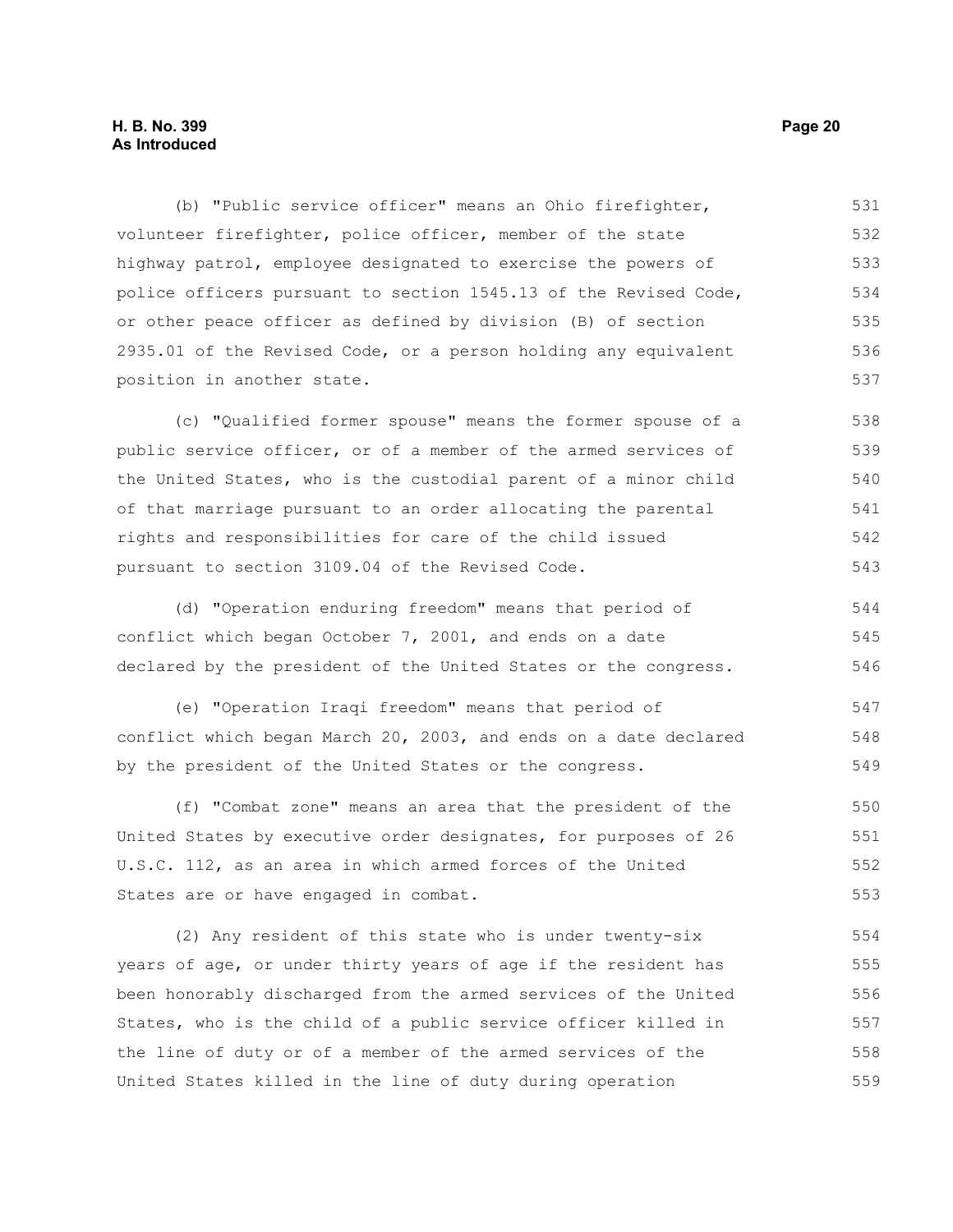enduring freedom or operation Iraqi freedom, and who is admitted to any state university or college as defined in division (A)(1) of section 3345.12 of the Revised Code, community college, state community college, university branch, or technical college shall not be required to pay any tuition or any student fee for up to four academic years of education, which shall be at the undergraduate level. 560 561 562 563 564 565 566

A child of a member of the armed services of the United States killed in the line of duty during operation enduring freedom or operation Iraqi freedom is eligible for a waiver of tuition and student fees under this division only if the student is not eligible for a war orphans and severely disabled veterans' children scholarship authorized by Chapter 5910. of the Revised Code. In any year in which the war orphans and severely disabled veterans' children scholarship board reduces the percentage of tuition covered by a war orphans and severely disabled veterans' children scholarship below one hundred per cent pursuant to division (A) of section 5910.04 of the Revised Code, the waiver of tuition and student fees under this division for a child of a member of the armed services of the United States killed in the line of duty during operation enduring freedom or operation Iraqi freedom shall be reduced by the same percentage. 567 568 569 570 571 572 573 574 575 576 577 578 579 580 581 582

(3) Any resident of this state who is the spouse or qualified former spouse of a public service officer killed in the line of duty, and who is admitted to any state university or college as defined in division (A)(1) of section 3345.12 of the Revised Code, community college, state community college, university branch, or technical college, shall not be required to pay any tuition or any student fee for up to four academic years of education, which shall be at the undergraduate level. 583 584 585 586 587 588 589 590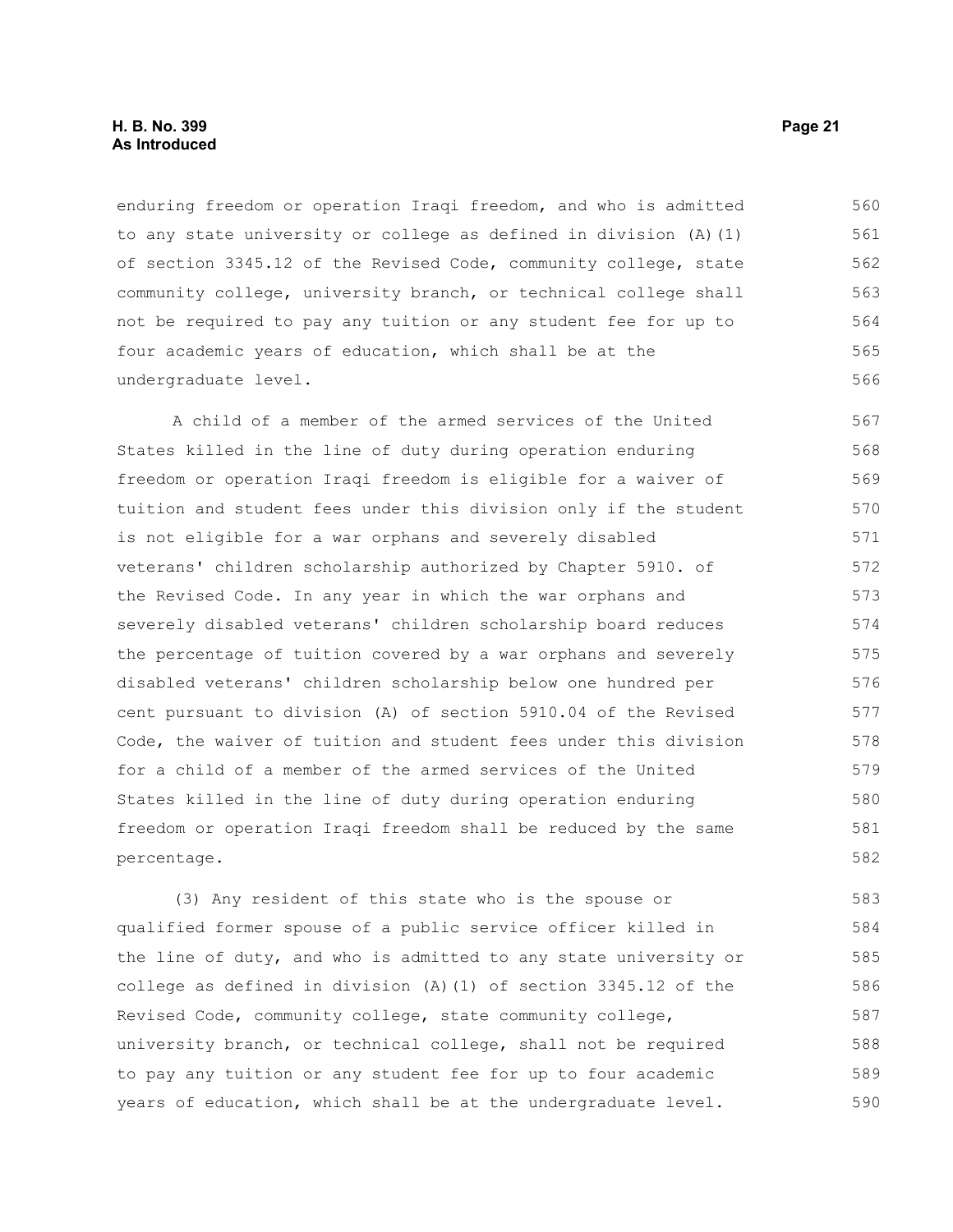#### **H. B. No. 399 Page 22 As Introduced**

(4) Any resident of this state who is the spouse or qualified former spouse of a member of the armed services of the United States killed in the line of duty while serving in a combat zone after May 7, 1975, and who is admitted to any state university or college as defined in division (A)(1) of section 3345.12 of the Revised Code, community college, state community college, university branch, or technical college, shall not be required to pay any tuition or any student fee for up to four years of academic education, which shall be at the undergraduate level. In order to qualify under division (B)(4) of this section, the spouse or qualified former spouse shall have been a resident of this state at the time the member was killed in the line of duty. (C) Any institution that is not subject to division (B) of this section and that holds a valid certificate of registration issued under Chapter 3332. of the Revised Code, a valideertificate issued under Chapter 4709. of the Revised Code, or a valid license issued under Chapter 4713. of the Revised Code, or that is nonprofit and has a certificate of authorization issued under section 1713.02 of the Revised Code, or that is a private institution exempt from regulation under Chapter 3332. of the Revised Code as prescribed in section 3333.046 of the Revised Code, which reduces tuition and student fees of a student who is eligible to attend an institution of higher education under the 591 592 593 594 595 596 597 598 599 600 601 602 603 604 605 606 607 608 609 610 611 612 613 614 615

provisions of division (B) of this section by an amount indicated by the chancellor of higher education shall be eligible to receive a grant in that amount from the chancellor. 616 617

Each institution that enrolls students under division (B) of this section shall report to the chancellor, by the first day of July of each year, the number of students who were so enrolled and the average amount of all such tuition and student 618 619 620 621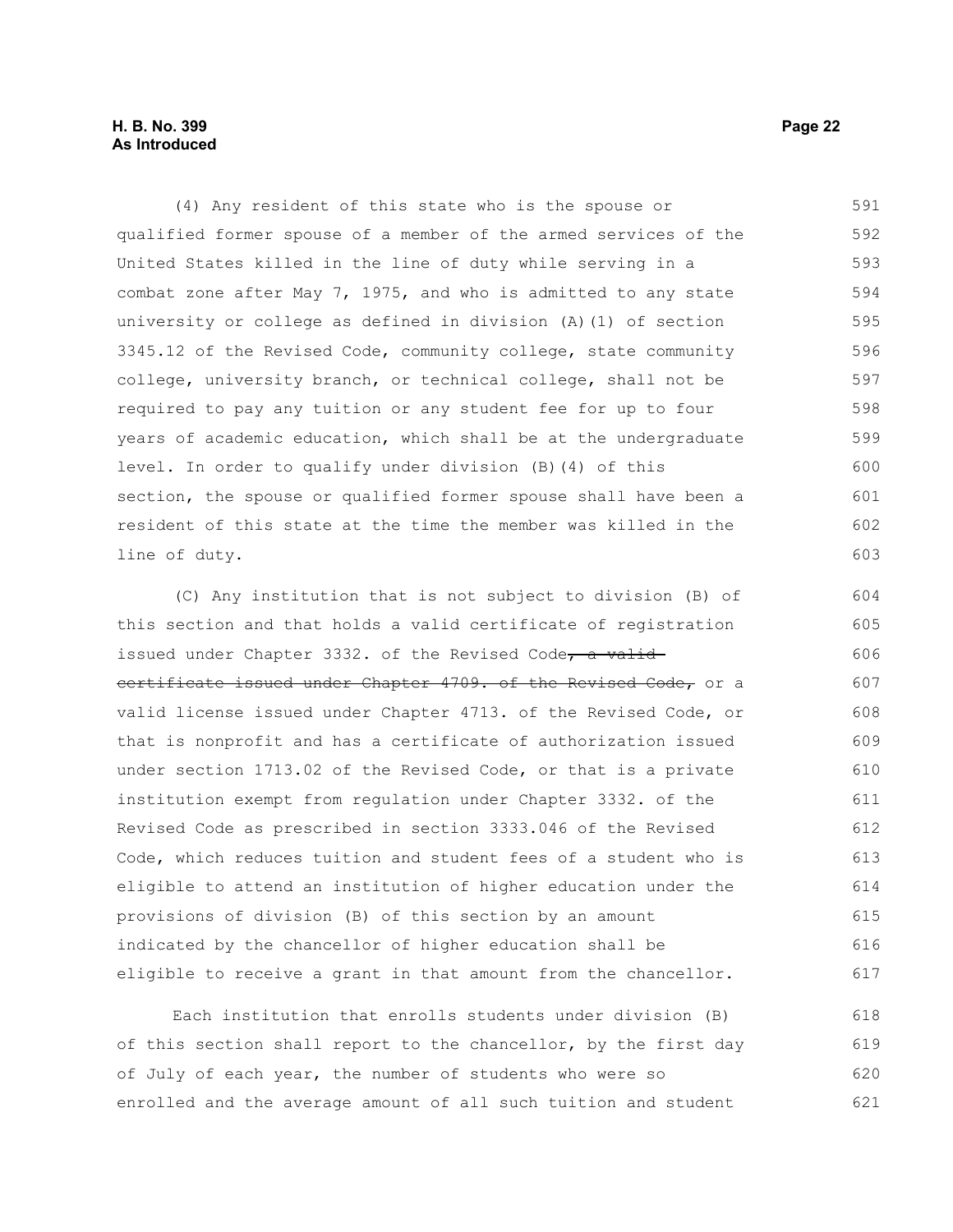## **H. B. No. 399 Page 23 As Introduced**

| fees waived during the preceding year. The chancellor shall      | 622 |
|------------------------------------------------------------------|-----|
| determine the average amount of all such tuition and student     | 623 |
| fees waived during the preceding year. The average amount of the | 624 |
| tuition and student fees waived under division (B) of this       | 625 |
| section during the preceding year shall be the amount of grants  | 626 |
| that participating institutions shall receive under this         | 627 |
| division during the current year, but no grant under this        | 628 |
| division shall exceed the tuition and student fees due and       | 629 |
| payable by the student prior to the reduction referred to in     | 630 |
| this division. The grants shall be made for four years of        | 631 |
| undergraduate education of an eligible student.                  | 632 |
| Sec. 4713.01. As used in this chapter:                           | 633 |
| (A) "Apprentice barber" means an individual who does not         | 634 |
| hold a barber license under this chapter and is engaged in       | 635 |
| learning or acquiring knowledge of the practice of barbering.    | 636 |
| (B) "Apprentice cosmetologist" means an individual who           | 637 |
| does not a hold a practicing license under this chapter and is   | 638 |
| engaged in learning or acquiring knowledge of the practice of    | 639 |
| cosmetology, hair styling, esthetics, manicuring, or natural     | 640 |
| <u>hair styling.</u>                                             | 641 |
| (C) "Apprentice instructor" means an individual holding a        | 642 |
| practicing license issued by the state cosmetology and barber    | 643 |
| board who is engaged in learning or acquiring knowledge of the   | 644 |
| occupation of an instructor of a branch of cosmetology at a      | 645 |
| school of cosmetology.                                           | 646 |
| "Beauty salon" means a salon in which an individual is-          | 647 |
| authorized to engage in all branches of cosmetology.             | 648 |
| (D) "Assistant barber instructor" means an individual            | 649 |
| holding a barber license issued by the state cosmetology and     | 650 |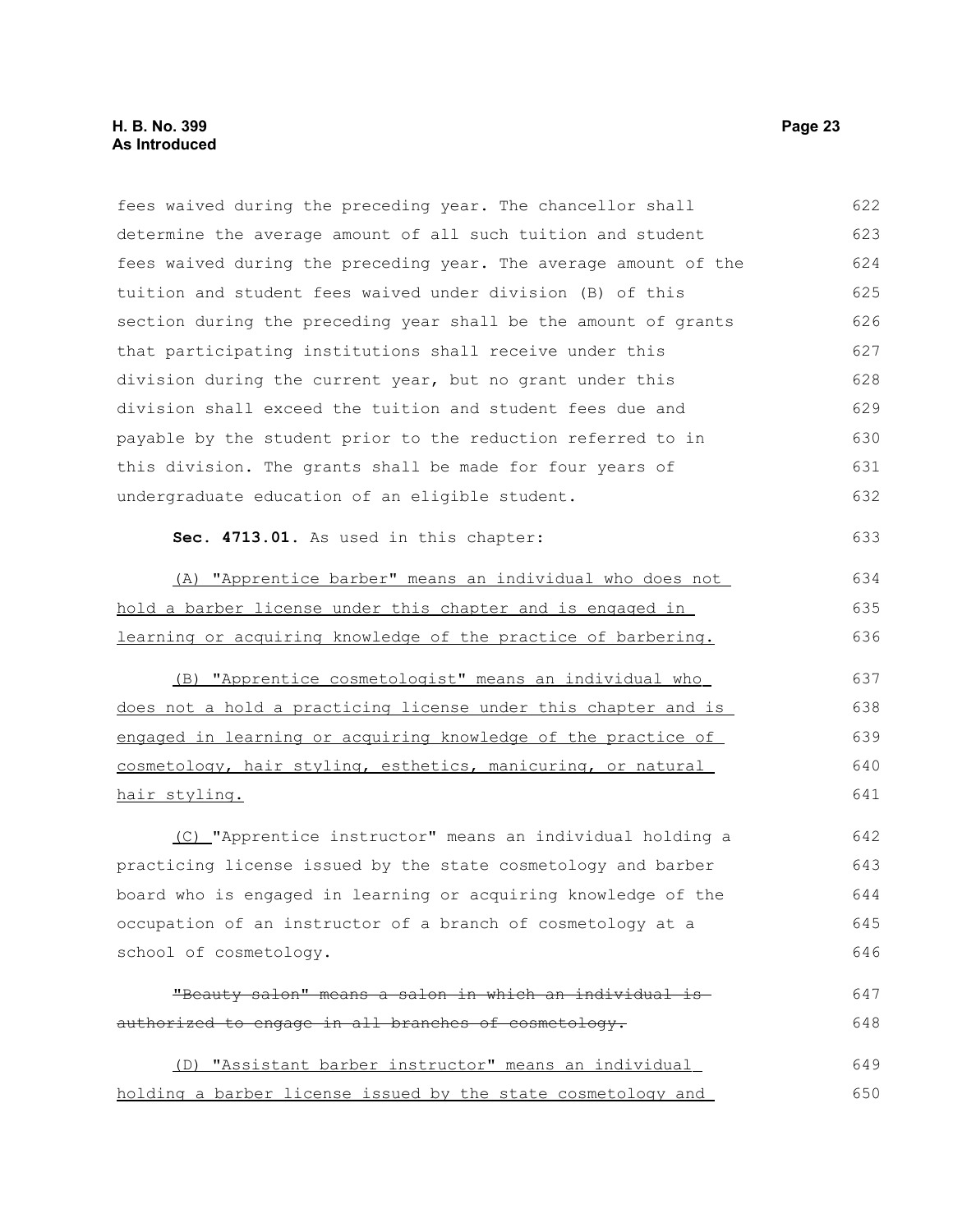| barber board who is engaged in learning or acquiring knowledge   | 651 |
|------------------------------------------------------------------|-----|
| of the occupation of an instructor of barbering at a barber      | 652 |
| school.                                                          | 653 |
| (E) "Barber" means an individual who engages in the              | 654 |
| practice of barbering.                                           | 655 |
| "Barber instructor" means an individual authorized to<br>(F)     | 656 |
| teach the theory and practice of barbering at a barber school.   | 657 |
| (G) "Barber pole" means a cylinder or pole with                  | 658 |
| alternating stripes of any combination including red and white,  | 659 |
| and red, white, and blue, which run diagonally along the length  | 660 |
| of the cylinder or pole.                                         | 661 |
| (H) "Barber school" means any premises, building, or part        | 662 |
| of a building in which students are instructed in the theory and | 663 |
| practice of barbering.                                           | 664 |
| (I) "Barber shop" means any premises, building, or part of       | 665 |
| a building in which an individual engages in the practice,       | 666 |
| instruction, or learning of barbering or any branch of           | 667 |
| cosmetology in which the individual is licensed.                 | 668 |
| (J) "Biennial licensing period" means both of the                | 669 |
| following:                                                       | 670 |
| (1) For a practicing, instructor, salon, or school of            | 671 |
| cosmetology license, the two-year period beginning on the first  | 672 |
| day of February of an odd-numbered year and ending on the last   | 673 |
| day of January of the next odd-numbered year.                    | 674 |
| "Boutique salon" means a salon in which an individual-           | 675 |
| engages in boutique services and no other branch of cosmetology. | 676 |
| "Boutique services" means braiding, threading, shampooing,       | 677 |
| and makeup artistry.                                             | 678 |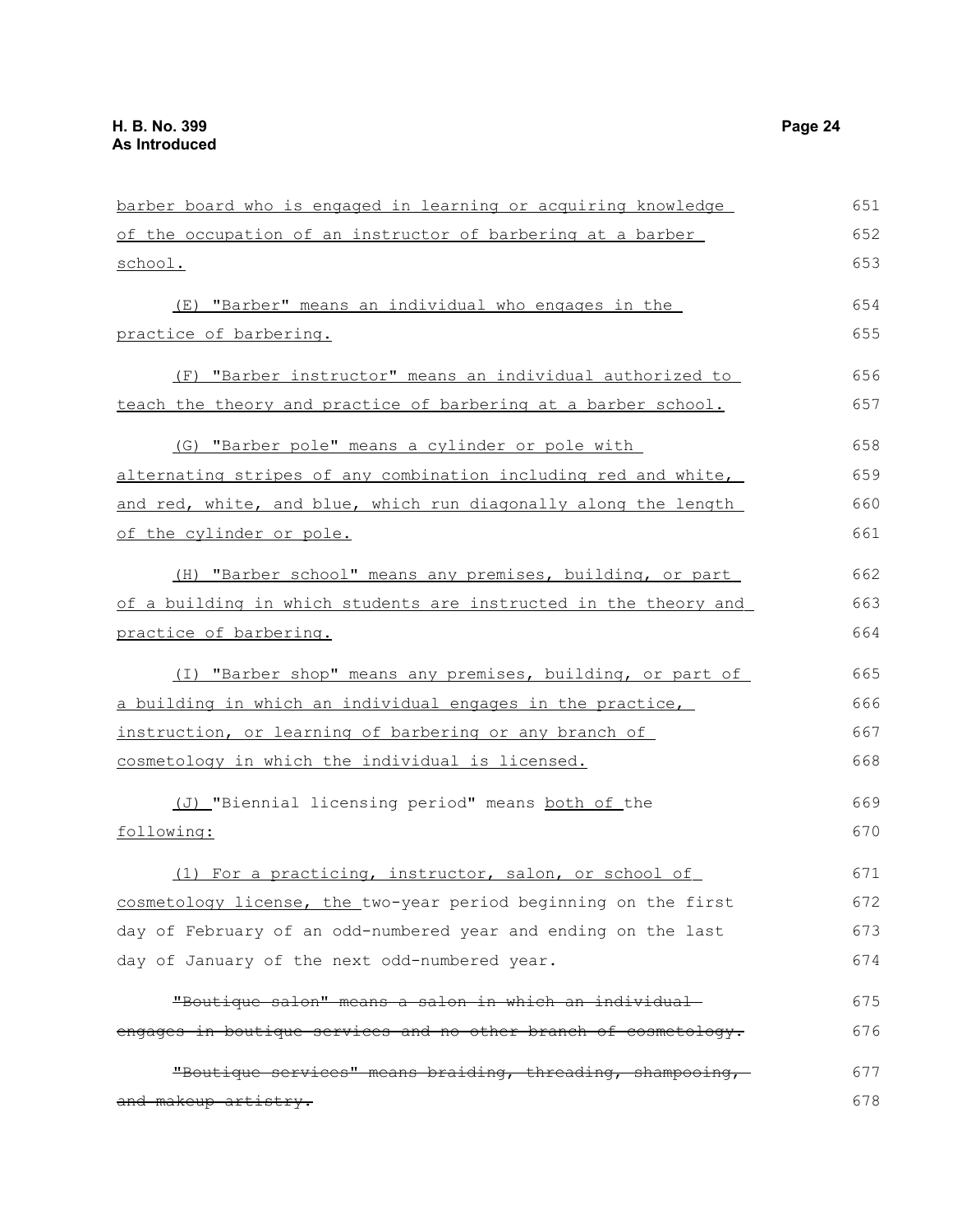| (2) For a barber, barber instructor, barber shop, or          | 679 |
|---------------------------------------------------------------|-----|
| barber school license, the two-year period beginning on the   | 680 |
| first day of September of an even-numbered year and ending on | 681 |
| the last day of August of the next even-numbered year.        | 682 |

(K) "Braiding" means intertwining the hair in a systematic motion to create patterns in a three-dimensional form, invertingthe hair including patterns that are inverted, upright, or singled against the scalp that follow along part of a-straight or curved row of intertwined hair, or partings. "Braiding" may include twisting, locking, beading, crocheting, wrapping, or similarly manipulating the hair in a systematic motion, and includes extending the while adding bulk or length with human hair with natural or, synthetic hair fibers, or both, and using simple devices such as clips, combs, crotchet hooks, blunt tipped needles, and hairpins. "Braiding" does not include the use of chemical hair-joining agents such as synthetic tape, keratin bonds, or fusion bonds to weave or fuse individual strands or wefts; applications of dyes, reactive chemicals, or other preparations to alter the color or straighten, curl, or alter the structure of hair; or embellishing or beautifying hair by cutting or singeing, except as needed to finish the ends of synthetic fibers used to add bulk to or lengthen hair. 683 684 685 686 687 688 689 690 691 692 693 694 695 696 697 698 699 700

(L) "Branch of cosmetology" means the practice of eosmetology, practice of esthetics, practice of hair designstyling, practice of manicuring, practice of natural hair styling, or practice of boutique services.

 (M) "Clean" or "cleaning," as it relates to a salon, barber shop, school of cosmetology, barber school, or mobile salon or barber shop, means the act of preparing nonporous items for disinfection by removing surface and visible debris and 705 706 707 708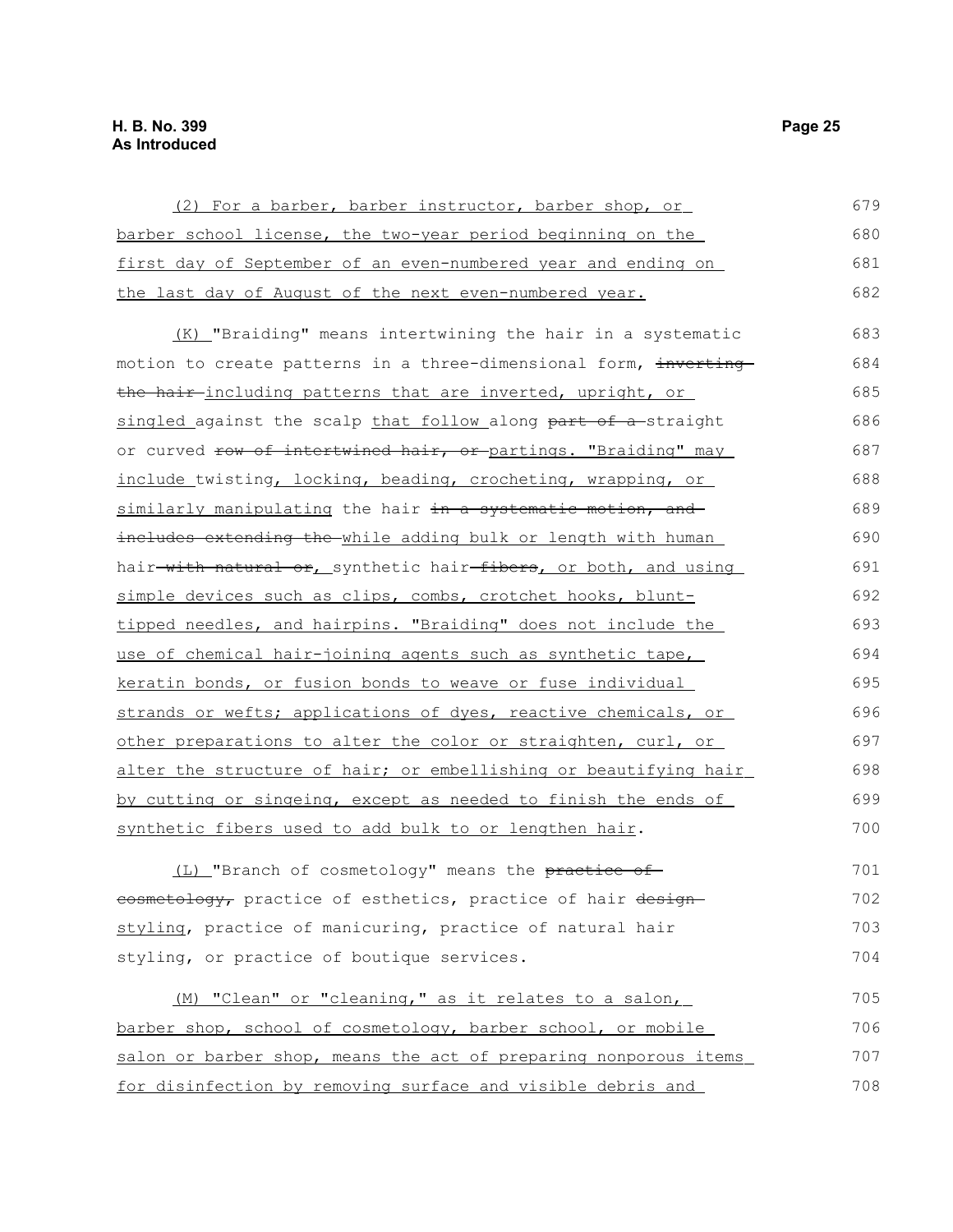washing with soap and water, detergent, or chemical cleaners to slow the growth of pathogens. (N) "Cosmetic therapy" has the same meaning as in section 4731.15 4731.04 of the Revised Code. (O) "Cosmetologist" means an individual authorized to engage in all branches of cosmetology in a licensed facility. "Cosmetology" means the art or practice of embellishment, cleansing, beautification, and styling of hair, wigs, postiches, face, body, or nails. (P) "Cosmetology instructor" means an individual authorized to teach the theory and practice of all branches of cosmetology at a school of cosmetology. (Q) "Disinfect" or "disinfection," as it relates to a salon, barber shop, school of cosmetology, barber school, or mobile salon or barber shop, means the process of making a nonporous item safe for use through the use of a chemical intended to kill or denature bacteria, viruses, or fungi. "Disinfect" does not include the use of ultraviolet light. (R) "Disposable safety razor" means a shaving implement designed with a protective device that is intended to prevent the razor from cutting too deeply and reduce the risk of accidental cuts and that is designed for the cutting edge of the razor to be used on an individual one time and then discarded and not used for any other purpose. A "disposable safety razor" includes a razor with the handle and blade joined together or a razor with a blade attachment that can be detached froma handle. 709 710 711 712 713 714 715 716 717 718 719 720 721 722 723 724 725 726 727 728 729 730 731 732 733 734 735

(S) "Esthetician" means an individual who engages in the practice of esthetics but no other branch of cosmetology in a 736 737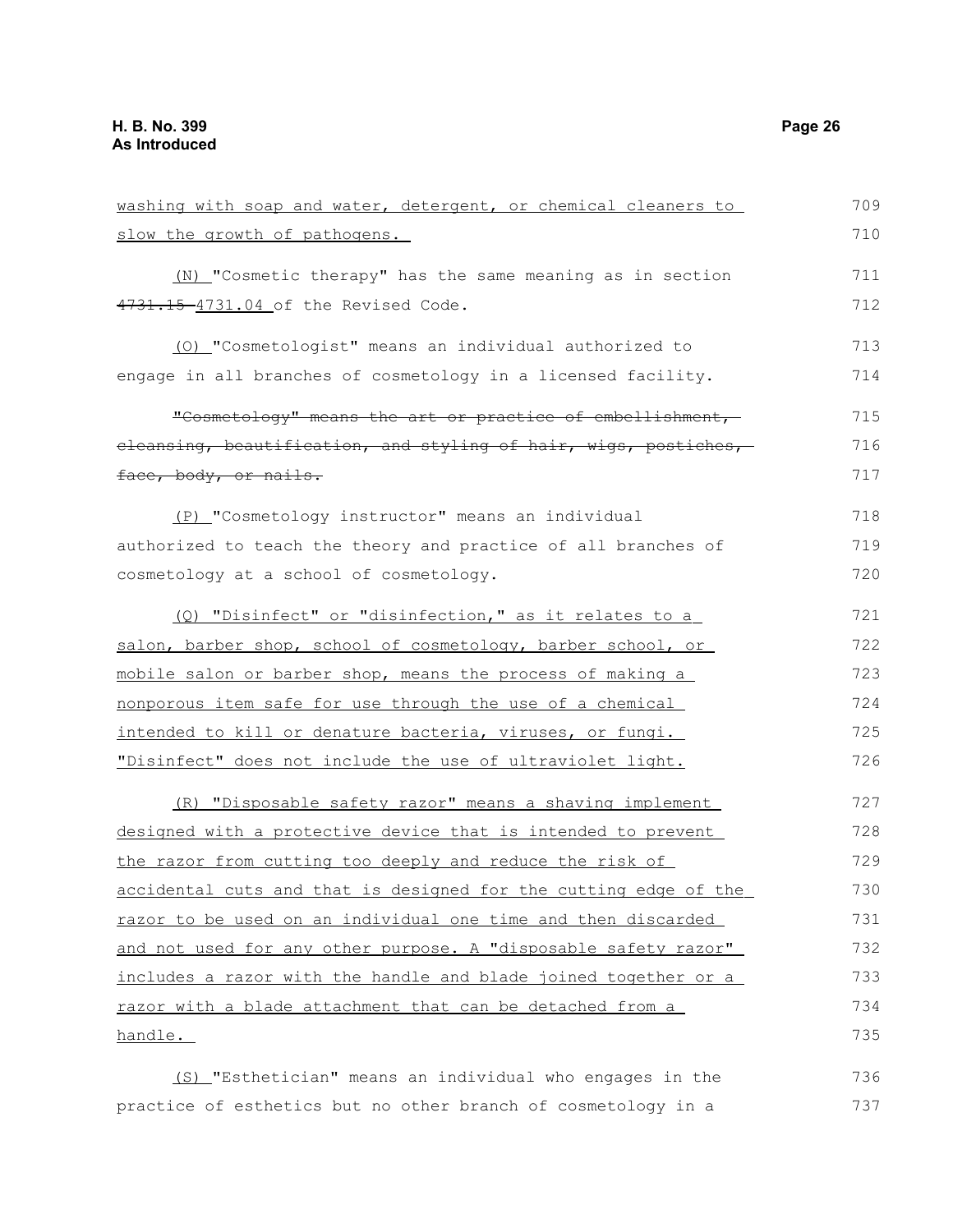### **H. B. No. 399 Page 27 As Introduced**

| licensed facility.                                               | 738 |
|------------------------------------------------------------------|-----|
| (T) "Esthetics instructor" means an individual who teaches       | 739 |
| the theory and practice of esthetics, but no other branch of     | 740 |
| cosmetology, at a school of cosmetology.                         | 741 |
| "Esthetics salon" means a salon in which an individual-          | 742 |
| engages in the practice of esthetics but no other branch of      | 743 |
| cosmetology.                                                     | 744 |
| (U) "Eye lash extensions" include temporary and semi-            | 745 |
| permanent enhancements designed to add length, thickness, and    | 746 |
| fullness to natural eyelashes.                                   | 747 |
| (V) "Hair designer stylist" means an individual who              | 748 |
| engages in the practice of hair design-styling but no other      | 749 |
| branch of cosmetology in a licensed facility.                    | 750 |
| (W) "Hair design-styling instructor" means an individual         | 751 |
| who teaches the theory and practice of hair design_styling, but  | 752 |
| no other branch of cosmetology, at a school of cosmetology.      | 753 |
| "Hair design salon" means a salon in which an individual-        | 754 |
| engages in the practice of hair design but no other branch of    | 755 |
| cosmetology.                                                     | 756 |
| (X) "Hair removal" includes, but is not limited to,              | 757 |
| tweezing, waxing, sugaring, using a disposable safety razor, and | 758 |
| threading. "Hair removal" does not include electrolysis.         | 759 |
| (Y) "Independent contractor" means an-both of the                | 760 |
| following:                                                       | 761 |
| (1) An individual who is not an employee of a salon but          | 762 |
| practices a branch of cosmetology or barbering, other than the   | 763 |
| practice of boutique services, within a salon in a licensed      | 764 |
| facility.                                                        | 765 |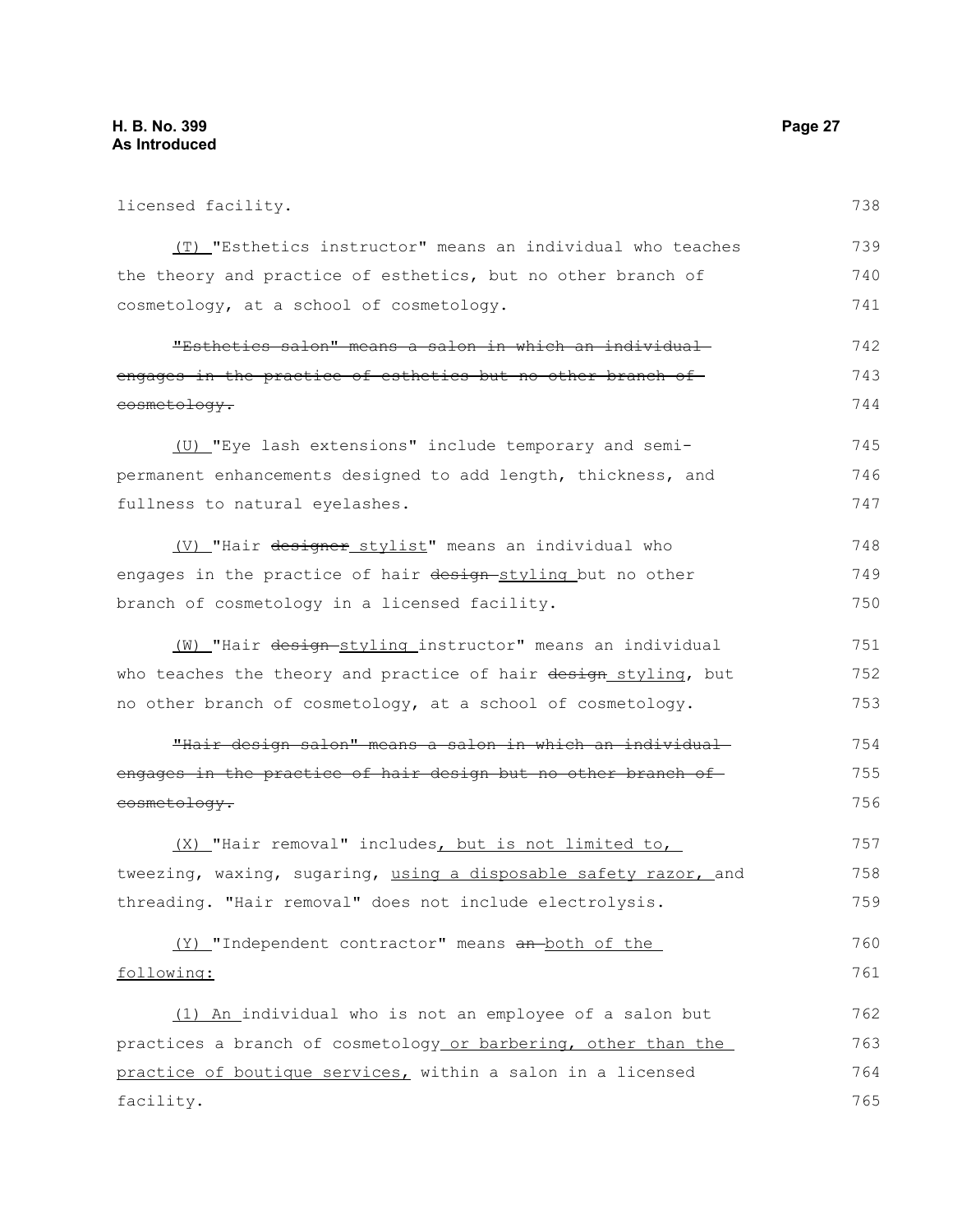| (2) An individual who is not an employee of a barber shop        | 766 |
|------------------------------------------------------------------|-----|
| but practices barbering or a branch of cosmetology within a      | 767 |
| barber shop in a licensed facility.                              | 768 |
| (Z) "Infection control" means the practice of ensuring           | 769 |
| that a salon, barber shop, school of cosmetology, barber school, | 770 |
| or mobile salon or barber shop, including all equipment,         | 771 |
| implements, and other personal property in the salon, barber     | 772 |
| shop, school, or mobile salon or barber shop, is properly        | 773 |
| cleaned and disinfected at all times, except for the immediate   | 774 |
| period during which an individual licensed under this chapter is | 775 |
| performing a cosmetology or barbering service or preparing the   | 776 |
| service area for a patron.                                       | 777 |
| (AA) "Instructor license" means a license to teach the           | 778 |
| theory and practice of a branch of cosmetology at a school of    | 779 |
| cosmetology.                                                     | 780 |
| (BB) "Licensed facility" means any premises, building, or        | 781 |
| part of a building licensed under section 4713.41 of the Revised | 782 |
| Code, or any other temporary location identified in rule by the  | 783 |
| state cosmetology and barber board, in which the practice of one | 784 |
| or more branches of cosmetology services or barbering are        | 785 |
| authorized by the state cosmetology and barber board to be       | 786 |
| performed.                                                       | 787 |
| "Advanced cosmetologist" means an individual authorized to       | 788 |
| work in a beauty salon and engage in all branches of-            | 789 |
| cosmetology.                                                     | 790 |
| "Advanced esthetician" means an individual authorized to         | 791 |
| work in an esthetics salon, but no other type of salon, and      | 792 |
| engage in the practice of esthetics, but no other branch of      | 793 |
| cosmetology.                                                     | 794 |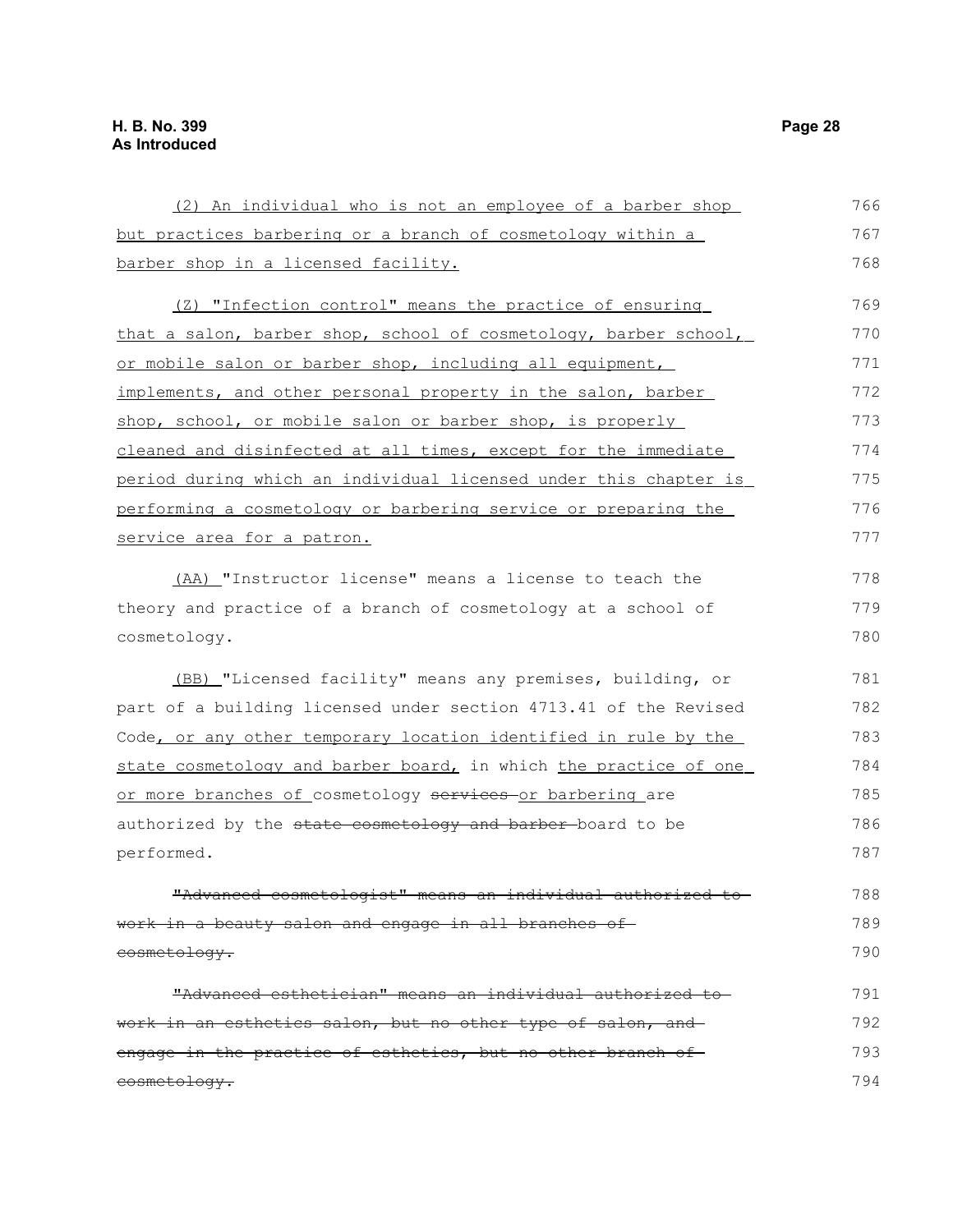| "Advanced hair designer" means an individual authorized to-      | 795 |
|------------------------------------------------------------------|-----|
| work in a hair design salon, but no other type of salon, and     | 796 |
| engage in the practice of hair design, but no other branch of    | 797 |
| eosmetology.                                                     | 798 |
| "Advanced license" means a license to work in a salon and        | 799 |
| practice the branch of cosmetology practiced at the salon.       | 800 |
| "Advanced manicurist" means an individual authorized to          | 801 |
| work in a nail salon, but no other type of salon, and engage in- | 802 |
| the practice of manicuring, but no other branch of cosmetology.  | 803 |
| "Advanced natural hair stylist" means an individual              | 804 |
| authorized to work in a natural hair style salon, but no other-  | 805 |
| type of salon, and engage in the practice of natural hair-       | 806 |
| styling, but no other branch of cosmetology.                     | 807 |
| "Makeup artistry" means the application of cosmetics for-        | 808 |
| the purpose of skin beautification. "Makeup artistry" does not-  | 809 |
| include any other services described in the practice of any      | 810 |
| other branch of cosmetology.                                     | 811 |
| (CC) "Manicurist" means an individual who engages in the         | 812 |
| practice of manicuring but no other branch of cosmetology in a   | 813 |
| licensed facility.                                               | 814 |
| (DD) "Manicurist instructor" means an individual who             | 815 |
| teaches the theory and practice of manicuring, but no other      | 816 |
| branch of cosmetology, at a school of cosmetology.               | 817 |
| "Nail salon" means a salon in which an individual engages        | 818 |
| in the practice of manicuring but no other branch of-            | 819 |
| cosmetology. (EE) "Mobile barber shop" or "mobile salon" means   | 820 |
| either a self-contained facility that can be moved, towed, or    | 821 |
| transported from one location to another and in which barbering  | 822 |
| or one or more branches of cosmetology is practiced, or a        | 823 |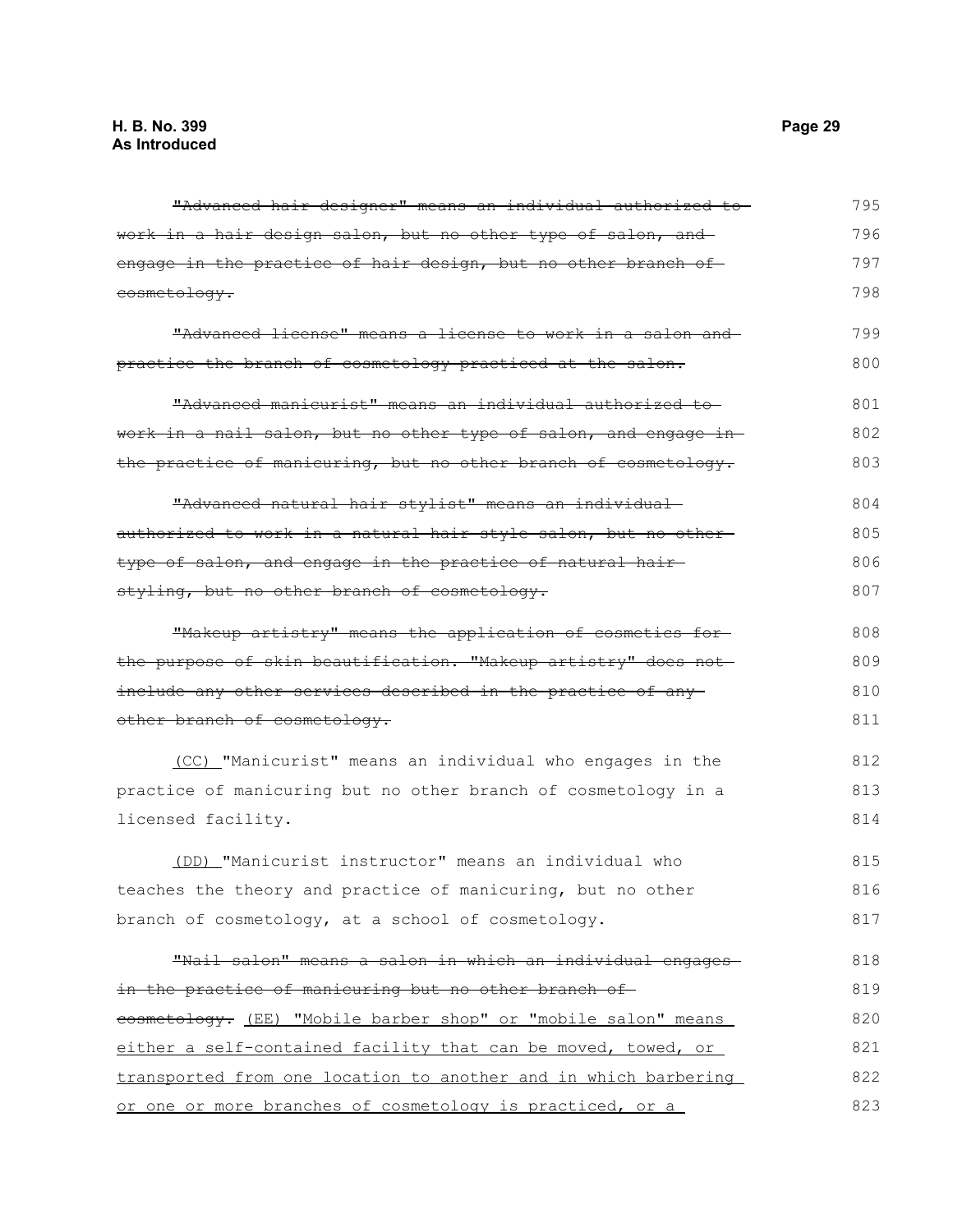| business that provides services in barbering or one or more      | 824 |
|------------------------------------------------------------------|-----|
| branches of cosmetology at a special event venue, residential    | 825 |
| home, or nursing home or residential care facility as those      | 826 |
| terms are defined in section 5701.13 of the Revised Code.        | 827 |
| (FF) "Natural hair stylist" means an individual who              | 828 |
| engages in the practice of natural hair styling but no other     | 829 |
| branch of cosmetology in a licensed facility.                    | 830 |
| (GG) "Natural hair style instructor" means an individual         | 831 |
| who teaches the theory and practice of natural hair styling, but | 832 |
| no other branch of cosmetology, at a school of cosmetology.      | 833 |
| "Natural hair style salon" means a salon in which an-            | 834 |
| individual engages in the practice of natural hair styling but-  | 835 |
| no other branch of cosmetology.                                  | 836 |
| "Practice of braiding" means utilizing the technique of          | 837 |
| intertwining hair in a systematic motion to create patterns in a | 838 |
| three-dimensional form, including patterns that are inverted,    | 839 |
| upright, or singled against the scalp that follow along straight | 840 |
| or curved partings. It may include twisting or locking the hair- | 841 |
| while adding bulk or length with human hair, synthetic hair, or  | 842 |
| both and using simple devices such as clips, combs, and          | 843 |
| hairpins. "Practice of braiding" does not include application of | 844 |
| weaving, bonding, and fusion of individual strands or wefts;     | 845 |
| application of dyes, reactive chemicals, or other preparations-  | 846 |
| to alter the color or straighten, curl, or alter the structure   | 847 |
| of hair; embellishing or beautifying hair by cutting or          | 848 |
| singeing, except as needed to finish the ends of synthetic-      | 849 |
| fibers used to add bulk to or lengthen hair.                     | 850 |
| (HH) "Nonporous" means material that does not have any           | 851 |
| minute openings or holes and that does not allow liquids to pass | 852 |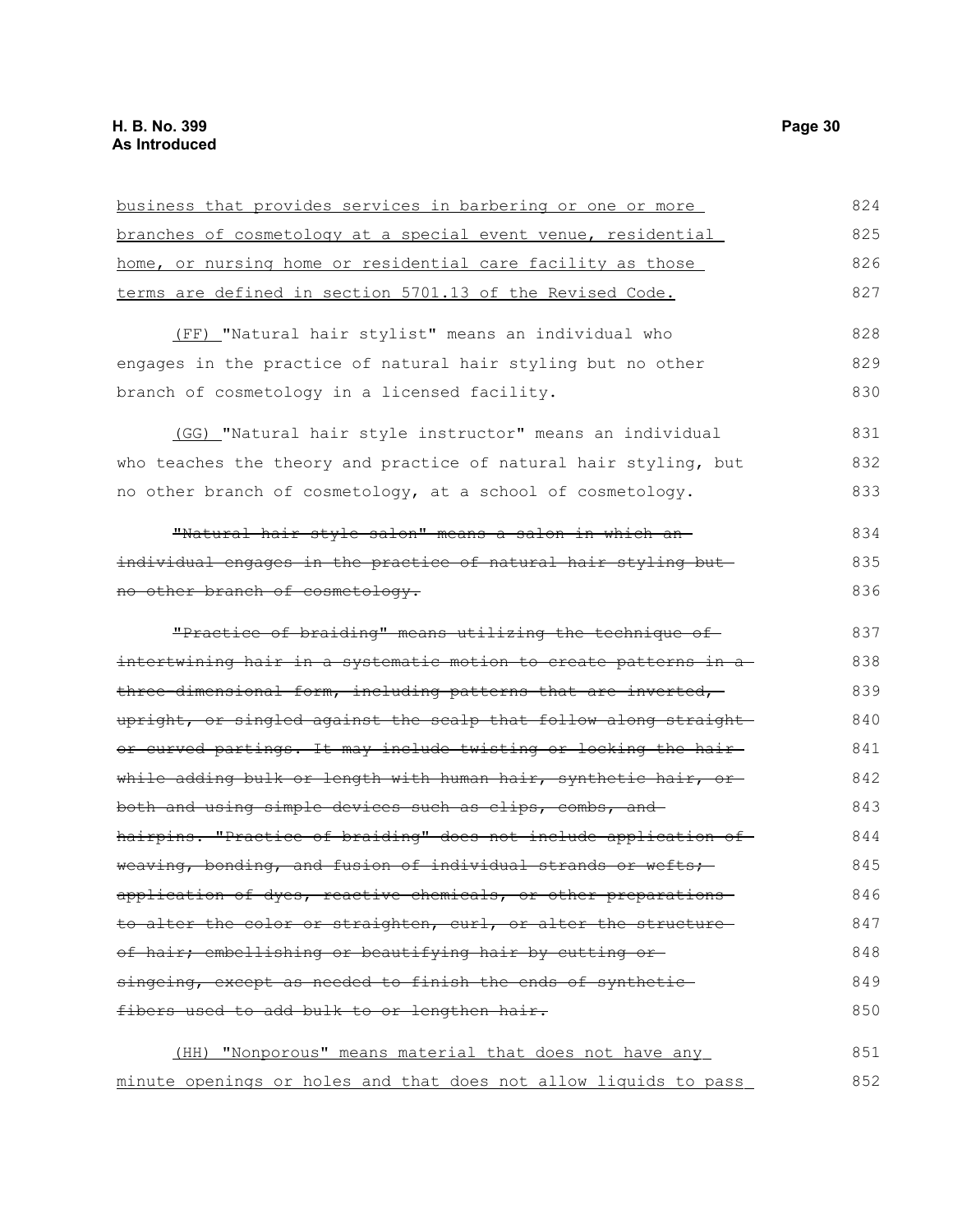| through or be absorbed. "Nonporous" includes, but is not limited       | 853 |
|------------------------------------------------------------------------|-----|
| to, glass, metal, and plastic.                                         | 854 |
| (II) "Porous" means material that has minute openings or               | 855 |
| <u>holes through which liquid or air may pass. "Porous" includes, </u> | 856 |
| <u>but is not limited to, nail files, pumice, and buffers.</u>         | 857 |
| (JJ) "Practice of barbering" includes, but is not limited              | 858 |
| to, when performed on the head, neck, or face for cosmetic             | 859 |
| purposes and when performed on the public for pay, free, or            | 860 |
| otherwise, shaving the face, shaving around the vicinity of the        | 861 |
| ears and neckline, or trimming facial hair with a straight razor       | 862 |
| or a disposable safety razor; cutting or styling hair; facials,        | 863 |
| <u>skin care, or scalp massages; shampooing, bleaching, coloring, </u> | 864 |
| straightening, or permanent waving hair; and cutting, fitting,         | 865 |
| <u>or forming head caps for wigs or hair pieces.</u>                   | 866 |
| (KK) "Practice of boutique services" means braiding,                   | 867 |
| threading, shampooing, eye lash extension services, and wig            | 868 |
| styling and application.                                               | 869 |
| (LL) "Practice of cosmetology" means-includes, but is not              | 870 |
| limited to, the practice of all branches of cosmetology.               | 871 |
| (MM) "Practice of esthetics" means-includes, but is not                | 872 |
| limited to, the application of cosmetics, tonics, antiseptics,         | 873 |
| creams, lotions, or other preparations for the purpose of skin         | 874 |
| beautification and includes preparation of the skin by manual          | 875 |
| massage techniques or by use of electrical, mechanical, or other       | 876 |
| apparatus; enhancement of the skin by skin care, facials, body         | 877 |
| treatments, hair removal, and other treatments; and eye lash           | 878 |
| extension services.                                                    | 879 |
| (NN) "Practice of hair design_styling" means-includes, but             | 880 |

is not limited to, embellishing or beautifying hair, wigs, or 881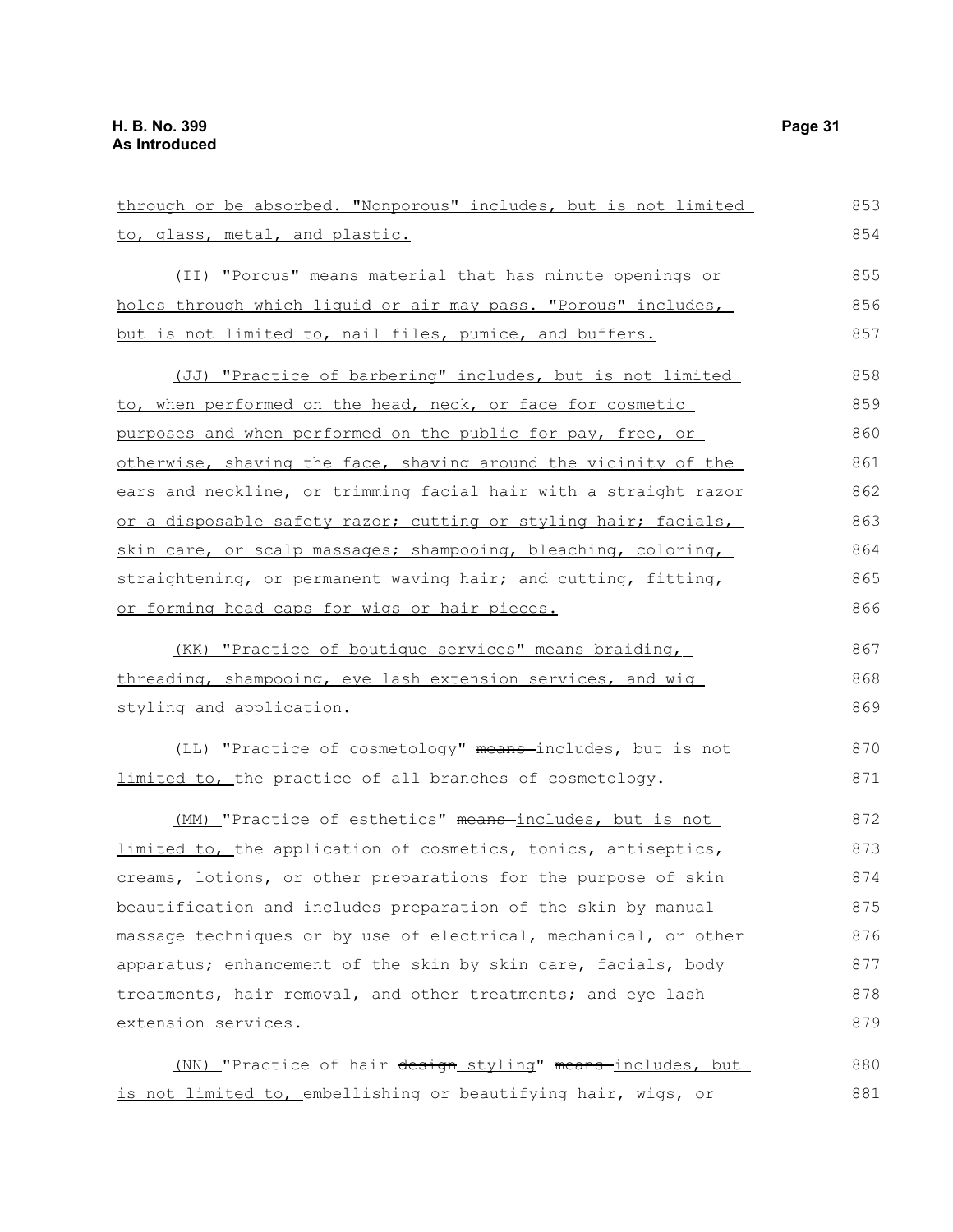hairpieces by arranging, dressing, pressing, curling, waving, permanent waving, cleansing, cutting, singeing, bleaching, coloring, braiding, weaving, bonding and fusion of individual strands or wefts, or similar work. "Practice of hair designstyling" includes utilizing techniques performed by hand that result in tension on hair roots such as twisting, wrapping, weaving, extending, locking, or braiding of the hair; the art or practice of cleansing, stimulating, or massaging a person's scalp, face, neck, and arms; embellishment, cleansing, beautification, and styling of hair, wigs, postiches, face, body, or nails; and treating a person's mustache or beard by arranging, beautifying, coloring, processing, styling, or trimming or shaving with a disposable safety razor. 882 883 884 885 886 887 888 889 890 891 892 893 894

(OO) "Practice of manicuring" means includes, but is not limited to, cleaning, trimming, shaping the free edge of, or applying polish to the nails of any individual; applying nail enhancements and embellishments to any individual; massaging the hands and lower arms up to the elbow of any individual; massaging the feet and lower legs up to the knee of any individual; using lotions or softeners on the hands and feet of any individual; or any combination of these types of services. 895 896 897 898 899 900 901 902

(PP) "Practice of natural hair styling" means-includes, but is not limited to, utilizing techniques performed by hand that result in tension on hair roots such as twisting, wrapping, weaving, extending, locking, or braiding of the hair. "Practice of natural hair styling" does not include the application of dyes, reactive chemicals, or other preparations to alter the color or to straighten, curl, or alter the structure of the hair. "Practice of natural hair styling" also does not include embellishing or beautifying hair by cutting or singeing, except as needed to finish off the end of a braid, or by dressing, 903 904 905 906 907 908 909 910 911 912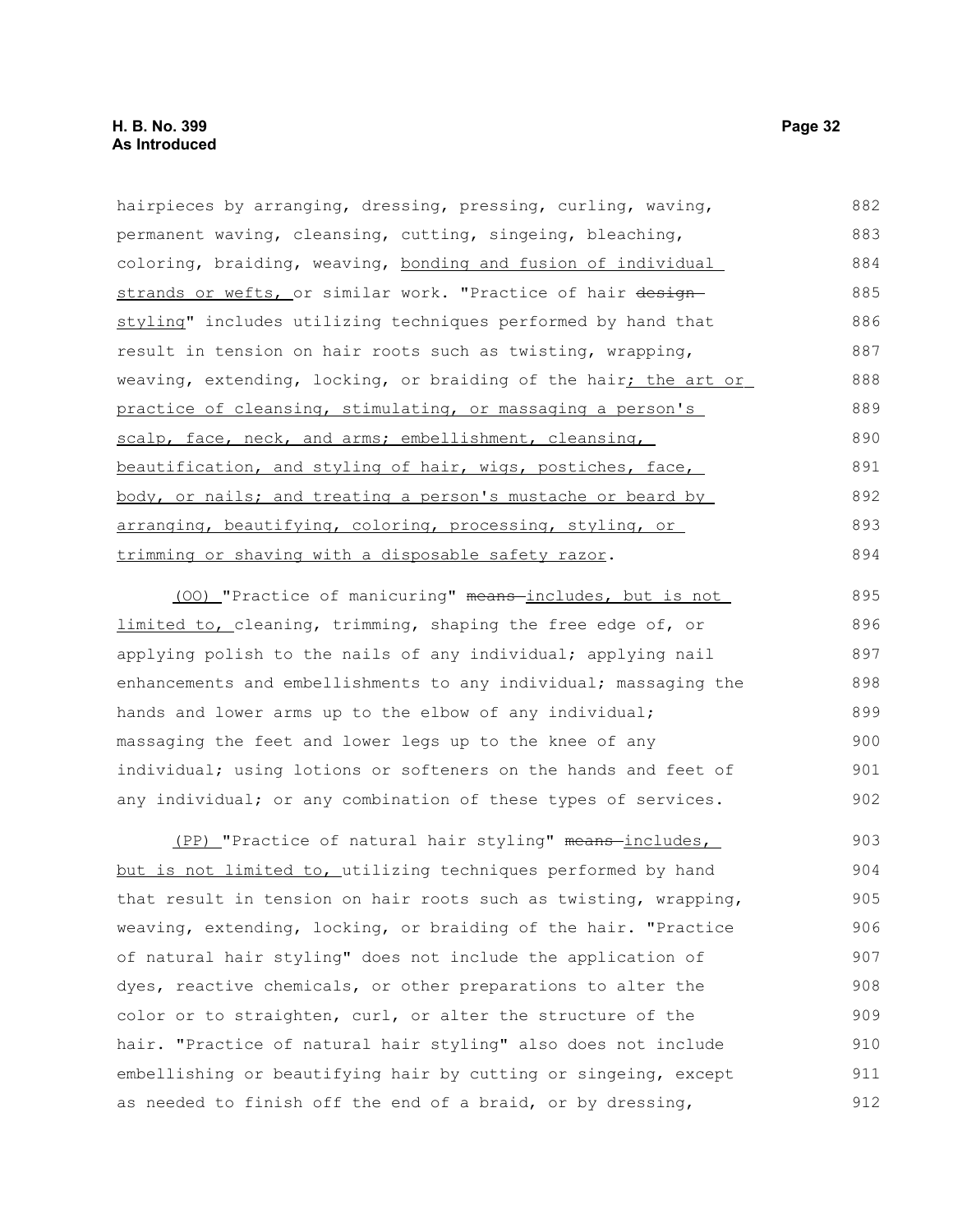| pressing, curling, waving, permanent waving, or similar work.    | 913 |
|------------------------------------------------------------------|-----|
| (QQ) "Practicing license" means a license to practice a          | 914 |
| branch of cosmetology in a licensed facility.                    | 915 |
| (RR) "Salon" means a licensed facility on any premises,          | 916 |
| building, or part of a building in which an individual engages   | 917 |
| in the practice, instruction, or learning of one or more         | 918 |
| branches of cosmetology or barbering. "Salon" does not include a | 919 |
| barber shop licensed under Chapter 4709. of the Revised Code.    | 920 |
| "Salon" does not mean a tanning facility, although a tanning     | 921 |
| facility may be located in a salon.                              | 922 |
| (SS) "School of cosmetology" means any premises, building,       | 923 |
| or part of a building in which students are instructed in the    | 924 |
| theories and practices of one or more branches of cosmetology.   | 925 |
| (TT) "Shampooing" means the act of cleansing and                 | 926 |
| conditioning an individual's hair under the supervision of an    | 927 |
| individual licensed under this chapter and in preparation to     | 928 |
| immediately receive a service from a licensee.                   | 929 |
| (UU) "Student" means an-both of the following:                   | 930 |
| (1) An individual, other than an apprentice instructor,          | 931 |
| who is engaged in learning or acquiring knowledge of the         | 932 |
| practice of a branch of cosmetology at a school of cosmetology;  | 933 |
| (2) An individual, other than an assistant barber                | 934 |
| instructor, engaged in learning or acquiring knowledge of the    | 935 |
| practice of barbering at a barber school.                        | 936 |
| (VV) "Tanning facility" means any premises, building, or         | 937 |
| part of a building that contains one or more rooms or booths     | 938 |
| with any of the following:                                       | 939 |
| $(A)$ (1) Equipment or beds used for tanning human skin by       | 940 |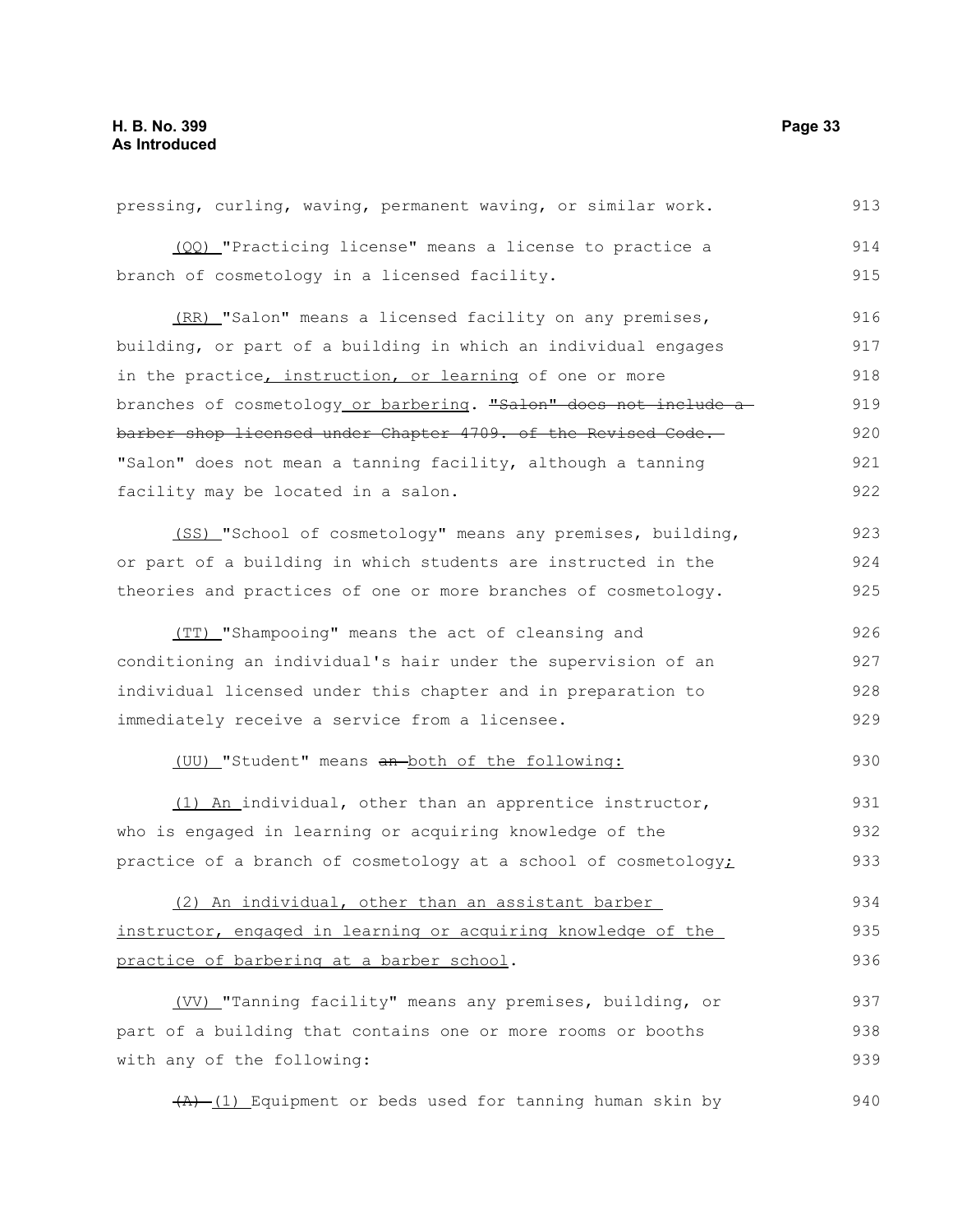cosmetic purposes.

remove hair.

the use of fluorescent sun lamps using ultraviolet or other artificial radiation; (B) (2) Equipment or booths that use chemicals applied to human skin, including chemical applications commonly referred to as spray-on, mist-on, or sunless tans;  $(C)$  (3) Equipment or beds that use visible light for (WW) "Threading" includes a service that results in the removal of hair from its follicle from around the eyebrows and from other parts of the face with the use of a single strand of thread and an astringent, if the service does not use chemicals of any kind, wax, or any implements, instruments, or tools to 941 942 943 944 945 946 947 948 949 950 951 952 953

**Sec. 4713.02.** (A) There is hereby created the state cosmetology and barber board, consisting of all of the following members appointed by the governor, with the advice and consent of the senate: 954 955 956 957

(1) One individual holding a current, valid cosmetologist or cosmetology instructor license at the time of appointment;

(2) Two individuals holding current, valid cosmetologist licenses and actively engaged in managing beauty salons for a period of not less than five years at the time of appointment; 960 961 962

(3) One individual who holds a current, valid-is an independent contractor Hicense-registered in accordance with section 4713.39 of the Revised Code at the time of appointment and practices a branch of cosmetology; 963 964 965 966

(4) One individual who represents individuals who teach the theory and practice of a branch of cosmetology at a 967 968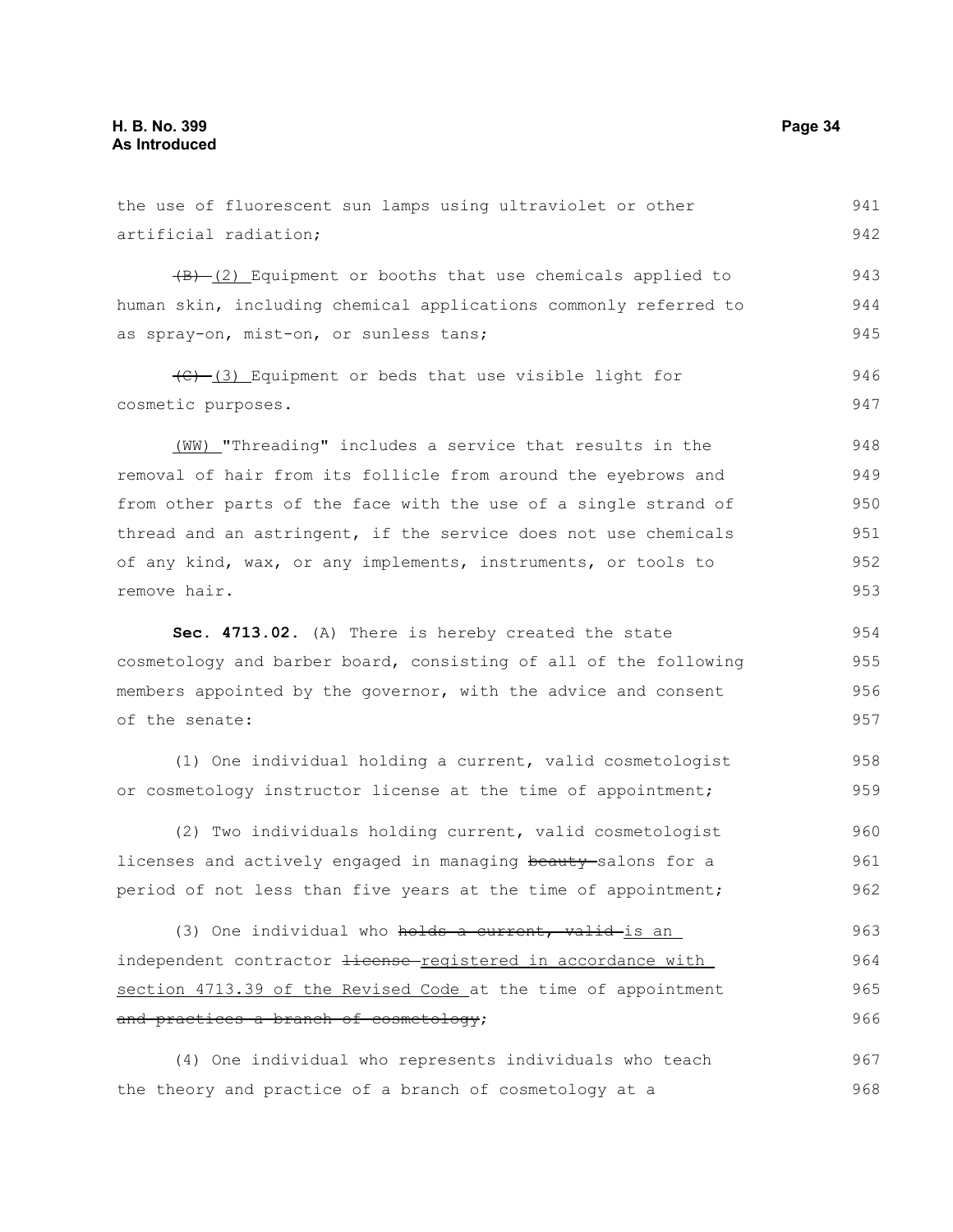vocational or career-technical school; (5) One owner or executive actively engaged in the daily operations of a licensed school of cosmetology; (6) One owner of at least five licensed salons; (7) One individual who is either a certified nurse practitioner or clinical nurse specialist holding a current, valid license to practice nursing as an advanced practice registered nurse issued under Chapter 4723. of the Revised Code or a physician authorized under Chapter 4731. of the Revised Code to practice medicine and surgery or osteopathic medicine and surgery; (8) One individual representing the general public; (9) One individual who holds a current, valid tanning permit and who has owned or managed a tanning facility for at least five years immediately preceding the individual's appointment; (10) One individual who holds a current, valid esthetician or cosmetologist license and who has been actively practicing esthetics for a period of not less than five years immediately preceding the individual's appointment; (11) Two barbers, one of whom is an employer barber and one of whom is employed as a barber, both of whom have been licensed as barbers in this state for at least five years immediately preceding their appointment. 969 970 971 972 973 974 975 976 977 978 979 980 981 982 983 984 985 986 987 988 989 990 991 992

(B) The superintendent of public instruction shall nominate three individuals for the governor to choose from when making an appointment under division (A)(4) of this section. 993 994 995

(C) All members shall be at least twenty-five years of 996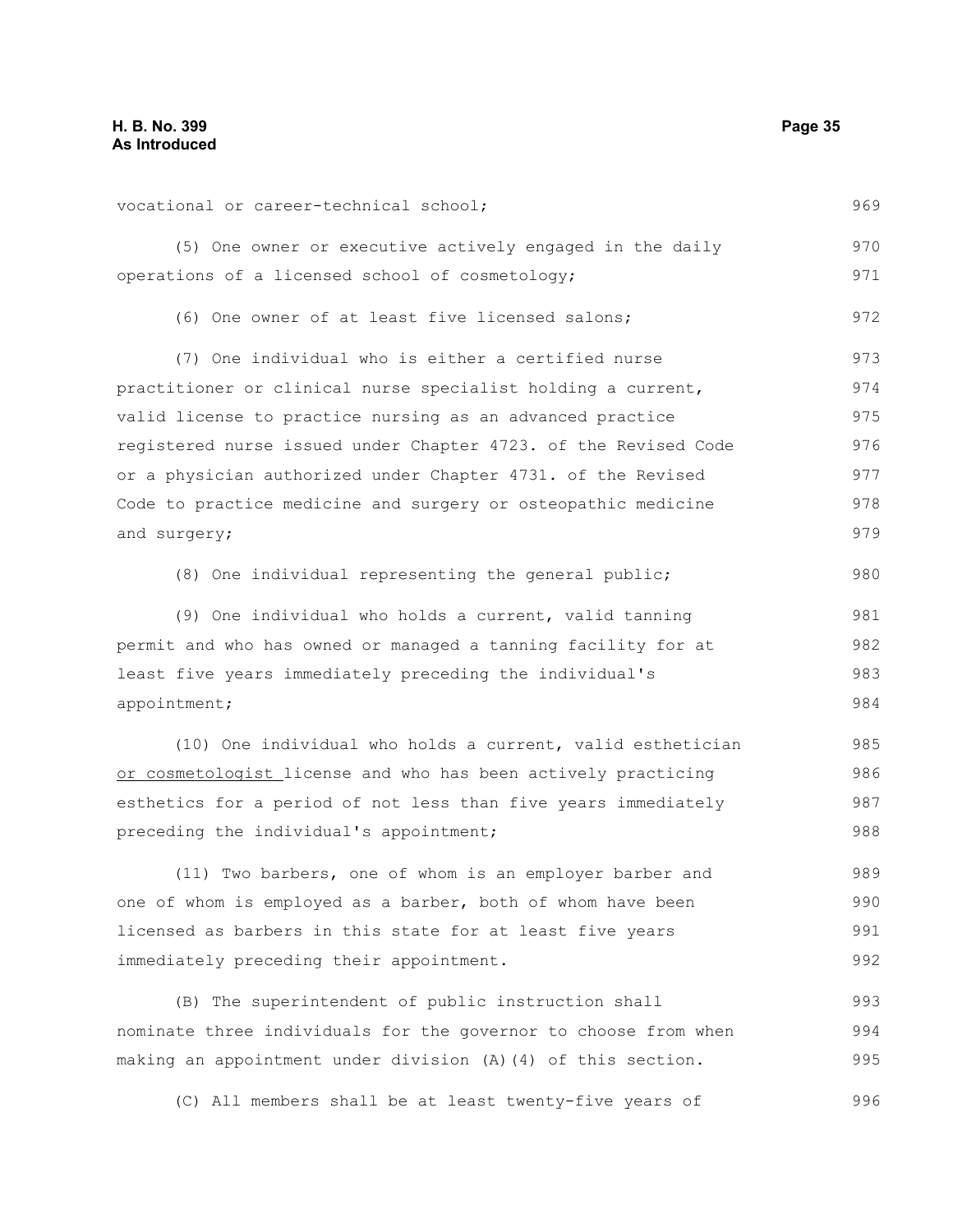#### **H. B. No. 399 Page 36 As Introduced**

age, residents of the state, and citizens of the United States. No more than two members, at any time, shall be graduates of the same school of cosmetology. Not more than one member shall have a common financial connection with any school of cosmetology, salon, barber school, or barber shop. 997 998 999 1000 1001

Terms of office are for five years. Terms shall commence on the first day of November and end on the thirty-first day of October. Each member shall hold office from the date of appointment until the end of the term for which appointed. In case of a vacancy occurring on the board, the governor shall, in the same manner prescribed for the regular appointment to the board, fill the vacancy by appointing a member. Any member appointed to fill a vacancy occurring prior to the expiration of the term for which the member's predecessor was appointed shall hold office for the remainder of such term. Any member shall continue in office subsequent to the expiration date of the member's term until the member's successor takes office, or until a period of sixty days has elapsed, whichever occurs first. Before entering upon the discharge of the duties of the office of member, each member shall take, and file with the secretary of state, the oath of office required by Section 7 of Article XV, Ohio Constitution. 1002 1003 1004 1005 1006 1007 1008 1009 1010 1011 1012 1013 1014 1015 1016 1017 1018

The members of the board shall receive an amount fixed pursuant to Chapter 124. of the Revised Code per diem for every meeting of the board which they attend, together with their necessary expenses, and mileage for each mile necessarily traveled. 1019 1020 1021 1022 1023

The members of the board shall annually elect, from among their number, a chairperson and a vice-chairperson. The executive director appointed pursuant to section 4713.06 of the 1024 1025 1026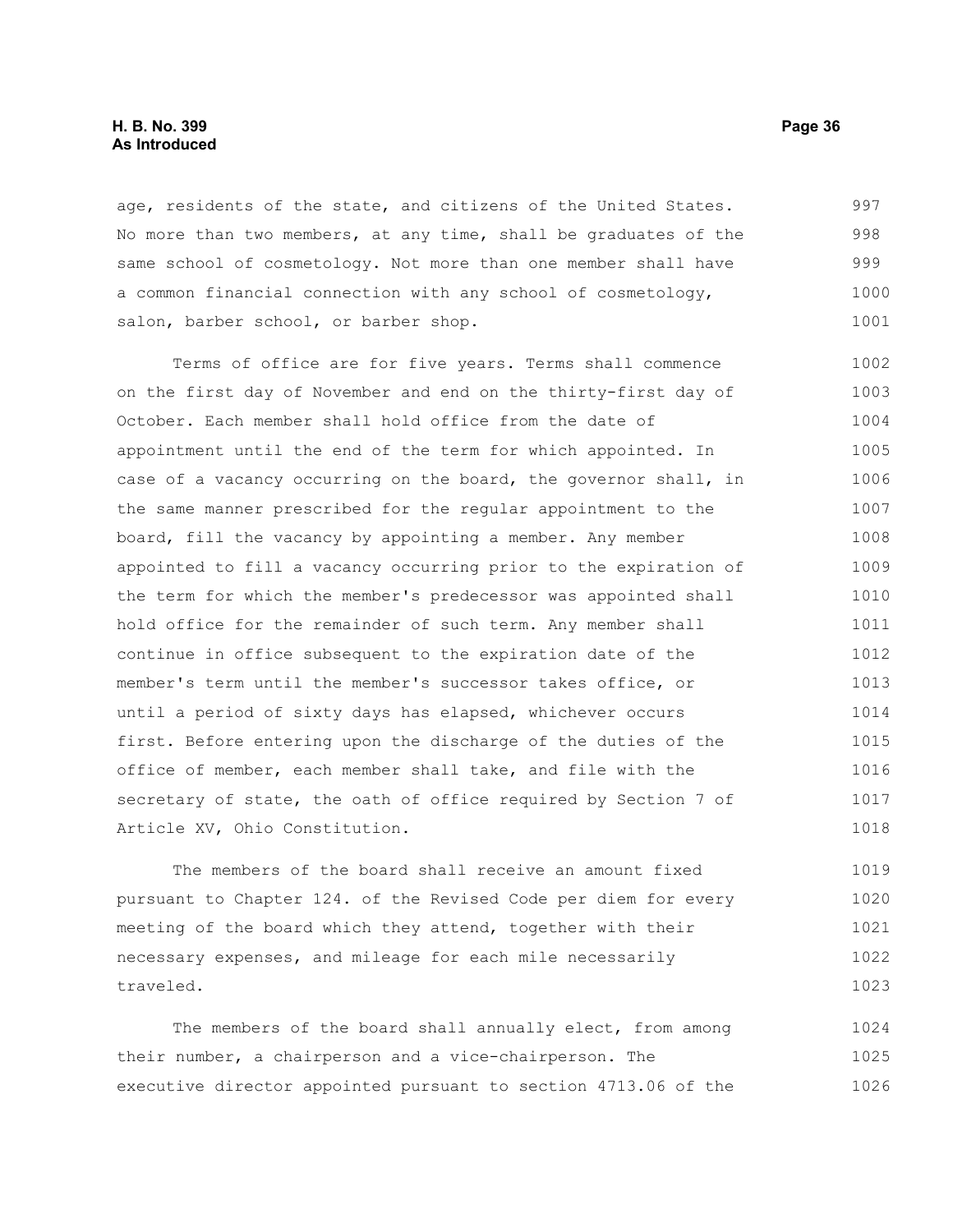Revised Code shall serve as the board's secretary.

(D) The board shall prescribe the duties of its officers and establish an office within Franklin county. The board shall keep all records and files at the office and have the records and files at all reasonable hours open to public inspection in accordance with section 149.43 of the Revised Code and any rules adopted by the board in compliance with this state's record retention policy. The board also shall adopt a seal for the authentication of its orders, communications, and records. 1028 1029 1030 1031 1032 1033 1034 1035

(E) The governor may remove any member for cause prior to the expiration of the member's term of office. 1036 1037

(F) Whenever the term "state board of cosmetology" is used, referred to, or designated in statute, rule, contract, grant, or other document, the use, reference, or designation shall be deemed to mean the "state cosmetology and barber board" or the executive director of the state cosmetology and barber board, whichever is appropriate in context. Whenever the term "barber board" is used, referred to, or designated in statute, rule, contract, grant, or other document, the use, reference, or designation shall be deemed to mean the "state cosmetology and barber board" or the executive director of the state cosmetology and barber board, whichever is appropriate in context. 1038 1039 1040 1041 1042 1043 1044 1045 1046 1047 1048

**Sec. 4713.03.** (A) The state cosmetology and barber board shall hold meetings to transact its business at least four times a year. The board may hold additional meetings as, in its judgment, are necessary. The board shall meet at the times and places it selects. 1049 1050 1051 1052 1053

 (B) The board shall adhere to the following agenda items as it conducts its duties as prescribed in this chapter: 1054 1055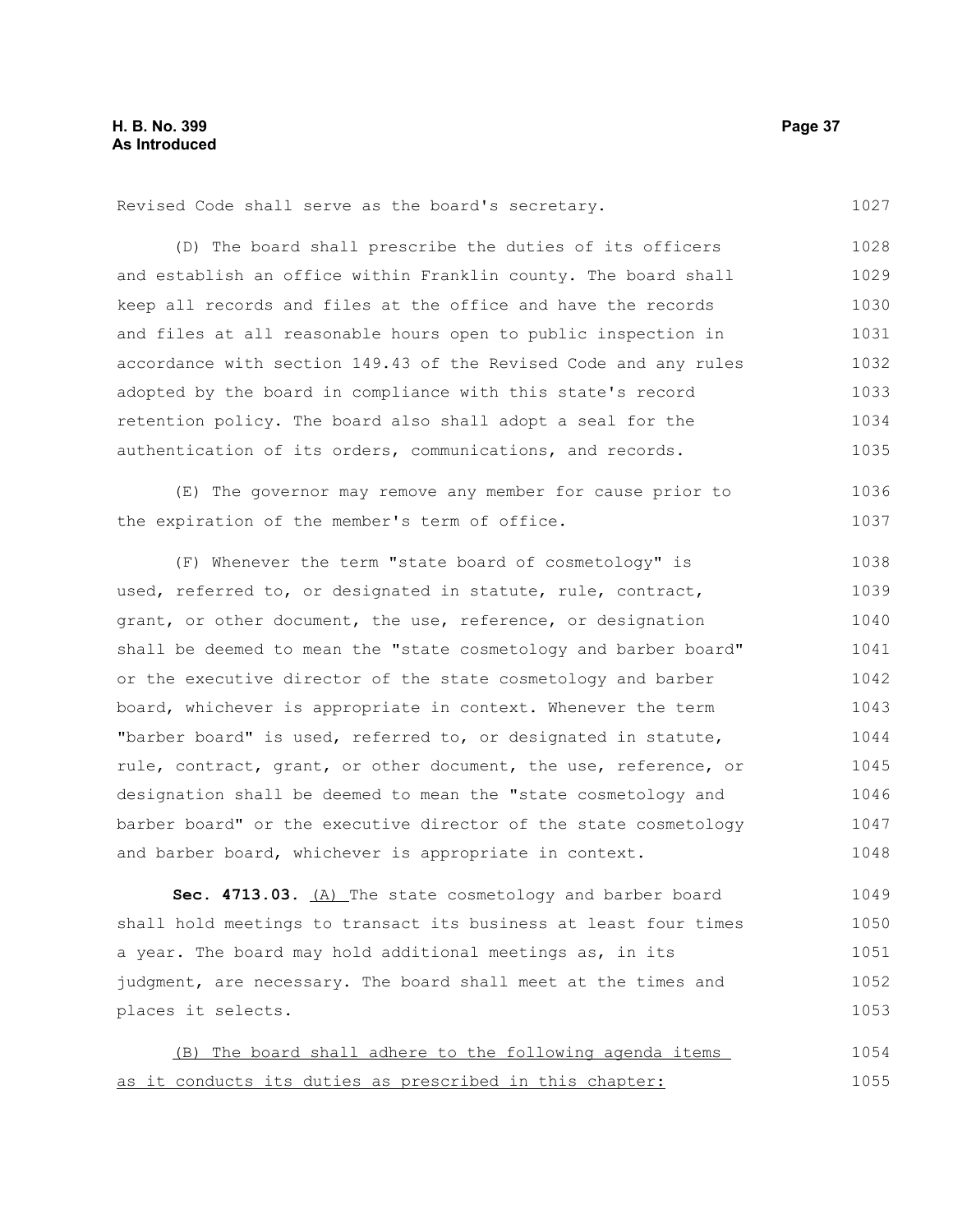|     | (1) Call meeting to order;            | 1056 |
|-----|---------------------------------------|------|
| (2) | Approval of previous meeting minutes; | 1057 |
|     | (3) Officer and staff reports;        | 1058 |
|     | (4) Committee reports;                | 1059 |
| (5) | Unfinished business;                  | 1060 |
|     | (6) Old business;                     | 1061 |
| (7) | New business;                         | 1062 |
| (8) | Executive session;                    | 1063 |
|     |                                       |      |

## (9) Adjournment.

**Sec. 4713.06.** The state cosmetology and barber board shall annually appoint an executive director. The executive director may not be a member of the board, but subsequent to appointment, shall serve as secretary of the board. The executive director, before entering upon the discharge of the executive director's duties, shall file with the secretary of state a good and sufficient bond payable to the state, to ensure the faithful performance of duties of the office of executive director. The bond shall be in an amount the board requires. The premium of the bond shall be paid from appropriations made to the board for operating purposes. Whenever the term "executive director of the state board of cosmetology" or the term "executive director of the barber board," or variations thereof, is used, referred to, or designated in statute, rule, contract, grant, or other document, the use, reference, or designation shall be deemed to mean the "executive director of the state cosmetology and barber board." 1065 1066 1067 1068 1069 1070 1071 1072 1073 1074 1075 1076 1077 1078 1079 1080 1081

The board may employ inspectors, examiners, consultants on 1082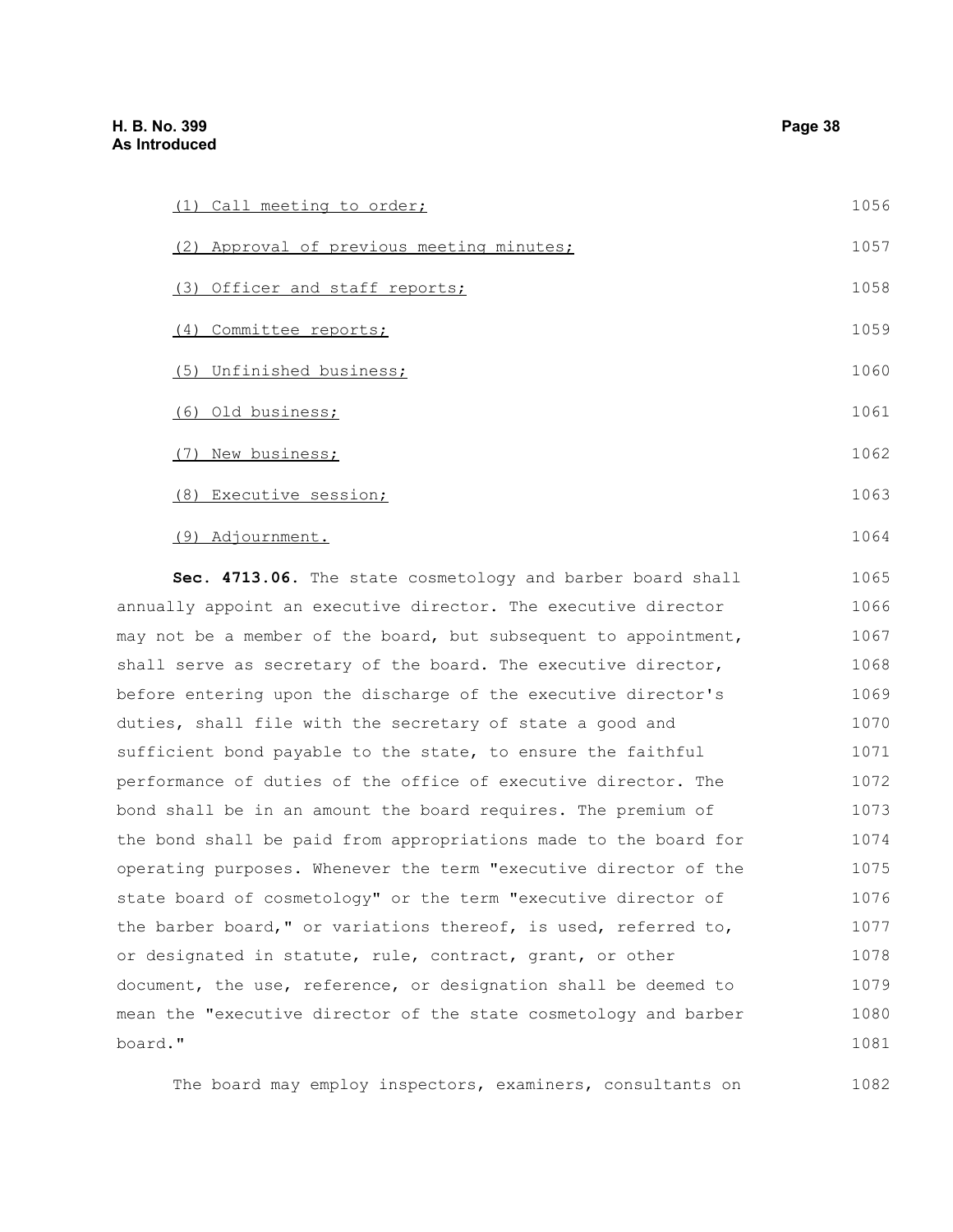contents of examinations, clerks, or other individuals as necessary for the administration of this chapter-and Chapter-4709. of the Revised Code. All inspectors and examiners shall be licensed cosmetologists or barbers pursuant to this chapter-orlicensed barbers pursuant to Chapter 4709. of the Revised Code. 1083 1084 1085 1086 1087

The board may appoint inspectors to inspect and investigate all facilities regulated by this chapter-and Chapter-4709. of the Revised Code, including tanning facilities, to ensure compliance with this chapter and Chapter 4709. of the Revised Code, the rules adopted by the board, and the board's policies, in accordance with division (A)(11) of section 4713.07 of the Revised Code. 1088 1089 1090 1091 1092 1093 1094

**Sec. 4713.07.** (A) The state cosmetology and barber board shall do all of the following: 1095 1096

(1) Regulate the practice of cosmetology and all of its branches and the practice of barbering in this state; 1097 1098

(2) Investigate or inspect, when evidence appears to demonstrate that an individual has violated any provision of this chapter or any rule adopted pursuant to it, the activities or premises of a license holder or unlicensed individual; 1099 1100 1101 1102

(3) Adopt rules in accordance with section 4713.08 of the Revised Code; 1103 1104

(4) Prescribe and make available application forms to be used by individuals seeking admission to an examination conducted under section 4713.24 of the Revised Code or a license or registration issued under this chapter; 1105 1106 1107 1108

(5) Prescribe and make available application forms to be used by individuals seeking renewal of a license or registration issued under this chapter; 1109 1110 1111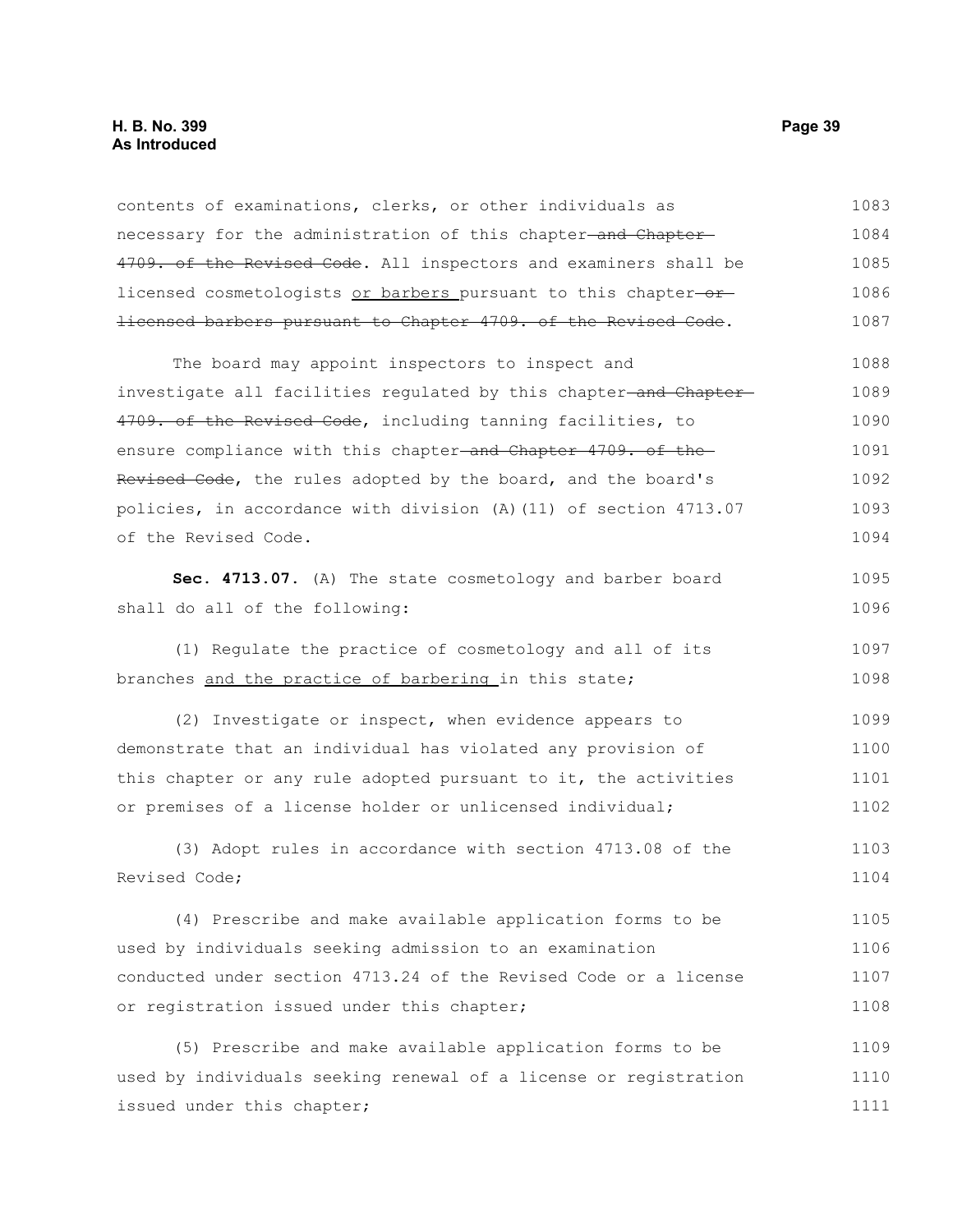(6) Provide a toll-free number and an online service to receive complaints alleging violations of this chapter-or-Chapter 4709. of the Revised Code; (7) Report to the proper prosecuting officer violations of section 4713.14 of the Revised Code-of which the board is aware at the board's discretion; (8) Submit a written report annually to the governor that provides all of the following: (a) A discussion of the conditions in this state of the practice of barbering and the branches of cosmetology; (b) An evaluation of board activities intended to aid or protect consumers; (c) A brief summary of the board's proceedings during the year the report covers; (d) A statement of all money that the board received and expended during the year the report covers. (9) Keep a record of all of the following: (a) The board's proceedings; (b) The name and last known physical address, electronic mail address, and telephone number of each individual issued a license or registration under this chapter; (c) The date and number of each license, permit, and registration that the board issues. (10) Assist ex-offenders and military veterans who hold licenses issued by the board to find employment within salons, barber shops, or other facilities within this state; (11) Require inspectors appointed pursuant to section 1112 1113 1114 1115 1116 1117 1118 1119 1120 1121 1122 1123 1124 1125 1126 1127 1128 1129 1130 1131 1132 1133 1134 1135 1136 1137 1138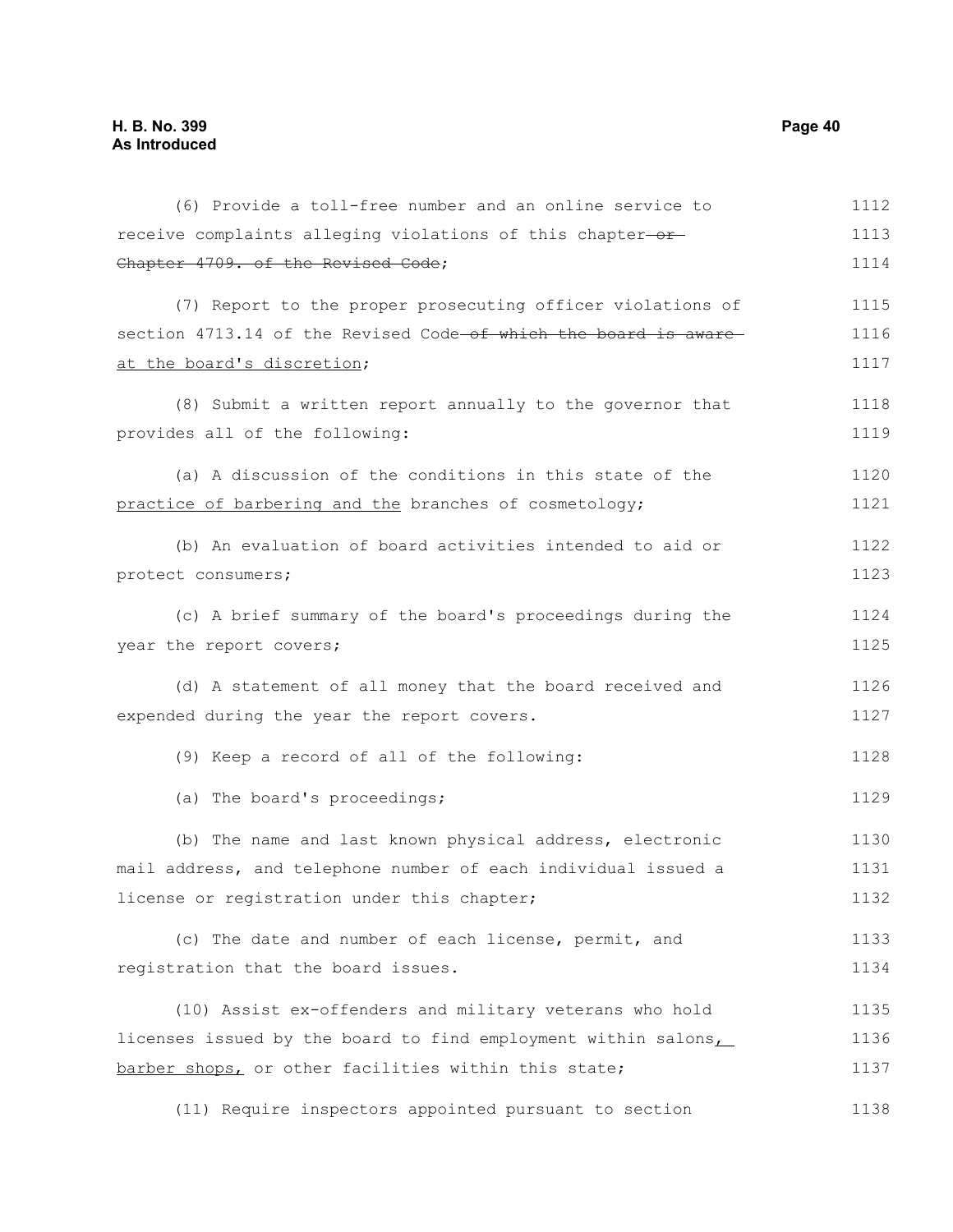facility under this chapter;

4713.06 of the Revised Code to conduct inspections of licensed or permitted facilities, including salons-and boutique salons, schools of cosmetology, barber schools, barber shops, and tanning facilities, within ninety days of the opening for business of a licensed facility, upon complaints reported to the board, within ninety days after a violation was documented at a facility, and at least once every two years. Any individual, after providing the individual's name and contact information, may report to the board any information the individual may have that appears to show a violation of any provision of this chapter or rule adopted under it or a violation of any provision of Chapter 4709. of the Revised Code or rule adopted by the board pursuant to Chapter 4709. of the Revised Code . In the absence of bad faith, any individual who reports information of that nature or who testifies before the board in any adjudication conducted under Chapter 119. of the Revised Code shall not be liable for damages in a civil action as a result of the report or testimony. For the purpose of inspections, an independent contractor shall be added to the board's records as an individual salon or barber shop. (12) Supply a copy of the poster created pursuant to division (B) of section 5502.63 of the Revised Code to each person authorized to operate a salon, barber shop, school of cosmetology, barber school, tanning facility, or other type of 1139 1140 1141 1142 1143 1144 1145 1146 1147 1148 1149 1150 1151 1152 1153 1154 1155 1156 1157 1158 1159 1160 1161 1162

 (13) Process applications to open a new salon or barber shop under section 4713.41 of the Revised Code within five days from receipt of the application; (14) Prescribe and provide to each school of cosmetology 1164 1165 1166 1167

or barber school in this state, for each type of license, an 1168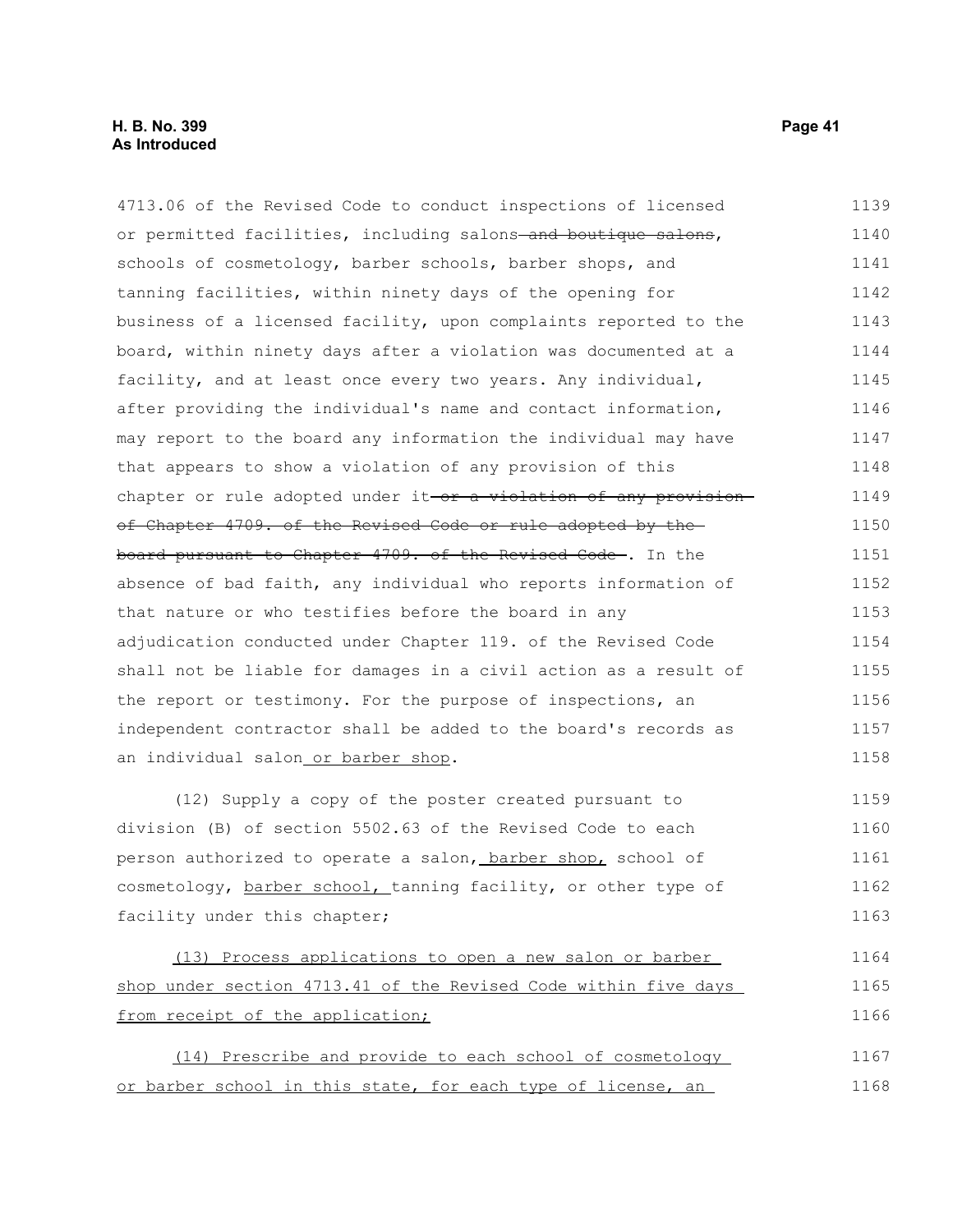| acknowledgment form that states the minimum required number of   | 1169 |
|------------------------------------------------------------------|------|
| hours of instruction for that license under this chapter. When a | 1170 |
| student enrolls at a school of cosmetology or barber school, the | 1171 |
| school shall provide the appropriate acknowledgment form to the  | 1172 |
| student, the student shall sign the form, and the school shall   | 1173 |
| provide the form to the board when the school notifies the board | 1174 |
| of the student's enrollment under division (A) (4) of section    | 1175 |
| 4713.44 of the Revised Code;                                     | 1176 |
| (15) All other duties that this chapter imposes on the           | 1177 |
| board.                                                           | 1178 |
| (B) The board may delegate any of the duties listed in           | 1179 |
| division (A) of this section to the executive director of the    | 1180 |
| board or to an individual designated by the executive director.  | 1181 |
| Sec. 4713.071. (A) The Before the first day of September         | 1182 |
| of each year, the state cosmetology and barber board shall       | 1183 |
| annually submit a written report to the governor, president of   | 1184 |
| the senate, and speaker of the house of representatives. The     | 1185 |
| report shall list all of the following, compiled separately for  | 1186 |
| public and private schools of cosmetology and public and private | 1187 |
| barber schools, for the preceding-twelve-month period fiscal     | 1188 |
| year:                                                            | 1189 |
| (1) The number of students enrolled in courses at licensed       | 1190 |
| public and private schools of cosmetology and barbering;         | 1191 |
| (2) The number of students graduating from licensed public       | 1192 |
| and private schools of cosmetology and barbering;                | 1193 |
| (3) The annual cost for students to attend each licensed         | 1194 |
| public or private school of cosmetology and barbering;           | 1195 |
| (4) The loan default rates for licensed public and private       | 1196 |
| schools of cosmetology and barbering;                            | 1197 |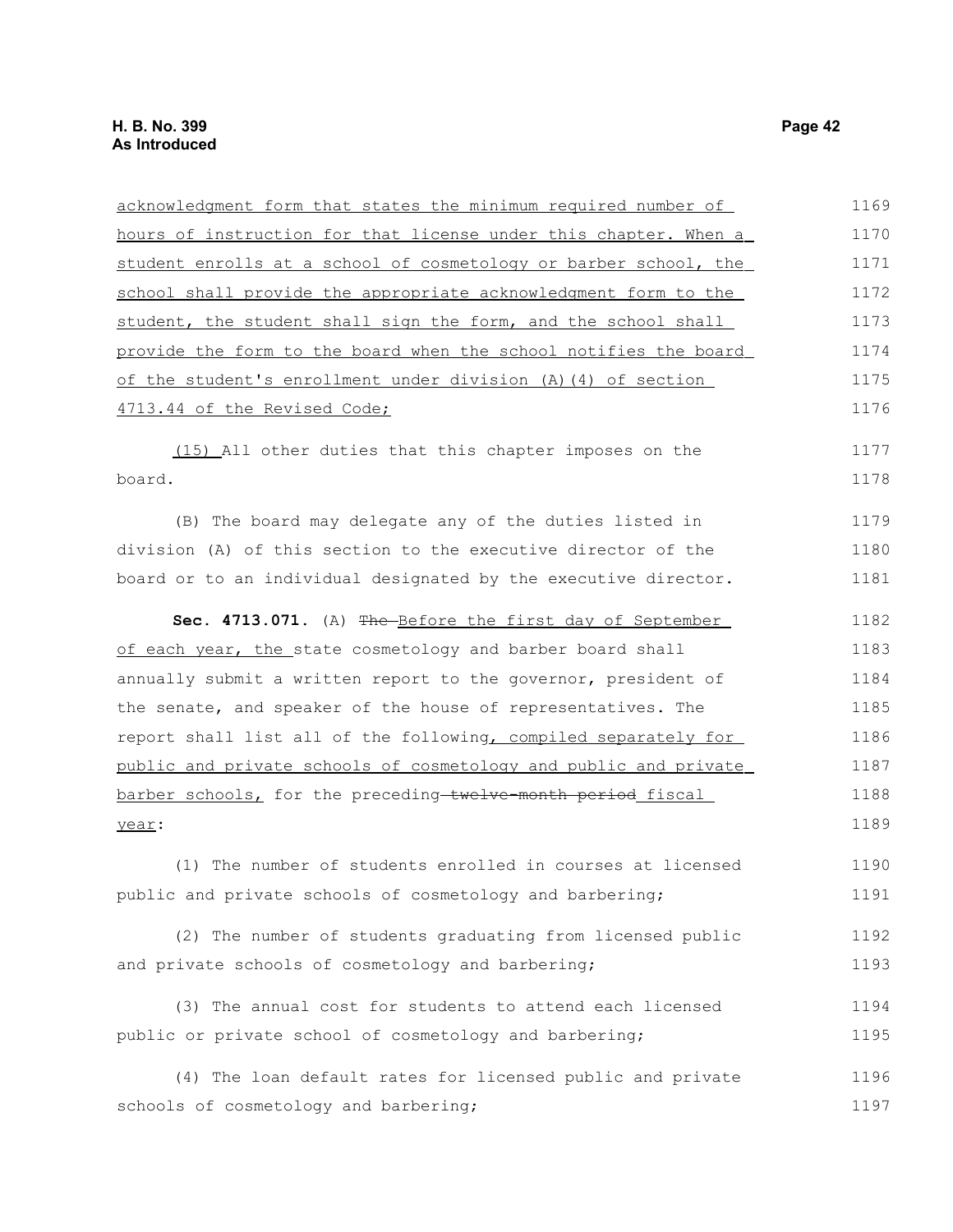| (5) The first-time licensure passage rate for graduates of       | 1198 |
|------------------------------------------------------------------|------|
| all public and private schools of cosmetology and barbering;     | 1199 |
| (6) The total number of new and renewal licenses in each         | 1200 |
| profession;                                                      | 1201 |
| (7) The total number of complaint-driven inspections             | 1202 |
| conducted by the board;                                          | 1203 |
| (8) The total number and type of violations, including a         | 1204 |
| list of the top ten violations, which shall aid in the           | 1205 |
| identification of focus areas for continuing education purposes; | 1206 |
| (9) The twenty salons and individuals cited with the most        | 1207 |
| violations for unlicensed workers;                               | 1208 |
| (10) The number of adjudications or other disciplinary           | 1209 |
| action taken by the board;                                       | 1210 |
| (11) The number of individuals participating in the              | 1211 |
| apprenticeship program established in section 4713.71 of the     | 1212 |
| Revised Code.                                                    | 1213 |
| (B) The board shall include in the final report under            | 1214 |
| division (A) of this section any recommendations it has for      | 1215 |
| changes to this chapter-or Chapter 4709. of the Revised Code.    | 1216 |
| Sec. 4713.08. (A) The state cosmetology and barber board         | 1217 |
| shall adopt rules in accordance with Chapter 119. of the Revised | 1218 |
| Code as necessary to implement this chapter. The rules shall do  | 1219 |
| all of the following:                                            | 1220 |
| (1) Govern the practice of the branches of cosmetology_and_      | 1221 |
| the practice of barbering;                                       | 1222 |
| (2) Specify conditions an individual must satisfy to             | 1223 |
| qualify for a temporary pre-examination work permit under        | 1224 |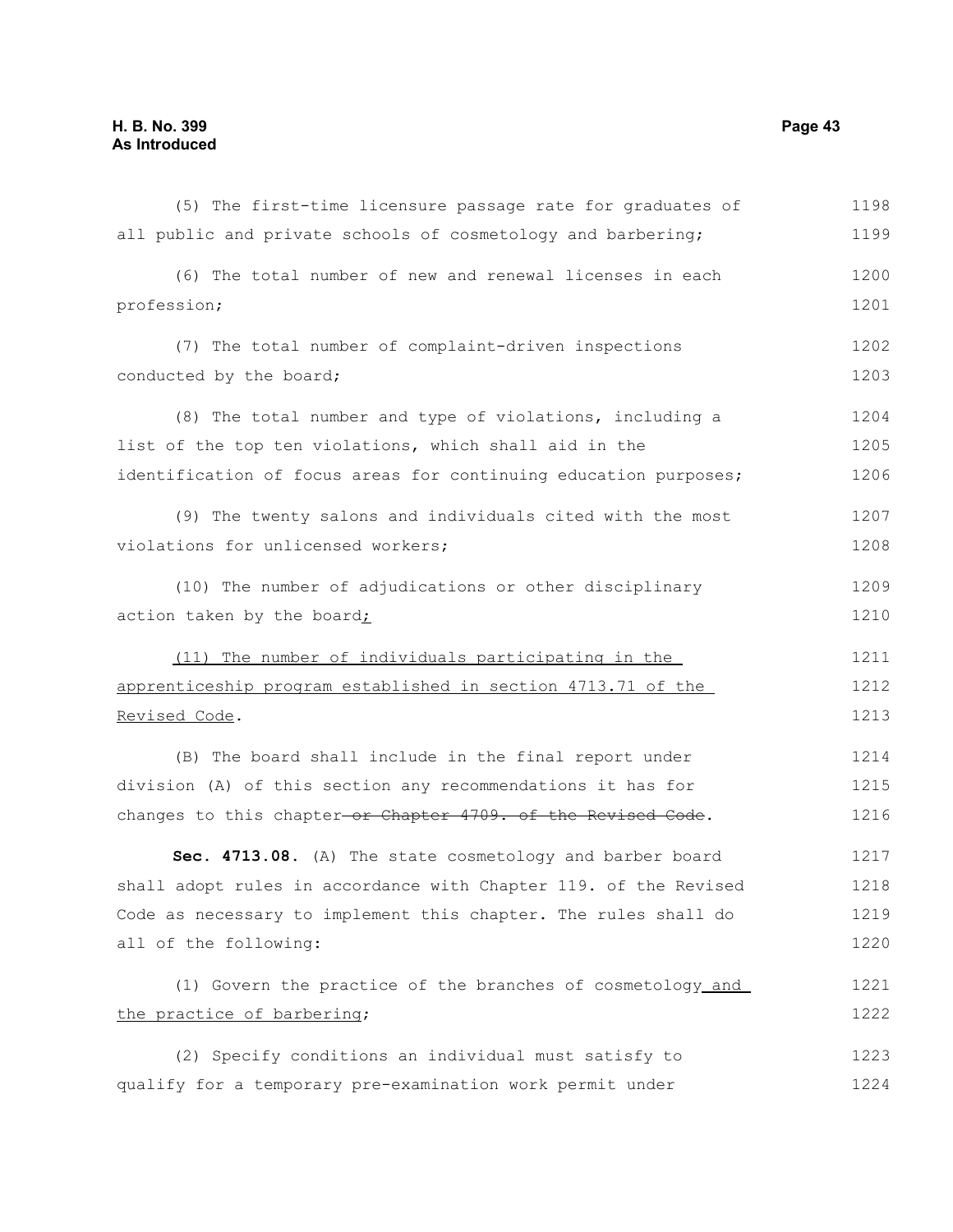section 4713.22 of the Revised Code and the conditions and method of renewing a temporary pre-examination work permit under that section; (3) Provide for the conduct of examinations under section 4713.24 of the Revised Code; (4) Specify conditions under which the board will take into account, under section 4713.32 of the Revised Code, instruction an applicant for a license under section 4713.28, 4713.30 4713.281, or 4713.31 of the Revised Code received more than five years before the date of application for the license; (5) Provide for the granting of waivers under section 4713.29 of the Revised Code; (6) Specify conditions an applicant must satisfy for the board to issue the applicant a license under section 4713.34 of the Revised Code without the applicant taking an examination conducted under section 4713.24 of the Revised Code; (7) Specify locations in which glamour photography services in which a branch of cosmetology is practiced may be provided;  $(8)$   $(7)$  Establish conditions and the fee for a temporary special occasion work permit under section 4713.37 of the Revised Code and specify the amount of time such a permit is valid; 1225 1226 1227 1228 1229 1230 1231 1232 1233 1234 1235 1236 1237 1238 1239 1240 1241 1242 1243 1244 1245 1246 1247

 (8) Specify conditions an applicant must satisfy for the board to issue the applicant an instructor or barber instructor license under section 4713.31 of the Revised Code; 1248 1249 1250

(9) Specify conditions an applicant must satisfy for the board to issue-permit the applicant to register as an 1251 1252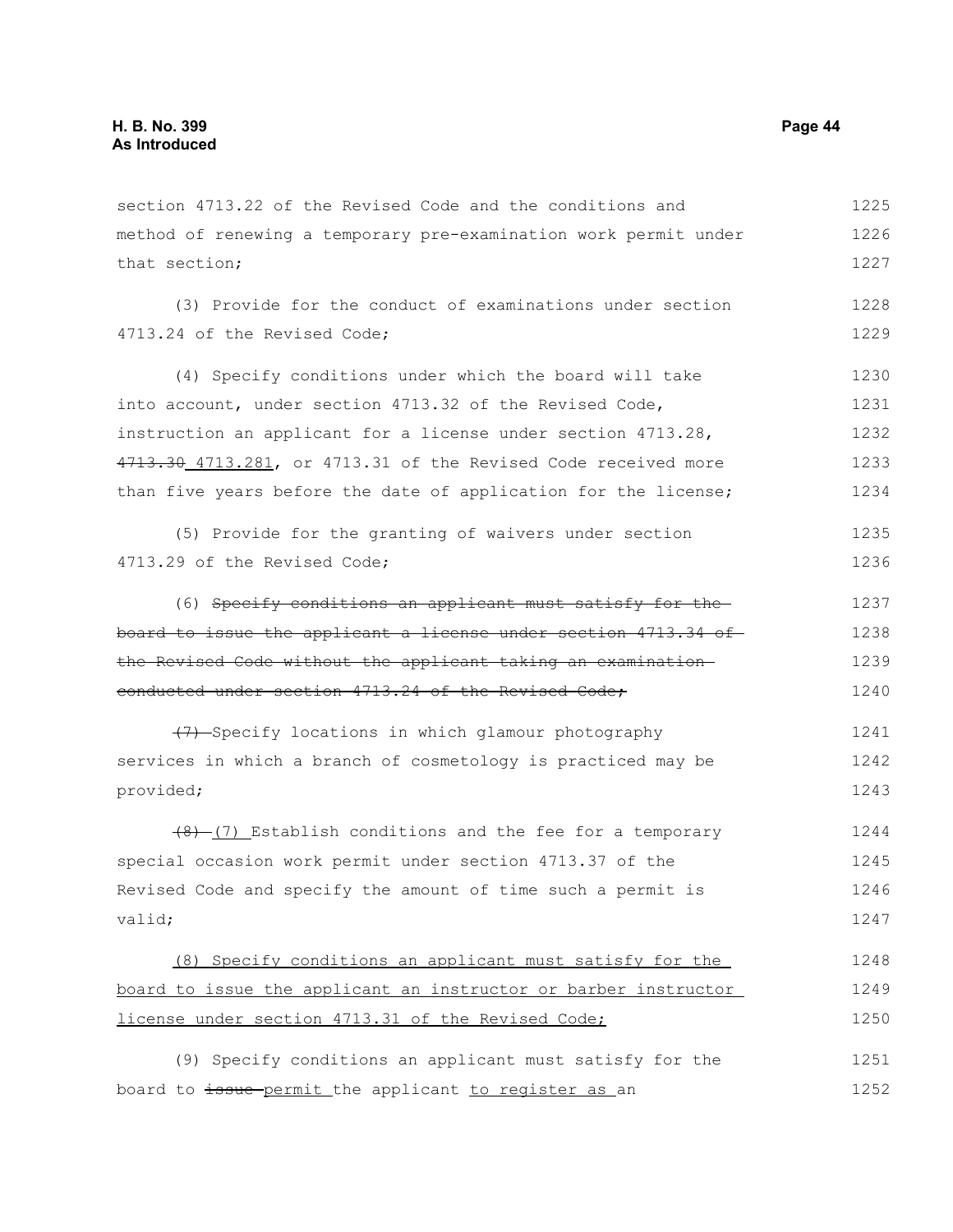independent contractor *license* under section 4713.39 of the Revised Code and the fee for issuance and renewal of the license; (10) Establish conditions under which food may be sold at a salon\_or barber shop; (11) Specify which professions regulated by a professional regulatory board of this state may be practiced in a salon or barber shop under section 4713.42 of the Revised Code; (12) Establish standards for the provision of cosmetic therapy, massage therapy, or other professional service in a salon or barber shop pursuant to section 4713.42 of the Revised Code; (13) Establish standards for board approval of, and the granting of credits for, training in branches of cosmetology at or barbering by schools of cosmetology or barber schools licensed in this or another state offered through classroom instruction or distance education; (14) Establish the manner in which a school of cosmetology or barber school licensed under section 4713.44 of the Revised Code may offer post-secondary and advanced practice programs, including classroom instruction or distance education; (15) Establish sanitary safety and infection control standards for the practice of the branches of cosmetology $_{7}$  and barbering and the operation of salons, and schools of cosmetology, barber shops, barber schools, and mobile salons and barber shops; (16) Establish the application process for obtaining a tanning facility permit under section 4713.48 of the Revised 1253 1254 1255 1256 1257 1258 1259 1260 1261 1262 1263 1264 1265 1266 1267 1268 1269 1270 1271 1272 1273 1274 1275 1276 1277 1278 1279 1280

Code, including the amount of the fee for an initial or renewed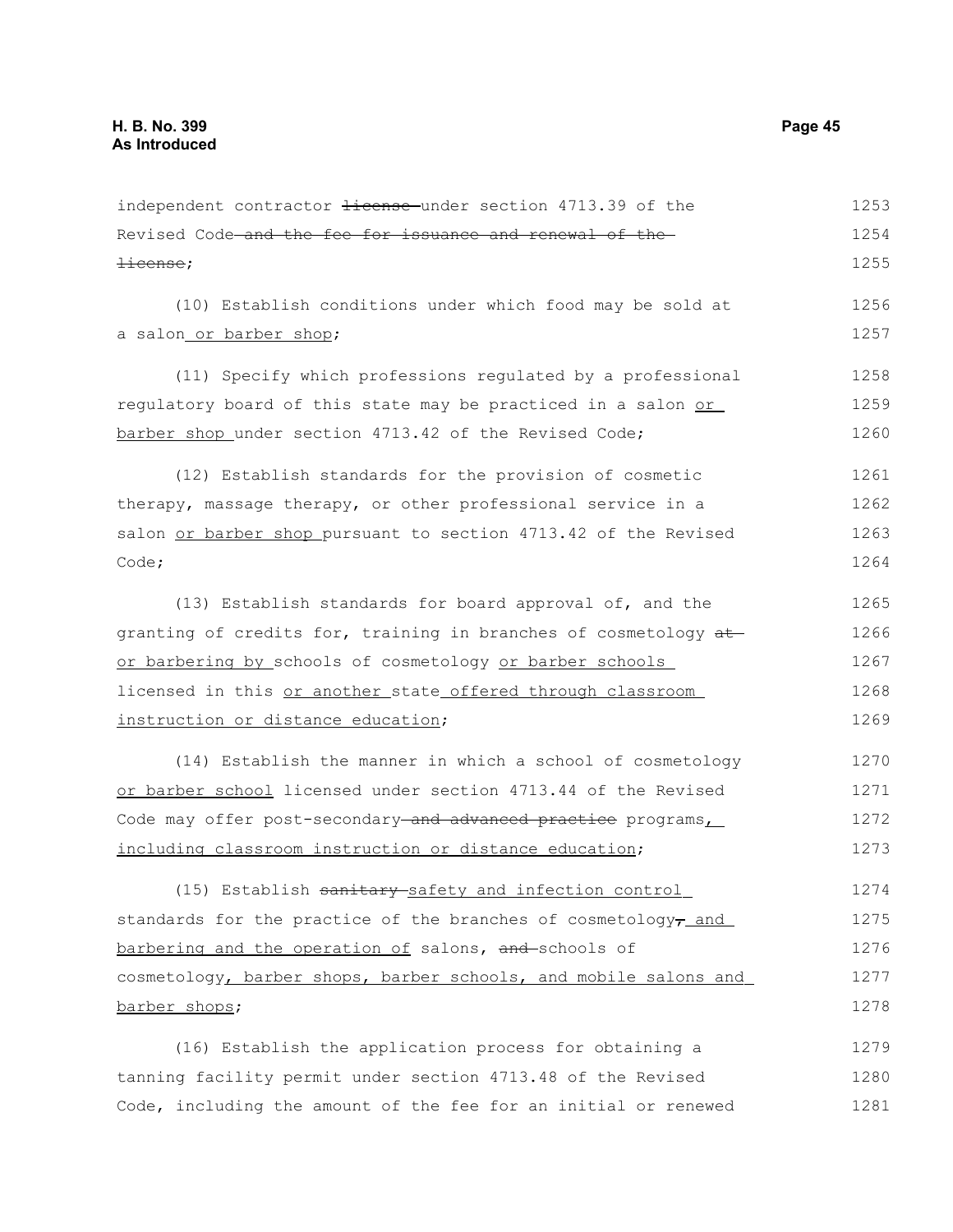permit; (17) Establish standards for installing and operating a tanning facility in a manner that ensures the health and safety of consumers, including infection control standards and standards that do all of the following: (a) Establish a maximum safe time of exposure to radiation and a maximum safe temperature at which sun lamps may be operated; (b) Require consumers to wear protective eyeglasses; (c) Require consumers to be supervised as to the length of time consumers use the facility's sun lamps; (d) Require the operator to prohibit consumers from standing too close to sun lamps and to post signs warning consumers of the potential effects of radiation on individuals taking certain medications and of the possible relationship of the radiation to skin cancer; (e) Require the installation of protective shielding for sun lamps and handrails for consumers; (f) Require floors to be dry during operation of lamps; (g) Establish procedures an operator must follow in making reasonable efforts in compliance with section 4713.50 of the Revised Code to determine the age of an individual seeking to use sun lamp tanning services.  $(18)$   $(a)$  If the board, under section 4713.61 of the Revised Code, develops a procedure for classifying licenses inactive, do both of the following:  $\frac{1}{i}$  (a) Establish a fee for having a license classified 1282 1283 1284 1285 1286 1287 1288 1289 1290 1291 1292 1293 1294 1295 1296 1297 1298 1299 1300 1301 1302 1303 1304 1305 1306 1307 1308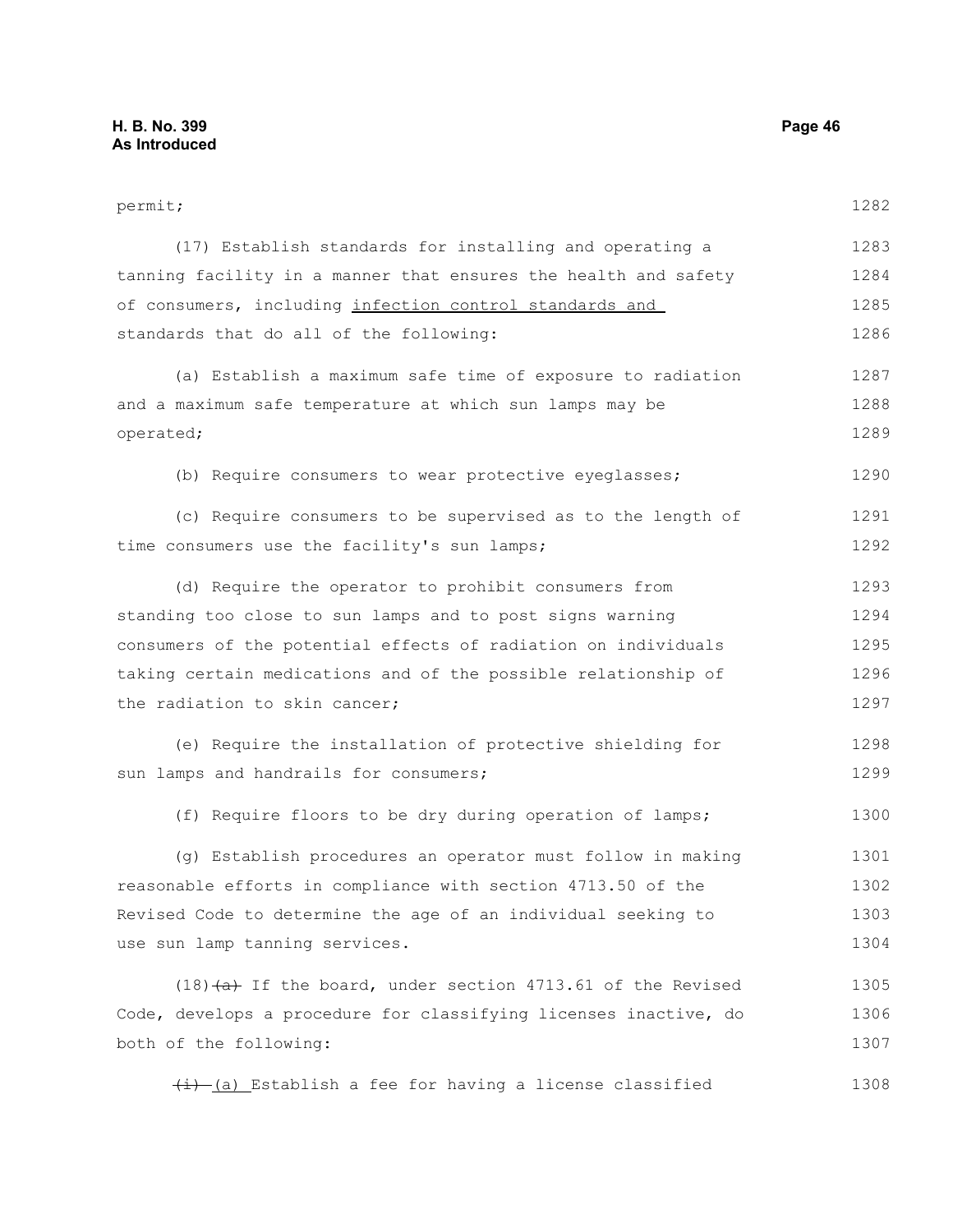inactive that reflects the cost to the board of providing the inactive license service. If one or more renewal periods have elapsed since the license was valid, the fee shall not include lapsed renewal fees for more than three of those renewal periods;  $\overline{t}$  (b) Specify the continuing education that an individual whose license has been classified inactive must complete to have the license restored. The continuing education shall be sufficient to ensure the minimum competency in the use or administration of a new procedure or product required by a licensee necessary to protect public health and safety. The requirement shall not exceed the cumulative number of hours of continuing education that the individual would have been required to complete had the individual retained an active license. 1309 1310 1311 1312 1313 1314 1315 1316 1317 1318 1319 1320 1321 1322 1323

(b) In addition, the board may specify the conditions and method for granting a temporary work permit to practice a branch of cosmetology to an individual whose license has been classified inactive. 1324 1325 1326 1327

(19) Establish a fee for approval of a continuing education program under section 4713.62 of the Revised Code that is adequate to cover any expense the board incurs in the approval process; 1328 1329 1330 1331

(20) Establish requirements for an individual holding a practicing or barber license to become an apprentice instructor or assistant barber instructor at a school of cosmetology or barber school; 1332 1333 1334 1335

 (21) Establish requirements for students of barber schools; 1336 1337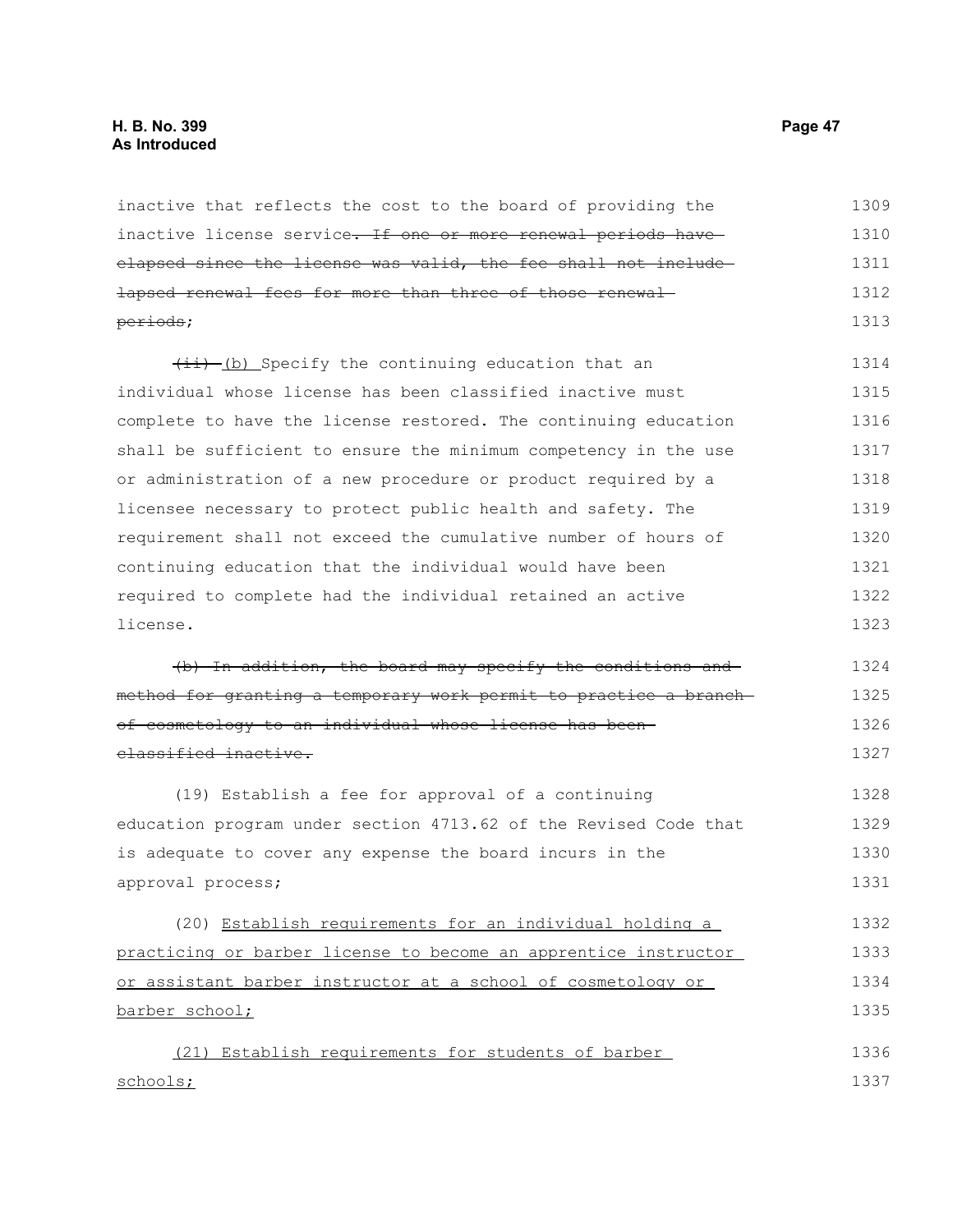| (22) Establish conditions under which a cosmetology               | 1338 |
|-------------------------------------------------------------------|------|
| student seeking a practicing license may take the written         | 1339 |
| portion of the examination required by section 4713.24 of the     | 1340 |
| Revised Code before the student has completed the minimum number  | 1341 |
| of hours of training required under section 4713.28 of the        | 1342 |
| Revised Code for the license;                                     | 1343 |
| (23) Specify conditions and the fee for a special event           | 1344 |
| permit under section 4713.70 of the Revised Code and specify the  | 1345 |
| amount of time such a permit is valid;                            | 1346 |
| (24) Require each mobile salon or mobile barber shop to           | 1347 |
| hold a license in accordance with this chapter and specify the    | 1348 |
| requirements that must be met for the board to issue a mobile     | 1349 |
| salon or mobile barber shop license;                              | 1350 |
| (25) Establish requirements regarding the apprenticeship          | 1351 |
| program established in section 4713.71 of the Revised Code;       | 1352 |
| (26) Anything else necessary to implement this chapter.           | 1353 |
| $(B)$ $(1)$ The rules adopted under division (A) (2) of this      | 1354 |
| section may establish additional conditions for a temporary pre-  | 1355 |
| examination work permit under section 4713.22 of the Revised      | 1356 |
| Code that are applicable to individuals who practice a branch of  | 1357 |
| cosmetology in another state or country.                          | 1358 |
| (2) The rules adopted under division (A) (18) (b) of this         | 1359 |
| section may establish additional conditions for a temporary work- | 1360 |
| permit that are applicable to individuals who practice a branch-  | 1361 |
| of cosmetology in another state.                                  | 1362 |
| (C) The conditions specified in rules adopted under-              | 1363 |
| division (A)(6) of this section may include that an applicant is  | 1364 |
| applying for a license to practice a branch of cosmetology for-   | 1365 |
| which the board determines an examination is unnecessary.         | 1366 |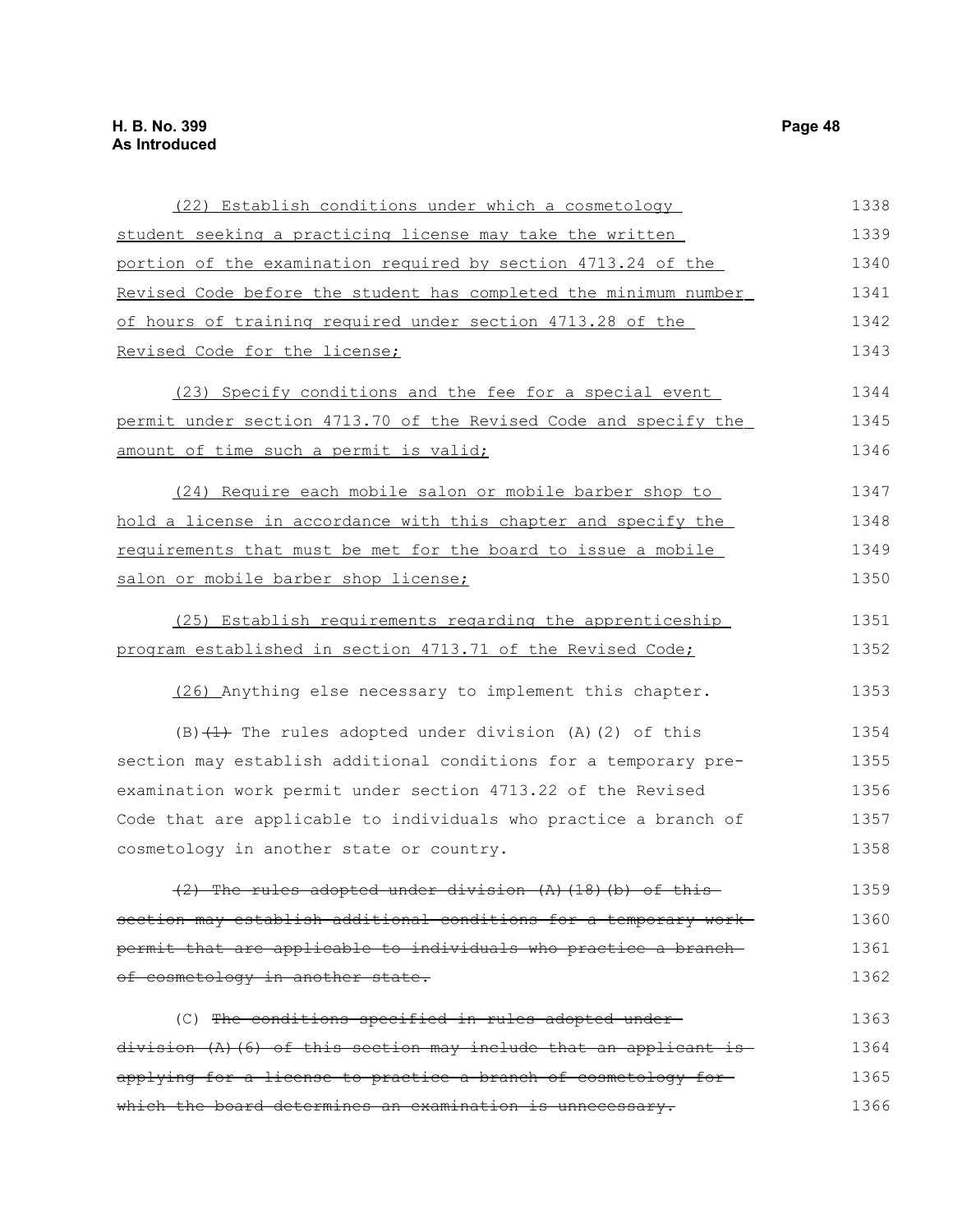$(D)$  The rules adopted under division (A)(11) of this section shall not include a profession if practice of the profession in a salon or barber shop is a violation of a statute or rule governing the profession. 1367 1368 1369 1370

(E) (D) The sanitary board shall review the standards established under division (A)(15) of this section on an annual basis to ensure that the standards incorporate industry best practices and update the standards as necessary to reflect those practices. The infection control standards shall focus in particular on precautions to be employed to prevent infectious or contagious diseases being created or spread. The board shall consult with the Ohio department of health when establishing the sanitary standards. The standards must require porous instruments and supplies that cannot be disinfected to be disposed of immediately after a single use. 1371 1372 1373 1374 1375 1376 1377 1378 1379 1380 1381

 $(F)$  (E) The fee established by rules adopted under division (A)(16) of this section shall cover the cost the board incurs in inspecting tanning facilities and enforcing the board's rules but may not exceed one hundred dollars per location of such facilities. 1382 1383 1384 1385 1386

 (F) The rules adopted under division (A)(22) of this section shall do all of the following: (1) Permit a cosmetology student to take the written 1387 1388 1389

 portion of the examination required by section 4713.24 of the Revised Code after the student has completed the minimum hours of training for that license described in division (G) of section 4713.24 of the Revised Code; 1390 1391 1392 1393

 (2) Require the student to complete the remainder of the required training before licensure; 1394 1395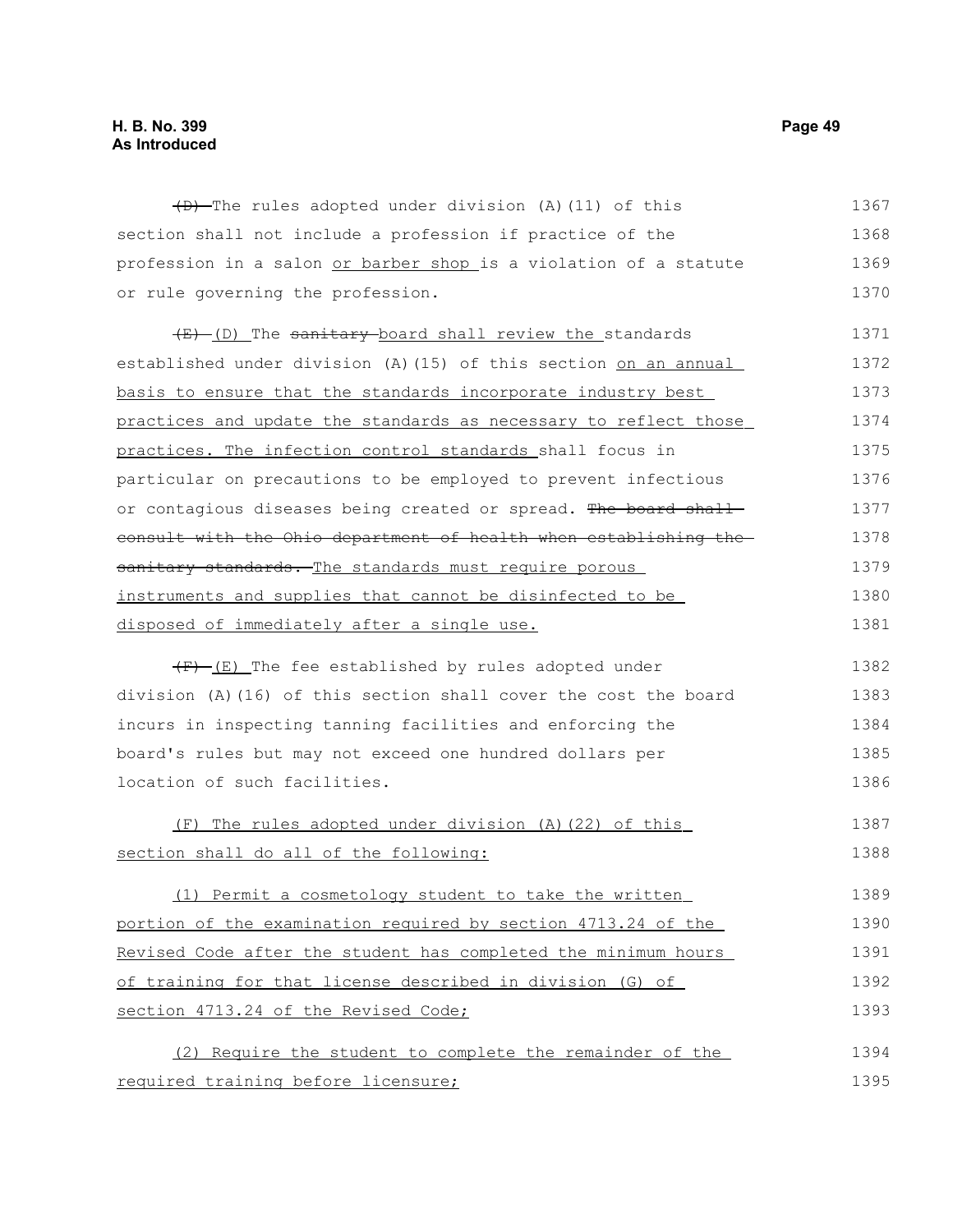| (3) Require the board to grant the student a license on          | 1396 |
|------------------------------------------------------------------|------|
| successful completion of the requirements established in the     | 1397 |
| rules, unless the individual is subject to potential             | 1398 |
| disciplinary action under section 4713.64 of the Revised Code.   | 1399 |
| Sec. 4713.081. (A) The state cosmetology and barber board        | 1400 |
| shall furnish-create a copy-summary of the sanitary-infection    | 1401 |
| control standards established by rules adopted under section     | 1402 |
| 4713.08 of the Revised Code. The summary shall be written at no  | 1403 |
| higher than a sixth grade reading level. The board shall furnish | 1404 |
| a copy of the summary to each-both of the following:             | 1405 |
| (1) Each individual to whom the board issues a practicing        | 1406 |
| license, advanced license, barber license, license to operate a  | 1407 |
| salon, barber shop, barber school, or school of cosmetology, or  | 1408 |
| boutique services-registration. The board also shall furnish a   | 1409 |
| copy of the sanitary standards to each;                          | 1410 |
| (2) Each individual providing cosmetic therapy, massage          | 1411 |
| therapy, or other professional service in a salon or barber shop | 1412 |
| under section 4713.42 of the Revised Code.                       | 1413 |
| (B) A salon, barber shop, barber school, or school of            | 1414 |
| cosmetology provided a copy summary of the sanitary infection    | 1415 |
| control_standards_under_division (A) of this section shall post  | 1416 |
| the standards summary in a public and conspicuous place in the   | 1417 |
| salon, barber shop, or school.                                   | 1418 |
| Sec. 4713.09. (A) The state cosmetology and barber board         | 1419 |
| may adopt rules in accordance with section 4713.08 of the        | 1420 |
| Revised Code to establish a continuing education requirement,    | 1421 |
| not to exceed eight hours in a biennial licensing period, as a   | 1422 |
| condition of renewal for a practicing license, advanced license, | 1423 |
| instructor license, barber license, barber instructor license,   | 1424 |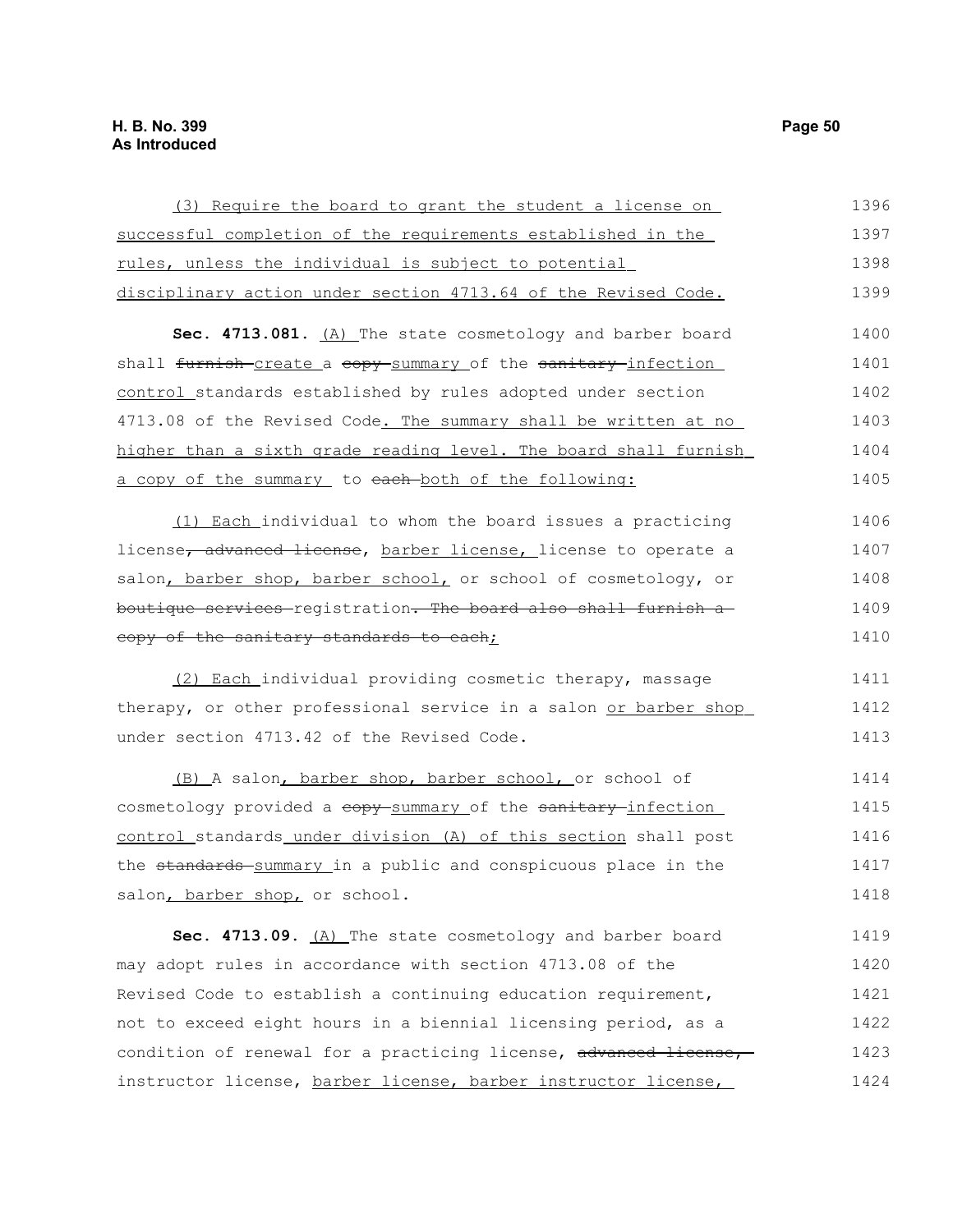| or boutique services-independent contractor registration. These  | 1425 |
|------------------------------------------------------------------|------|
| hours may include training in identifying and addressing the     | 1426 |
| crime of trafficking in persons as described in section 2905.32  | 1427 |
| of the Revised Code. At least two of the eight hours of the      | 1428 |
| continuing education requirement must be achieved in courses     | 1429 |
| concerning safety and -sanitation infection control, and at      | 1430 |
| least one hour of the eight hours of the continuing education    | 1431 |
| requirement must be achieved in courses concerning law and rule  | 1432 |
| updates.                                                         | 1433 |
| (B) The rules adopted in accordance with division (A) of         | 1434 |
| this section shall permit the continuing education requirement   | 1435 |
| to be satisfied by either classroom instruction or distance      | 1436 |
| education.                                                       | 1437 |
| Sec. 4713.091. (A) The state cosmetology and barber board        | 1438 |
| shall issue an intermediate cosmetology license to either of the | 1439 |
| following:                                                       | 1440 |
| (1) An individual who has completed one thousand five            | 1441 |
| hundred hours of board-approved cosmetology training and has     | 1442 |
| otherwise qualified to take and has passed the cosmetology       | 1443 |
| examination conducted under section 4713.24 of the Revised Code  | 1444 |
| on or before the effective date of this section;                 | 1445 |
| (2) An individual who is enrolled as a student at a school       | 1446 |
| of cosmetology on or before the effective date of this section   | 1447 |
| who chooses to meet the requirement to complete one thousand     | 1448 |
| five hundred hours of board-approved cosmetology training under  | 1449 |
| the version of division (A)(7) of section 4713.28 of the Revised | 1450 |
| Code as it existed immediately before the effective date of this | 1451 |
| section and otherwise qualifies to take and passes the           | 1452 |
| cosmetology examination conducted under section 4713.24 of the   | 1453 |
| <u>Revised Code.</u>                                             | 1454 |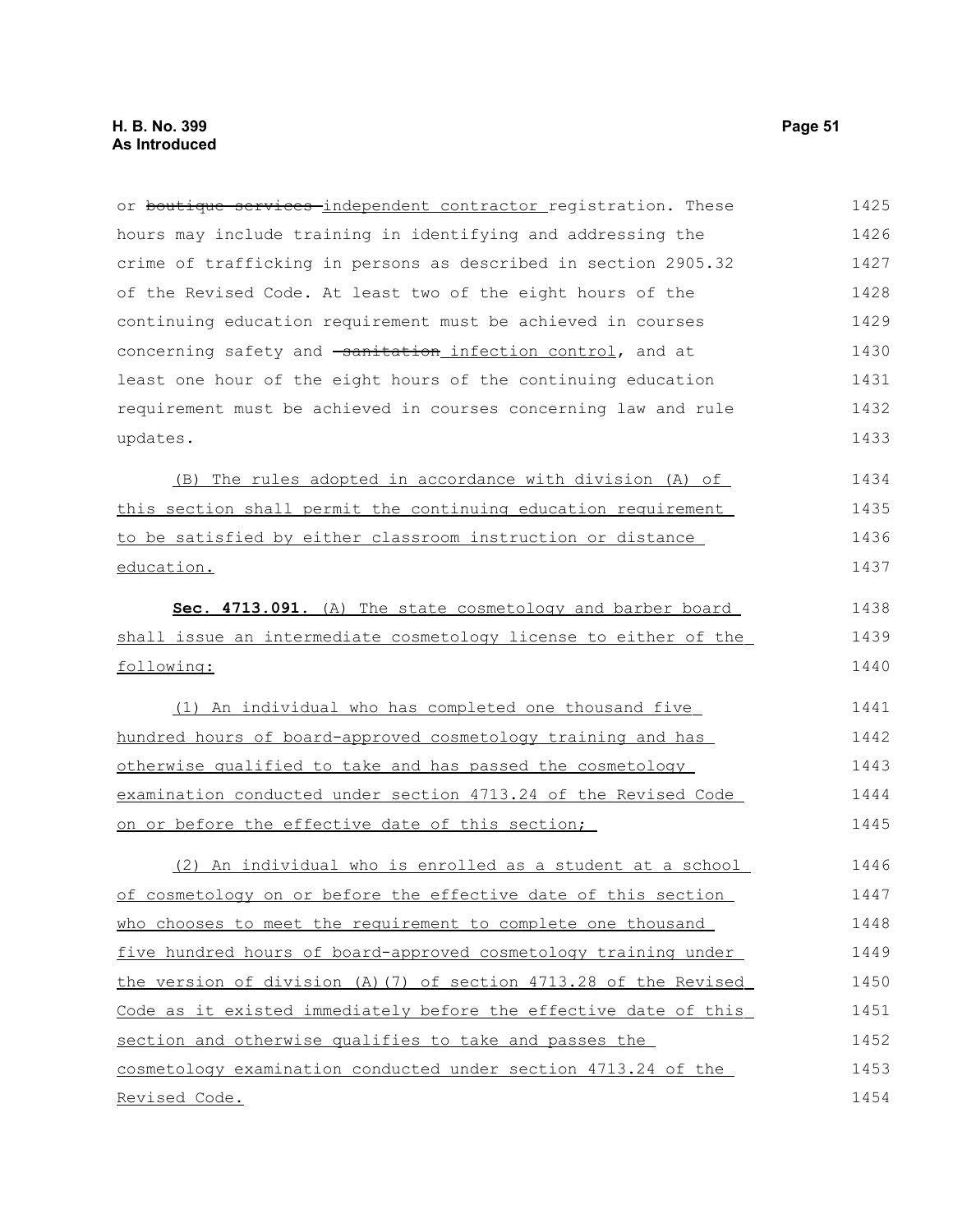| (B) An intermediate cosmetology license is a cosmetology         | 1455 |
|------------------------------------------------------------------|------|
| license for purposes of this chapter and an intermediate         | 1456 |
| cosmetology license holder shall comply with the requirements of | 1457 |
| this chapter and rules adopted under this chapter that apply to  | 1458 |
| a cosmetology license. An intermediate cosmetology license may   | 1459 |
| be renewed in accordance with section 4713.60 of the Revised     | 1460 |
| Code.                                                            | 1461 |
| Sec. 4713.10. (A) The state cosmetology and barber board         | 1462 |
| shall charge and collect the following nonrefundable fees:       | 1463 |
| (1) For a temporary pre-examination work permit under            | 1464 |
| section 4713.22 of the Revised Code, not more than fifteen       | 1465 |
| dollars;                                                         | 1466 |
| (2) For initial application to take an examination under         | 1467 |
| section 4713.24 of the Revised Code, not more than forty-ninety  | 1468 |
| dollars;                                                         | 1469 |
| (3) For application to take an examination under section         | 1470 |
| 4713.24 of the Revised Code by an applicant who has previously   | 1471 |
| applied to take, but failed to appear for, the examination, not  | 1472 |
| more than fifty-five-one hundred dollars;                        | 1473 |
| (4) For application to re-take an examination under              | 1474 |
| section 4713.24 of the Revised Code by an applicant who has      | 1475 |
| previously appeared for, but failed to pass, the examination,    | 1476 |
| not more than forty dollars;                                     | 1477 |
| (5) For the issuance of a license under section 4713.28,         | 1478 |
| 4713.30 4713.281, or 4713.31 of the Revised Code, not more than  | 1479 |
| seventy-five-one hundred eighty-five dollars;                    | 1480 |
| (6) For the issuance of a license under section 4713.34 of       | 1481 |
| the Revised Code, not more than seventy three hundred dollars;   | 1482 |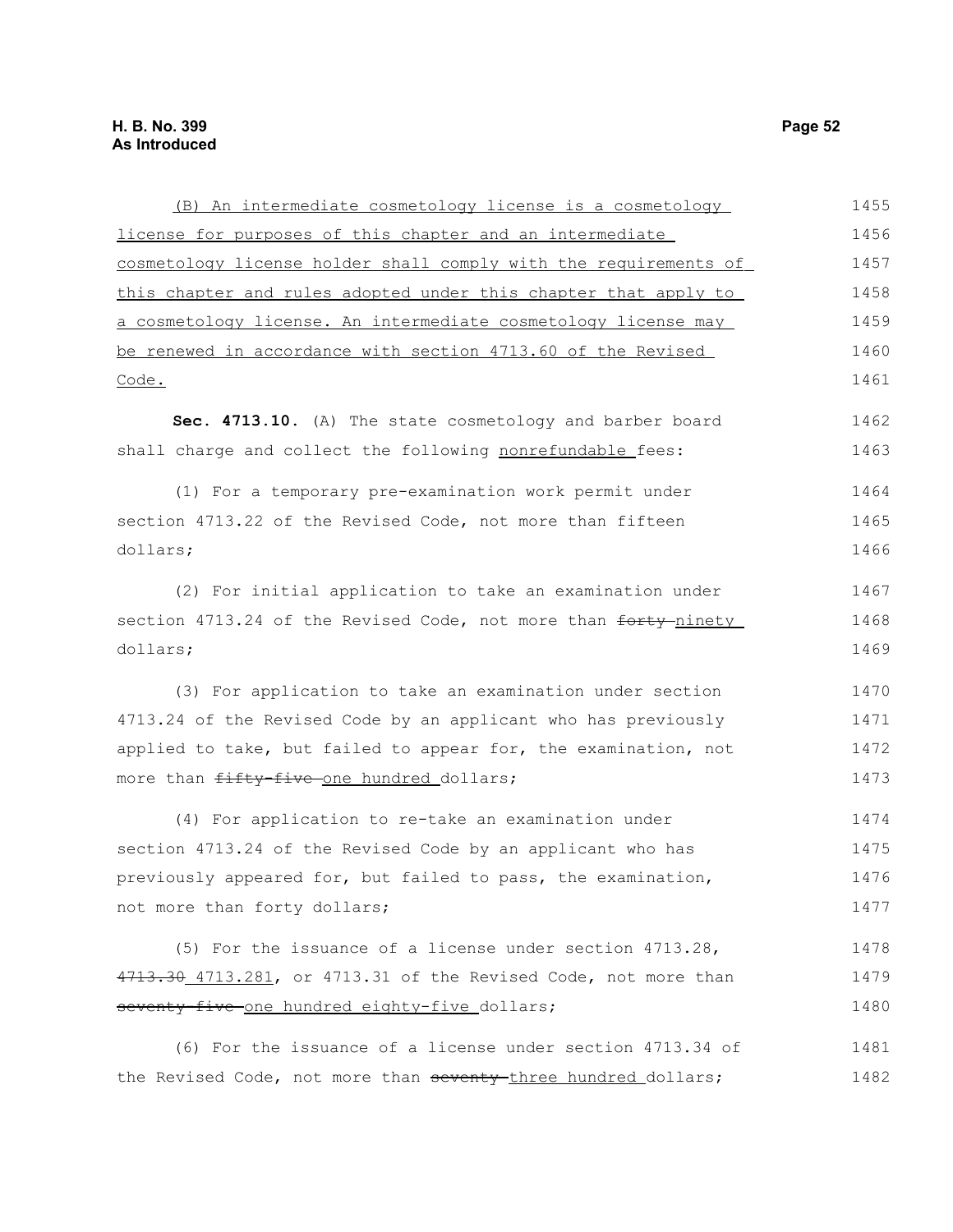| (7) For renewal of a license issued under section 4713.28,           | 1483 |
|----------------------------------------------------------------------|------|
| 4713.30 4713.281, 4713.31, or 4713.34 of the Revised Code, not       | 1484 |
| more than seventy one hundred fifty dollars;                         | 1485 |
| (8) For the issuance or renewal of a cosmetology or barber           | 1486 |
| school license, or the change of name or ownership of a licensed     | 1487 |
| cosmetology or barber school, not more than two hundred fifty        | 1488 |
| one thousand dollars;                                                | 1489 |
| (9) For the issuance of a new salon or barber shop license           | 1490 |
| or the change of name or ownership of a salon or barber shop         | 1491 |
| license under section 4713.41 of the Revised Code, not more than     | 1492 |
| one hundred ten dollars;                                             | 1493 |
| (10) For the renewal of a salon or barber shop license               | 1494 |
| under section 4713.41 of the Revised Code, not more than ninety      | 1495 |
| dollars;                                                             | 1496 |
| (11) For the restoration of an expired license or                    | 1497 |
| registration that may be restored pursuant to section 4713.63 of     | 1498 |
| the Revised Code, an amount equal to the sum of the current          | 1499 |
| <b>license renewal fee and a lapsed renewal fee of not more than</b> | 1500 |
| forty-five-two hundred twenty-five dollars per, and not more         | 1501 |
| than seventy-five dollars for each license or registration           | 1502 |
| renewal period that has elapsed since the license or                 | 1503 |
| registration was last issued or renewed for up to three license      | 1504 |
| or registration renewal periods;                                     | 1505 |
|                                                                      |      |
| (12) For the issuance of a duplicate of $\frac{any-a}{a}$ license    | 1506 |
| issued under this chapter, not more than thirty forty-five           | 1507 |

(13) For the preparation and mailing of a licensee's the records of an individual licensed under section 4713.28, 4713.281, or 4713.31 of the Revised Code to another state for a 1509 1510 1511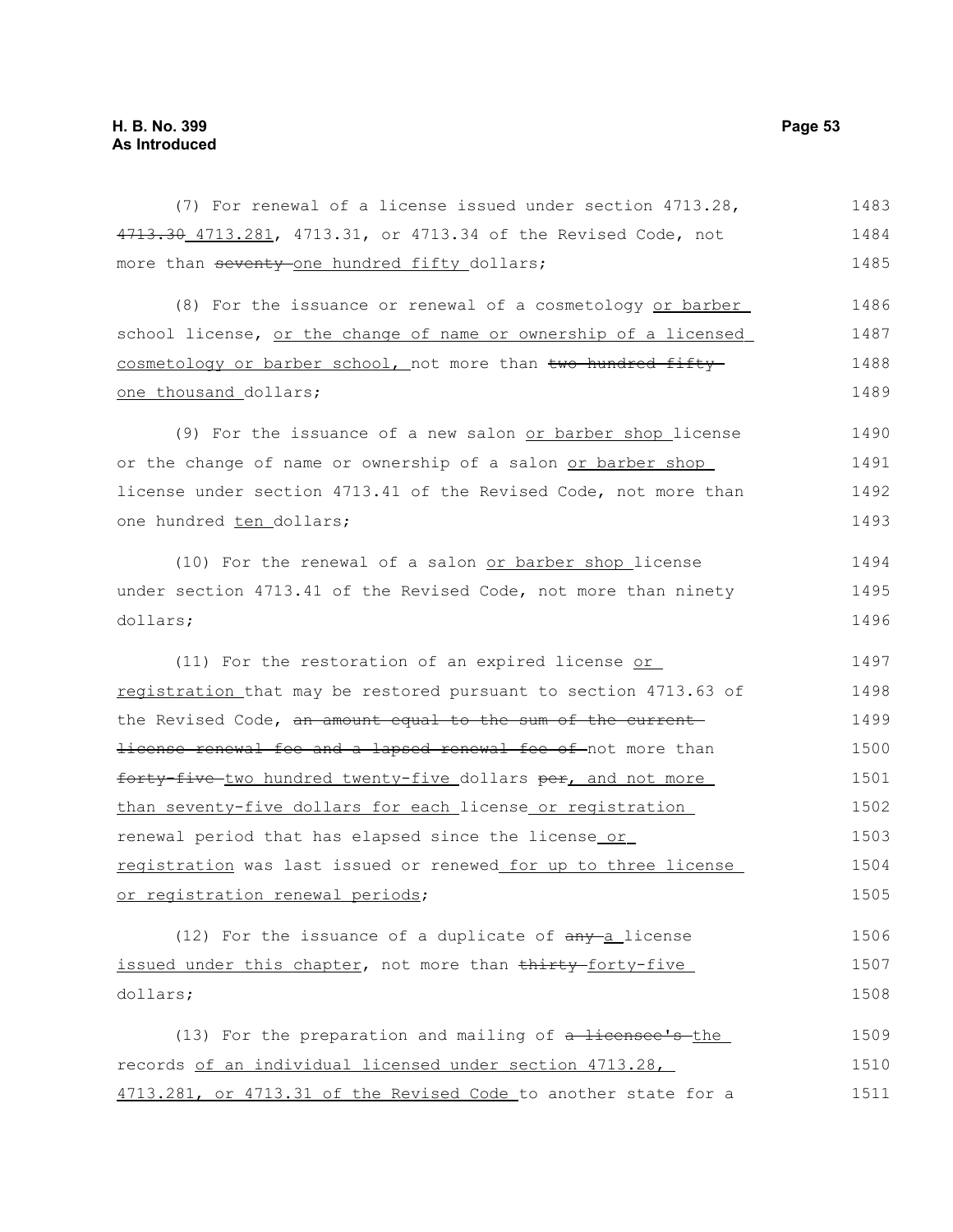| reciprocity license, not more than fifty dollars; |  |  | 1512 |
|---------------------------------------------------|--|--|------|

(14) For the processing of any fees related to a check from a licensee returned to the board for insufficient funds, an additional thirty dollars. 1513 1514 1515

(B) The board shall adjust the fees biennially, by rule, within the limits established by division (A) of this section, to provide sufficient revenues to meet its expenses. 1516 1517 1518

(C) The board may establish an installment plan for the payment of fines and fees and may reduce fines and fees as considered appropriate by the board. 1519 1520 1521

(D) At the request of a person who is temporarily unable to pay a fee imposed under division (A) of this section, or on its own motion, the board may extend the date payment is due by up to ninety days. If the fee remains unpaid after the date payment is due, the amount of the fee shall be certified to the attorney general for collection in the form and manner prescribed by the attorney general. The attorney general may assess the collection cost to the amount certified in such a manner and amount as prescribed by the attorney general. 1522 1523 1524 1525 1526 1527 1528 1529 1530

**Sec. 4713.14.** No individual shall do any of the following: 1531

(A) Use fraud or deceit in obtaining or making application for a license, permit, or registration; 1532 1533

```
(B) Aid or abet any individual or entity in any of the
following: 
                                                                            1534
                                                                            1535
```
(1) Violating this chapter or a rule adopted under it; 1536

|               |  |  | (2) Obtaining a license, permit, or registration | 1537 |
|---------------|--|--|--------------------------------------------------|------|
| fraudulently; |  |  |                                                  | 1538 |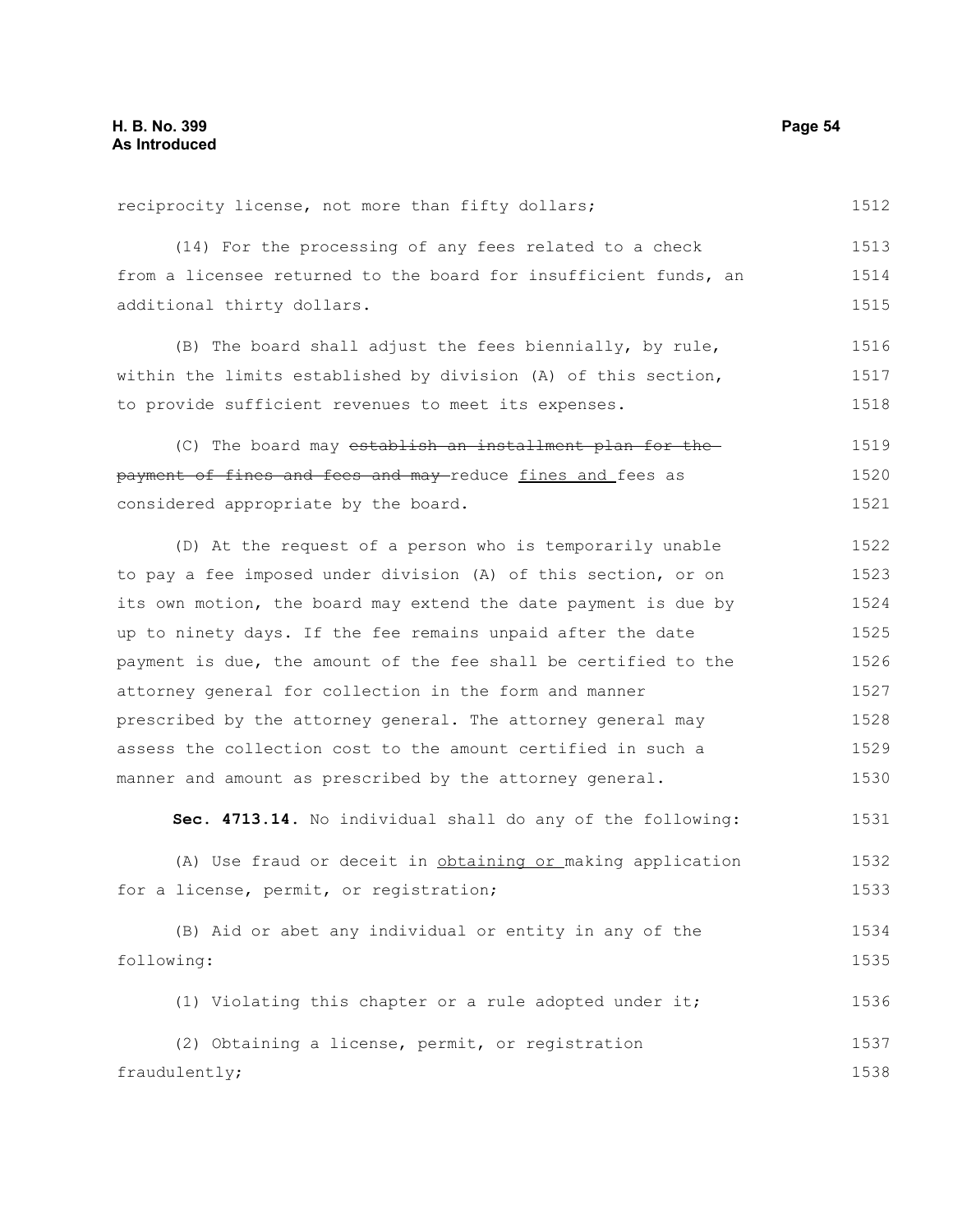(3) Falsely pretending to hold a current, valid license or permit. (C)(1) Practice a branch of cosmetology, for pay, free, or otherwise, without one of the following authorizing the practice of that branch of cosmetology:  $\frac{1}{1}$  (a) A current, valid license under section 4713.28 $\frac{1}{1}$ 4713.30, or 4713.34 of the Revised Code;  $(2)$  (b) A current, valid temporary pre-examination work permit issued under section 4713.22 of the Revised Code;  $(3)$  (c) A current, valid temporary special occasion work permit issued under section 4713.37 of the Revised Code; (4) A current, valid temporary work permit issued under rules adopted by the board pursuant to section 4713.08 of the Revised Code;  $(5)$  (d) A current, valid registration under section 4713.39 or 4713.69 of the Revised Code. (2) Practice barbering without a current, valid barber license under section 4713.281 or 4713.34 of the Revised Code or a current, valid registration under section 4713.39 of the Revised Code. (D)(1) Employ an individual to practice a branch of cosmetology if the individual does not hold one of the following authorizing the practice of that branch of cosmetology:  $\left(1\right)$  (a) A current, valid license under section 4713.28 $\tau$ 4713.30, or 4713.34 of the Revised Code;  $(2)$  (b) A current, valid temporary pre-examination work permit issued under section 4713.22 of the Revised Code; 1539 1540 1541 1542 1543 1544 1545 1546 1547 1548 1549 1550 1551 1552 1553 1554 1555 1556 1557 1558 1559 1560 1561 1562 1563 1564 1565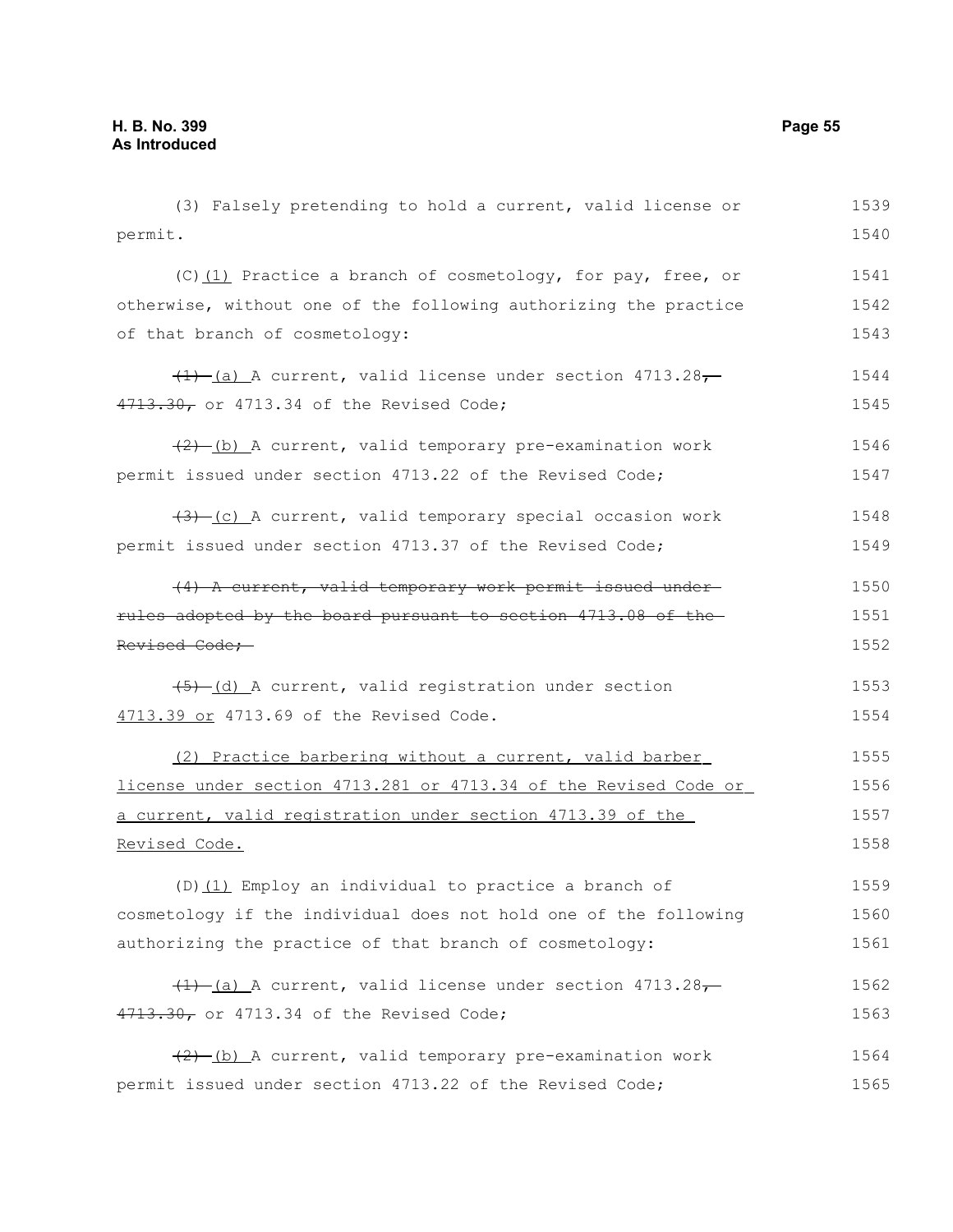| $(3)$ (c) A current, valid temporary special occasion work       | 1566 |
|------------------------------------------------------------------|------|
|                                                                  |      |
| permit issued under section 4713.37 of the Revised Code;         | 1567 |
| (4) A current, valid temporary work permit issued under-         | 1568 |
| rules adopted by the board pursuant to section 4713.08 of the    | 1569 |
| Revised Code;                                                    | 1570 |
| $(5)$ (d) A current, valid registration under section            | 1571 |
| 4713.69 of the Revised Code.                                     | 1572 |
|                                                                  |      |
| (2) Employ an individual to practice barbering if the            | 1573 |
| individual does not hold a current, valid barber license under   | 1574 |
| section 4713.281 or 4713.34 of the Revised Code.                 | 1575 |
| (E) Except for apprentice instructors or assistant barber        | 1576 |
| instructors and as provided in section 4713.45 of the Revised    | 1577 |
| Code, teach the theory or practice of a branch of cosmetology or | 1578 |
| barbering at a school of cosmetology or barber school without    | 1579 |
| either of the following authorizing the teaching of that branch  | 1580 |
| of cosmetology or barbering:                                     | 1581 |
| (1) A current, valid license under section 4713.31 or            | 1582 |
| 4713.34 of the Revised Code;                                     | 1583 |
| (2) A current, valid temporary special occasion work             | 1584 |
| permit issued under section 4713.37 of the Revised Code.         | 1585 |
| (F) Advertise or operate a glamour photography service in        | 1586 |
| which a branch of cosmetology is practiced unless the individual | 1587 |
| practicing the branch of cosmetology holds either of the         | 1588 |
| following authorizing the practice of that branch of             | 1589 |
| cosmetology:                                                     | 1590 |
| (1) A current, valid license under section $4713.28 -$           | 1591 |
|                                                                  |      |
| $4713.30$ , or 4713.34 of the Revised Code;                      | 1592 |
| (2) A current, valid temporary special occasion work             | 1593 |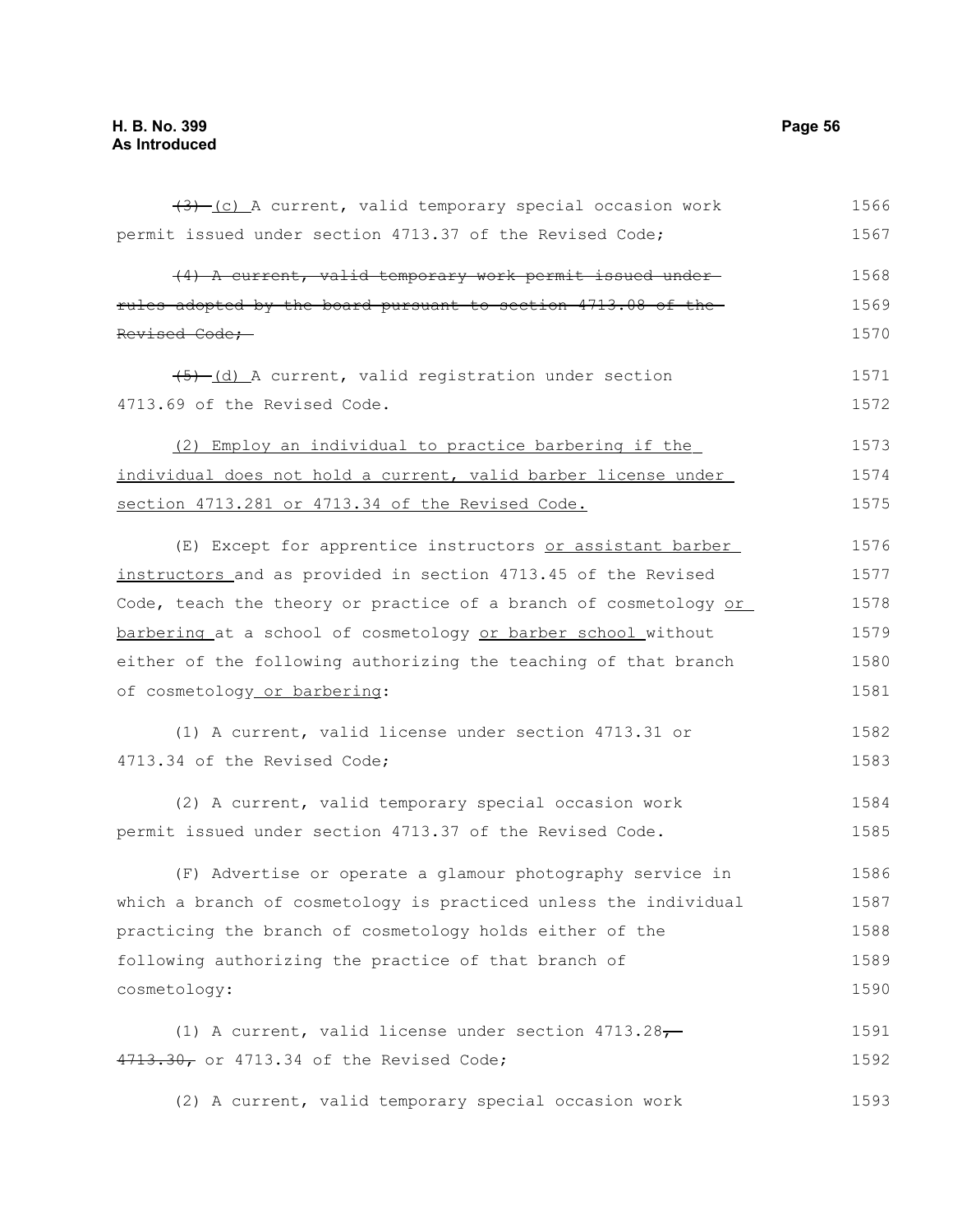permit issued under section 4713.37 of the Revised Code. 1594 1595

(G) Advertise or operate a glamour photography service in which a branch of cosmetology is practiced at a location not specified by rules adopted under section 4713.08 of the Revised Code; 1596 1597 1598

(H) Practice a branch of cosmetology or barbering at a salon or barber shop as an independent contractor without  $a$ eurrent, valid registering as an independent contractor license issued under section 4713.39 of the Revised Code; 1599 1600 1601 1602

(I) Operate a salon or barbershop without a current, valid license under section 4713.41 of the Revised Code; 1603 1604

(J) Provide cosmetic therapy or massage therapy at a salon or barber shop for pay, free, or otherwise without a current, valid license issued by the state medical board under section 4731.15 of the Revised Code or provide any other professional service at a salon or barber shop for pay, free, or otherwise without a current, valid license or certificate issued by the professional regulatory board of this state that regulates the profession; 1605 1606 1607 1608 1609 1610 1611 1612

(K) <del>Teach a branch of cosmetology at a salon, unless the</del> individual receiving the instruction holds either of the following authorizing the practice of that branch of cosmetology: 1613 1614 1615 1616

(1) A current, valid license under section 4713.28, 4713.30, or 4713.34 of the Revised Code; 1617 1618

(2) A current, valid temporary pre-examination work permit issued under section 4713.22 of the Revised Code. 1619 1620

(L) Operate a school of cosmetology or barber school 1621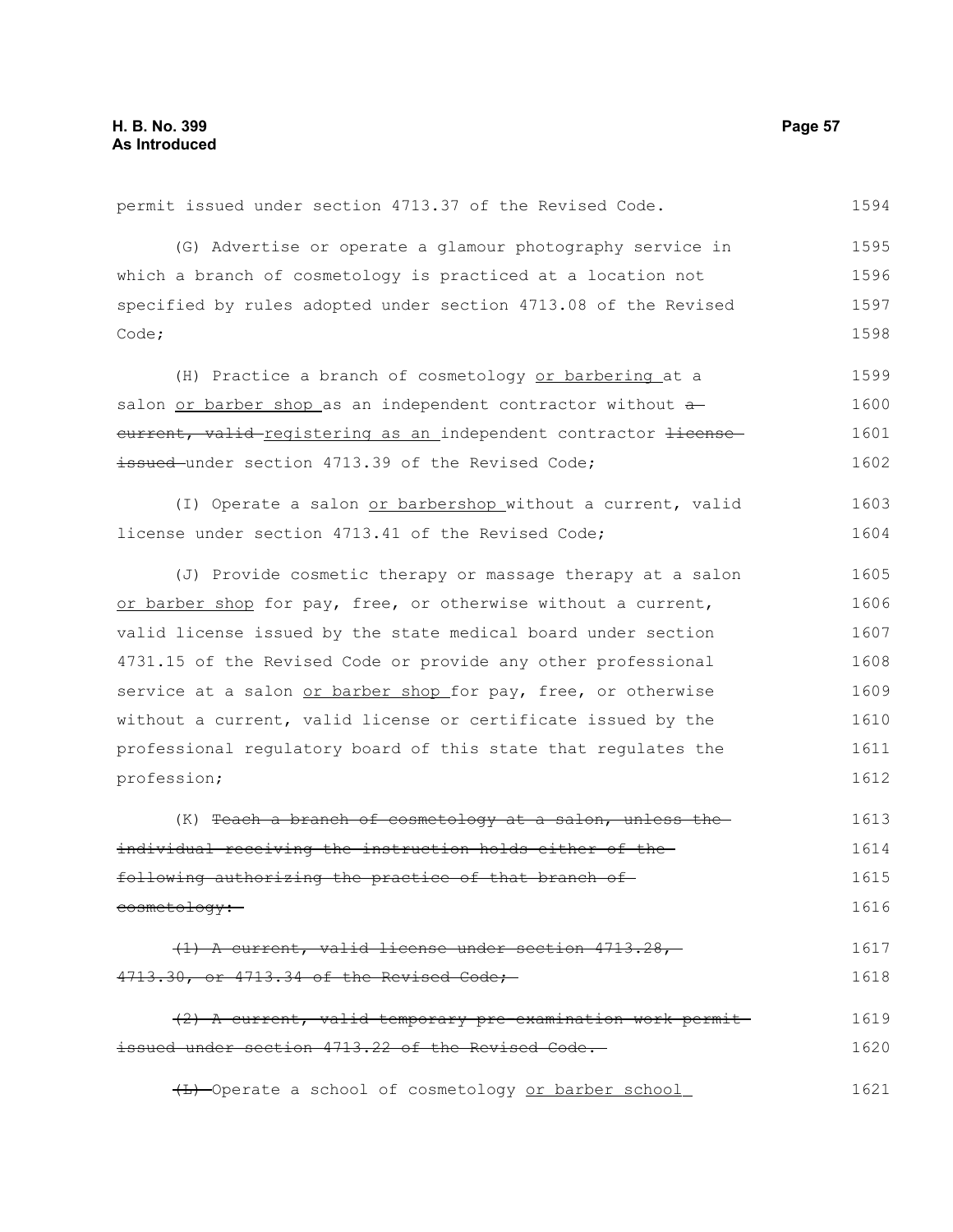without a current, valid license under section 4713.44 of the Revised Code;  $(H)$  (L) At a salon, barber shop, barber school, or school of cosmetology, do any of the following: (1) Use or possess a cosmetic product containing an ingredient that the United States food and drug administration has prohibited by regulation; (2) Use a cosmetic product in a manner inconsistent with a restriction established by the United States food and drug administration by regulation; (3) Use or possess a liquid nail monomer containing any trace of methyl methacrylate (MMA). (M) (M) While in charge of a salon, barber shop, barber school, or school of cosmetology, permit any individual to sleep in, or use for residential purposes, any room used wholly or in part as the salon, barber shop, barber school, or school of cosmetology;  $(0)$  (N) Maintain, as an established place of business for the practice of one or more of the branches of cosmetology or barbering, a room used wholly or in part for sleeping or residential purposes; (P) (O) Operate a tanning facility that is offered to the public for a fee or other compensation without a current, valid permit under section 4713.48 of the Revised Code; (Q) (P) Practice a branch of cosmetology or barbering in a location other than a licensed facility unless otherwise exempted under section 4713.16 or 4713.17 of the Revised Code; 1622 1623 1624 1625 1626 1627 1628 1629 1630 1631 1632 1633 1634 1635 1636 1637 1638 1639 1640 1641 1642 1643 1644 1645 1646 1647 1648

 $(R)$  (Q) Use any of the services or arts that are part of 1649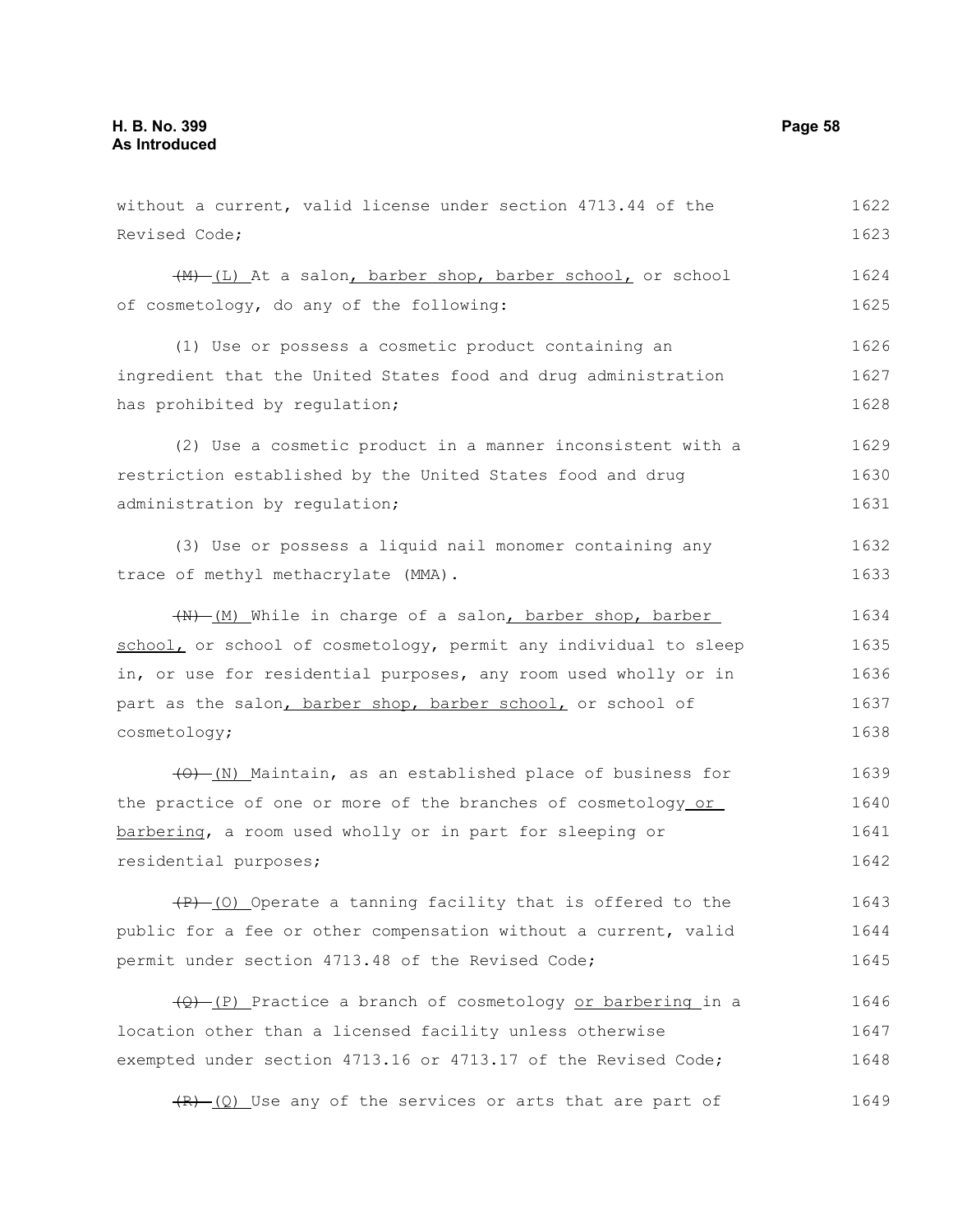| the practice of a branch of cosmetology to treat or attempt to     | 1650 |
|--------------------------------------------------------------------|------|
| cure a physical or mental disease or ailment;                      | 1651 |
| (R) Use the title "registered" if the individual does not          | 1652 |
| have a current, valid registration under section 4713.39 or        | 1653 |
| 4713.69 of the Revised Code;                                       | 1654 |
| (S) Use or display a barber pole for the purpose of                | 1655 |
| advertising or offering barber services without a current, valid   | 1656 |
| barber shop license under section 4713.41 of the Revised Code.     | 1657 |
| Sec. 4713.141. An inspector employed by the state                  | 1658 |
| cosmetology and barber board may take a sample of a product used   | 1659 |
| or sold in a salon, barber shop, barber school, or school of       | 1660 |
| cosmetology for the purpose of examining the sample, or causing    | 1661 |
| an examination of the sample to be made, to determine whether      | 1662 |
| division $(H)$ (L) of section 4713.14 of the Revised Code has been | 1663 |
| violated.                                                          | 1664 |
| Should the results of the test prove that division $(H)$ $(L)$     | 1665 |
| of section 4713.14 of the Revised Code has been violated, the      | 1666 |
| board shall take action in accordance with section 4713.64 of      | 1667 |
| the Revised Code. A fine imposed under that section shall          | 1668 |
| include the cost of the test. The person's license may be          | 1669 |
| suspended or revoked.                                              | 1670 |
| Sec. 4713.16. (A) This chapter does not prohibit any of            | 1671 |
| the following:                                                     | 1672 |
| (1) Practicing a branch of cosmetology without a license           | 1673 |
| or registration if the individual does so for free at the          | 1674 |
| individual's home for a family member who resides in the same      | 1675 |
| household as the individual;                                       | 1676 |
| (2) The retail sale, or trial demonstration by application         | 1677 |
| to the skin for purposes of retail sale, of cosmetics,             | 1678 |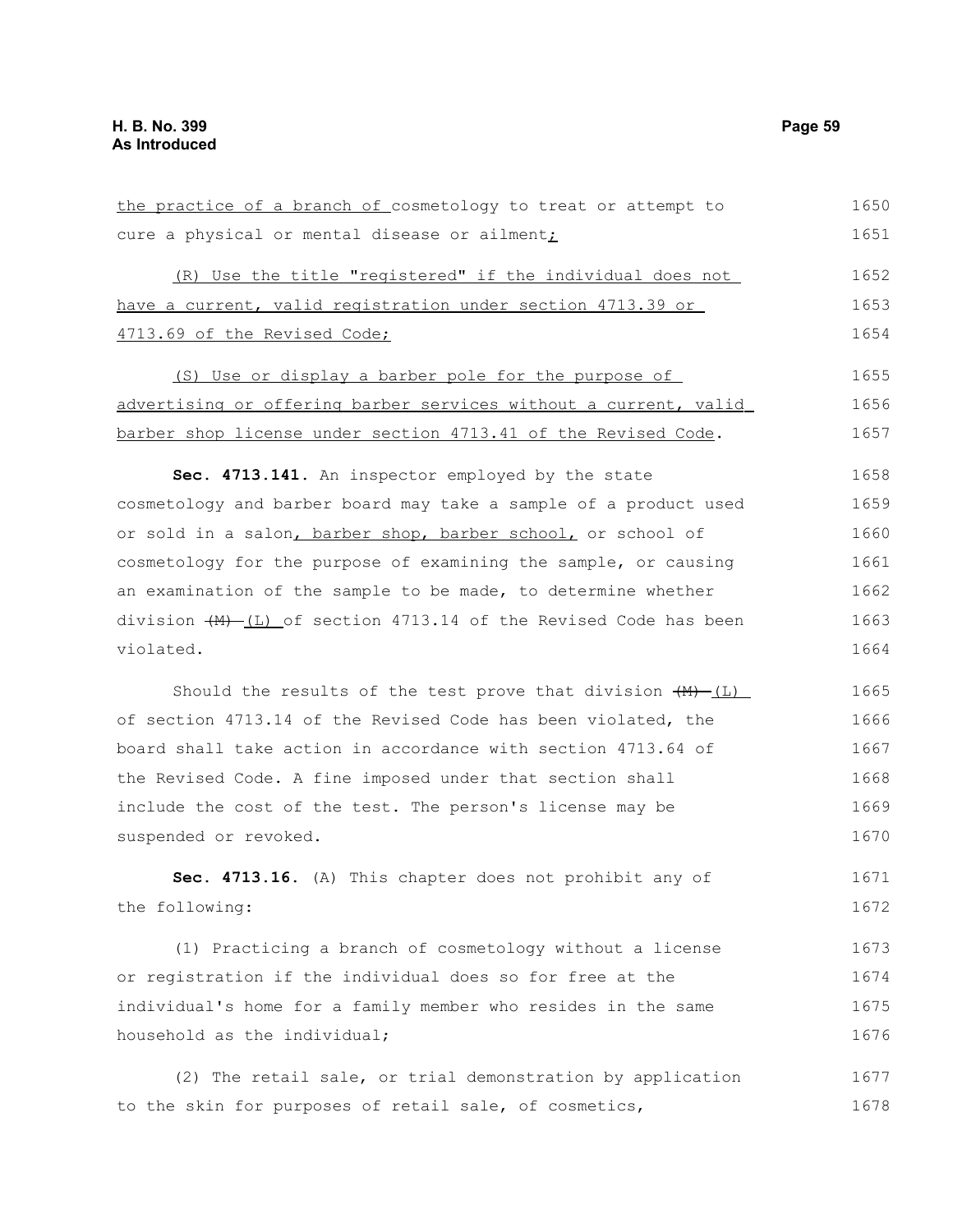| preparations, tonics, antiseptics, creams, lotions, wigs, or     | 1679 |
|------------------------------------------------------------------|------|
| hairpieces without a practicing license or registration;         | 1680 |
| (3) The retailing, at a salon, of cosmetics, preparations,       | 1681 |
| tonics, antiseptics, creams, lotions, wigs, hairpieces,          | 1682 |
| clothing, or any other items that pose no risk of creating       | 1683 |
| unsanitary conditions at the salon;                              | 1684 |
| (4) The provision of glamour photography services at a           | 1685 |
| licensed salon if either of the following is the case:           | 1686 |
| (a) A branch of cosmetology is not practiced as part of          | 1687 |
| the services.                                                    | 1688 |
| (b) If a branch of cosmetology is practiced as part of the       | 1689 |
| services, the part of the services that is a branch of           | 1690 |
| cosmetology is performed by an individual who holds either one   | 1691 |
| of the following authorizing the individual to practice that     | 1692 |
| branch of cosmetology:                                           | 1693 |
| (i) A current, valid license under section $4713.28 -$           | 1694 |
| $4713.30$ , or 4713.34 of the Revised Code;                      | 1695 |
| (ii) A current, valid registration under section 4713.69         | 1696 |
| of the Revised Code;                                             | 1697 |
| (iii) A current, valid temporary special occasion work           | 1698 |
| permit issued under section 4713.37 of the Revised Code.         | 1699 |
| (5) A student engaging, as a student, in work connected          | 1700 |
| with a branch of cosmetology taught at the school of cosmetology | 1701 |
| at which the student is enrolled;                                | 1702 |
| (6) Practicing a branch of cosmetology without a license         | 1703 |
| or registration if the individual does so for free for the       | 1704 |
| purpose of researching or developing a cosmetic as defined in    | 1705 |
| section 3715.01 of the Revised Code.                             | 1706 |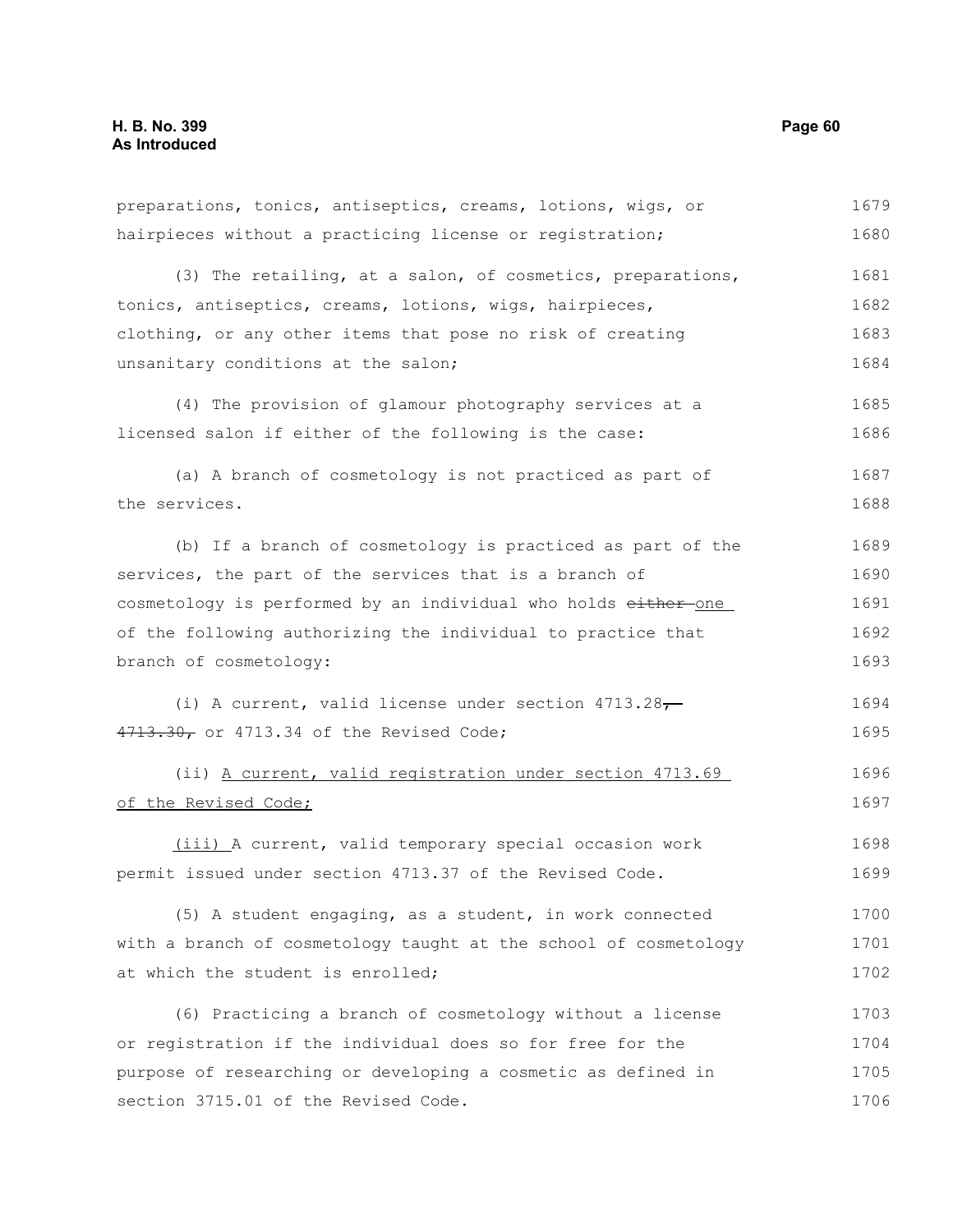(B) A student in a career-technical program learning a branch of cosmetology may continue developing skills in the respective branch of cosmetology after completing the required coursework or obtaining a license in the respective branch of cosmetology by working in the licensed career-technical school clinic if the student does not receive any compensation. This allowance terminates upon the graduation of the student from the career-technical school. 1707 1708 1709 1710 1711 1712 1713 1714

**Sec. 4713.17.** (A) The following persons are exempt from the provisions of this chapter, except, as applicable, section 4713.42 of the Revised Code: 1715 1716 1717

(1) All individuals authorized to practice medicine, surgery, dentistry, and nursing or any of its branches in this state, while acting within the scope of practice for the license, permit, or certificate held; 1718 1719 1720 1721

(2) Commissioned surgical and medical officers of the United States army, navy, air force, or marine hospital service when engaged in the actual performance of their official duties, and attendants attached to same, while acting within the scope of practice for the license, permit, or certificate held; 1722 1723 1724 1725 1726

(3) Funeral directors, embalmers, and apprentices licensed or registered under Chapter 4717. of the Revised Code, while acting within the scope of practice for the license, permit, or registration held; 1727 1728 1729 1730

(4) Persons who are engaged in the retail sale, cleaning, or beautification of wigs and hairpieces but who do not engage in any other act constituting the practice of a branch of cosmetology; 1731 1732 1733 1734

(5) Volunteers of hospitals, and homes as defined in 1735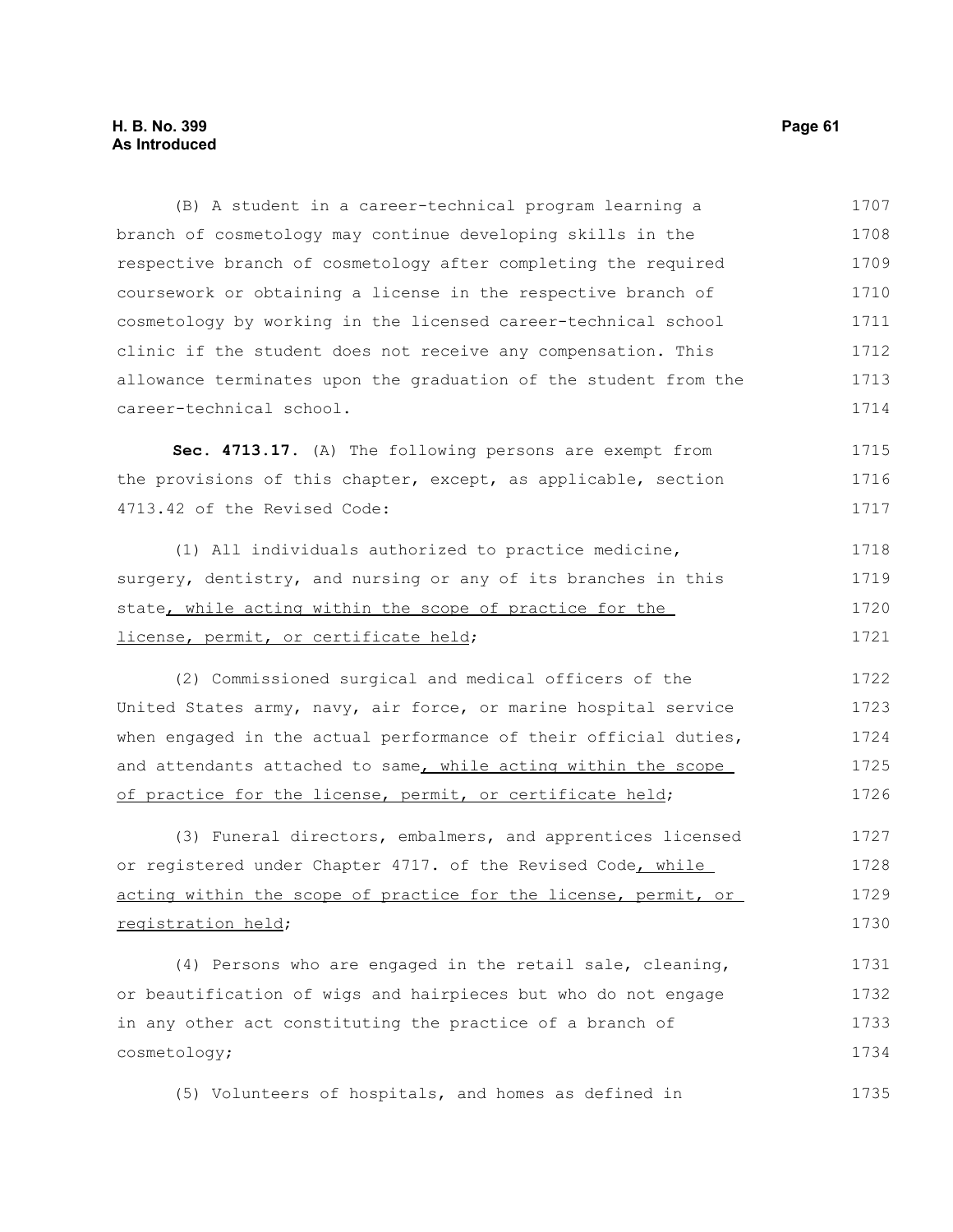section 3721.01 of the Revised Code, who render service to registered patients and inpatients who reside in such hospitals or homes. Such volunteers shall not use or work with any chemical products such as permanent wave, hair dye, or chemical hair relaxer, which without proper training would pose a health or safety problem to the patient. 1736 1737 1738 1739 1740 1741

(6) Nurse aides and other employees of hospitals and homes as defined in section 3721.01 of the Revised Code, who practice a branch of cosmetology or barbering on registered patients only as part of general patient care services and who do not charge patients directly on a fee for service basis; 1742 1743 1744 1745 1746

(7) Cosmetic therapists and massage therapists who hold current, valid licenses to practice cosmetic or massage therapy issued by the state medical board under section 4731.15 of the Revised Code, to the extent their actions are authorized by their licenses while acting within the scope of practice for the license held; 1747 1748 1749 1750 1751 1752

(8) Inmates who provide services related to the practice of a branch of cosmetology or barbering to other inmates, except when those services are provided in a licensed barber shop, barber school, or school of cosmetology within a state correctional institution<del>for females</del>. 1753 1754 1755 1756 1757

(B) The director of rehabilitation and correction shall oversee the services described in division (A)(8) of this section with respect to sanitation infection control and adopt rules governing those types of services provided by inmates. 1758 1759 1760 1761

**Sec. 4713.22.** (A) The state cosmetology and barber board shall issue a temporary pre-examination work permit to an individual who applies under section 4713.20 or 4713.281 of the 1762 1763 1764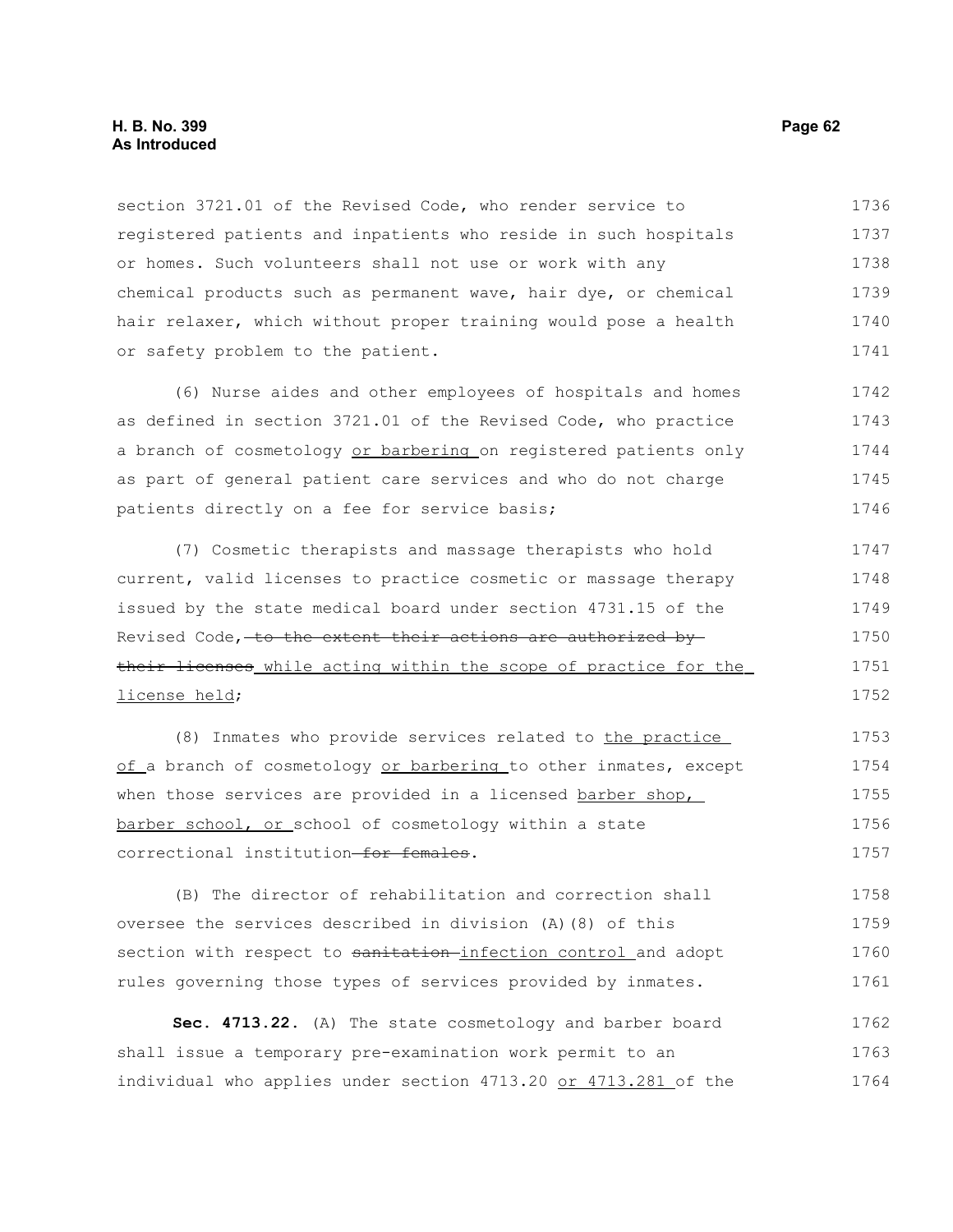Revised Code for admission to an examination conducted under section 4713.24 of the Revised Code, if the individual satisfies all of the following conditions: (1) Is seeking a practicing or barber license or an instructor or barber instructor license; (2) Has not previously failed an examination conducted under section 4713.24 of the Revised Code to determine the applicant's fitness to practice or instruct the branch of cosmetology or barbering for which the individual seeks a license; (3) Pays to the board the applicable fee; (4) Satisfies all other conditions established by rules adopted under section 4713.08 of the Revised Code. (B) An individual issued a temporary pre-examination work permit may practice the branch of cosmetology or barbering for which the individual seeks a practicing or barber license until the date the individual is scheduled to take an examination under section 4713.24 of the Revised Code. The individual shall practice under the supervision of an individual holding a current, valid license appropriate for the type of salon or barber shop in which the permit holder practices. (C) An individual issued a temporary pre-examination work permit may instruct the branch of cosmetology or barbering for which the individual seeks an instructor or barber instructor 1765 1766 1767 1768 1769 1770 1771 1772 1773 1774 1775 1776 1777 1778 1779 1780 1781 1782 1783 1784 1785 1786 1787 1788

(D) A temporary pre-examination work permit is renewable in accordance with rules adopted under section 4713.08 of the Revised Code. 1790 1791 1792

license for a period not to exceed one hundred twenty days.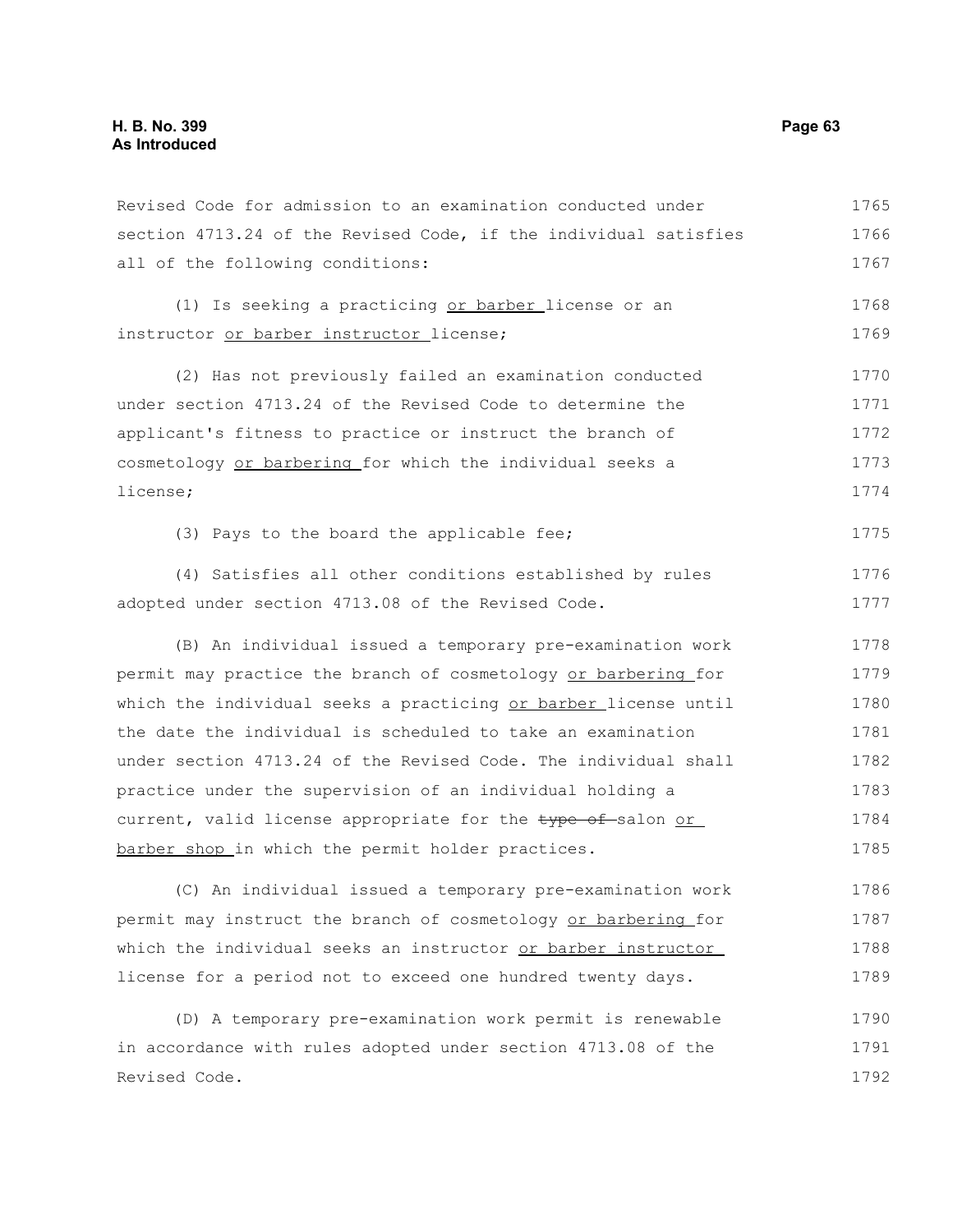## **H. B. No. 399 Page 64 As Introduced**

**Sec. 4713.24.** (A) The state cosmetology and barber board shall conduct an examination for each individual who satisfies the requirements established by section 4713.20 of the Revised Code for admission to the examination. Examinations for licensure for any branch of cosmetology or barbering shall assess the ability of a prospective cosmetology or barber professional to maintain a safe and sanitary place of service delivery. The board may develop and administer the appropriate examination or enter into an agreement with a national testing service to develop the examination, administer the examination, or both. The examination shall be a national, standardized examination that is specific to the type of license the individual seeks, and shall satisfy all of the following conditions: 1793 1794 1795 1796 1797 1798 1799 1800 1801 1802 1803 1804 1805 1806

(1) Include both practical demonstrations and written or oral tests related to the type of license the individual seeks, and any written portion of the examination shall include both theoretical and procedural skill questions as prescribed by the board in rules adopted in accordance with section 4713.08 of the Revised Code; 1807 1808 1809 1810 1811 1812

(2) Relate only to a branch of cosmetology or barbering, but not be confined to any special system or method; 1813 1814

(3) Be consistent in both practical and technical requirements for the type of license the individual seeks; 1815 1816

(4) Be of sufficient thoroughness to satisfy the board as to the individual's skill in and knowledge of the branch of cosmetology or barbering for which the examination is conducted. 1817 1818 1819

(B) Not later than two years after September 13, 2016, the The board shall create a curriculum and an examination for 1820 1821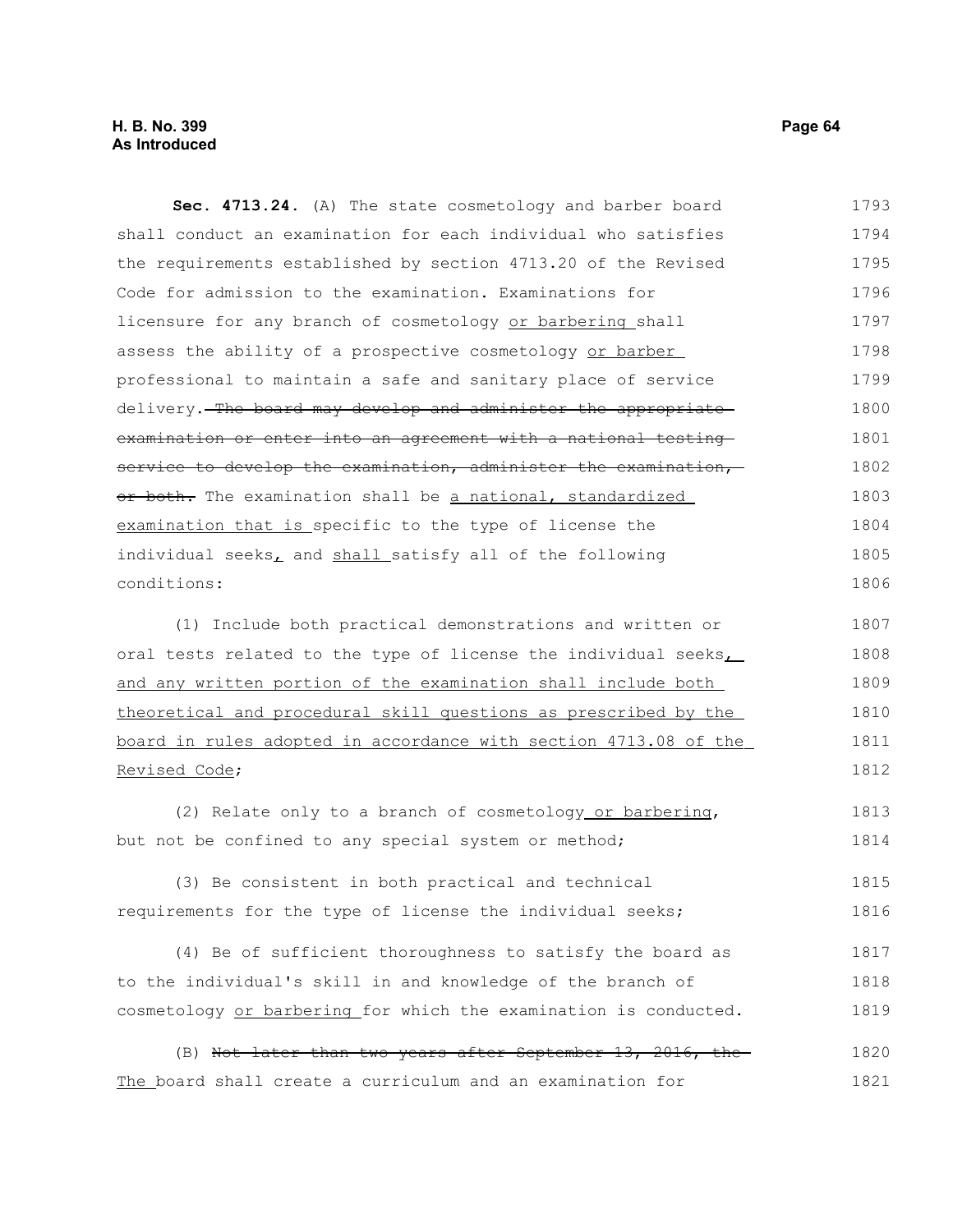individuals seeking licensure to become an instructor or barber instructor and shall conduct an examination for each individual who satisfies the requirements established pursuant to section 4713.31 of the Revised Code for admission to the examination. 1822 1823 1824 1825

(C) The board shall adopt rules regarding the equipment or supplies an individual is required to bring to an examination described in this section. 1826 1827 1828

(D) The board shall not release the questions developed for the examinations and the practical demonstrations used in the testing process, except for the following purposes: 1829 1830 1831

(1) Reviewing or rewriting of any part of the examination on a periodic basis as prescribed in rules adopted under section 4713.08 of the Revised Code; 1832 1833 1834

(2) Testing of individuals in another state for admission to the profession of cosmetology or any of its branches or barbering as required under a contract or by means of a license with that state; 1835 1836 1837 1838

(3) Complying with a public records request after which the questions or the demonstrations have become a public record under division (F) of this section and otherwise may lawfully be released. 1839 1840 1841 1842

(E) The examination papers and the scored results of the practical demonstrations of each individual examined by the board shall be open for inspection by the individual or the individual's attorney for at least ninety days following the announcement of the individual's grade, except for papers that under the terms of a contract with a testing service are not available for inspection. On written request of an individual or the individual's attorney made to the board not later than 1843 1844 1845 1846 1847 1848 1849 1850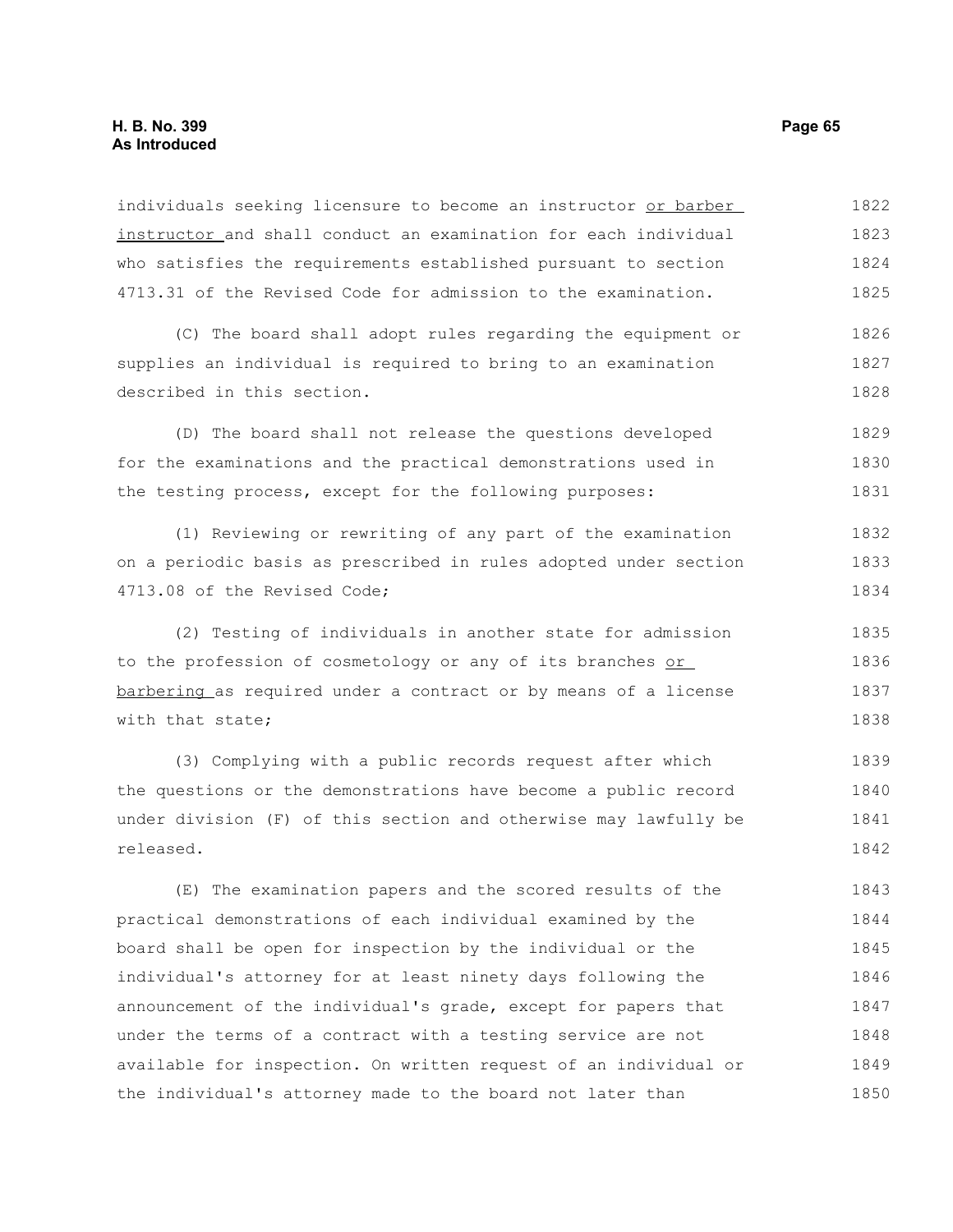ninety days after announcement of the individual's grade, the board shall have the individual's practical examination papers regraded manually. 1851 1852 1853

(F) Test materials, examinations, or evaluation tools used in an examination for licensure under this chapter that the board develops or contracts with a private or government entity to administer shall become public records under section 149.43 of the Revised Code fifteen years after the materials, examinations, or tools were first used in an assessment for licensure, unless the release of the record is otherwise prohibited by state or federal law, or the record is deemed to be the proprietary information of a private entity. 1854 1855 1856 1857 1858 1859 1860 1861 1862

 (G) The board shall adopt rules in accordance with section 4713.08 of the Revised Code to do both of the following: 1863 1864

 (1) To permit an individual to take any written portion of the examination required by division (A) of this section when the individual has completed the following amount of hours of instruction at a licensed school of cosmetology in this or another state: 1865 1866 1867 1868 1869

(a) For an individual seeking a cosmetology license, at least seven hundred fifty hours; 1870 1871

 (b) For an individual seeking an esthetics license, at least four hundred fifty hours;

 (c) For an individual seeking a hair stylist license, at least six hundred hours; 1874 1875

 (d) For an individual seeking a natural hair stylist license, at least three hundred thirty-seven and one-half hours; 1876 1877

 (e) For an individual seeking a manicurist license, at 1878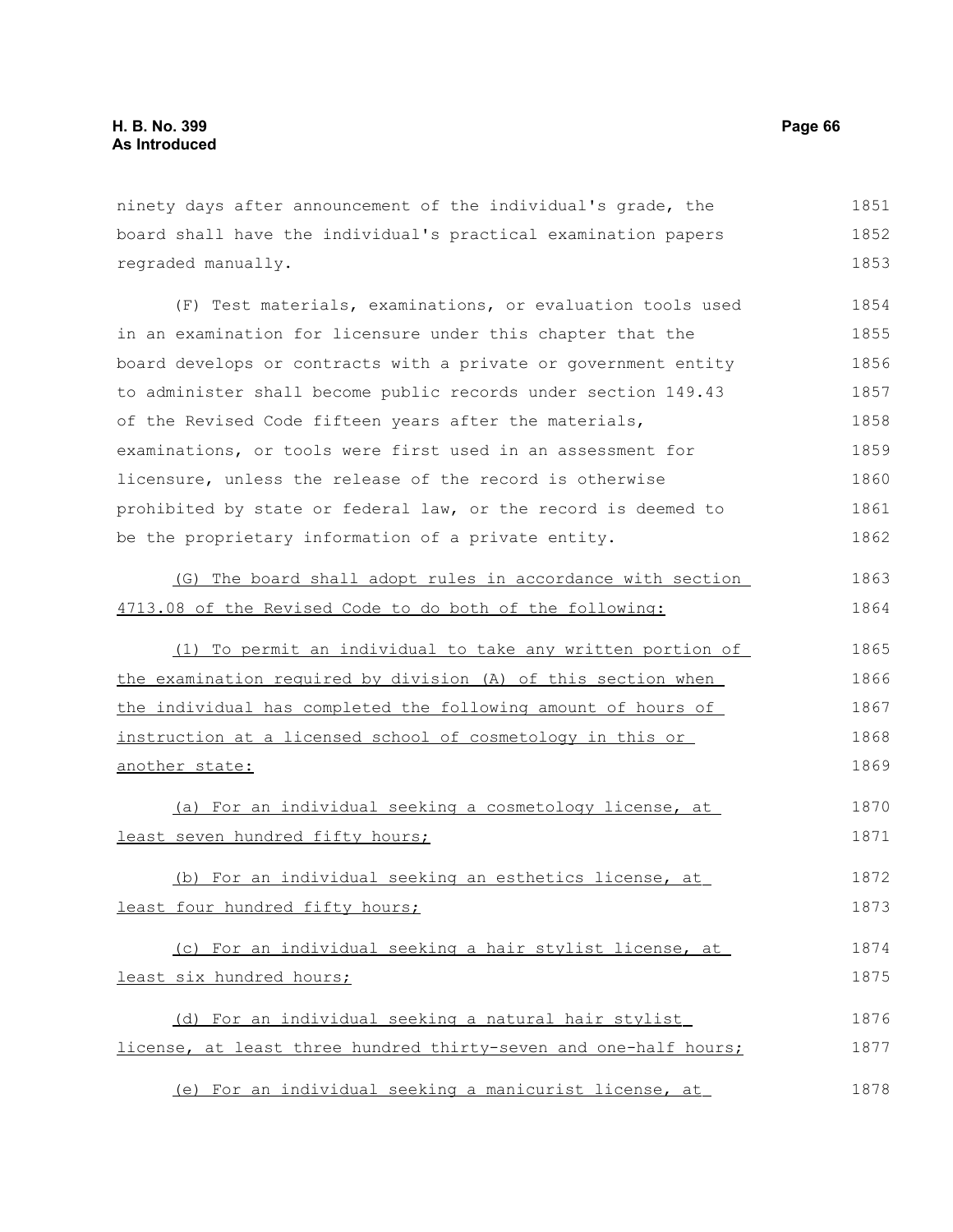| least one hundred fifty hours.                                       | 1879 |
|----------------------------------------------------------------------|------|
| (2) To permit an individual to take the practical portion            | 1880 |
| of the examination required by division (A) of this section at       | 1881 |
| the individual's school of cosmetology when the individual has       | 1882 |
| completed all required hours of instruction at a school of           | 1883 |
| cosmetology licensed in this or another state.                       | 1884 |
| Sec. 4713.28. (A) The state cosmetology and barber board             | 1885 |
| shall issue a practicing license to an applicant who satisfies       | 1886 |
| all of the following applicable conditions:                          | 1887 |
| (1) Is at least sixteen years of age;                                | 1888 |
| (2) Is of good moral character;                                      | 1889 |
| (3) Has the equivalent of an Ohio public school tenth                | 1890 |
| grade education;                                                     | 1891 |
| (4) Has submitted a written application on a form                    | 1892 |
| furnished by the board that contains all of the following:           | 1893 |
| (a) The name of the individual and any other identifying             | 1894 |
| information required by the board;                                   | 1895 |
| (b) A recent photograph of the individual that meets the             | 1896 |
| specifications established by the board;                             | 1897 |
| (e) A photocopy of the individual's current driver's                 | 1898 |
| license or other proof of legal residence;                           | 1899 |
| $\frac{d}{d}$ (c) Proof that the individual is qualified to take the | 1900 |
| applicable examination as required by section 4713.20 of the         | 1901 |
| Revised Code;                                                        | 1902 |
| (e) (d) An oath verifying that the information in the                | 1903 |
| application is true;                                                 | 1904 |
| (f) (e) The applicable application fee.                              | 1905 |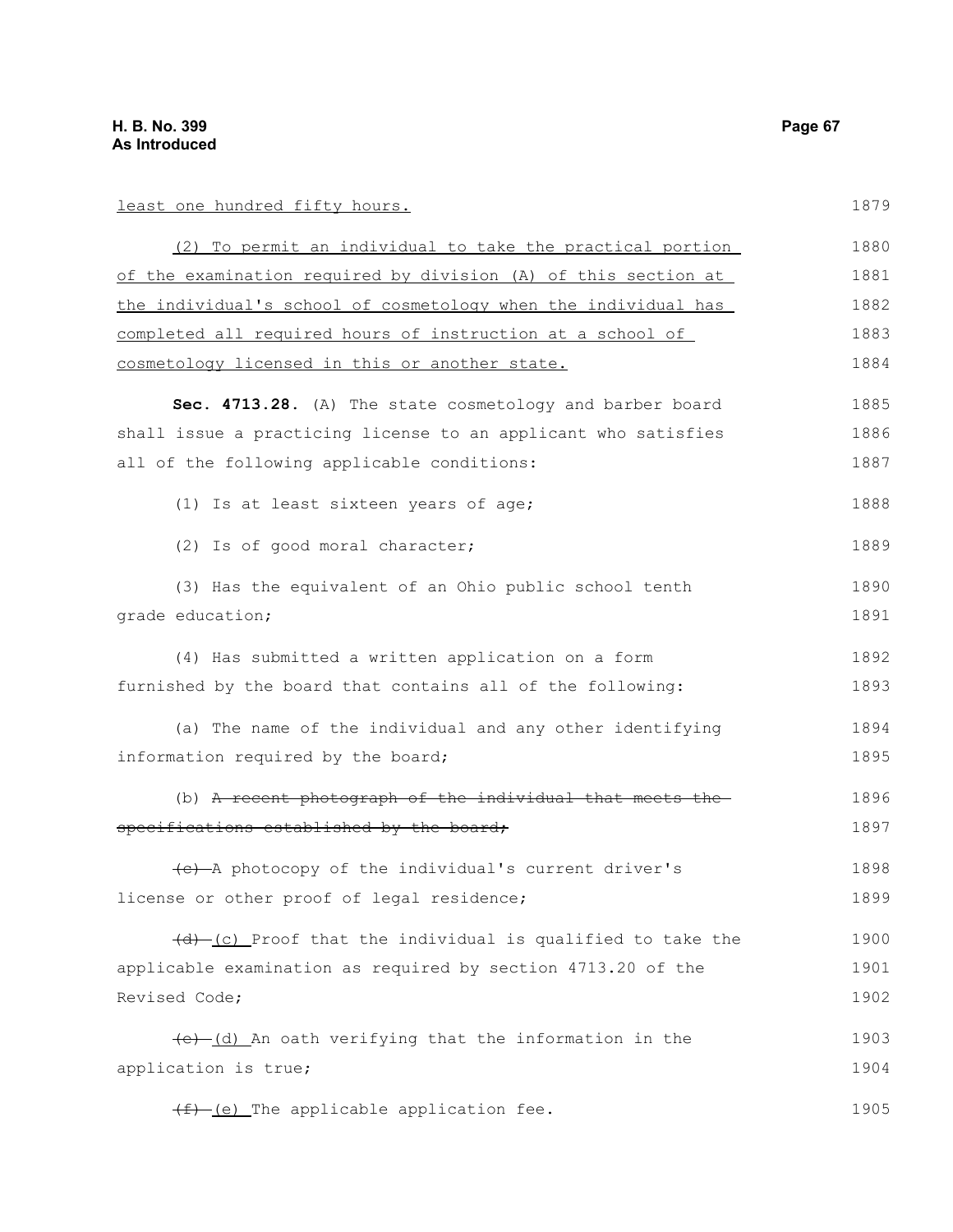(5) Submits to having a photograph taken by the board; (6) Passes an examination conducted under division (A) of section 4713.24 of the Revised Code for the branch of cosmetology the applicant seeks to practice;  $(6)$  (7) Pays to the board the applicable license fee;  $(7)$ (8)(a) In the case of an applicant for an initial cosmetologist license, has successfully completed at least one thousand five hundred-hours of board-approved cosmetology training in a school of cosmetology licensed in this or another state, except that only one thousand four hundred hours of board-approved cosmetology training in a licensed school of cosmetology-**licensed in this state** is required of an individual licensed as a barber under Chapter 4709. section 4713.281 of the Revised Code;  $(8)$  (b) The training required by division (A)(8)(a) of this section shall, at a minimum, include all of the following subjects and the hours assigned to each: (i) Twenty-four hours of professional requirements instruction; (ii) Twenty-six hours of safety, health, and infection control training; (iii) Fifteen hours of anatomy and physiology training; (iv) Ten hours of hair analysis training; (v) Ten hours of hair and scalp disorders and diseases training; (vi) Five hours of chemistry as applied to cosmetology training; 1906 1907 1908 1909 1910 1911 1912 1913 1914 1915 1916 1917 1918 1919 1920 1921 1922 1923 1924 1925 1926 1927 1928 1929 1930 1931 1932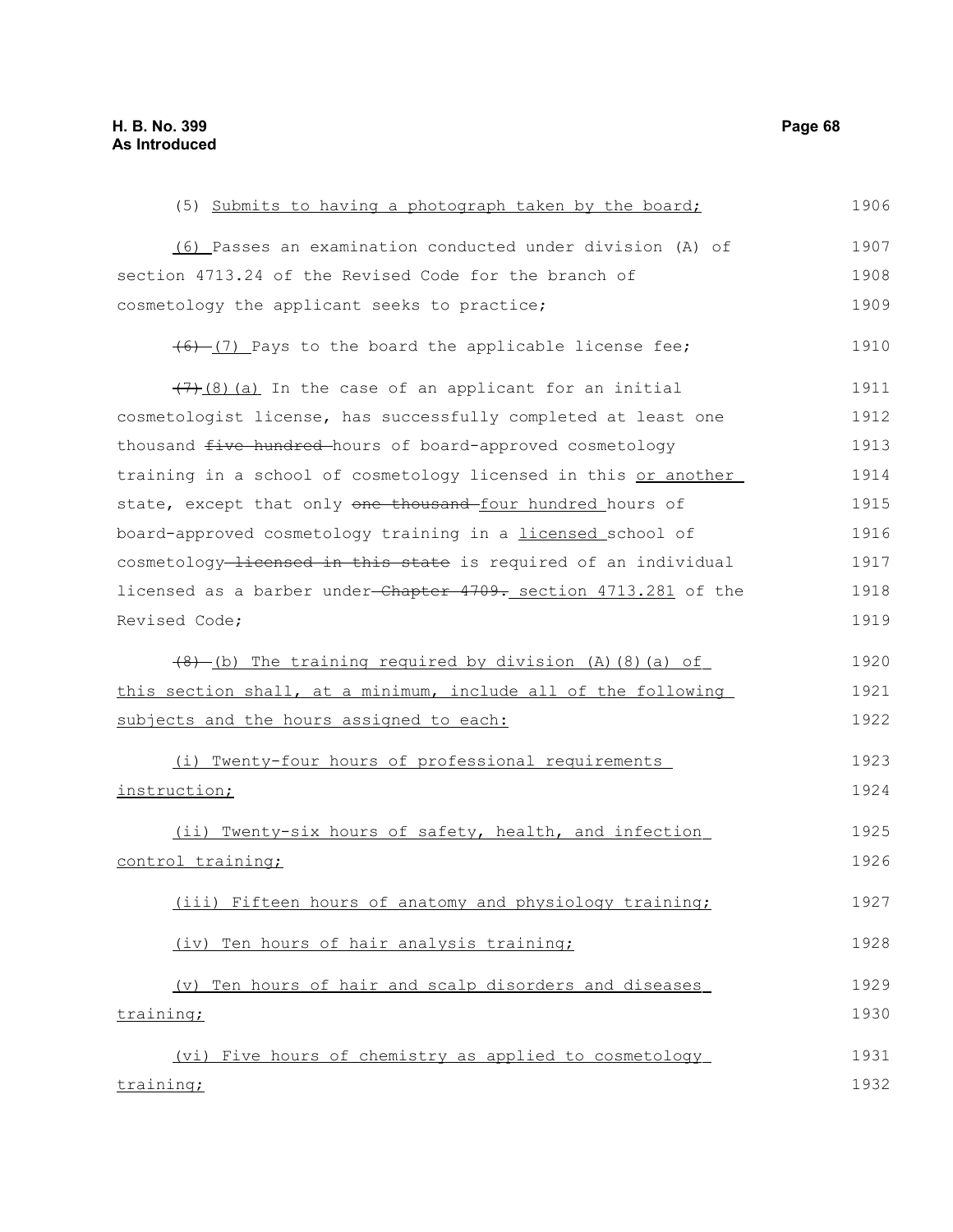| (vii) Thirty hours of shampoos, rinses, conditioners, and        | 1933 |
|------------------------------------------------------------------|------|
| treatments training;                                             | 1934 |
| (viii) One hundred seventy-five hours of hair cutting and        | 1935 |
| shaping training;                                                | 1936 |
| (ix) Two hundred forty-five hours of hair styling                | 1937 |
| training;                                                        | 1938 |
| (x) One hundred eighty hours of chemical restructuring           | 1939 |
| training;                                                        | 1940 |
| (xi) One hundred eighty hours of hair coloring and               | 1941 |
| lightening training;                                             | 1942 |
| (xii) Forty hours of nail care and procedures training;          | 1943 |
| (xiii) Sixty hours of training in skin care and                  | 1944 |
| procedures.                                                      | 1945 |
| (9) In the case of an applicant for an initial esthetician       | 1946 |
| license, has successfully completed at least six hundred hours   | 1947 |
| of board-approved esthetics training in a school of cosmetology  | 1948 |
| licensed in this or another state;                               | 1949 |
| $(9)$ $(10)$ In the case of an applicant for an initial hair     | 1950 |
| designer-stylist_license, has successfully completed at least    | 1951 |
| one thousand two eight hundred hours of board-approved hair      | 1952 |
| designer-stylist training in a school of cosmetology licensed in | 1953 |
| this or another state, except that only one thousand-two hundred | 1954 |
| hours of board-approved hair designer-stylist training in a      | 1955 |
| school of cosmetology licensed in this state is required of an   | 1956 |
| individual licensed as a barber under-Chapter 4709. section      | 1957 |
| 4713.281 of the Revised Code or, for an applicant with at least  | 1958 |
| five years' experience as a licensed barber, a written and       | 1959 |
| practical examination, administered by the board, which if       | 1960 |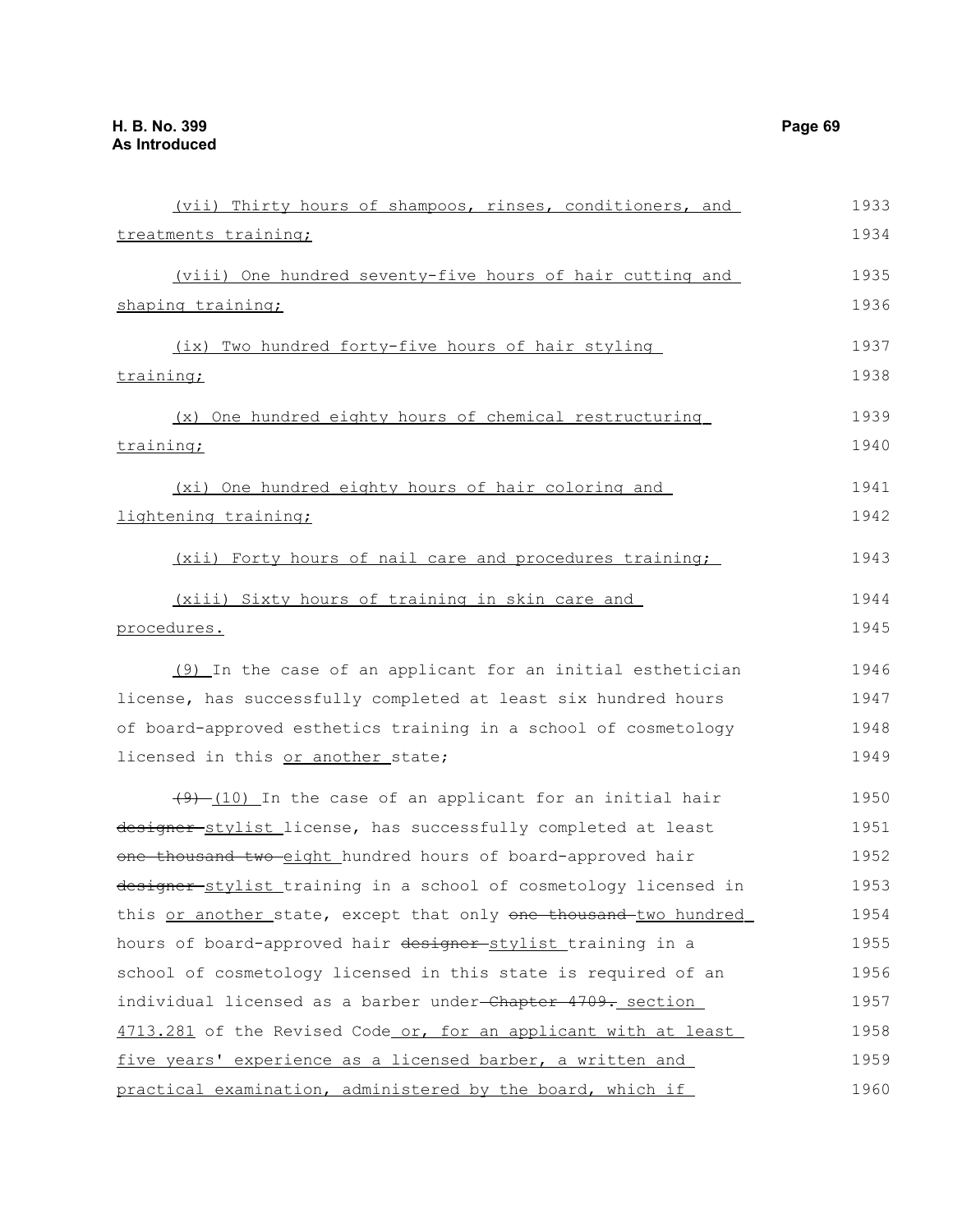passed shall serve in lieu of the hair stylist training required under this division; (10) (11) In the case of an applicant for an initial manicurist license, has successfully completed at least two hundred hours of board-approved manicurist training in a school of cosmetology licensed in this or another state;  $(11)$   $(12)$  In the case of an applicant for an initial natural hair stylist license, has successfully completed at least four hundred fifty hours of instruction in subjects relating to sanitation infection control, scalp care, anatomy, hair styling, communication skills, and laws and rules governing the practice of cosmetology. (B) A licensed career-technical school shall meet in its cosmetology curriculum the minimum hours of training required by this section for the applicable branch of cosmetology. (C) The board shall not deny a license to any applicant based on prior incarceration or conviction for any crime. If the board denies an individual a license or license renewal, the reasons for such denial shall be put in writing. Sec. 4713.281. (A) The state cosmetology and barber board shall admit an applicant to take the required barber examination under section 4713.24 of the Revised Code who satisfies all of the following requirements: (1) Is not less than eighteen years of age; (2) Is of good moral character; (3) Has an eighth grade education or an equivalent education as determined by the state board of education in the state where the applicant resides; 1961 1962 1963 1964 1965 1966 1967 1968 1969 1970 1971 1972 1973 1974 1975 1976 1977 1978 1979 1980 1981 1982 1983 1984 1985 1986 1987 1988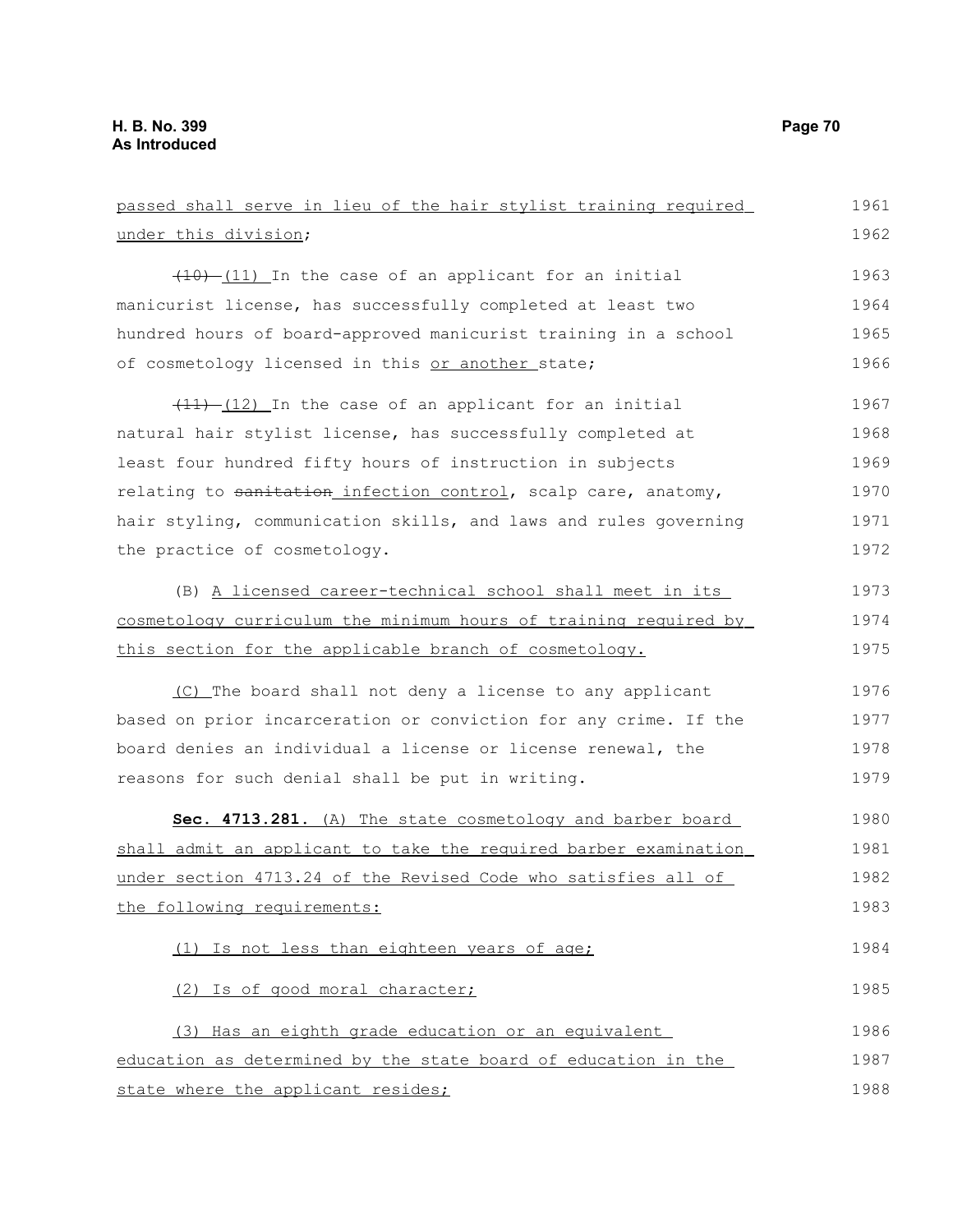| (4) Has submitted a written application on a form                | 1989 |
|------------------------------------------------------------------|------|
| furnished by the board that contains all of the following:       | 1990 |
| (a) The name of the individual and any other identifying         | 1991 |
| information required by the board;                               | 1992 |
| (b) A photocopy of the individual's current driver's             | 1993 |
| license or other proof of legal residence;                       | 1994 |
| (c) An oath verifying that the information in the                | 1995 |
| application is true.                                             | 1996 |
| (5) Submits to having a photograph taken by the board;           | 1997 |
| (6) Has completed at least one thousand hours of training        | 1998 |
| from a board-approved barber school or has completed at least    | 1999 |
| four hundred hours of training from a board-approved barber      | 2000 |
| school and has a current cosmetology or hair stylist license     | 2001 |
| issued under section 4713.28 of the Revised Code;                | 2002 |
| (7) Has paid the applicable application fee.                     | 2003 |
| (B) The board shall issue a barber license to an applicant       | 2004 |
| who passes the examination and pays the applicable license fee.  | 2005 |
| (C) If the applicant fails to pass any part of the               | 2006 |
| examination, the applicant is ineligible for licensure; however, | 2007 |
| the applicant may reapply for examination and pay the required   | 2008 |
| reexamination fee. An applicant is only required to take that    | 2009 |
| part or parts of the examination that the applicant did not      | 2010 |
| pass. If the applicant fails the second examination, the         | 2011 |
| applicant shall complete an additional course of study of not    | 2012 |
| less than two hundred hours in a board-approved barber school to | 2013 |
| reapply for examination. The board shall provide to an           | 2014 |
| applicant, on request, a report that explains the reasons for    | 2015 |
| the applicant's failure to pass the examination.                 | 2016 |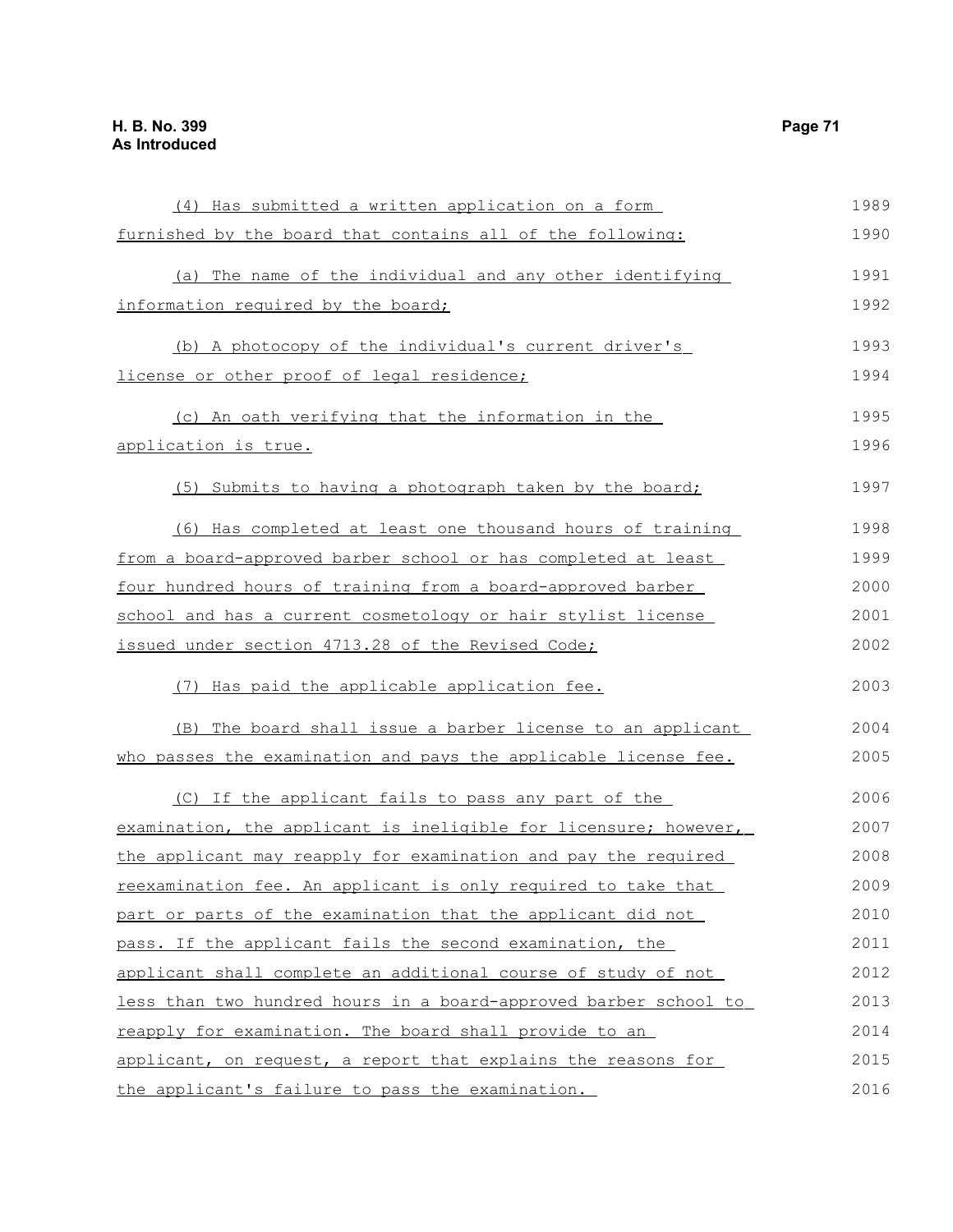| Sec. 4713.31. The state cosmetology and barber board shall                           | 2017         |
|--------------------------------------------------------------------------------------|--------------|
| issue an instructor or barber instructor license to an applicant                     | 2018         |
| who satisfies all of the following applicable conditions:                            | 2019         |
| (A) Is at least eighteen years of age;                                               | 2020         |
| (B) Is of good moral character;                                                      | 2021         |
| (C) Has the equivalent of an Ohio public school twelfth<br>grade education;          | 2022<br>2023 |
| (D) Provides proof of sufficient relevant experience, as<br>determined by the board; | 2024<br>2025 |
| (E) Pays to the board the applicable application fee;                                | 2026         |
| (E) Submits to having a photograph taken by the board;                               | 2027         |
| (G) In the case of an applicant for an initial cosmetology                           | 2028         |
| instructor or barber instructor license, holds a current, valid-                     | 2029         |
| advanced cosmetologist license issued in this state and does-                        | 2030         |
| either of the following:                                                             | 2031         |
| (1) Has the licensed advanced cosmetologist or owner of                              | 2032         |
| the licensed beauty salon in which the applicant has been-                           | 2033         |
| employed certify to the board that the applicant has engaged in-                     | 2034         |
| the practice of cosmetology in a licensed beauty salon for at-                       | 2035         |
| least one thousand eight hundred hours;                                              | 2036         |
| (2) Has a school of cosmetology licensed in this state-                              | 2037         |
| certify to the board that the applicant has successfully                             | 2038         |
| completed one thousand hours of board-approved cosmetology-                          | 2039         |
| instructor training as an apprentice instructor.                                     | 2040         |
| (F) In the case of an applicant for an initial esthetics                             | 2041         |
| instructor license, holds a current, valid advanced esthetician                      | 2042         |
| or advanced cosmetologist license issued in this state and does-                     | 2043         |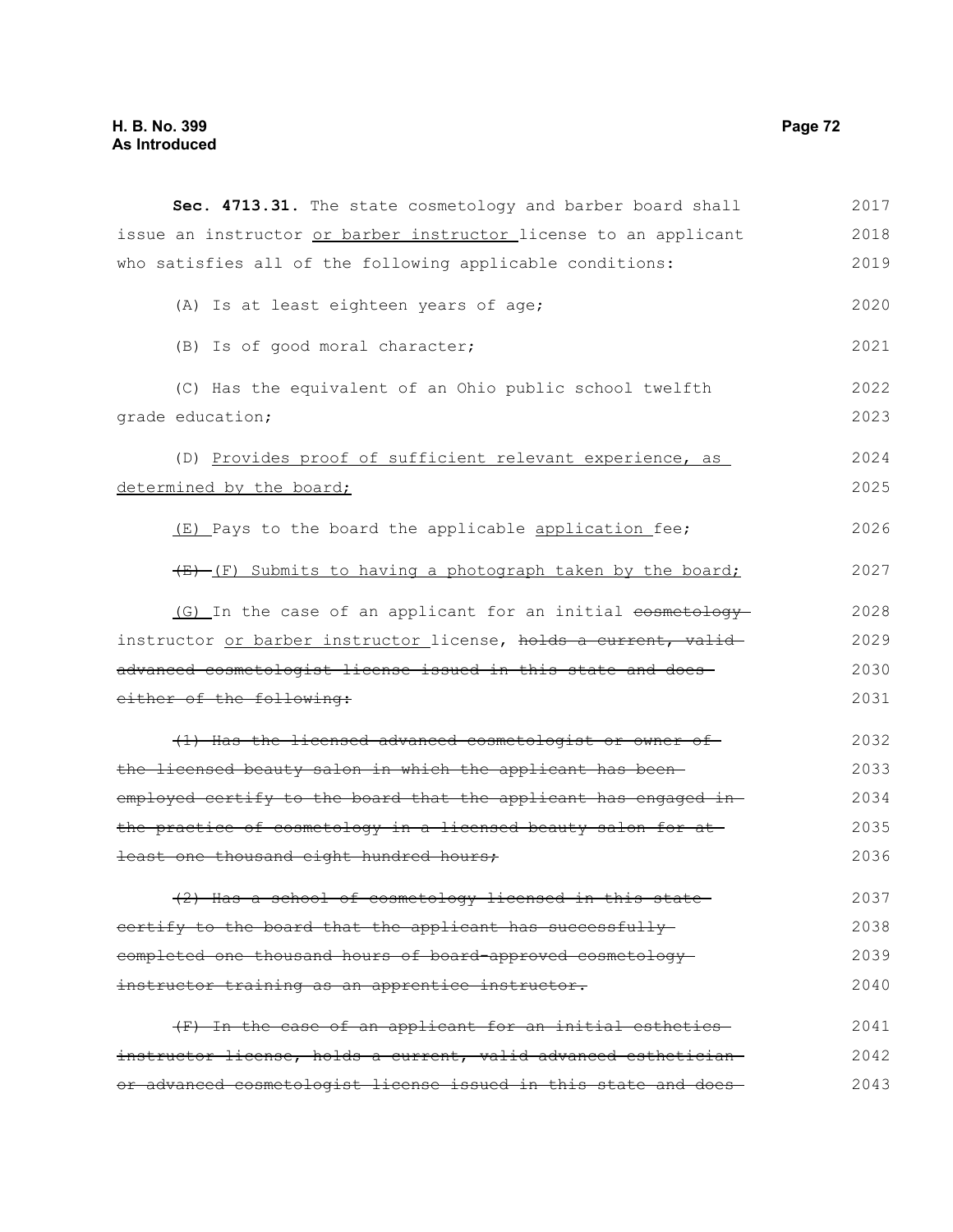|  | either of the following: |
|--|--------------------------|
|  |                          |

| (1) Has the licensed advanced esthetician, licensed               | 2045 |
|-------------------------------------------------------------------|------|
| advanced cosmetologist, or owner of the licensed esthetics salon- | 2046 |
| or licensed beauty salon in which the applicant has been-         | 2047 |
| employed certify to the board that the applicant has engaged in-  | 2048 |
| the practice of esthetics in a licensed esthetics salon or-       | 2049 |
| practice of cosmetology in a licensed beauty salon for at least   | 2050 |
| one thousand eight hundred hours;                                 | 2051 |
| (2) Has a school of cosmetology licensed in this state-           | 2052 |
| eertify to the board that the applicant has successfully          | 2053 |
| completed at least five hundred hours of board-approved-          | 2054 |
| esthetics instructor training as an apprentice instructor.        | 2055 |
| (G) In the case of an applicant for an initial hair design-       | 2056 |
| instructor license, holds a current, valid advanced hair-         | 2057 |
| designer or advanced cosmetologist license and does either of     | 2058 |
| the following:                                                    | 2059 |
| (1) Has the licensed advanced hair designer, licensed             | 2060 |
| advanced cosmetologist, or owner of the licensed hair design-     | 2061 |
| salon or licensed beauty salon in which the applicant has been-   | 2062 |
| employed certify to the board that the applicant has engaged in-  | 2063 |
| the practice of hair design in a licensed hair design salon or-   | 2064 |
| practice of cosmetology in a licensed beauty salon for at least-  | 2065 |
| one thousand eight hundred hours;                                 | 2066 |
| (2) Has a school of cosmetology licensed in this state            | 2067 |
| certify to the board that the applicant has successfully          | 2068 |
| completed at least eight hundred hours of board approved hair-    | 2069 |
| design instructor's training as an apprentice instructor.         | 2070 |
| (H) In the case of an applicant for an initial manicurist         | 2071 |
| instructor license, holds a current, valid advanced manicurist-   | 2072 |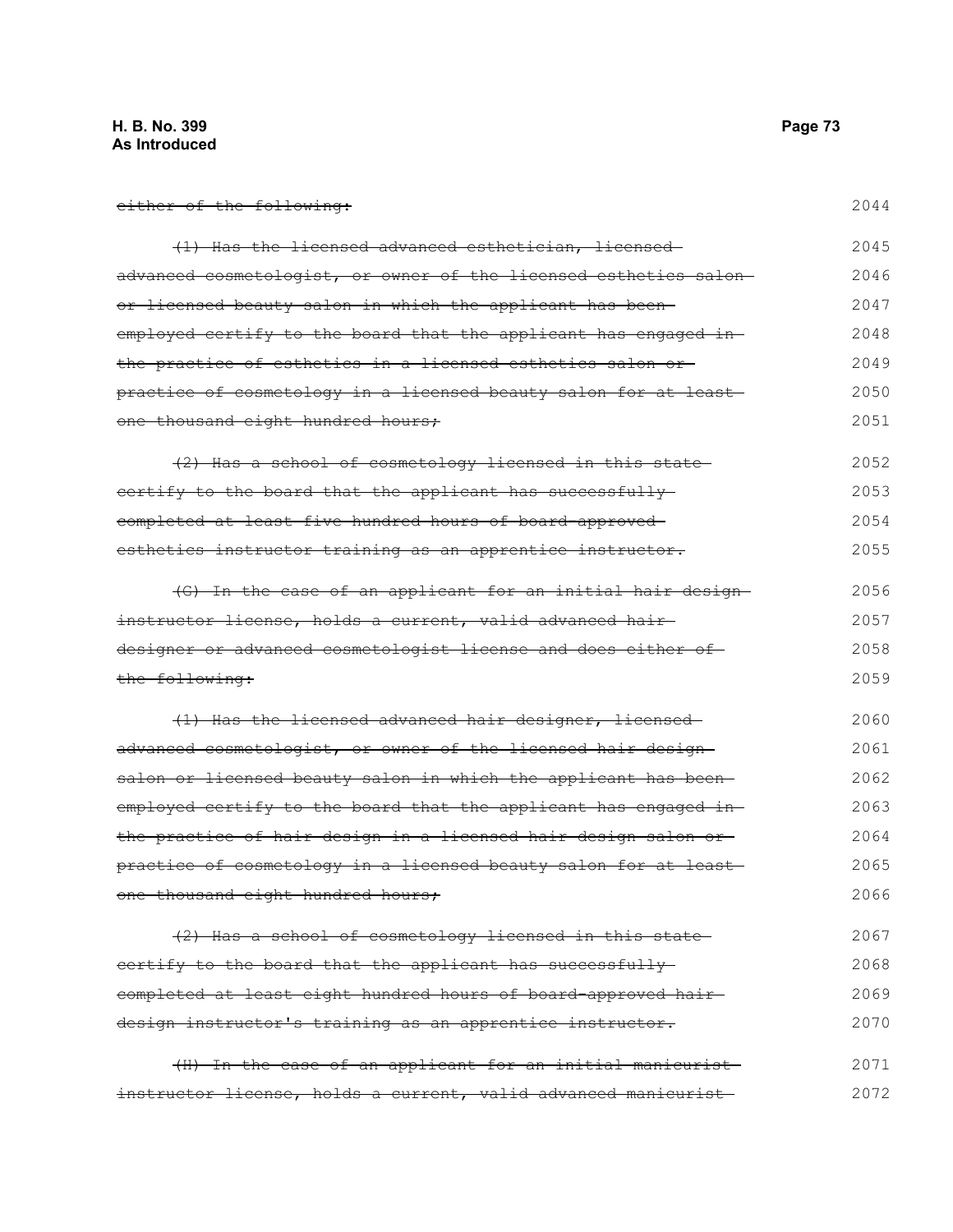# **H. B. No. 399 Page 74 As Introduced**

| or advanced cosmetologist license and does either of the-         | 2073 |
|-------------------------------------------------------------------|------|
| following:                                                        | 2074 |
| (1) Has the licensed advanced manicurist, licensed-               | 2075 |
| advanced cosmetologist, or owner of the licensed nail salon or    | 2076 |
| licensed beauty salon in which the applicant has been employed-   | 2077 |
| eertify to the board that the applicant has engaged in the        | 2078 |
| practice of manicuring in a licensed nail salon or practice of    | 2079 |
| cosmetology in a licensed beauty salon for at least one thousand- | 2080 |
| eight hundred hours;                                              | 2081 |
| (2) Has a school of cosmetology licensed in this state            | 2082 |
| eertify to the board that the applicant has successfully          | 2083 |
| completed at least three hundred hours of board-approved-         | 2084 |
| manicurist instructor training as an apprentice instructor.       | 2085 |
| (I) In the case of an applicant for an initial natural            | 2086 |
| hair style instructor license, holds a current, valid advanced-   | 2087 |
| natural hair stylist or advanced cosmetologist license and does-  | 2088 |
| either of the following:                                          | 2089 |
| (1) Has the licensed advanced natural hair stylist,               | 2090 |
| licensed advanced cosmetologist, or owner of the licensed-        | 2091 |
| natural hair style salon or licensed beauty salon in which the    | 2092 |
| applicant has been employed certify to the board that the-        | 2093 |
| applicant has engaged in the practice of natural hair styling in  | 2094 |
| a licensed natural hair style salon or practice of cosmetology    | 2095 |
| in a licensed beauty salon for at least one thousand eight-       | 2096 |
| hundred hours;                                                    | 2097 |
| (2) Has a school of cosmetology licensed in this state            | 2098 |
| eertify to the board that the applicant has successfully          | 2099 |
| completed at least four hundred hours of board-approved natural-  | 2100 |
| hair style instructor training as an apprentice instructor.       | 2101 |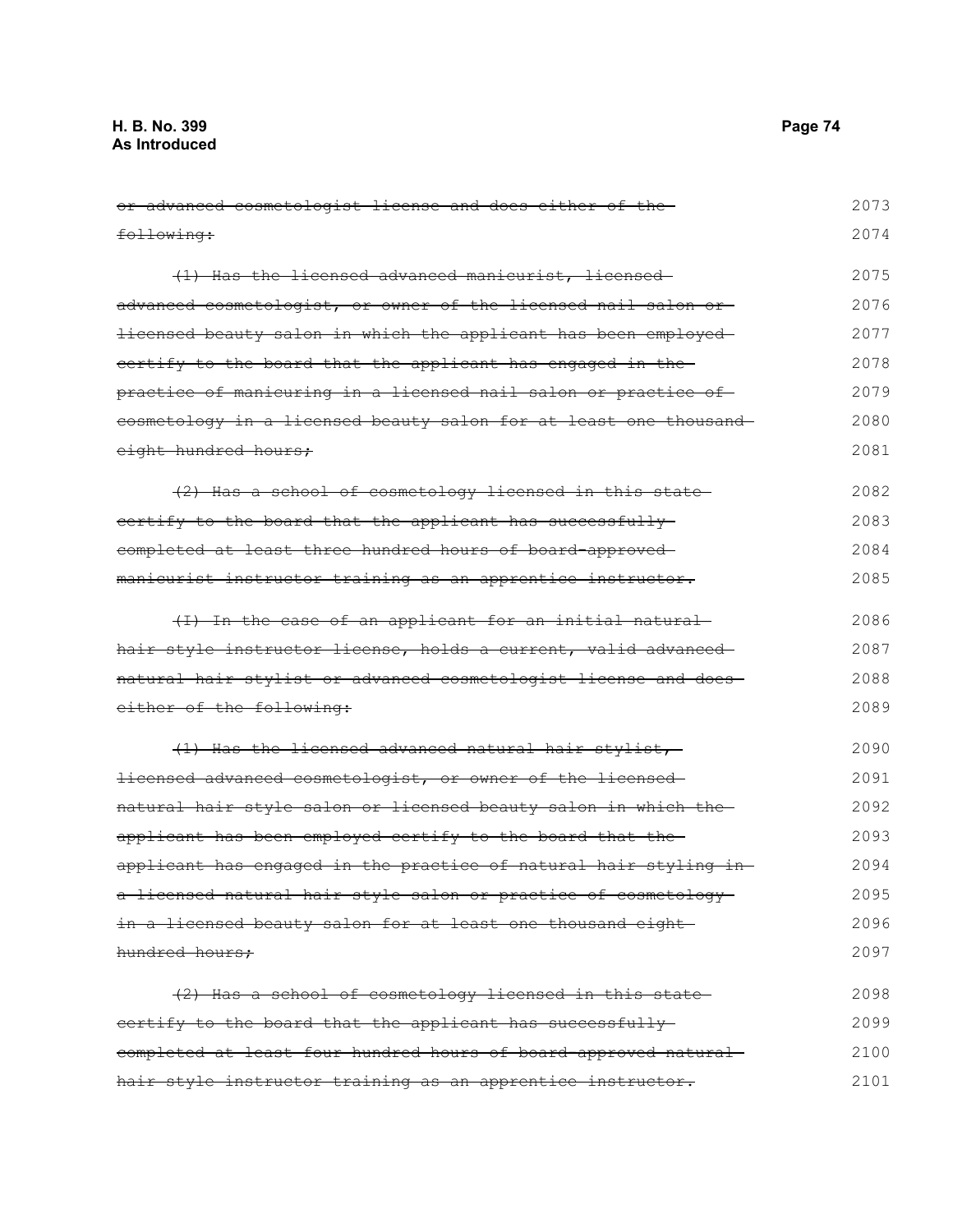| (J) meets the training and experience requirements               | 2102 |
|------------------------------------------------------------------|------|
| established in rules the board adopts in accordance with section | 2103 |
| 4713.08 of the Revised Code;                                     | 2104 |
| (H) In the case of all applicants, passes an examination         | 2105 |
| conducted under division (B) of section 4713.24 of the Revised   | 2106 |
| Code for the branch of cosmetology or barbering the applicant    | 2107 |
| seeks to instruct;                                               | 2108 |
| (I) Pays to the board the applicable license fee.                | 2109 |
| Sec. 4713.311. An individual who holds a valid advanced          | 2110 |
| license in a branch of cosmetology issued under former section   | 2111 |
| 4713.30 of the Revised Code as of the effective date of this     | 2112 |
| section may do either of the following:                          | 2113 |
| (A) Convert the individual's advanced license to a               | 2114 |
| cosmetology instructor license or an instructor license in a     | 2115 |
| branch of cosmetology, as applicable. Not later than two years   | 2116 |
| after the effective date of this section, the state cosmetology  | 2117 |
| and barber board shall issue a cosmetology instructor license or | 2118 |
| an instructor license in a branch of cosmetology, as applicable, | 2119 |
| to each individual who holds a valid advanced license as of the  | 2120 |
| effective date of this section and who notifies the board not    | 2121 |
| later than a date determined by the board that the individual    | 2122 |
| wishes to convert the individual's license.                      | 2123 |
| (B) Maintain and renew the individual's advanced license         | 2124 |
| in accordance with section 4713.60 of the Revised Code. A valid  | 2125 |
| advanced license shall be deemed to be a cosmetology instructor  | 2126 |
| license or an instructor license in a branch of cosmetology, as  | 2127 |
| applicable, for purposes of Chapter 4713. of the Revised Code.   | 2128 |
| If the individual fails to timely renew the individual's         | 2129 |
| license, the individual may not renew the license as an advanced | 2130 |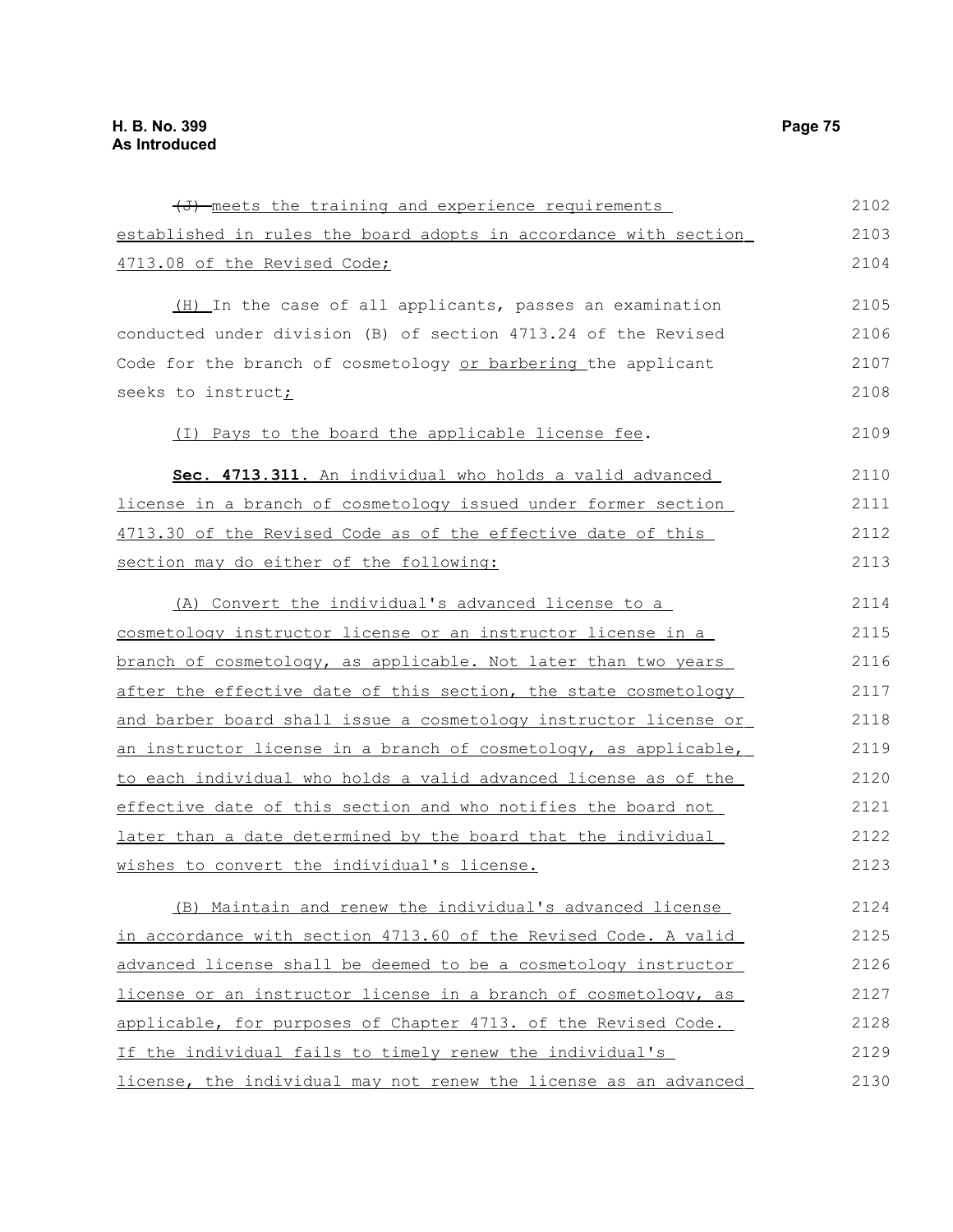| license and instead may apply to renew the license as though it  | 2131 |
|------------------------------------------------------------------|------|
| were a cosmetology instructor license or an instructor license   | 2132 |
| in a branch of cosmetology, as applicable.                       | 2133 |
|                                                                  |      |
| Sec. 4713.32. When determining the total hours of                | 2134 |
| instruction received by an applicant for a license under section | 2135 |
| 4713.28, 4713.30 4713.281, or 4713.31 of the Revised Code, the   | 2136 |
| state cosmetology and barber board shall not take into account   | 2137 |
| more than ten hours of instruction per day. The board shall take | 2138 |
| into account instruction received more than five years prior to  | 2139 |
| the date of application for the license in accordance with rules | 2140 |
| adopted under section 4713.08 of the Revised Code.               | 2141 |
| Sec. 4713.34. (A) The state cosmetology and barber board         | 2142 |
|                                                                  |      |
| shall issue a license by endorsement to practice a branch of     | 2143 |
| cosmetology or barbering or an instructor or barber instructor   | 2144 |
| license to an applicant who is licensed or registered in another | 2145 |
| state or country to practice that branch of cosmetology or       | 2146 |
| barbering or to teach the theory and practice of that branch of  | 2147 |
| cosmetology_or_barbering, as appropriate, if all of the          | 2148 |
| following conditions are satisfied:                              | 2149 |
| (A) The applicant satisfies all of the following                 | 2150 |
| applicable conditions:                                           | 2151 |
|                                                                  |      |
| (1) Is not less than eighteen years of age;                      | 2152 |
| (2) Is of good moral character;                                  | 2153 |
| (3) In the case of an applicant for a practicing license,        | 2154 |
| passes an examination conducted under section 4713.24 of the-    | 2155 |
| Revised Code for the license the applicant seeks, unless the     | 2156 |
| applicant satisfies conditions specified in rules adopted under- | 2157 |
| section 4713.08 of the Revised Code for the board to issue the   | 2158 |
| applicant a license without taking the examination;              | 2159 |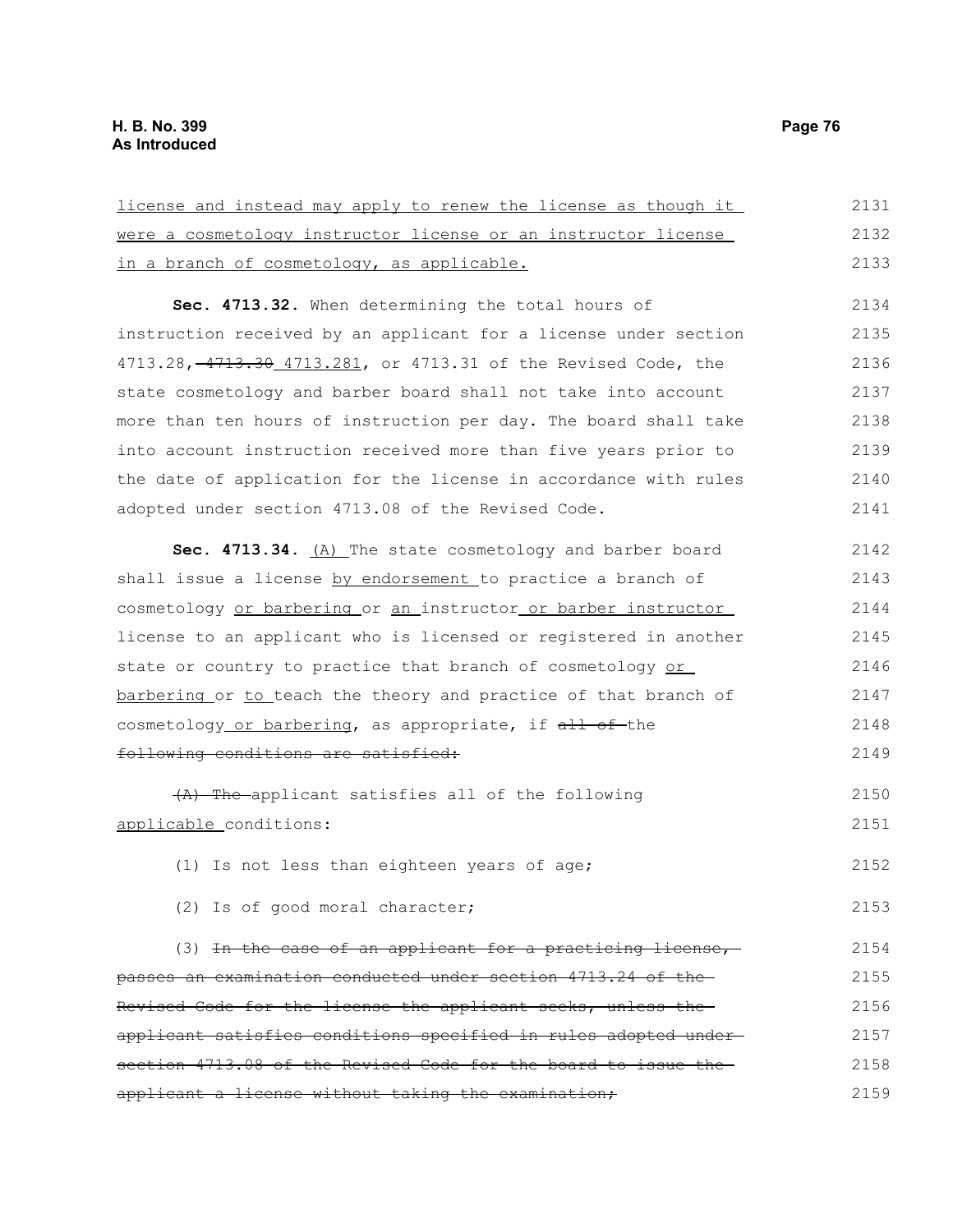2179

(4) Pays the applicable fee; (4) If the person is licensed or registered in another state, submits to the board satisfactory evidence of that fact; (5) If the person is licensed or registered or was trained in another country, submits to the board satisfactory evidence of that fact and that the standards for licensure, registration, or training in that country were substantially similar to those of this state at the time the person was licensed, registered, or trained . (B) At the time If the applicant obtained the is applying for a license or registration in the other state or country, the requirements in this state for obtaining the license the applicant seeks were substantially equal to the other state or country's requirements to practice barbering under division (A) of this section, the board may waive any of the conditions listed in that division or require the applicant to pass an examination. (C) The jurisdiction that issued the applicant's license or registration extends similar reciprocity to individuals 2160 2161 2162 2163 2164 2165 2166 2167 2168 2169 2170 2171 2172 2173 2174 2175 2176 2177 2178

**Sec. 4713.35.** An individual who holds a current, valid cosmetologist or advanced cosmetologist license issued by the state cosmetology and barber board may engage in the practice of one or more branches of cosmetology as the individual chooses in a licensed facility. 2180 2181 2182 2183 2184

holding a license issued by the board.

An individual who holds a current, valid esthetician or advanced esthetician-license issued by the board may engage in the practice of esthetics but no other branch of cosmetology in a licensed facility. 2185 2186 2187 2188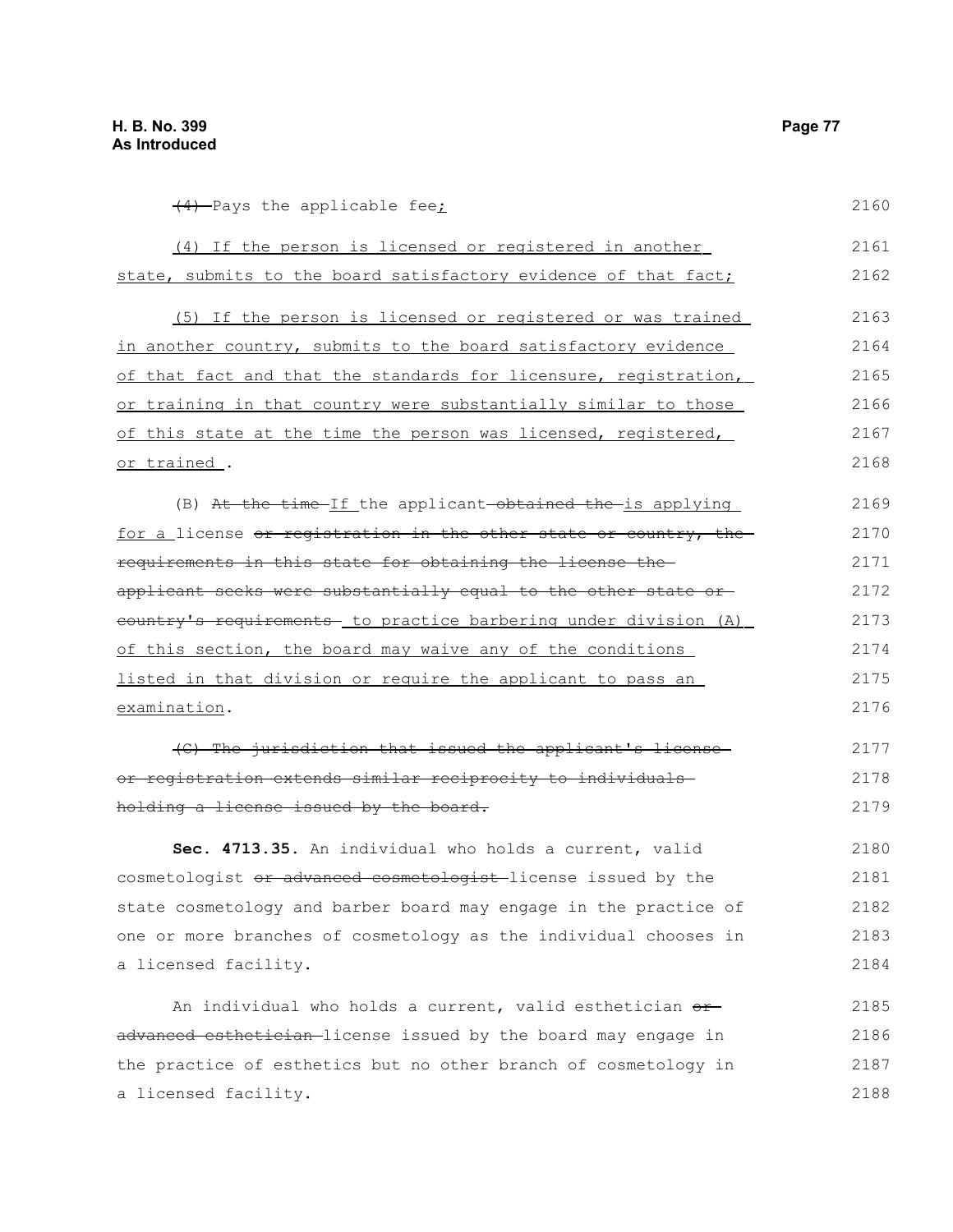# **H. B. No. 399 Page 78 As Introduced**

| An individual who holds a current, valid hair designer or        | 2189 |
|------------------------------------------------------------------|------|
| advanced hair designer stylist license issued by the board may   | 2190 |
| engage in the practice of hair design-styling but no other       | 2191 |
| branch of cosmetology in a licensed facility.                    | 2192 |
| An individual who holds a current, valid manicurist or           | 2193 |
| advanced manicurist license issued by the board may engage in    | 2194 |
| the practice of manicuring but no other branch of cosmetology in | 2195 |
| a licensed facility.                                             | 2196 |
| An individual who holds a current, valid natural hair            | 2197 |
| stylist or advanced natural hair stylist license issued by the   | 2198 |
| board may engage in the practice of natural hair styling but no  | 2199 |
| other branch of cosmetology in a licensed facility.              | 2200 |
| An individual who holds a current, valid cosmetology             | 2201 |
| instructor license issued by the board may teach the theory and  | 2202 |
| practice of one or more branches of cosmetology at a school of   | 2203 |
| cosmetology as the individual chooses.                           | 2204 |
| An individual who holds a current, valid esthetics               | 2205 |
| instructor license issued by the board may teach the theory and  | 2206 |
| practice of esthetics, but no other branch of cosmetology, at a  | 2207 |
| school of cosmetology.                                           | 2208 |
| An individual who holds a current, valid hair design-            | 2209 |
| stylist instructor license issued by the board may teach the     | 2210 |
| theory and practice of hair design_styling, but no other branch  | 2211 |
| of cosmetology, at a school of cosmetology.                      | 2212 |
| An individual who holds a current, valid manicurist              | 2213 |
| instructor license issued by the board may teach the theory and  | 2214 |
| practice of manicuring, but no other branch of cosmetology, at a | 2215 |
| school of cosmetology.                                           | 2216 |

An individual who holds a current, valid natural hair 2217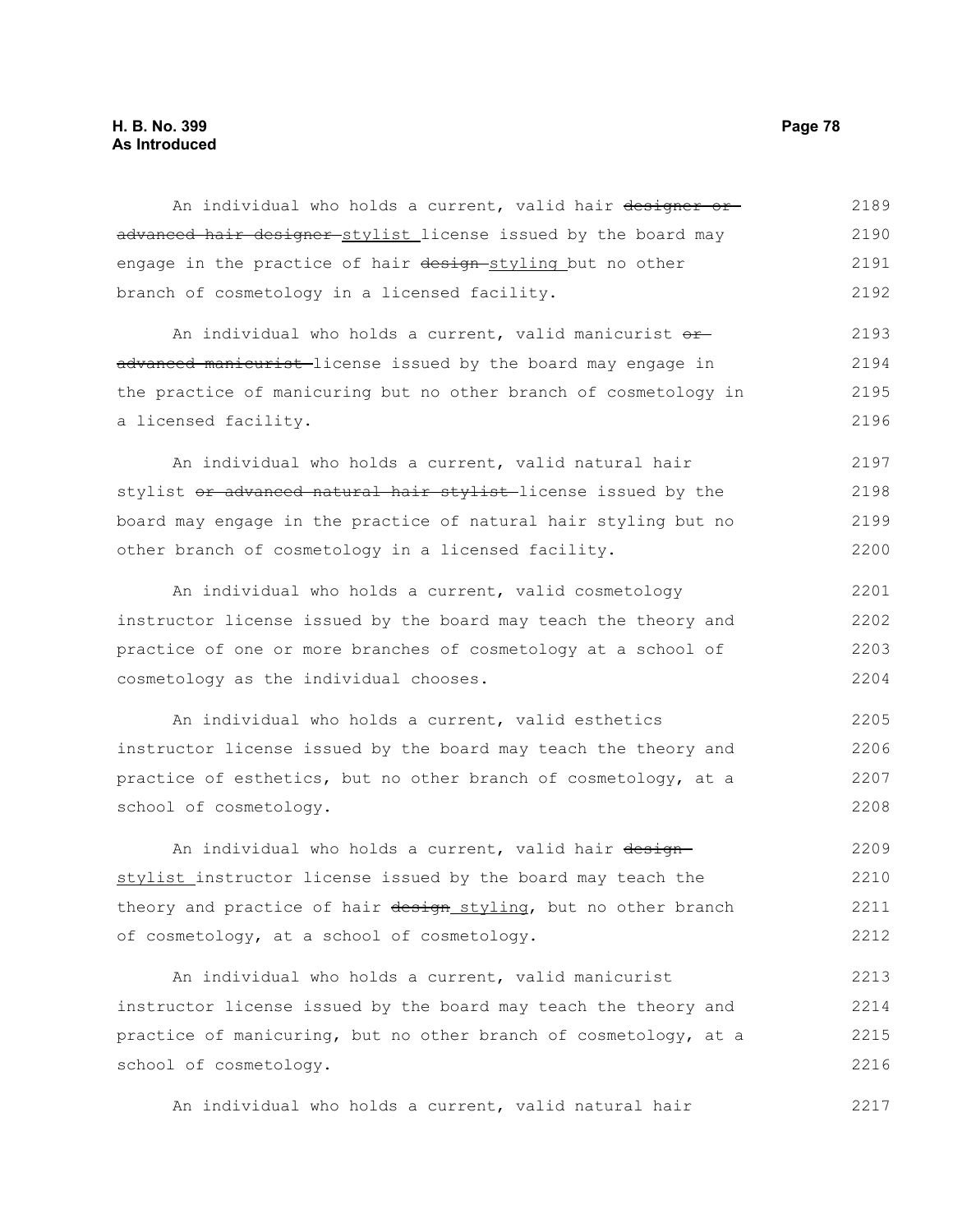style instructor license issued by the board may teach the theory and practice of natural hair styling, but no other branch of cosmetology, at a school of cosmetology. 2218 2219 2220

An individual who holds a current, valid boutique services registration with the board may engage in the practice of boutique services but no other branch of cosmetology. 2221 2222 2223

**Sec. 4713.37.** (A) The state cosmetology and barber board may issue a temporary special occasion work permit to an individual who satisfies all of the following conditions: 2224 2225 2226

(1) Has been licensed or registered in another state or country to practice a branch of cosmetology or barbering or teach the theory and practice of a branch of cosmetology or barbering for at least five years; 2227 2228 2229 2230

(2) Is a recognized expert in the practice or teaching of the branch of cosmetology or barbering the individual practices or teaches; 2231 2232 2233

(3) Is to practice that branch of cosmetology or barbering or teach the theory and practice of that branch of cosmetology or barbering in this state as part of a promotional or instructional program for not more than the amount of time a temporary special occasion work permit is effective; 2234 2235 2236 2237 2238

(4) Satisfies all other conditions for a temporary special occasion work permit established by rules adopted under section 4713.08 of the Revised Code; 2239 2240 2241

(5) Pays the fee established by rules adopted under section 4713.08 of the Revised Code. 2242 2243

(B) An individual issued a temporary special occasion work permit may practice the branch of cosmetology or barbering the 2244 2245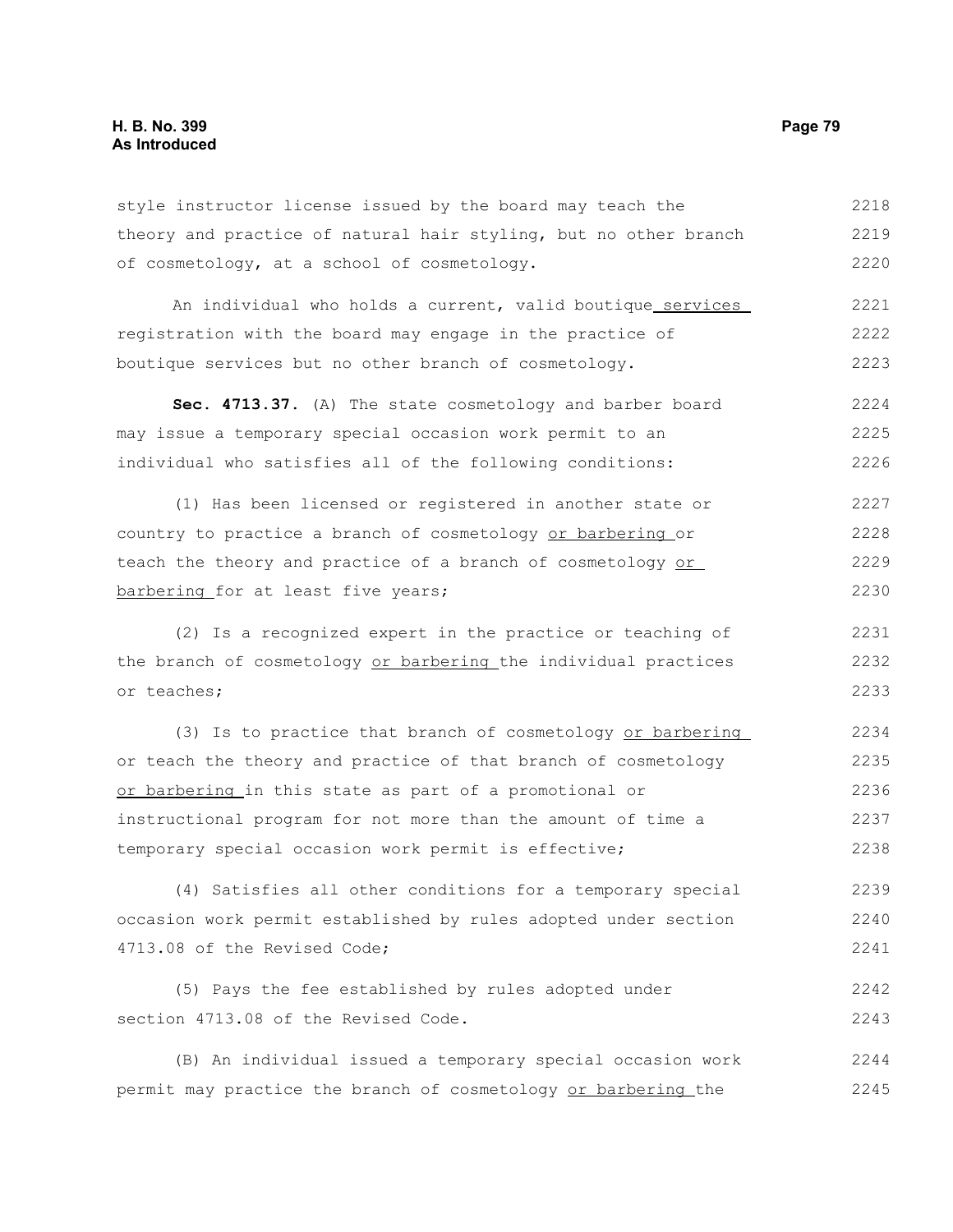individual practices in another state or country, or teach the theory and practice of the branch of cosmetology or barbering the individual teaches in another state or country, until the expiration date of the permit. A temporary special occasion work permit is valid for the period of time specified in rules adopted under section 4713.08 of the Revised Code. 2246 2247 2248 2249 2250 2251

 **Sec. 4713.39.** The state cosmetology and barber board shall develop rules in accordance with section 4713.08 of the Revised Code to permit an applicant to register as an independent contractor if the applicant is an independent contractor in a licensed facility and meets the conditions established by the board. 2252 2253 2254 2255 2256 2257

**Sec. 4713.41.** The state cosmetology and barber board shall issue a license to operate a salon, including a boutique salon, or barber shop to an applicant who pays the applicable fee and affirms that all of the following conditions will be met:

(A)(1) An individual holding a current, valid cosmetologist or barber license or boutique services registration pertaining to the branch of cosmetology services or barbering performed at the salon or boutique salon barber shop, shall have charge of and immediate supervision over the salon or barber shop at all times when the salon or barber shop is open for business except as permitted under division (A)(2) of this section. 2262 2263 2264 2265 2266 2267 2268 2269

(2) A business establishment that is engaged primarily in retail sales but is also licensed as a salon or barber shop shall have present an individual holding a current, valid license or registration to practice in that  $\frac{1}{2}$  +  $\frac{1}{2}$  +  $\frac{1}{2}$  +  $\frac{1}{2}$  barber shopin charge of and in immediate supervision of the salon or barber shop during posted or advertised service hours, 2270 2271 2272 2273 2274 2275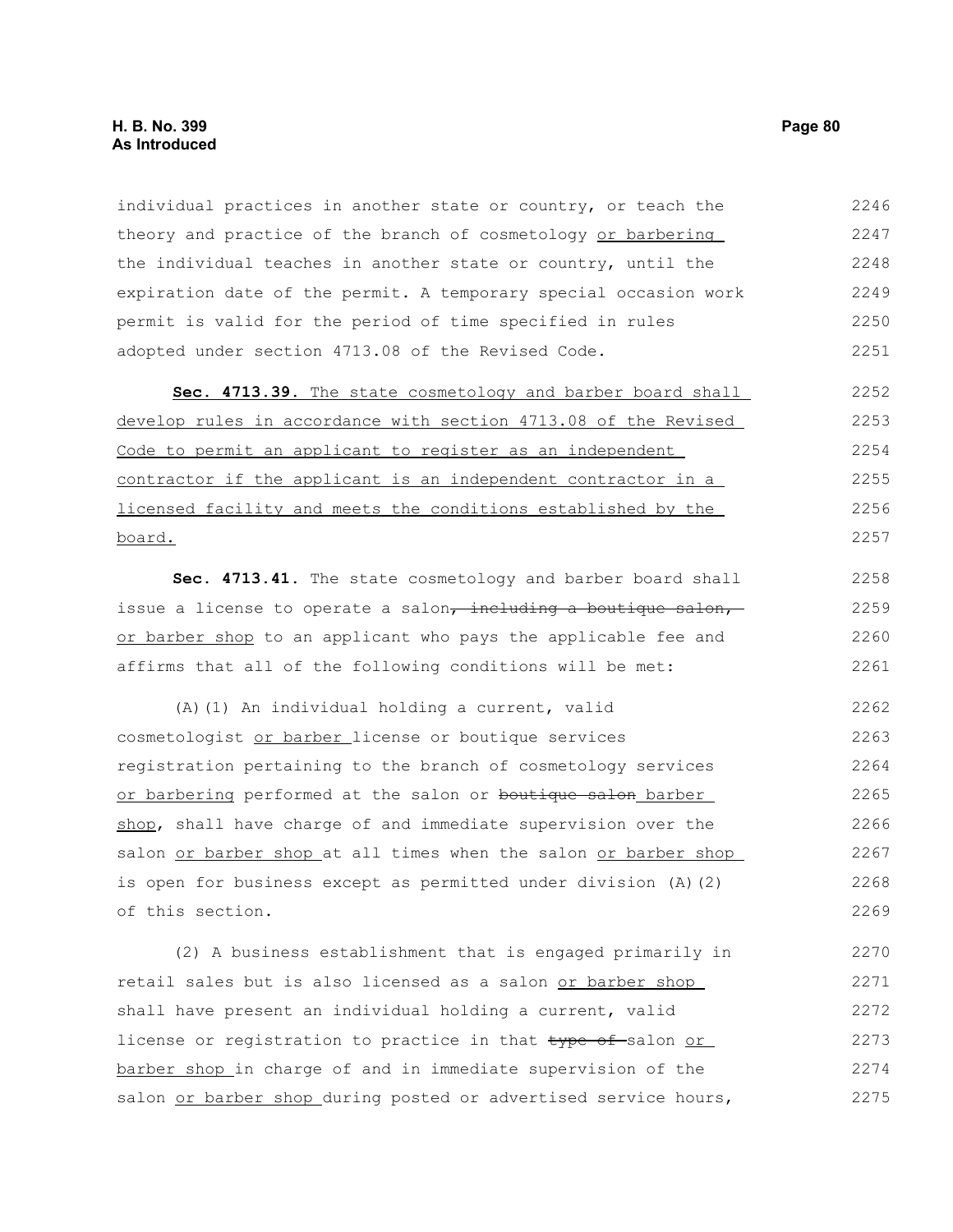| if the practice of cosmetology or barbering is restricted to     | 2276 |
|------------------------------------------------------------------|------|
| those posted or advertised service hours.                        | 2277 |
| (B) (1) The salon or barber shop is equipped to do all of        | 2278 |
| the following:                                                   | 2279 |
| $(1)$ (a) Provide potable running hot and cold water and         | 2280 |
| proper drainage;                                                 | 2281 |
| (2) Sanitize (b) Clean and disinfect all nonporous               | 2282 |
| instruments and supplies used in the branch of cosmetology or    | 2283 |
| barbering provided at the salon or barber shop;                  | 2284 |
| $(3)$ (c) If cosmetic therapy, massage therapy, or other         | 2285 |
| professional service is provided at the salon or barber shop     | 2286 |
| under section 4713.42 of the Revised Code, sanitize-disinfect    | 2287 |
| all instruments and supplies used in the cosmetic therapy,       | 2288 |
| massage therapy, or other professional service.                  | 2289 |
| (2) For purposes of division (B) (1) (b) of this section,        | 2290 |
| cleaning does not make multi-use items safe for subsequent use,  | 2291 |
| and disinfection must be done after cleaning.                    | 2292 |
| (C) Except as provided in sections 4713.42 and 4713.49 of        | 2293 |
| the Revised Code, only the branch of cosmetology that the salon- | 2294 |
| is licensed to provide is practiced at the salon.                | 2295 |
| (D) The salon or barber shop is kept in a clean and              | 2296 |
| sanitary condition and properly ventilated.                      | 2297 |
| (E) (D) The salon or barber shop, including all of its           | 2298 |
| equipment, implements, and other personal property, is properly  | 2299 |
| cleaned and disinfected at all times, except for the immediate   | 2300 |
| period during which a licensee performs a cosmetology or         | 2301 |
| barbering service or prepares the service area after a patron in | 2302 |
| preparation for the next patron.                                 | 2303 |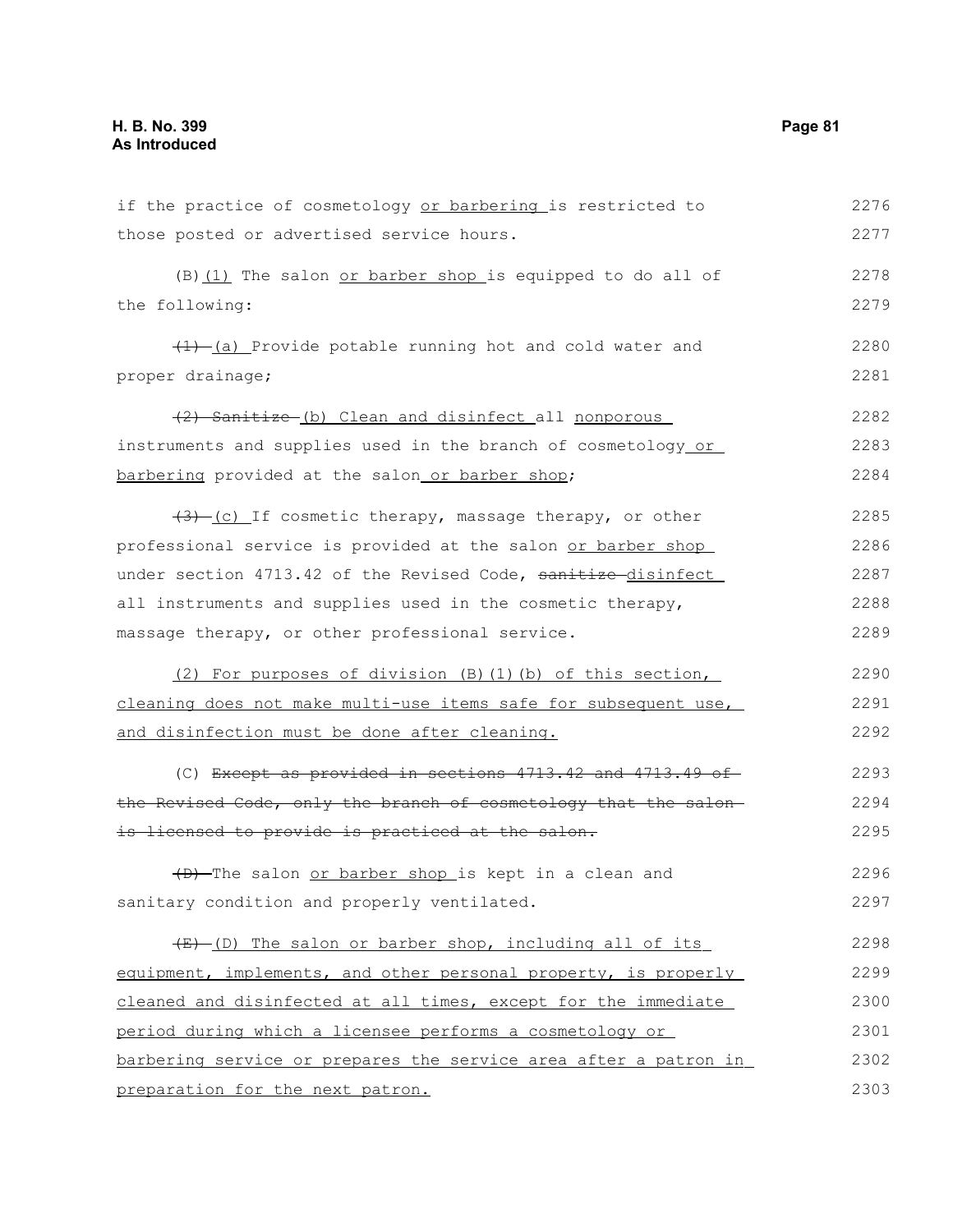(E) No food is sold at the salon or barber shop in a manner inconsistent with rules adopted under section 4713.08 of the Revised Code. 2304 2305 2306

(F) A notice that contains a toll-free number and online process for reporting alleged violations of this chapter, as prescribed by the board-of cosmetology, is posted at the salon or barber shopin a common area for all customers of salon or barbering services. 2307 2308 2309 2310 2311

**Sec. 4713.42.** An individual holding a current, valid license issued under section 4731.15 of the Revised Code to provide cosmetic therapy or massage therapy may provide cosmetic therapy or massage therapy, as appropriate, in a salon or barber shop. An individual holding a current, valid license or certificate issued by a professional regulatory board of this state may practice the individual's profession in a salon or barber shopif the individual's profession is authorized by rules adopted under section 4713.08 of the Revised Code to practice in a salon or barber shop. 2312 2313 2314 2315 2316 2317 2318 2319 2320 2321

An individual providing cosmetic therapy, massage therapy, or other professional service in a salon or barber shop pursuant to this section shall satisfy the standards established by rules adopted under section 4713.08 of the Revised Code. 2322 2323 2324 2325

**Sec. 4713.44.** (A) The state cosmetology and barber board shall issue a license to operate a school of cosmetology or barber school to an applicant who pays the applicable fee and satisfies all of the following requirements: 2326 2327 2328 2329

(1) Maintains a course of practical training and technical instruction for the branch or branches of cosmetology or barbering to be taught at the school equal to the requirements 2330 2331 2332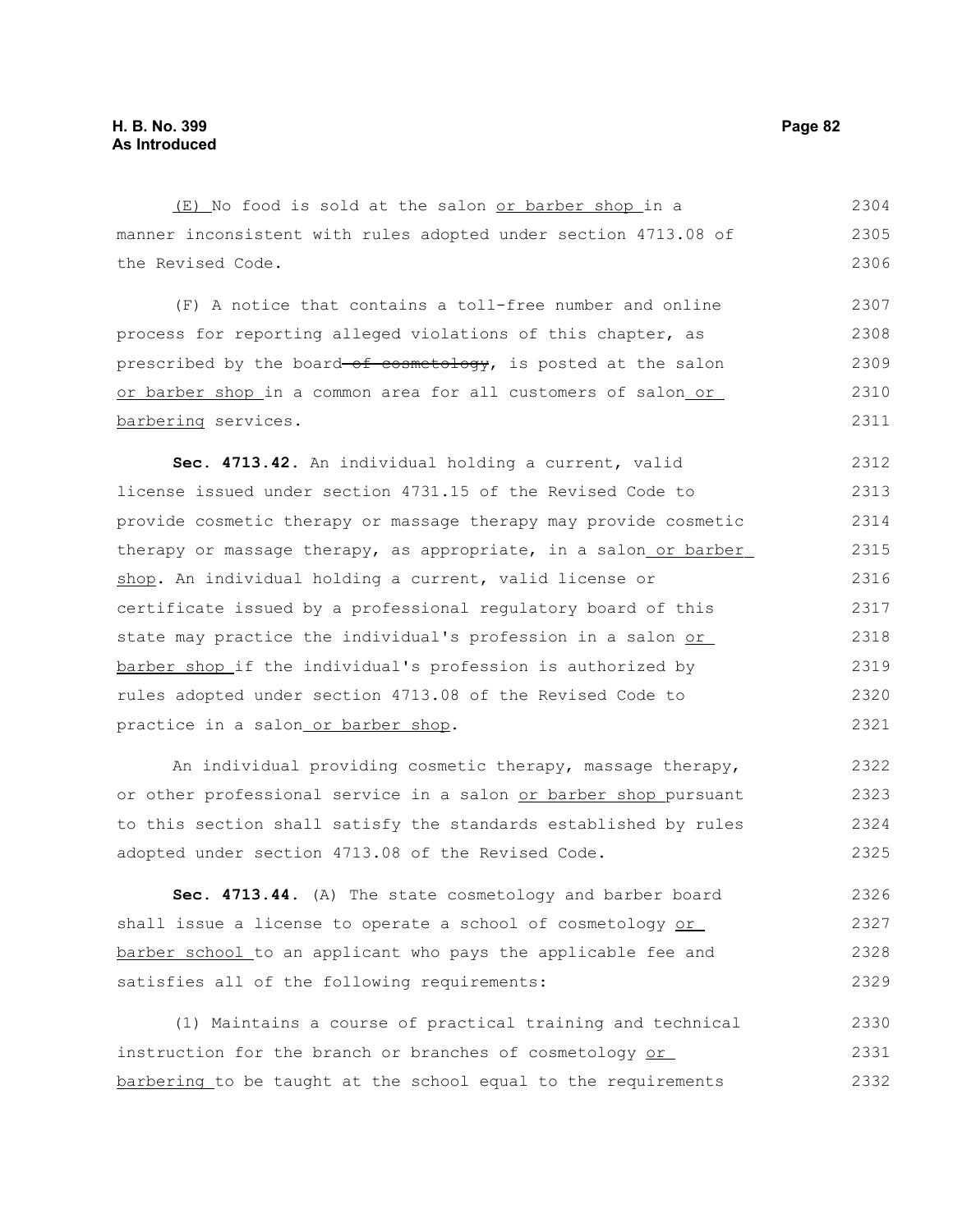for admission to an examination under section 4713.24 of the Revised Code that an individual must pass to obtain a license to practice that branch or those branches of cosmetology or barbering; 2333 2334 2335 2336

(2) Possesses or makes available apparatus and equipment sufficient for the ready and full teaching of all subjects of the curriculum; 2337 2338 2339

(3) Maintains individuals licensed under section 4713.31 or 4713.34 of the Revised Code to teach the theory and practice of the branches of cosmetology or barbering; 2340 2341 2342

(4) Notifies the board of the enrollment of each new student $_{\mathcal{T}}$  and provides to the board the student's signed acknowledgment form, as described in division (A)(14) of section 4713.07 of the Revised Code; keeps a record devoted to the different practices<sub> $7L$ </sub> establishes grades $_{7L}$  and holds examinations in order to certify the students' completion of the prescribed course of study before the issuance of certificates of completion; 2343 2344 2345 2346 2347 2348 2349 2350

(5) In the case of a school of cosmetology or barber school that offers clock hours for the purpose of satisfying minimum hours of training and instruction, keeps a daily record of the attendance of each student; 2351 2352 2353 2354

(6) On the date that an apprentice cosmetology instructor or assistant barber instructor begins cosmetology or barber instructor training at the school, certifies the name of the apprentice cosmetology instructor or assistant barber instructor to the board along with the date on which the apprentice'sinstructor training began; 2355 2356 2357 2358 2359 2360

(7) Instructs not more than six apprentice cosmetology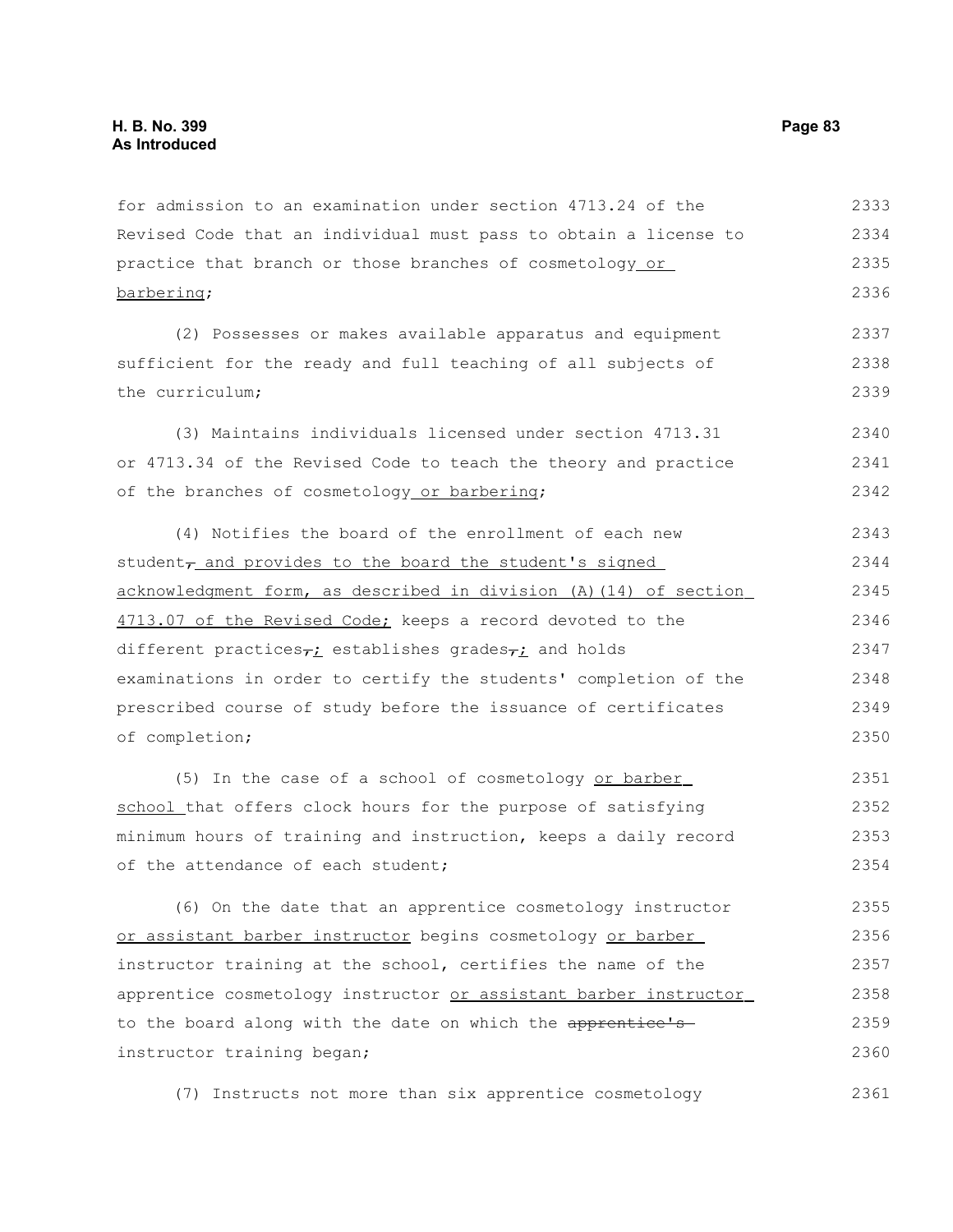instructors or assistant barber instructors at any one time; (8) Files Except as otherwise provided in this division, files with the board a good and sufficient surety bond executed by the individual, firm, or corporation operating the school of cosmetology as principal and by a surety company as surety inthe amount of ten thousand dollars; provided, that this requirement does not apply to a vocational or career-technical school program conducted by a city, exempted village, local, orjoint vocational school district. The amount of the bond shall be equal to ten per cent of the school's gross income from tuition, fees, and other required institutional charges during the preceding calendar year, provided that the required amount of the bond shall be not less than ten thousand dollars and not more than two hundred fifty thousand dollars. A private career school may obtain a bond in a greater amount. The bond shall be in the form prescribed by the board and be conditioned upon the school's continued instruction in the 2362 2363 2364 2365 2366 2367 2368 2369 2370 2371 2372 2373 2374 2375 2376 2377 2378

theory and practice of the branches of cosmetology or barbering. Every bond shall continue in effect until notice of its termination is given to the board by registered mail and every bond shall so provide. 2379 2380 2381 2382

 This division does not apply to a vocational or career technical school program conducted by a city, exempted village, local, or joint vocational school district. 2383 2384 2385

(9) Establishes and maintains an internal procedure for processing complaints filed against the school and for providing students with instructions on how to file a complaint directly with the board pursuant to section 4713.641 of the Revised Code. 2386 2387 2388 2389

(B) A school of cosmetology or barber school holding a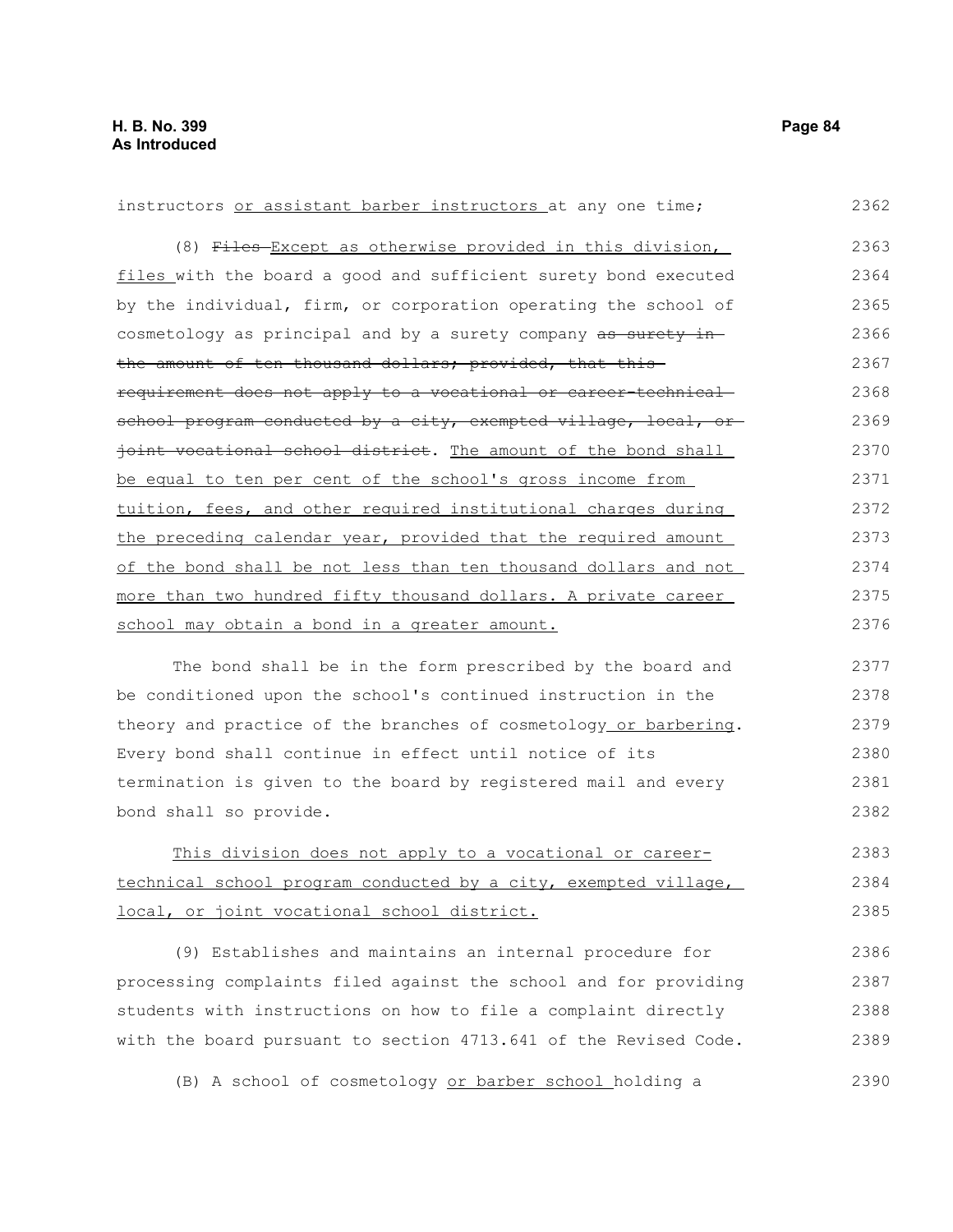### **H. B. No. 399 Page 85 As Introduced**

license issued under division (A) of this section is an educational institution and is authorized to offer educational programs beyond secondary education, advanced practice programs, or both in accordance with rules adopted by the board pursuant to section 4713.08 of the Revised Code. 2391 2392 2393 2394 2395

(C) A school of cosmetology holding a license to operate a school of cosmetology on September 29, 2013, shall establish and maintain an internal procedure for processing complaints filed against the school and shall provide each of the school's students with instructions on how to file a complaint directly with the board pursuant to section 4713.641 of the Revised Code. 2396 2397 2398 2399 2400 2401

Sec. 4713.45. (A) A school of cosmetology or barber school may do the following: 2402 2403

(1) In accordance with rules adopted under section 4713.08 of the Revised Code, a school of cosmetology or barber school operated by a public entity or a private person may offer clock hours, credit hours, or competency-based credits by classroom instruction or distance education for the purpose of satisfying minimum hours of training and instruction; 2404 2405 2406 2407 2408 2409

(2) Allow an apprentice cosmetology instructor or assistant barber instructor the regular quota of students prescribed by the state cosmetology and barber board if a cosmetology instructor or barber instructor is present; 2410 2411 2412 2413

(3) Compensate an apprentice cosmetology instructor or assistant barber instructor; 2414 2415

(4) Subject to division (B) of this section, employ an individual who does not hold a current, valid instructor or barber instructor license to teach subjects related to a branch of cosmetology or barbering. 2416 2417 2418 2419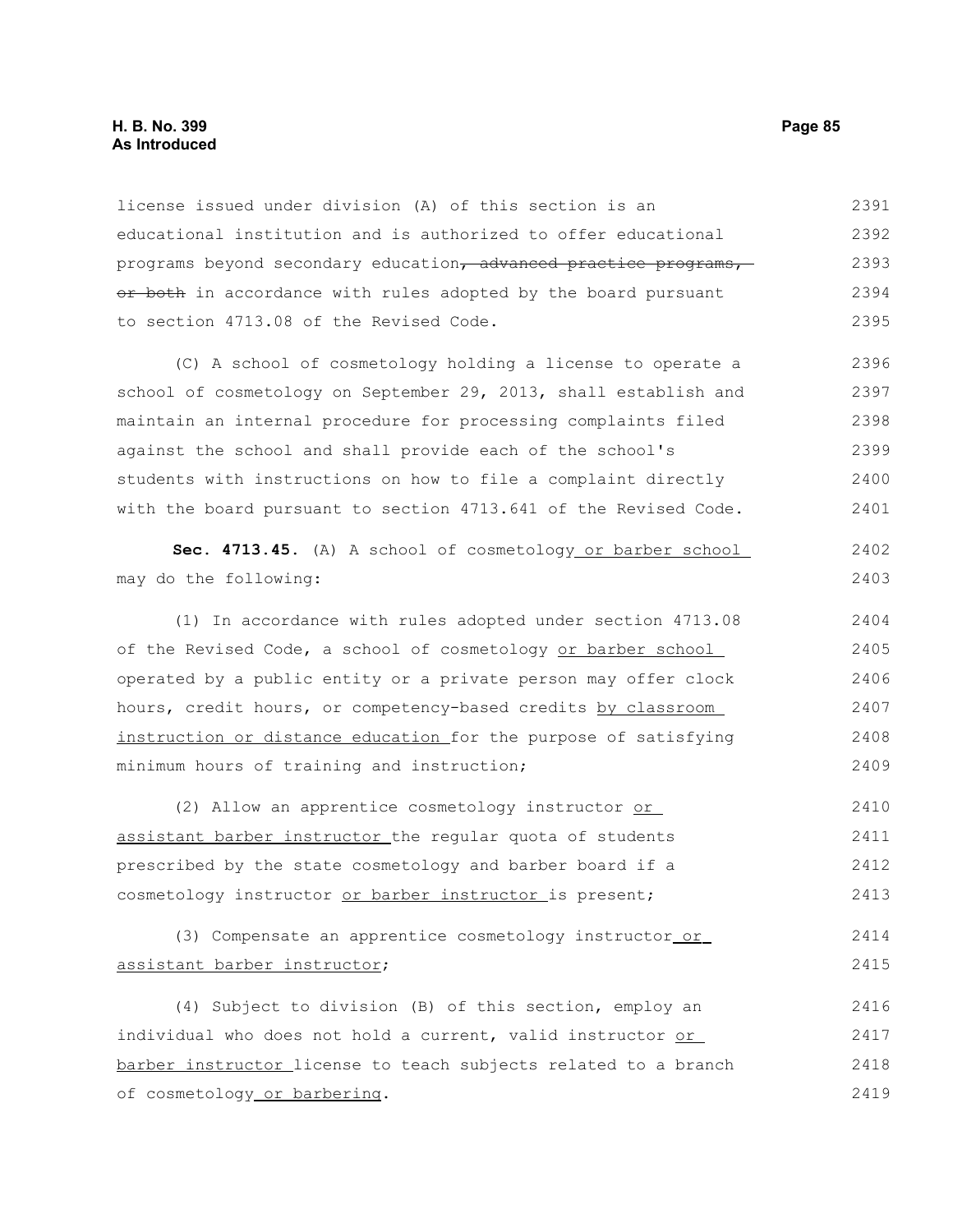(B) A school of cosmetology or barber school shall have a licensed cosmetology instructor or barber instructor present when an individual employed pursuant to division (A)(4) of this section teaches at the school, unless the individual is one of the following: (1) An individual with a current, valid teacher's certificate or educator license issued by the state board of education; (2) An individual with a bachelor's degree in the subject the person teaches at the school; (3) An individual also employed by a university or college to teach the subject the person teaches at the school. (C) A school of cosmetology or barber school shall annually review the subjects and coursework required to receive an initial cosmetology or barber license and advanced licenseand, in doing so, shall incorporate standards adopted by the state cosmetology and barber board pursuant to division (A)(13) of section 4713.08 of the Revised Code. **Sec. 4713.46.** A student who is injured or damaged by reason of the failure of a school of cosmetology or barber school to continue instruction in the theory and practice of a branch of cosmetology or barbering may maintain an action on the bond against the school, or surety named therein, or both of them, for the recovery of any money or tuition paid in advance for instruction in the theory and practice of a branch of cosmetology or barbering that was not received. The aggregate liability of the surety to all students shall not exceed the sum of the bond. 2420 2421 2422 2423 2424 2425 2426 2427 2428 2429 2430 2431 2432 2433 2434 2435 2436 2437 2438 2439 2440 2441 2442 2443 2444 2445 2446 2447

Sec. 4713.49. The owner or manager of a salon, barber 2448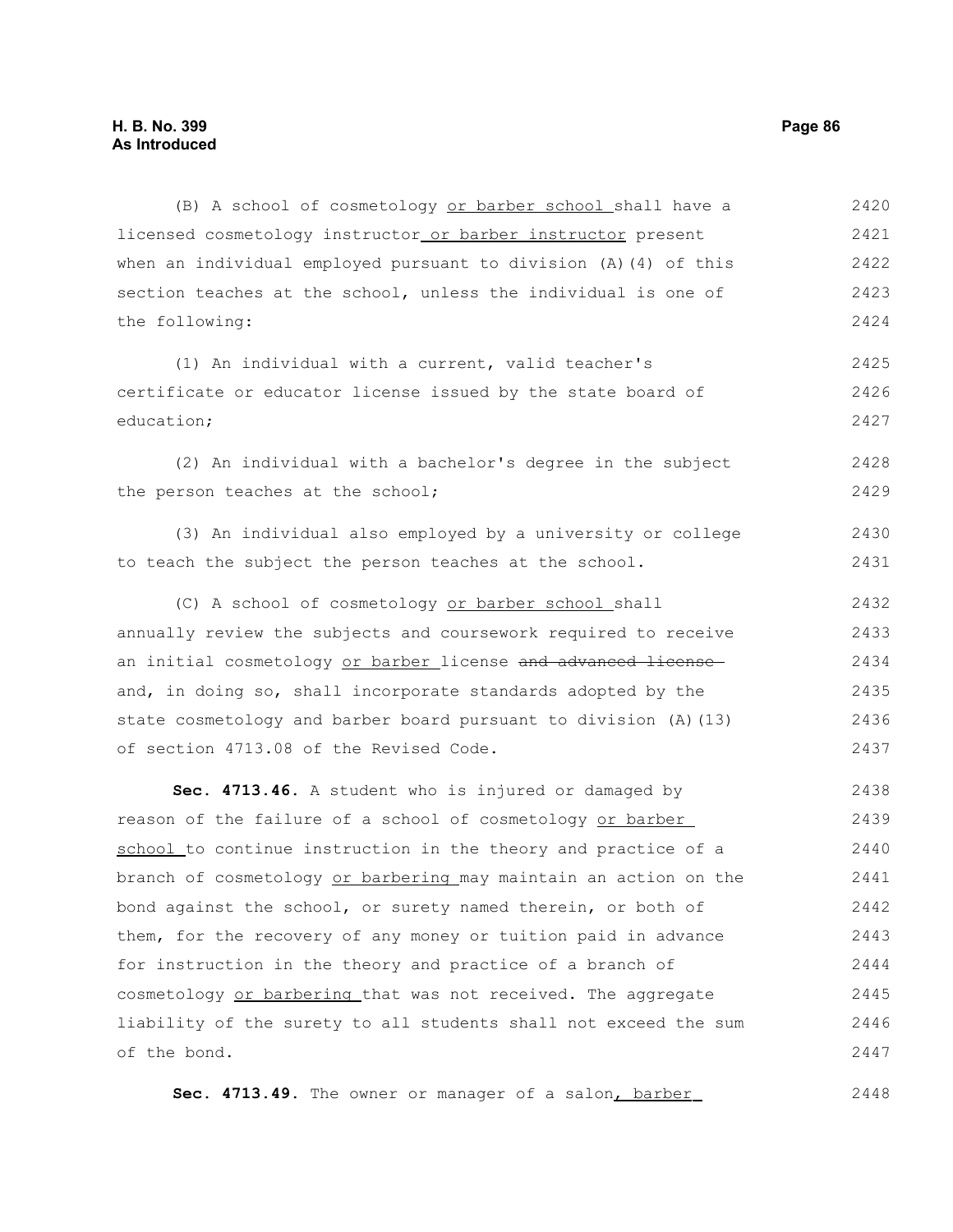| shop, school of cosmetology, or barber school that has a permit         | 2449 |
|-------------------------------------------------------------------------|------|
| issued under section 4713.48 of the Revised Code may operate a          | 2450 |
| tanning facility at the salon, barber shop, or school.                  | 2451 |
| Sec. 4713.55. Every license issued by the state                         | 2452 |
| cosmetology and barber board shall be signed by the chairperson         | 2453 |
| and attested by the executive director of the board, with the           | 2454 |
| seal of the board attached.                                             | 2455 |
| The board shall specify on each practicing license that                 | 2456 |
| the board issues the branch of cosmetology that the license             | 2457 |
| entitles the holder to practice. The board shall specify on each-       | 2458 |
| advanced license that the board issues the type of salon in-            | 2459 |
| which the license entitles the holder to work and the branch of-        | 2460 |
| eosmetology that the license entitles the holder to practice.           | 2461 |
| The board shall specify on each instructor license that the             | 2462 |
| board issues the branch of cosmetology that the license entitles        | 2463 |
| the holder to teach. The board shall specify on each salon-             | 2464 |
| license that the board issues the branch of cosmetology that the        | 2465 |
| license entitles the holder to offer. The board shall specify on        | 2466 |
| each independent contractor license that the board issues the           | 2467 |
| branch of cosmetology that the license entitles the holder to           | 2468 |
| offer within a licensed salon. Such licenses are prima-facie            | 2469 |
| evidence of the right of the holder to practice or teach the            | 2470 |
| branch of cosmetology that the license specifies.                       | 2471 |
| Sec. 4713.56. Every holder of a practicing license, barber              | 2472 |
| license, instructor license, barber instructor license,                 | 2473 |
| independent contractor <i>lieense</i> registration, or boutique service | 2474 |

services registration issued by the state cosmetology and barber board shall maintain the board-issued, wallet-sized license or electronically generated license certification or registration and a current government-issued photo identification that can be 2475 2476 2477 2478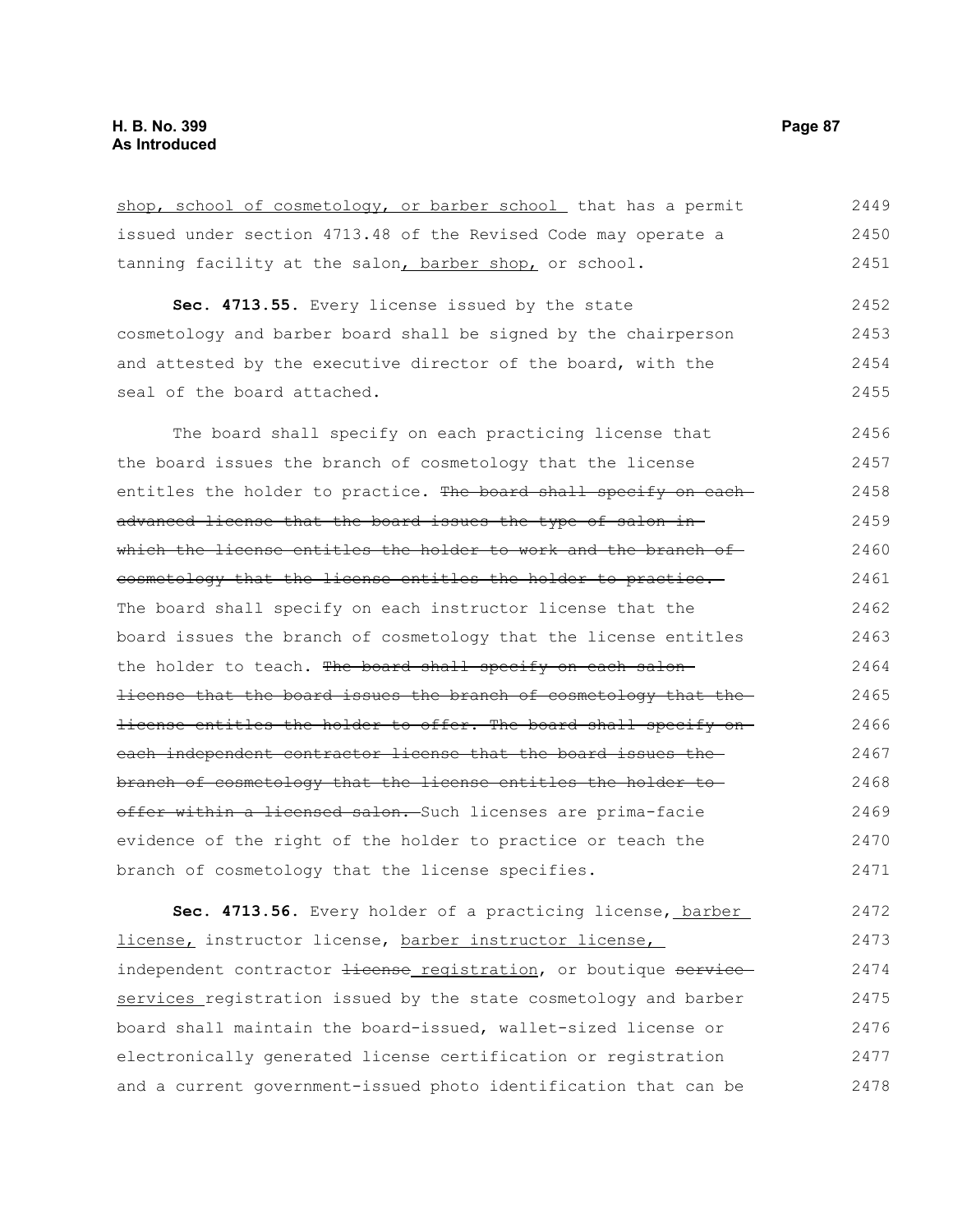| produced upon inspection or request.                             | 2479 |
|------------------------------------------------------------------|------|
| Every holder of a license to operate a salon issued by the-      | 2480 |
| board shall display the license in a public and conspicuous      | 2481 |
| place in the salon.                                              | 2482 |
| Every holder of a license to operate a school of                 | 2483 |
| eosmetology issued by the board shall display the license in a-  | 2484 |
| public and conspicuous place in the school.                      | 2485 |
| Every individual who provides cosmetic therapy, massage          | 2486 |
| therapy, or other professional service in a salon or barber shop | 2487 |
| under section 4713.42 of the Revised Code shall maintain the     | 2488 |
| individual's professional license or certificate or              | 2489 |
| electronically generated license certification or registration   | 2490 |
| and a state of Ohio issued photo identification that can be      | 2491 |
| produced upon inspection or request.                             | 2492 |
| Sec. 4713.57. (A) A practicing, instructor, salon, or            | 2493 |
| school of cosmetology license, independent contractor            | 2494 |
| registration to practice a branch of cosmetology, or boutique    | 2495 |
| services registration issued by the state cosmetology and barber | 2496 |
| board pursuant to this chapter is valid until the last day of    | 2497 |
| January of the odd-numbered year following its original issuance | 2498 |
| or renewal, unless the license is revoked or suspended prior to  | 2499 |
| that date. Renewal                                               | 2500 |
| (B) A barber, barber instructor, barber shop, or barber          | 2501 |
| school license or independent contractor registration to         | 2502 |
| practice barbering issued by the board pursuant to this chapter  | 2503 |
| is valid until the last day of August of each even-numbered year | 2504 |
| following its original issuance or renewal, unless the license   | 2505 |
| is revoked or suspended before that date.                        | 2506 |

 (C) The renewal of a license or registration under this 2507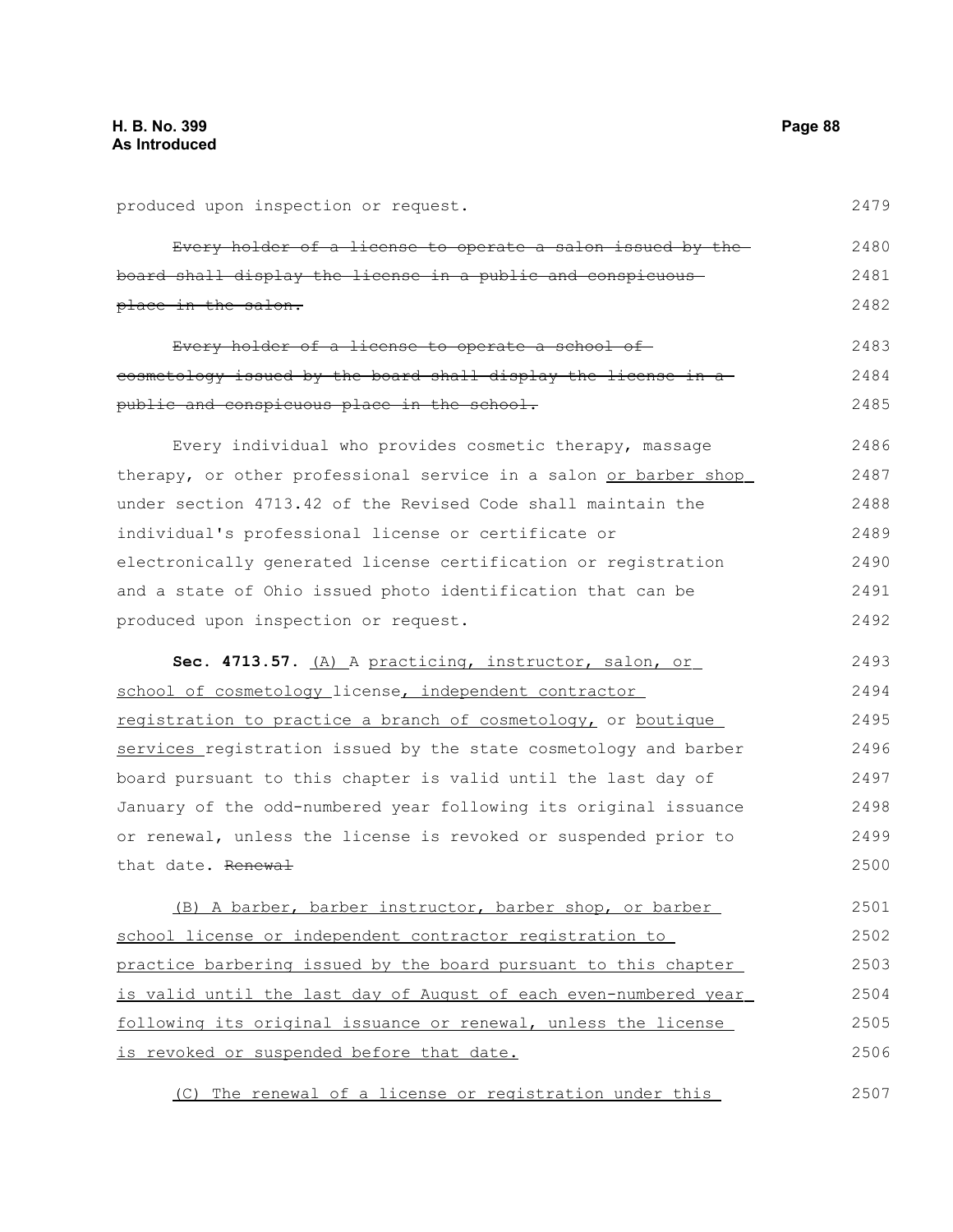section shall be done in accordance with the standard renewal procedure of Chapter 4745. of the Revised Code. The board may refuse to renew a license if the individual holding the license has an outstanding unpaid fine levied under section 4713.64 of the Revised Code. 2508 2509 2510 2511 2512

**Sec. 4713.58.** (A) Except as provided in division (B) of this section, on payment of the renewal fee and submission of proof satisfactory to the state cosmetology and barber board that any applicable continuing education requirements have been completed, an individual currently licensed as: 2513 2514 2515 2516 2517

(1) A cosmetology instructor who has previously been licensed as a cosmetologist or an advanced cosmetologist, is entitled to the reissuance of a cosmetologist or advanced cosmetologist license; 2518 2519 2520 2521

(2) An esthetics instructor who has previously been licensed as an esthetician or an advanced esthetician, is entitled to the reissuance of an esthetician or advanced esthetician license; 2522 2523 2524 2525

(3) A hair design an instructor or barber instructor who has previously been licensed as held a hair designer or anadvanced hair designer, is entitled to the reissuance of a hairdesigner or advanced hair designer practicing or barber license, 2526 2527 2528 2529

(4) A manicurist instructor who has previously been licensed as a manicurist or an advanced manicurist, is entitled to the reissuance of a manicurist or advanced manicurist-that practicing or barber license<del>;</del> 2530 2531 2532 2533

(5) A natural hair style instructor who has previously been licensed as a natural hair stylist or an advanced natural hair stylist, is entitled to the reissuance of a natural hair-2534 2535 2536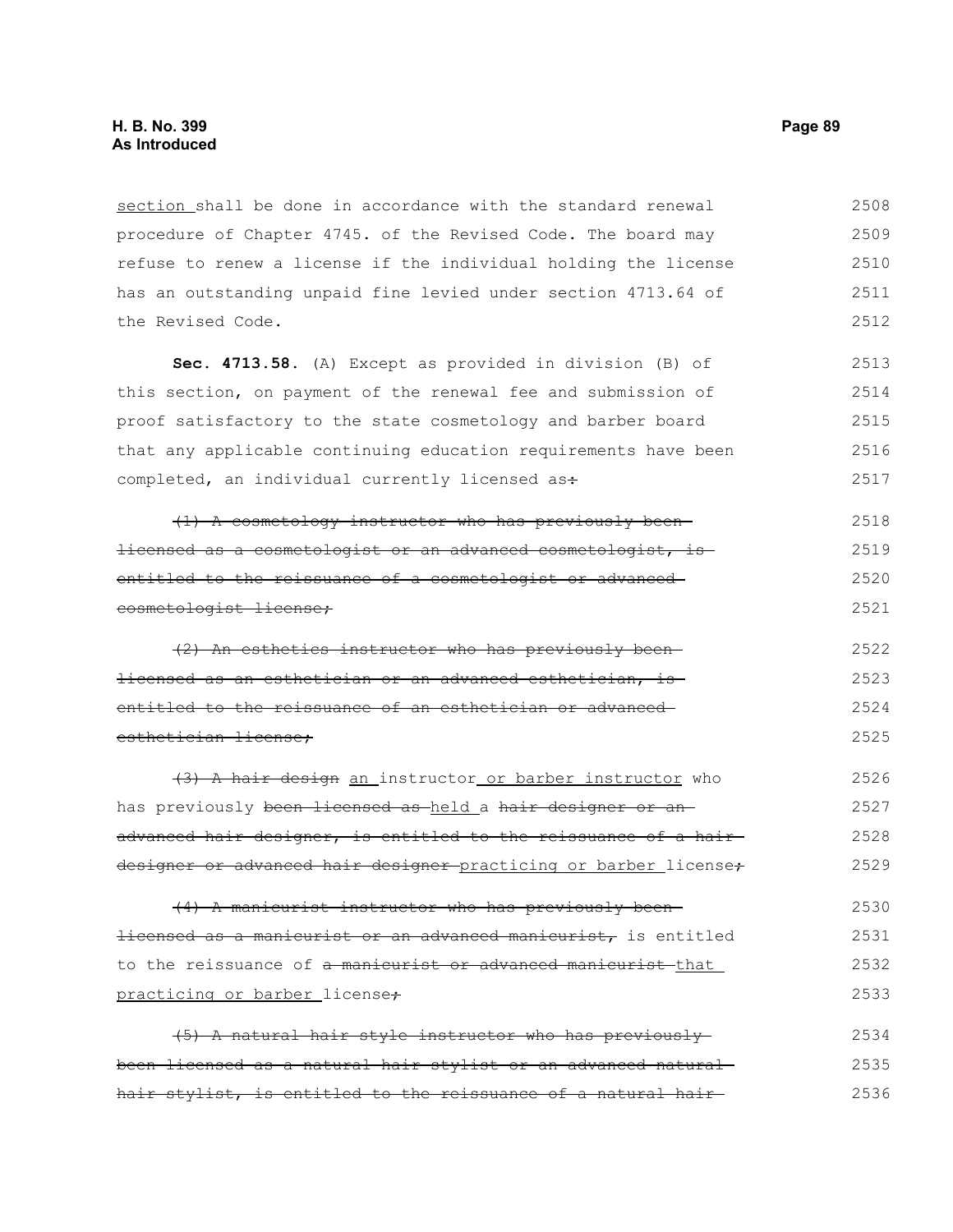stylist or advanced natural hair stylist license.

(B) No individual is entitled to the reissuance of a license under division (A) of this section if the license was revoked or suspended or the individual has an outstanding unpaid fine levied under section 4713.64 of the Revised Code. 2538 2539 2540 2541

**Sec. 4713.59.** If the state cosmetology and barber board adopts rules under section 4713.09 of the Revised Code to establish a continuing education requirement as a condition of renewal for a practicing license, advanced license, orinstructor license, barber license, barber instructor license, or independent contractor registration, the board shall inform each affected licensee or registrant of the continuing education requirement that applies to the next biennial licensing period by including that information in the renewal notification it sends the licensee or registrant. The notification shall state that the licensee or registrant must complete the continuing education requirement, via classroom instruction or distance education, by the fifteenth day of January of the next oddnumbered year for a practicing license, instructor license, or independent contractor registration to practice a branch of cosmetology, or by the fifteenth day of August of the next even numbered year for a barber license, barber instructor license, or independent contractor registration to practice barbering. 2542 2543 2544 2545 2546 2547 2548 2549 2550 2551 2552 2553 2554 2555 2556 2557 2558 2559

Hours completed in excess of the continuing education requirement may not be applied to the next biennial licensing period. 2560 2561 2562

**Sec. 4713.60.** (A) Except as provided in division  $\overline{(C) - (B)}$ of this section, an individual seeking a renewal of a license to practice a branch of cosmetology, advanced license, instructor license, or boutique services independent contractor 2563 2564 2565 2566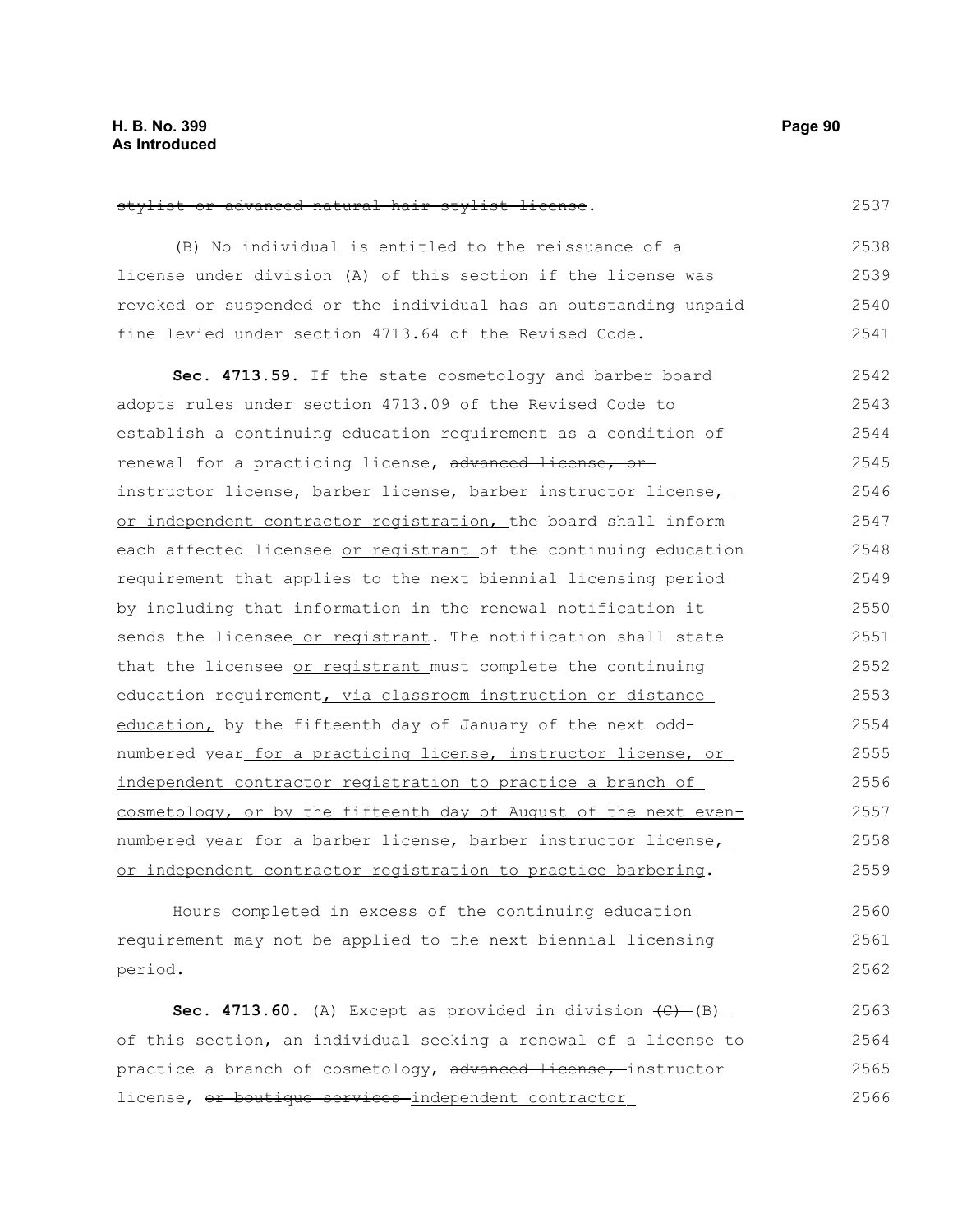registration, barber license, or barber instructor license shall include attest in the renewal application proof satisfactory to the board of completion of any applicable continuing education requirements established by rules adopted under section 4713.09 of the Revised Code. (B) If an applicant fails to provide satisfactory proof ofcompletion of any applicable continuing education requirements, the board shall notify the applicant that the application is incomplete. The board shall not renew the license orregistration until the applicant provides satisfactory proof of completion of any applicable continuing education requirements. The board may provide the applicant with an extension of up toninety days in which to complete the continuing education requirement. In providing for the extension, the board may charge the licensee or registrant a fine of up to one hundred dollars. (C) The board may waive, or extend the period for completing, any continuing education requirement if a licensee or registrant applies to the board and provides proof 2567 2568 2569 2570 2571 2572 2573 2574 2575 2576 2577 2578 2579 2580 2581 2582 2583 2584 2585

satisfactory to the board of being unable to complete the requirement within the time allowed because of any of the following: 2586 2587 2588

(1) An emergency; 2589

(2) An unusual or prolonged illness;

(3) Active duty service in any branch of the armed forces of the United States or a reserve component of the armed forces of the United States, including the Ohio national guard or the national guard of any other state. 2591 2592 2593 2594

The board shall determine the period of time during which 2595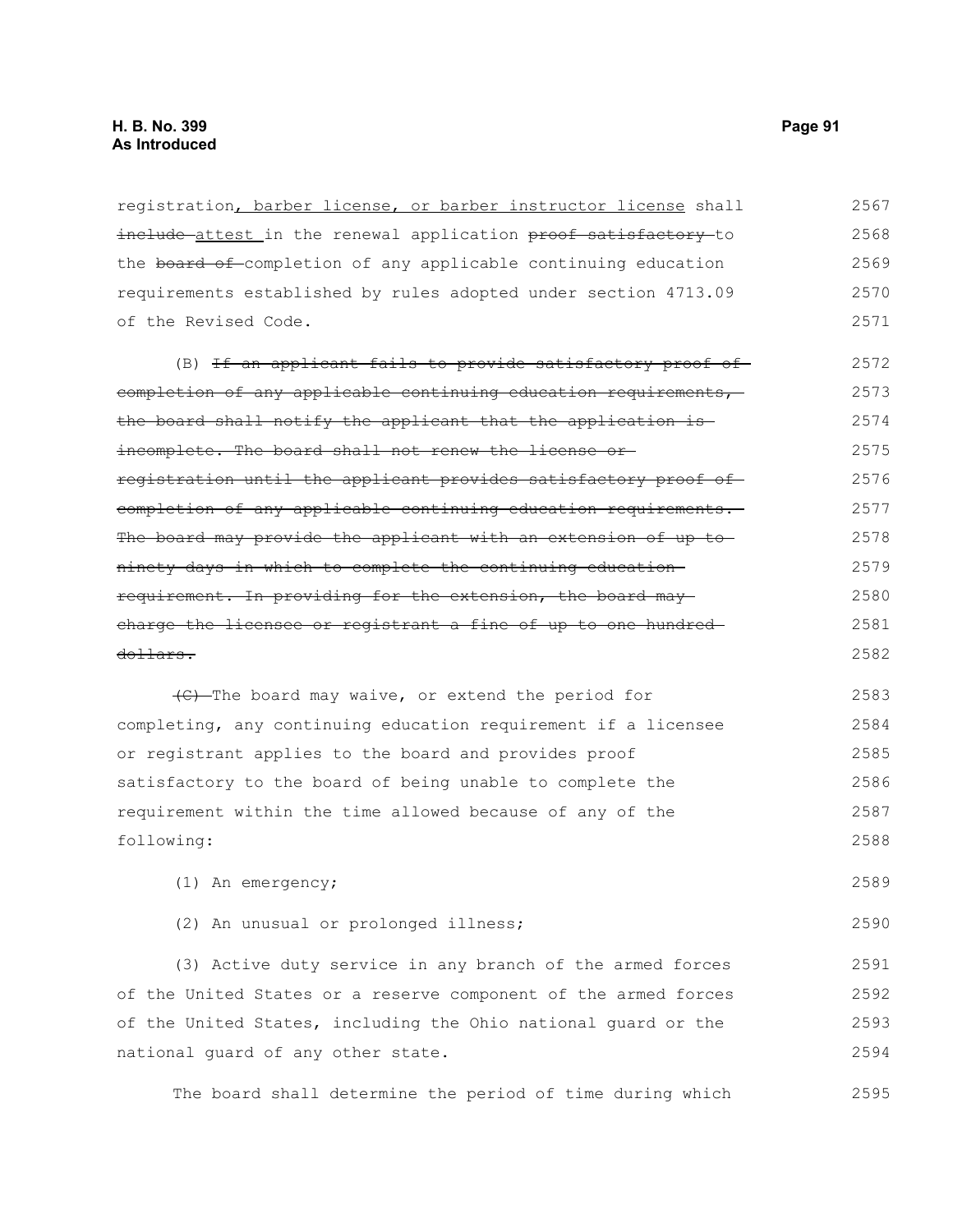each extension is effective and shall inform the applicant. The board shall also inform the applicant of the continuing education requirements that must be met to have the license or registration renewed. If an extension is granted for less than one year, the continuing education requirement for that year, in addition to the required continuing education for the succeeding year, must be completed in the succeeding year. In all other cases the board may waive all or part of the continuing education requirement on a case-by-case basis. Any required continuing education shall be completed and satisfactory proofof its completion submitted to the board by a date specified by the board. Every license or registration that has not been renewed in the timeframe specified in section 4713.57 of the Revised Code and for which the continuing education requirement has not been waived or extended shall be considered expired. 2596 2597 2598 2599 2600 2601 2602 2603 2604 2605 2606 2607 2608 2609 2610

**Sec. 4713.61.** (A) If the state cosmetology and barber board adopts a continuing education requirement under section 4713.09 of the Revised Code, it may develop a procedure by which an individual who holds a license to practice a branch of cosmetology, advanced license, instructor license, barber license, barber instructor license, or instructor license independent contractor registration and who is not currently engaged in the practice of the branch of cosmetology or barbering or teaching the theory and practice of the branch of cosmetology or barbering, but who desires to be so engaged in the future, may apply to the board to have the individual's license or registration classified inactive. If the board develops such a procedure, an individual seeking to have the individual's license or registration classified inactive shall apply to the board on a form provided by the board and pay the fee established by rules adopted under section 4713.08 of the 2611 2612 2613 2614 2615 2616 2617 2618 2619 2620 2621 2622 2623 2624 2625 2626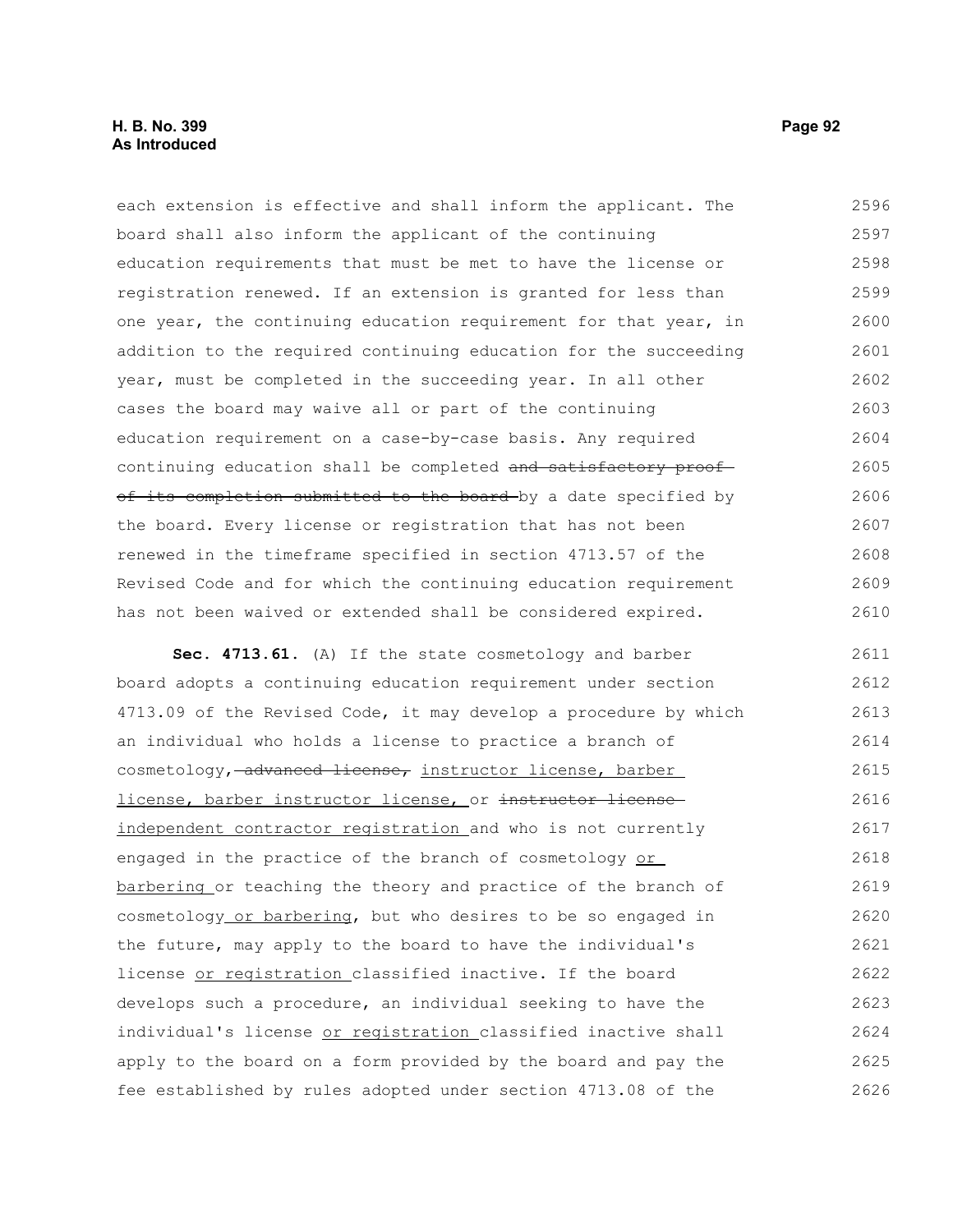## **H. B. No. 399 Page 93 As Introduced**

Revised Code.

Revised Code. (B) The board shall not restore an inactive license or registration until the later of the following: (1) The date that the individual holding the license or registration submits proof satisfactory to the board that the individual has completed the continuing education that a rule adopted under section 4713.08 of the Revised Code requires $\div$ (2) The last day of January of the next odd-numbered year following the year the license is classified inactive. (C) An individual who holds an inactive license may engage in the practice of a branch of cosmetology if the individual holds a temporary work permit as specified in rules adopted by the board under section 4713.08 of the Revised Code. **Sec. 4713.62.** (A) An individual holding a practicing license, advanced license, instructor license, barber license, barber instructor license, or boutique services independent contractor registration may satisfy a continuing education requirement established by rules adopted under section 4713.09 of the Revised Code only by completing continuing education programs approved under division (B) of this section. (B) The state cosmetology and barber board shall approve a continuing education program if all of the following conditions are satisfied: (1) The person operating the program submits to the board a written application for approval. (2) The person operating the program pays to the board a fee established by rules adopted under section 4713.08 of the 2627 2628 2629 2630 2631 2632 2633 2634 2635 2636 2637 2638 2639 2640 2641 2642 2643 2644 2645 2646 2647 2648 2649 2650 2651 2652 2653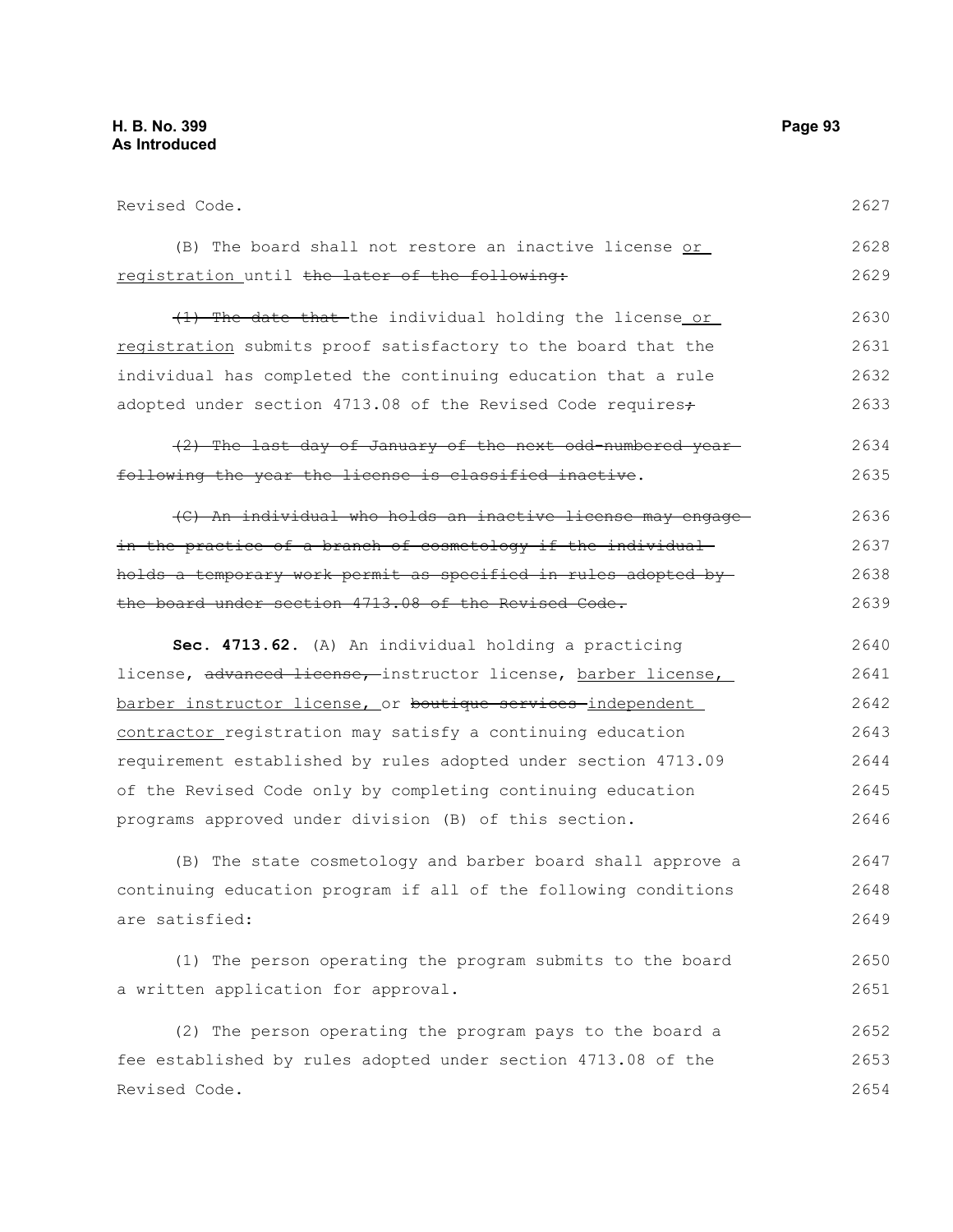# **H. B. No. 399 Page 94 As Introduced**

| (3) The program is operated by an employee, officer, or          | 2655 |
|------------------------------------------------------------------|------|
| director of a nonprofit professional association, college or     | 2656 |
| university, proprietary continuing education institutions        | 2657 |
| providing programs approved by the board, vocational school,     | 2658 |
| postsecondary proprietary school of cosmetology licensed by the  | 2659 |
| board, salon licensed by the board, barber school licensed by    | 2660 |
| the board, barber shop licensed by the board, or manufacturer of | 2661 |
| supplies or equipment used in the practice of a branch of        | 2662 |
| cosmetology or barbering.                                        | 2663 |
| (4) The program will do at least one of the following:           | 2664 |
| (a) Enhance the professional competency of the affected          | 2665 |
| licensees or registrants;                                        | 2666 |
| (b) Protect the public;                                          | 2667 |
| (c) Educate the affected licensees or registrants in the         | 2668 |
| application of the laws and rules regulating the practice of a   | 2669 |
| branch of cosmetology or barbering.                              | 2670 |
| (5) The person operating the program provides the board a        | 2671 |
| tentative schedule of when the program will be available so that | 2672 |
| the board can make the schedule readily available to all         | 2673 |
| licensees and registrants throughout the state.                  | 2674 |
| Sec. 4713.63. (A) A practicing license, advanced-                | 2675 |
| instructor_license, or barber_license, barber_instructor         | 2676 |
| license, or independent contractor registration that has not     | 2677 |
| been renewed for any reason other than because it has been       | 2678 |
| revoked, suspended, or classified inactive, or because the       | 2679 |
| license or registration holder has been given a waiver or        | 2680 |
| extension under section 4713.60 of the Revised Code, is expired. | 2681 |
| An expired license or registration may be restored if the        | 2682 |
| individual who held the license meets all of the following-      | 2683 |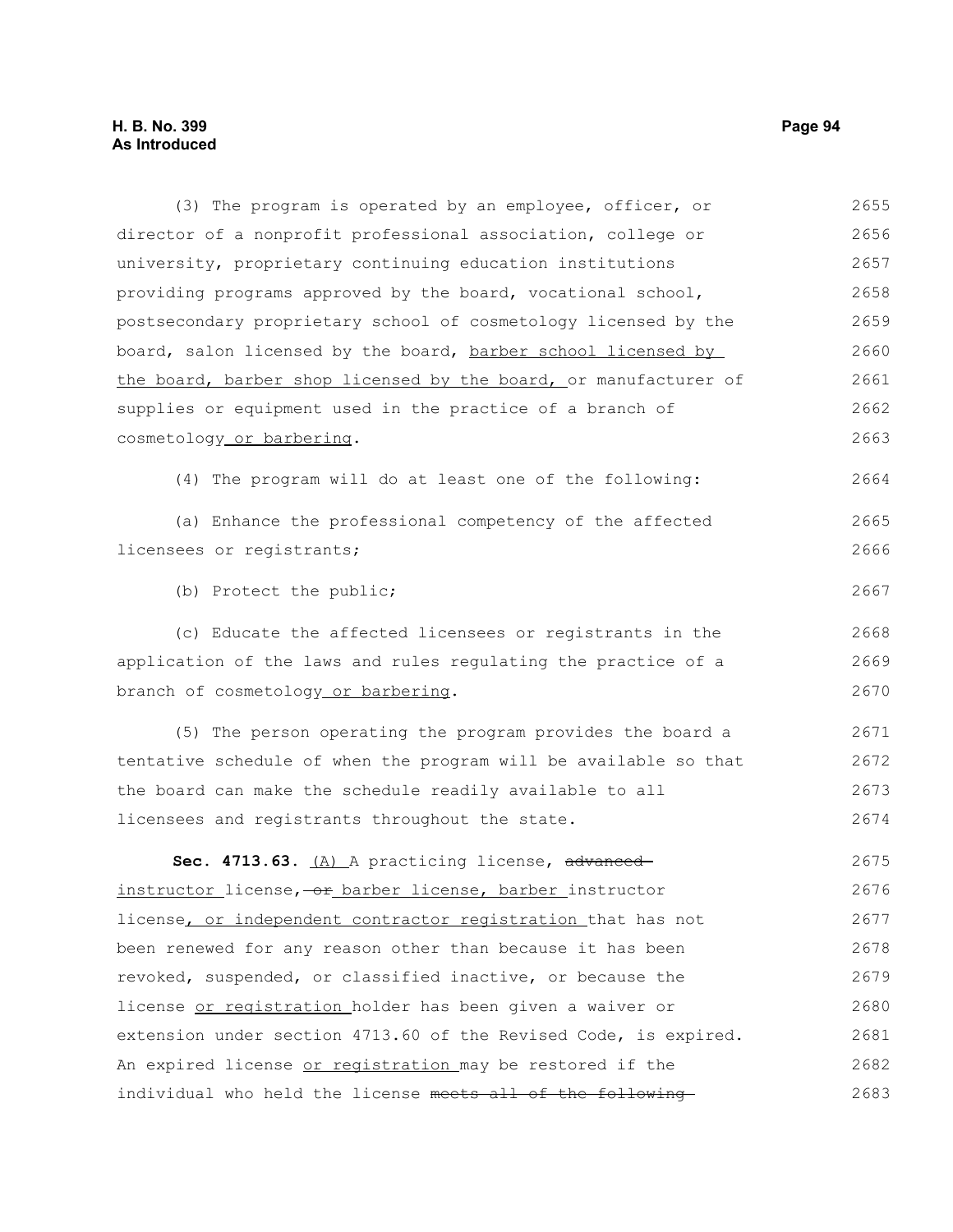| applicable conditions:                                                | 2684 |
|-----------------------------------------------------------------------|------|
| (A) Pays or registration pays to the state cosmetology and            | 2685 |
| barber board the restoration fee established under section            | 2686 |
| 4713.10 of the Revised Code+ and meets either of the following        | 2687 |
| requirements:                                                         | 2688 |
| (B) (1) In the case of a practicing license or advanced               | 2689 |
| <b>license</b> a registration that has been expired for more than two | 2690 |
| consecutive license or registration renewal periods, completes        | 2691 |
| eight hours of continuing education for each license or               | 2692 |
| registration renewal period that has elapsed since the license        | 2693 |
| was last issued or renewed, up to a maximum of twenty-four            | 2694 |
| hours;                                                                | 2695 |
| (2) In the case of a barber license that has been expired             | 2696 |
| for more than two consecutive license renewal periods, completes      | 2697 |
| any outstanding continuing education requirements for each            | 2698 |
| license renewal period that has elapsed since the license was         | 2699 |
| last issued or renewed, up to a maximum of twenty-four hours.         | 2700 |
| (B) At least four of those-the continuing education hours             | 2701 |
| required under division $(A) (1)$ or $(2)$ of this section shall      | 2702 |
| include a course pertaining to sanitation-infection control and       | 2703 |
| safety methods.                                                       | 2704 |
| The board shall deposit all fees it receives under-                   | 2705 |
| division (B) of this section into the general revenue fund.           | 2706 |
| Sec. 4713.64. (A) The state cosmetology and barber board              | 2707 |
| may take disciplinary action under this chapter for any of the        | 2708 |
| following:                                                            | 2709 |

(1) Failure to comply with the safety,  $-s$ anitation infection control, and licensing requirements of this chapter or rules adopted under it; 2710 2711 2712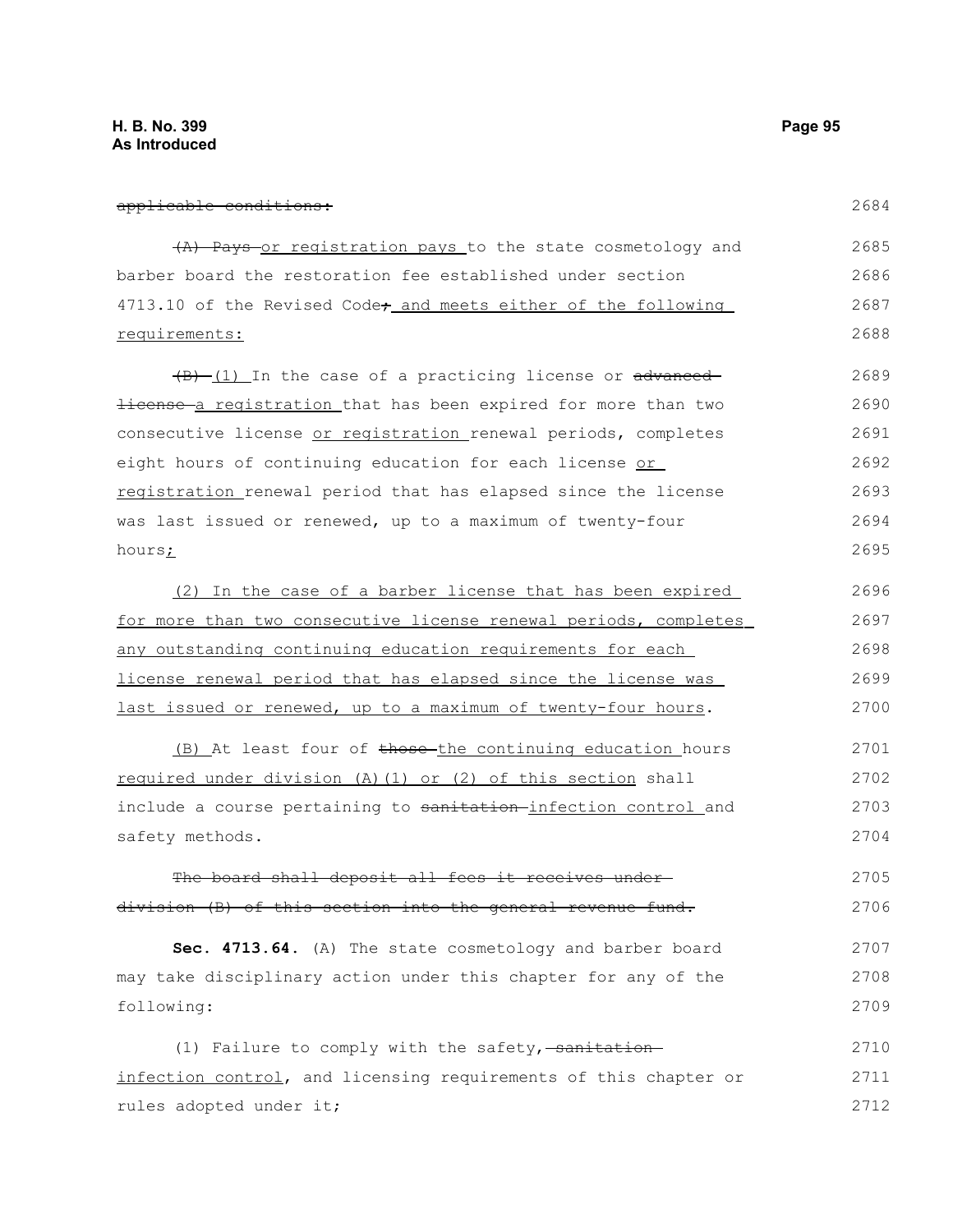(2) Continued practice by an individual knowingly having an infectious or contagious disease; (3) Habitual drunkenness or addiction to any habit-forming drug; (4) Willful false and fraudulent or deceptive advertising; (5) Falsification of any record or application required to be filed with the board; (6) Failure to pay a fine or abide by a suspension order issued by the board; (7) Failure to cooperate with an investigation or inspection; (8) Failure to respond to a subpoena; (9) Conviction of or plea of guilty to a violation of section 2905.32 of the Revised Code; (10) In the case of a salon or barber shop, any individual's conviction of or plea of guilty to a violation of section 2905.32 of the Revised Code for an activity that took place on the premises of the salon or barber shop. (B) On determining that there is cause for disciplinary action, the board may do one or more of the following: (1) Deny, revoke,  $\sigma$ r-suspend, or impose conditions on a license, permit, or registration issued by the board under this chapter; (2) Impose a fine; (3) Require the holder of a license, permit, or 2713 2714 2715 2716 2717 2718 2719 2720 2721 2722 2723 2724 2725 2726 2727 2728 2729 2730 2731 2732 2733 2734 2735 2736 2737

registration issued under this chapter to take corrective action courses. 2738 2739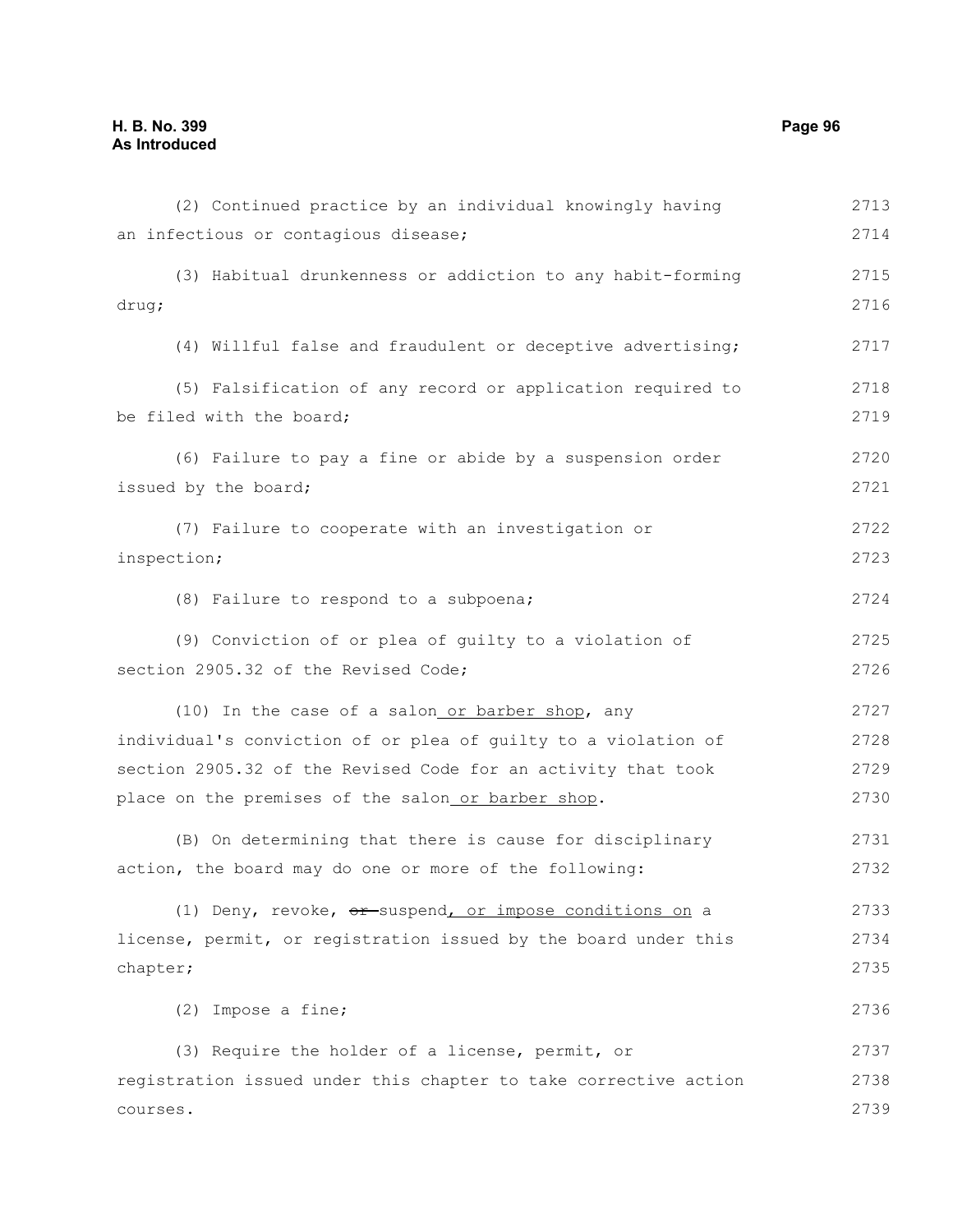## **H. B. No. 399 Page 97 As Introduced**

(C)(1) Except as provided in divisions (C)(2) and (3) of this section, the board shall take disciplinary action pursuant to an adjudication under Chapter 119. of the Revised Code. 2740 2741 2742

(2) The board may take disciplinary action without conducting an adjudication under Chapter 119. of the Revised Code against an individual who or salon who or barber shop that violates division (A)(9) or (10) of this section. After the board takes such disciplinary action, the board shall give written notice to the subject of the disciplinary action of the right to request a hearing under Chapter 119. of the Revised Code. 2743 2744 2745 2746 2747 2748 2749 2750

(3) In lieu of an adjudication, the board may enter into a consent agreement with the holder of a license, permit, or registration issued under this chapter. A consent agreement that is ratified by a majority vote of a quorum of the board members is considered to constitute the findings and orders of the board with respect to the matter addressed in the agreement. If the board does not ratify a consent agreement, the admissions and findings contained in the agreement are of no effect, and the case shall be scheduled for adjudication under Chapter 119. of the Revised Code. 2751 2752 2753 2754 2755 2756 2757 2758 2759 2760

(D) The amount and content of corrective action courses and other relevant criteria shall be established by the board in rules adopted under section 4713.08 of the Revised Code. 2761 2762 2763

(E)(1) The board may impose a separate fine for each offense listed in division (A) of this section. The amount of the first fine issued for a violation as the result of an inspection shall be not more than two hundred fifty dollars if the violator has not previously been fined for that offense. Any fines issued for additional violations during such an inspection 2764 2765 2766 2767 2768 2769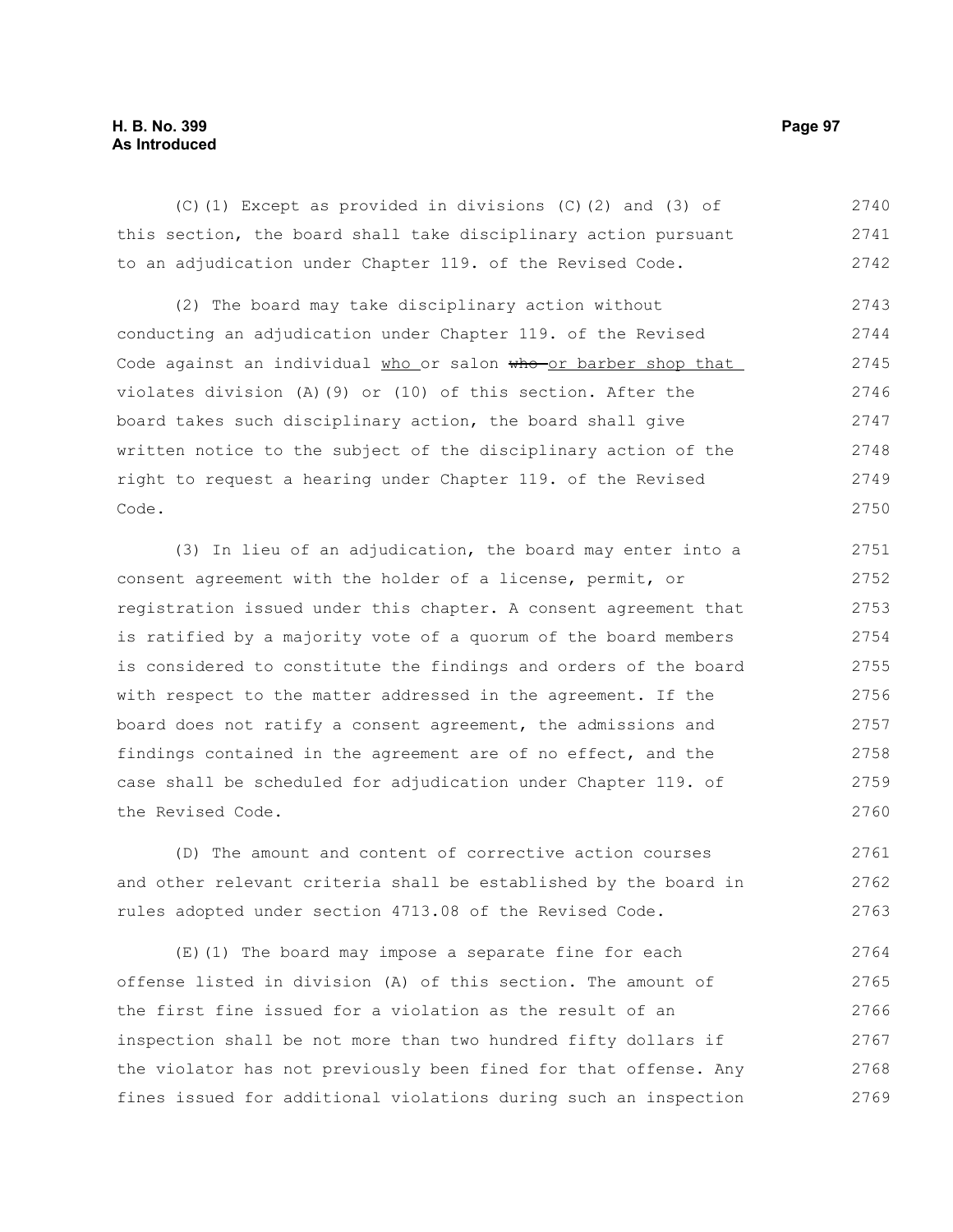shall not be more than one hundred dollars for each additional violation. The fine shall be not more than five hundred dollars if the violator has been fined for the same offense once before. Any fines issued for additional violations during a second inspection shall not be more than two hundred dollars for each additional violation. The fine shall be not more than one thousand dollars if the violator has been fined for the same offense two or more times before. Any fines issued for additional violations during a third inspection shall not be more than three hundred dollars for each additional violation. 2770 2771 2772 2773 2774 2775 2776 2777 2778 2779

(2) The board shall issue an order notifying a violator of a fine imposed under division (E)(1) of this section. The notice shall specify the date by which the fine is to be paid. The date shall be less than forty-five days after the board issues the order. 2780 2781 2782 2783 2784

(3) At the request of a violator who is temporarily unable to pay a fine, or upon its own motion, the board may extend the time period within which the violator shall pay the fine up to ninety-one hundred eighty days after the date the board issues the order. 2785 2786 2787 2788 2789

(4) If a violator fails to pay a fine by the datespecified in the board's order and does not request an extension within ten days after the date the board issues the order, or ifthe violator fails to pay the fine within the extended time period as described in division (E)(3) of this section, the board shall add to the fine an additional penalty equal to ten per cent of the fine. 2790 2791 2792 2793 2794 2795 2796

(5) If a violator fails to pay a fine within ninety days after the board issues the order, the board shall add to the fine interest at a rate specified by the board in rules adopted 2797 2798 2799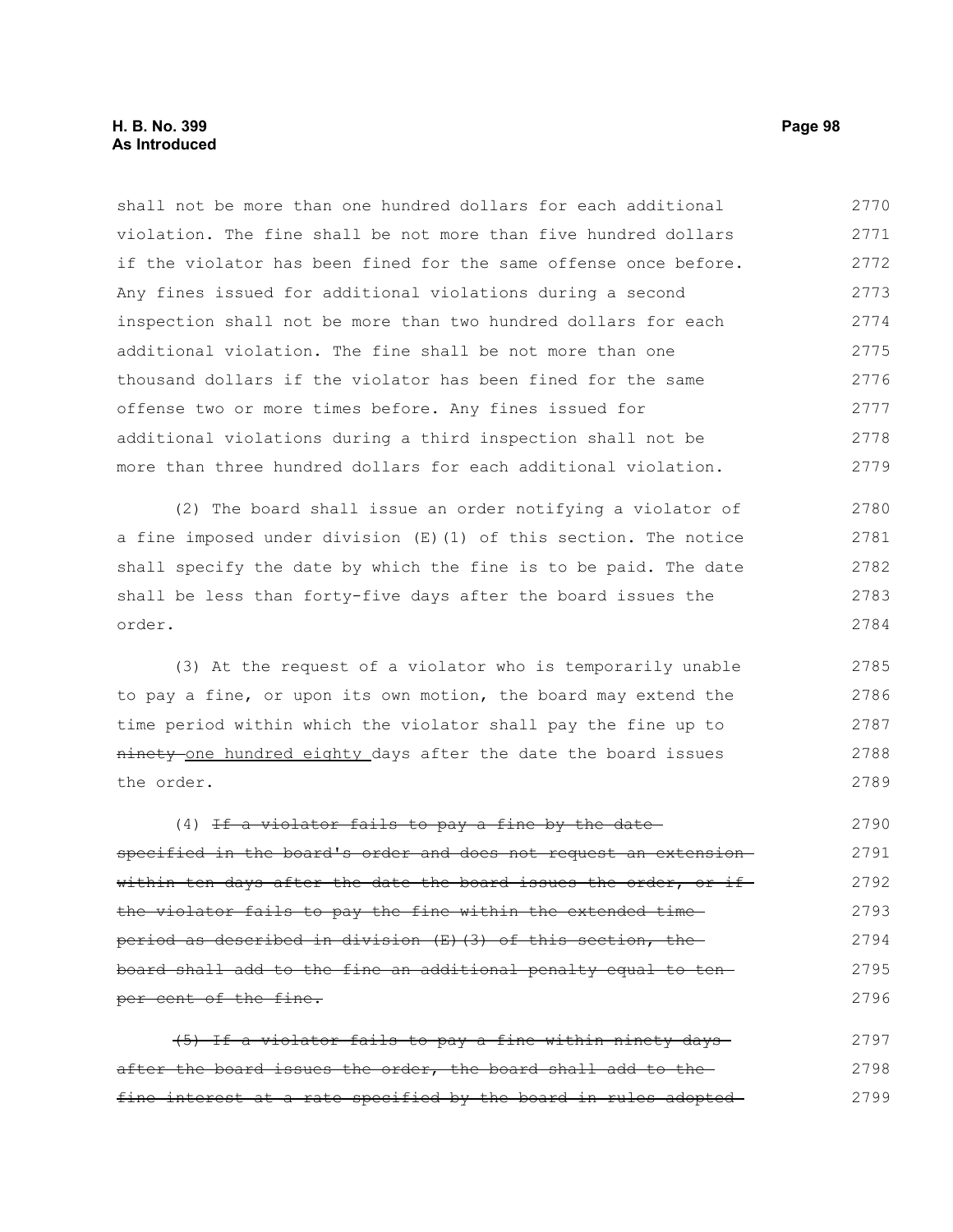under section 4713.08 of the Revised Code.

(6) If the fine, including any interest or additional penalty, remains unpaid on the ninety-first one hundred eightyfirst day after the board issues an order under division  $(E)$  (2) of this section, the amount of the fine and any interest or additional penalty-shall be certified to the attorney general for collection in the form and manner prescribed by the attorney general. The attorney general may assess the collection cost to the amount certified in such a manner and amount as prescribed by the attorney general. 2801 2802 2803 2804 2805 2806 2807 2808 2809

(F) In the case of an offense of failure to comply with division (A) or (B)(2) or (3) of section 4713.50 of the Revised Code, the board shall impose a fine of five hundred dollars if the violator has not previously been fined for that offense. If the violator has previously been fined for the offense, the board may impose a fine in accordance with this division or take another action in accordance with division (B) of this section. 2810 2811 2812 2813 2814 2815 2816

(G) The board shall notify a licensee or registrant who is in violation of division (A) of this section and the owner of the salon or barber shop in which the conditions constituting the violation were found. The individual receiving the notice of violation and the owner of the salon or barber shop may request a hearing pursuant to section 119.07 of the Revised Code. If the individual or owner fails to request a hearing or enter into a consent agreement thirty days after the date the board, in accordance with section 119.07 of the Revised Code and division (J) of this section, notifies the individual or owner of the board's intent to act against the individual or owner under division (A) of this section, the board by a majority vote of a quorum of the board members may take the action against the 2817 2818 2819 2820 2821 2822 2823 2824 2825 2826 2827 2828 2829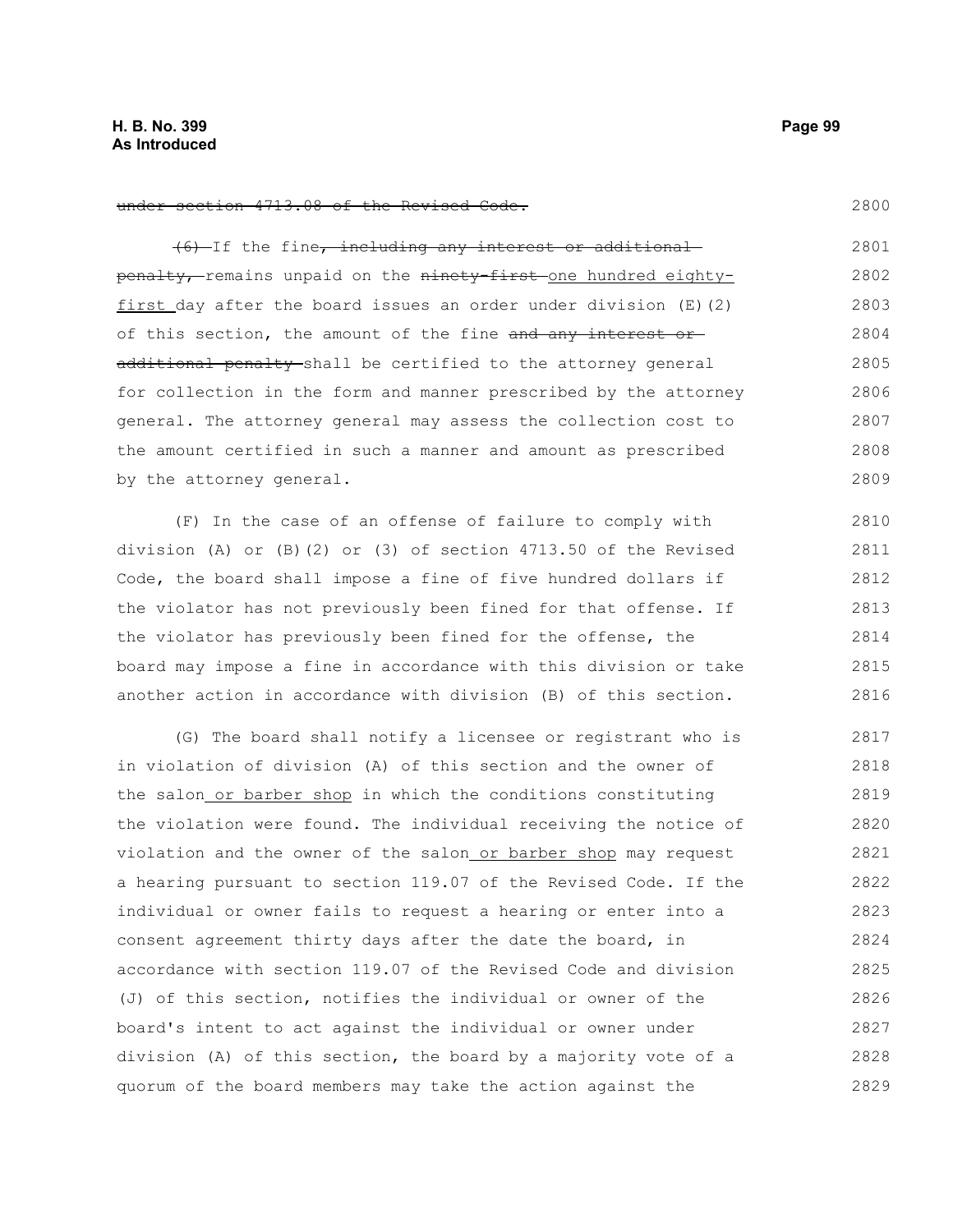2830

individual or owner without holding an adjudication hearing.

(H) The board, after a hearing in accordance with Chapter 119. of the Revised Code or pursuant to a consent agreement, may suspend a license, permit, or registration if the licensee, permit holder, or registrant fails to correct an unsafe condition that exists in violation of the board's rules or fails to cooperate in an inspection. If a violation of this chapter or rules adopted under it has resulted in a condition reasonably believed by an inspector to create an immediate danger to the health and safety of any individual using the facility, the inspector may suspend the license or permit of the facility or the individual responsible for the violation without a prior hearing until the condition is corrected or until a hearing in accordance with Chapter 119. of the Revised Code is held or a consent agreement is entered into and the board either upholds the suspension or reinstates the license, permit, or registration. 2831 2832 2833 2834 2835 2836 2837 2838 2839 2840 2841 2842 2843 2844 2845 2846

(I) The board shall not take disciplinary action against an individual licensed to operate a salon, barber shop, barber school, or school of cosmetology for a violation of this chapter that was committed by an individual licensed to practice a branch of cosmetology or barbering, while practicing within the salon, barber shop, or school, when the individual's actions were beyond the control of the salon-owner or school. 2847 2848 2849 2850 2851 2852 2853

(J) In addition to the methods of notification required under section 119.07 of the Revised Code, the board may send the notices required under divisions  $(C)(2)$ ,  $(E)(2)$ , and  $(G)$  of this section by any delivery method that is traceable and requires that the delivery person obtain a signature to verify that the notice has been delivered. The board also may send the notices 2854 2855 2856 2857 2858 2859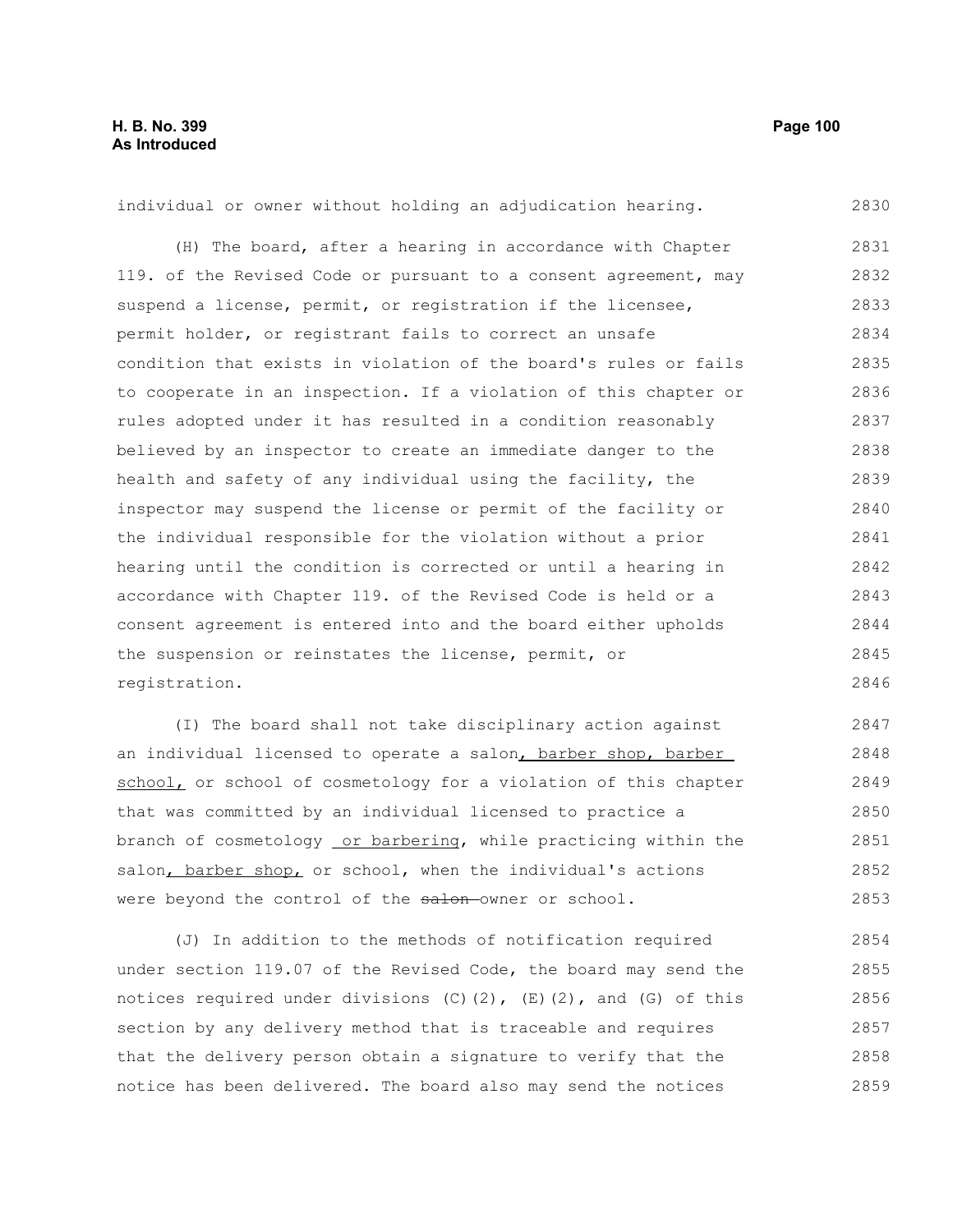## **H. B. No. 399 Page 101 As Introduced**

| by electronic mail, provided that the electronic mail delivery   | 2860 |
|------------------------------------------------------------------|------|
| system certifies that a notice has been received.                | 2861 |
| Sec. 4713.641. Any student or former student of a school-        | 2862 |
| of cosmetology licensed under division (A) of section 4713.44 of | 2863 |
| the Revised Code-individual may file a complaint with the state  | 2864 |
| cosmetology and barber board alleging that the an individual,    | 2865 |
| salon, barber shop, barber school, school of cosmetology, or     | 2866 |
| tanning facility has violated division (A) of section 4713.64 of | 2867 |
| the Revised Code this chapter or rules adopted under it. The     | 2868 |
| complaint shall be in writing and signed by the individual       | 2869 |
| bringing the complaint. Upon receiving a complaint, the board    | 2870 |
| shall initiate a preliminary investigation to determine whether  | 2871 |
| it is probable that a violation was committed. If the board      | 2872 |
| determines after preliminary investigation that it is not        | 2873 |
| probable that a violation was committed, the board shall notify  | 2874 |
| the individual who filed the complaint of the board's findings   | 2875 |
| and that the board will not issue a pursue formal complaint      | 2876 |
| action in the matter. If the board determines after a            | 2877 |
| preliminary investigation that it is probable that a violation   | 2878 |
| was committed, the board shall may proceed against the           | 2879 |
| individual, salon, barber shop, barber school, school of         | 2880 |
| cosmetology, or tanning facility pursuant to the board's         | 2881 |
| authority under section 4713.64 of the Revised Code and in       | 2882 |
| accordance with the hearing and notice requirements prescribed   | 2883 |
| in Chapter 119. of the Revised Code. A complaint filed under     | 2884 |
| this section is confidential and is not a public record under    | 2885 |
| section 149.43 of the Revised Code.                              | 2886 |

**Sec. 4713.65.** On receipt of a notice pursuant to section 3123.43 of the Revised Code, the state cosmetology and barber board shall comply with sections 3123.41 to 3123.50 of the Revised Code and any applicable rules adopted under section 2887 2888 2889 2890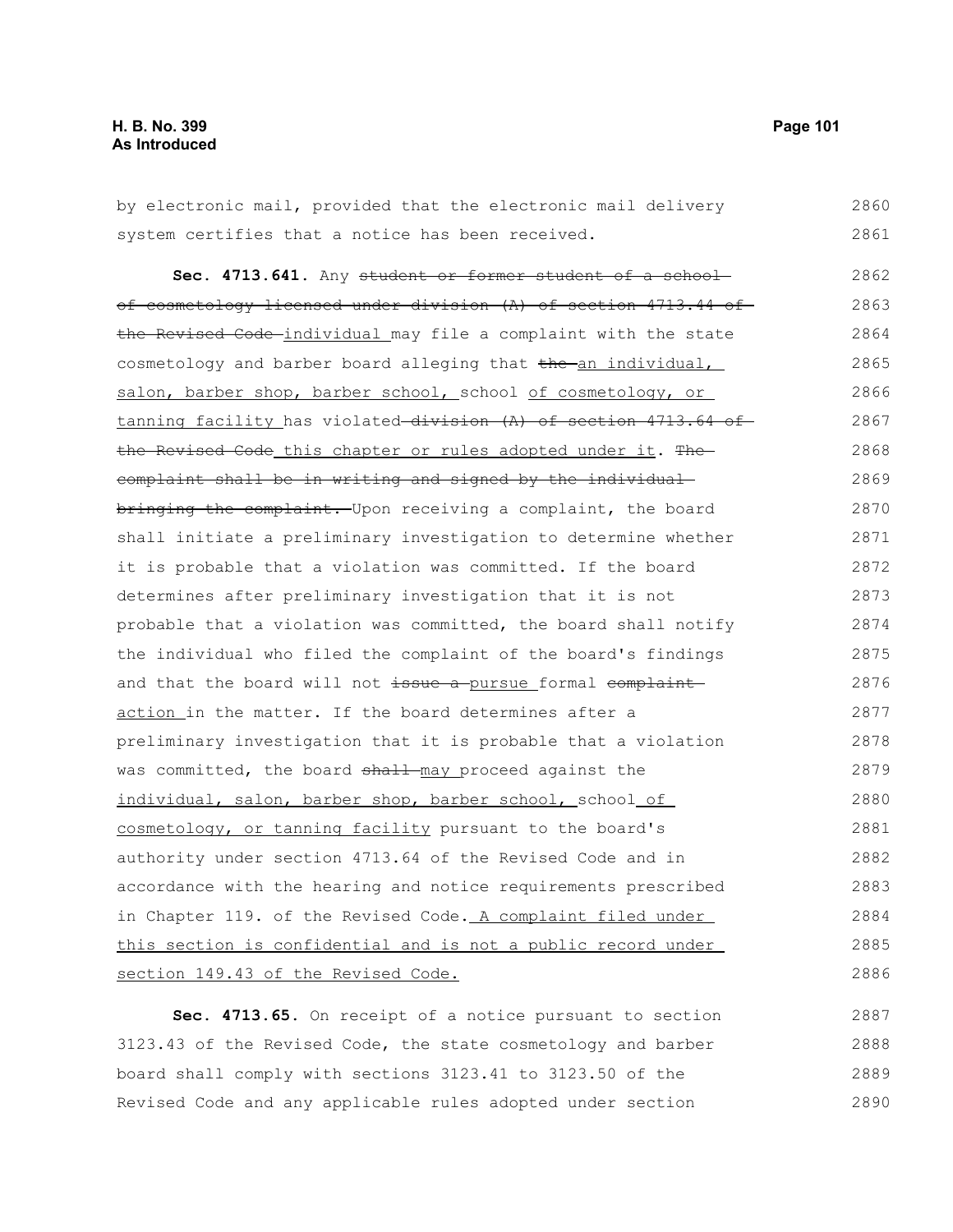| 3123.63 of the Revised Code with respect to a license issued      | 2891 |
|-------------------------------------------------------------------|------|
| pursuant to this chapter-or-licenses issued pursuant to Chapter-  | 2892 |
| 4709. of the Revised Code.                                        | 2893 |
| Sec. 4713.66. $(A)$ The state cosmetology and barber board,       | 2894 |
| on its own motion or on receipt of a written-complaint, may       | 2895 |
| investigate or inspect the activities or premises of an           | 2896 |
| individual or entity who is alleged to have violated this         | 2897 |
| chapter or rules adopted under it, regardless of whether the      | 2898 |
| individual or entity holds a license or registration issued       | 2899 |
| under this chapter.                                               | 2900 |
| (B) If, based on its investigation, the board determines          | 2901 |
| that there is reasonable cause to believe that an individual or-  | 2902 |
| entity has violated this chapter or rules adopted under it, the   | 2903 |
| board shall afford the individual or entity an opportunity for a  | 2904 |
| hearing. Notice shall be given and any hearing conducted in-      | 2905 |
| accordance with Chapter 119. of the Revised Code.                 | 2906 |
| (C) The board shall maintain a transcript of the hearing          | 2907 |
| and issue a written opinion to all parties, citing its findings-  | 2908 |
| and ground for any action it takes. Any action shall be taken in- | 2909 |
| accordance with section 4713.64 of the Revised Code.              | 2910 |
| Sec. 4713.69. (A) The state cosmetology and barber board          | 2911 |
| shall issue a boutique services registration to an applicant who  | 2912 |
| satisfies all of the following applicable conditions:             | 2913 |
| (1) Is at least sixteen years of age;                             | 2914 |
| (2) Is of good moral character;                                   | 2915 |
| (3) Has the equivalent of an Ohio public school tenth-            | 2916 |
| grade education;                                                  |      |
|                                                                   | 2917 |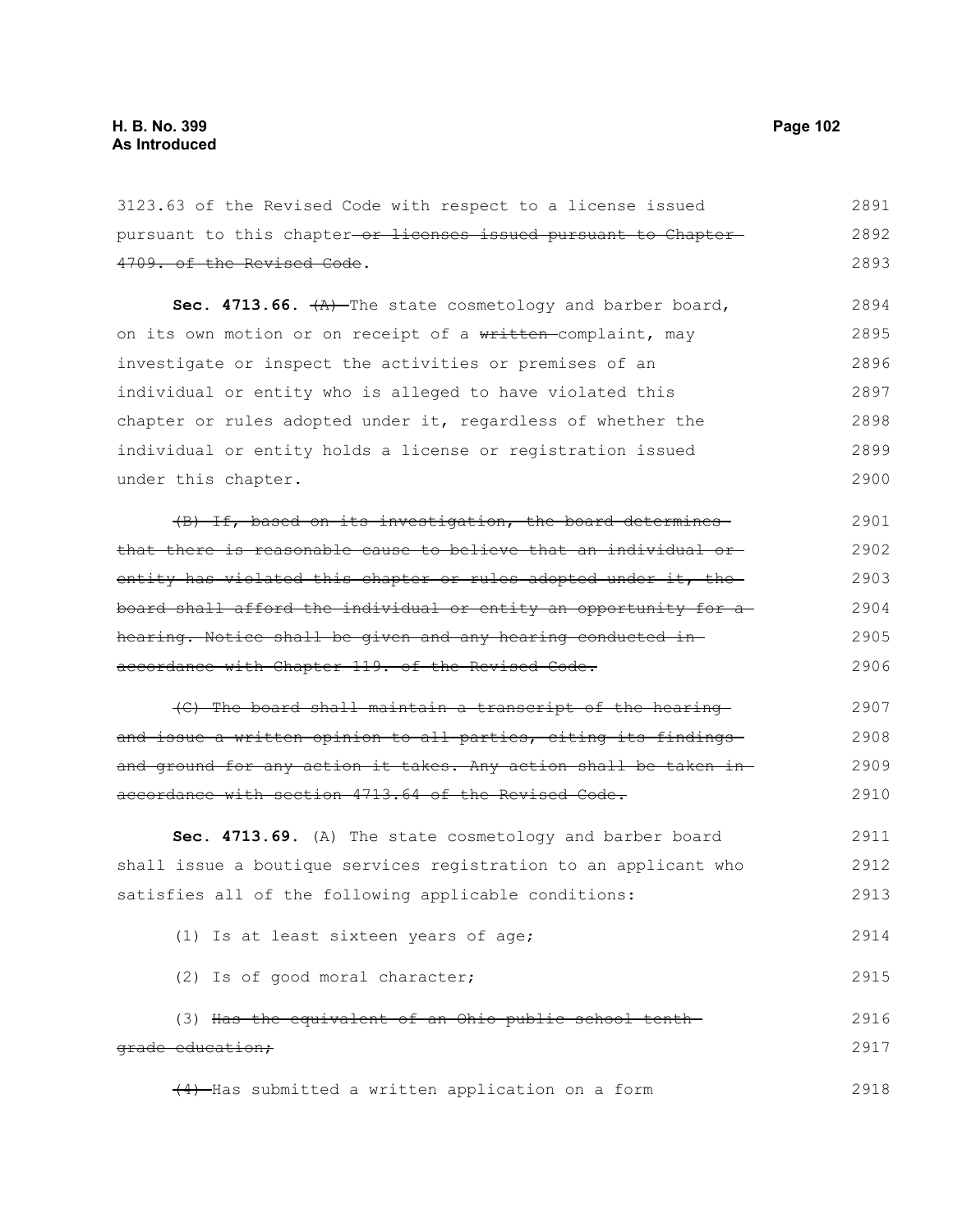prescribed by the board containing all of the following: (a) The applicant's name and home address; (b) The applicant's home telephone number and cellular telephone number, if any; (c) The applicant's electronic mail address, if any; (d) The applicant's date of birth; (e) The address and telephone number where boutique services will be performed. The address shall not contain a postoffice box number.  $(f)$  Whether the applicant has an occupational license, certification, or registration to provide beauty services in another state, and if so, what type of license and in what state;  $\frac{f(g) - f(f)}{g}$  Whether the applicant has ever had an occupational license, certification, or registration suspended, revoked, or denied in any state;  $(h)$  (q) An affidavit or certificate providing proof of formal training or apprenticeship under an individual providing such services.  $(B)$ -The place of business where boutique services areperformed must comply with the safety and sanitation requirements for licensed salon facilities as described in section 4713.41 of the Revised Code. (C) The board shall specify the manner by which boutique services registrants shall fulfill the continuing education requirements set forth in section 4713.09 of the Revised Code An individual may use "registered" as a designated title after 2919 2920 2921 2922 2923 2924 2925 2926 2927 2928 2929 2930 2931 2932 2933 2934 2935 2936 2937 2938 2939 2940 2941 2942 2943 2944 2945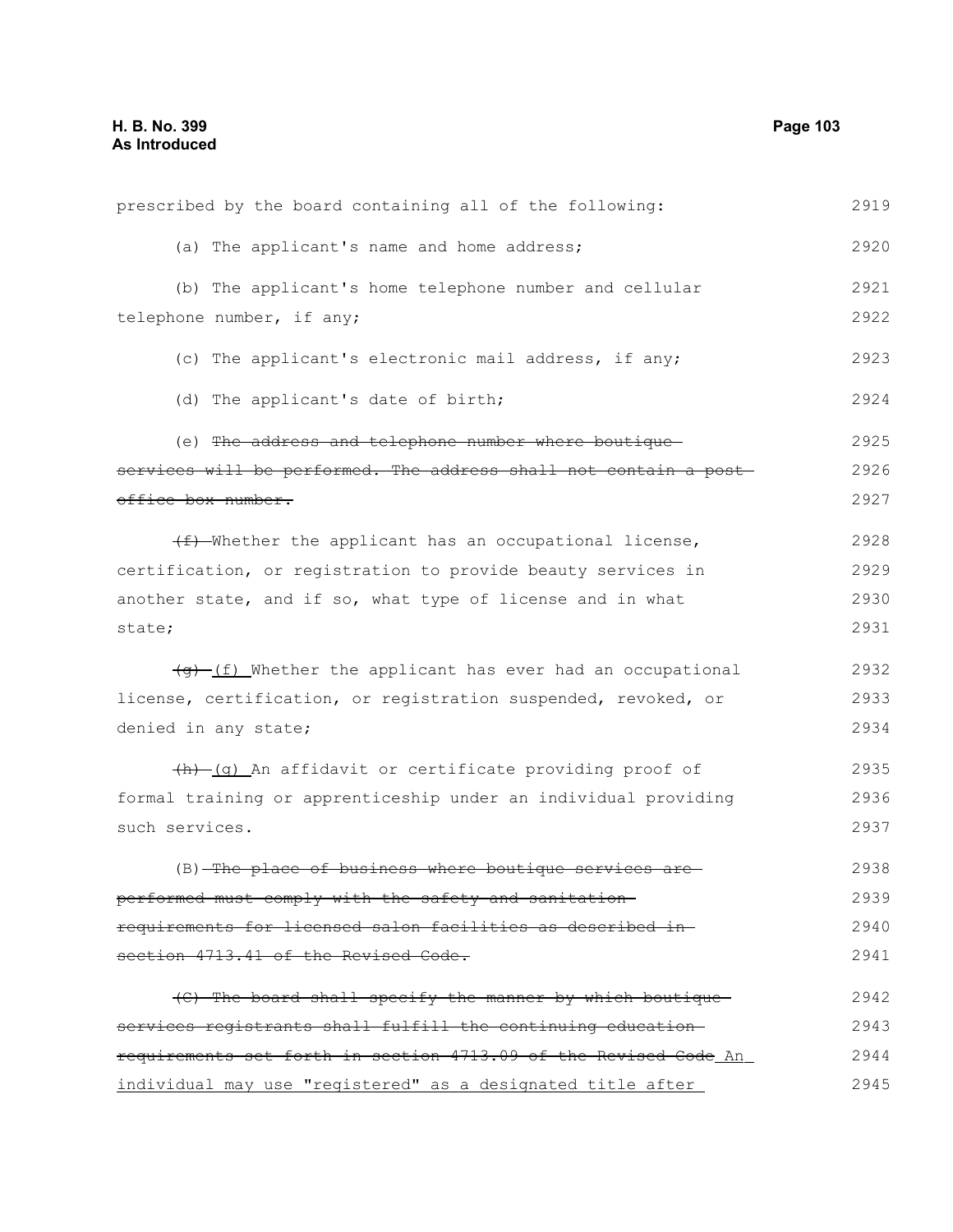receiving a boutique services registration. (C) A boutique services registration is not transferable to an individual other than the individual to whom the registration was issued. **Sec. 4713.70.** (A) The state cosmetology and barber board shall issue a special event permit to an applicant who satisfies all of the requirements established by the board in rules adopted pursuant to section 4713.08 of the Revised Code. (B) A special event permit issued under division (A) of this section shall permit a licensee or registrant to practice barbering or the branch of cosmetology for which the individual is licensed or registered on a limited and temporary basis in a place that is not licensed as a salon, barber shop, school of cosmetology, or barber school. (C) The board may inspect special events without notice. **Sec. 4713.71.** (A) The state cosmetology and barber board shall adopt rules, in accordance with section 4713.08 of the Revised Code, to establish an apprenticeship program for apprentice cosmetologists and barbers. The program shall allow for both of the following: (1) Apprentice cosmetologists to train in the practice of cosmetology, hair styling, esthetics, manicuring, or natural hair styling in a licensed salon under a person holding an applicable practicing or instructor license issued under this chapter; (2) Apprentice barbers to train in the practice of barbering in a licensed barber shop under a person holding a 2946 2947 2948 2949 2950 2951 2952 2953 2954 2955 2956 2957 2958 2959 2960 2961 2962 2963 2964 2965 2966 2967 2968 2969 2970 2971 2972

barber or barber instructor license issued under this chapter.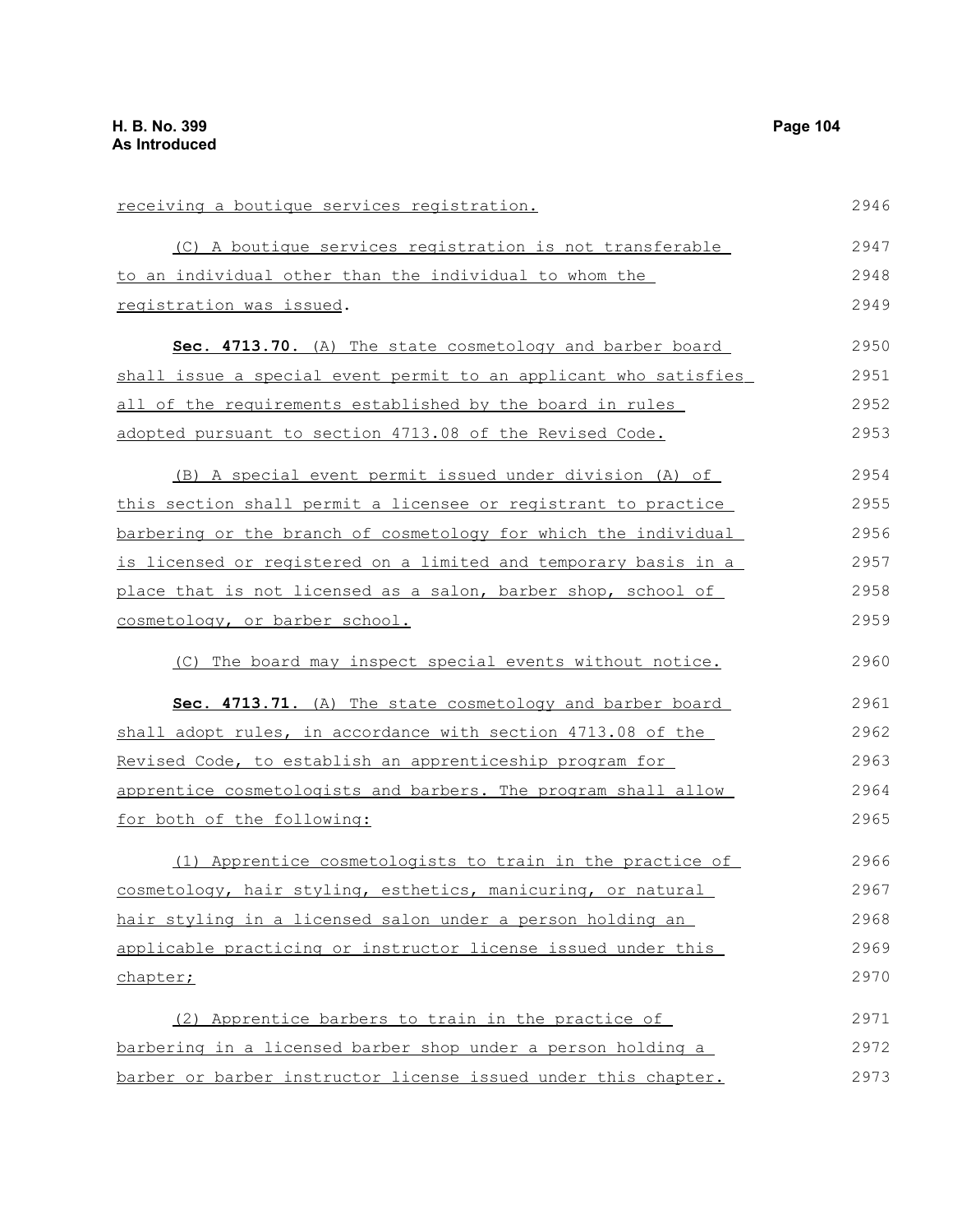| (B) An approved apprenticeship program under this section       | 2974 |
|-----------------------------------------------------------------|------|
| shall not require an apprentice cosmetologist or barber to      | 2975 |
| complete more than one hundred fifty per cent of the number of  | 2976 |
| hours of instruction required for an individual to obtain an    | 2977 |
| initial license of the type the apprentice is seeking.          | 2978 |
| (C) A post-secondary school of cosmetology or barber            | 2979 |
| school and salon or barber shop sponsor shall not charge fees   | 2980 |
| for each apprentice that enrolls in these services.             | 2981 |
| (D) The rules shall require an applicant to the program to      | 2982 |
| meet all of the following conditions:                           | 2983 |
| (1) Be at least eighteen years of age;                          | 2984 |
| (2) Be of good moral character;                                 | 2985 |
| (3) Have the equivalent of an Ohio public school tenth          | 2986 |
| grade education;                                                | 2987 |
| (4) Have a valid social security number or taxpayer             | 2988 |
| identification number;                                          | 2989 |
| (5) Complete the initial hour preapprentice training            | 2990 |
| course established by the board;                                | 2991 |
| (6) Complete an application, as prescribed by board rules,      | 2992 |
| and pay a fee of twenty-five dollars.                           | 2993 |
| (E) Applicants who are admitted to the apprenticeship           | 2994 |
| program shall do all of the following:                          | 2995 |
| (1) Work a minimum of thirty-two hours in a calendar week;      | 2996 |
| (2) Work under a trainer who holds a valid practicing,          | 2997 |
| barber, or instructor license in cosmetology or a barber        | 2998 |
| instructor license and has at least five years of experience in | 2999 |
| the practice of cosmetology, barbering, or a branch of          | 3000 |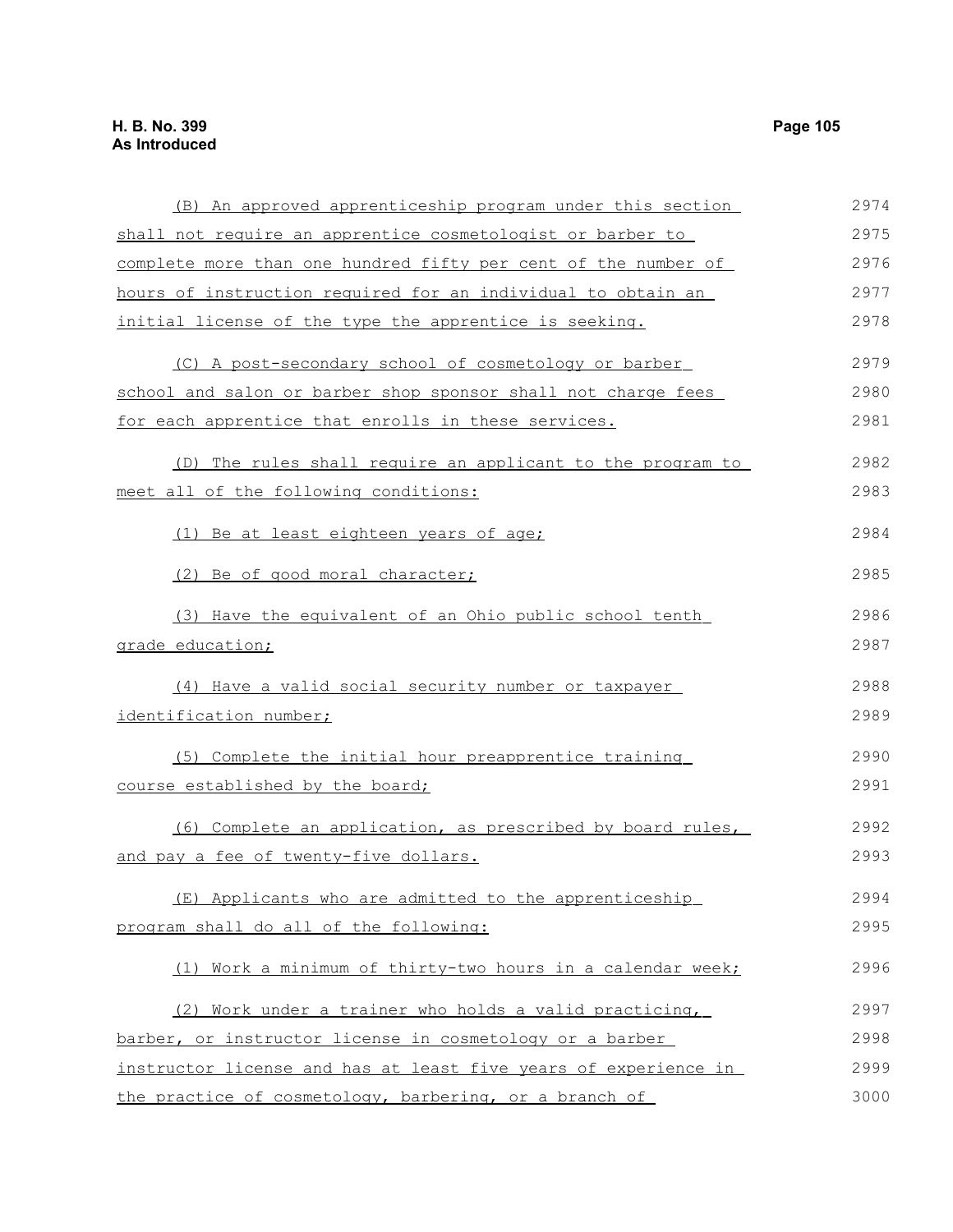cosmetology; (3) Complete a board-approved training program with the trainer including related instruction incorporating the best safety and infection control practices developed through curricula approved by the board. (F) Apprentices shall receive compensation from the licensed salon or barber shop for participating in the training program and related instruction that is, at minimum, equal to the minimum wage applicable under sections 4111.01 to 4111.17 of the Revised Code. (G) At the conclusion of the program, an apprentice may take the examination required under section 4713.24 of the Revised Code. **Sec. 4743.05.** Except as otherwise provided in sections 4701.20, 4723.062, 4723.082, 4729.65, 4781.121, and 4781.28 of the Revised Code, all money collected under Chapters 3773., 4701., 4703., 4709., 4713., 4715., 4717., 4723., 4725., 4729., 4732., 4733., 4734., 4736., 4741., 4744., 4747., 4753., 4755., 4757., 4758., 4771., 4775., 4779., and 4781. of the Revised Code shall be paid into the state treasury to the credit of the occupational licensing and regulatory fund, which is hereby created for use in administering such chapters. At the end of each quarter, the director of budget and management shall transfer from the occupational licensing and regulatory fund to the nurse education assistance fund created in section 3333.28 of the Revised Code the amount certified to the director under division (B) of section 4723.08 of the Revised Code. 3001 3002 3003 3004 3005 3006 3007 3008 3009 3010 3011 3012 3013 3014 3015 3016 3017 3018 3019 3020 3021 3022 3023 3024 3025 3026 3027 3028

At the end of each quarter, the director shall transfer 3029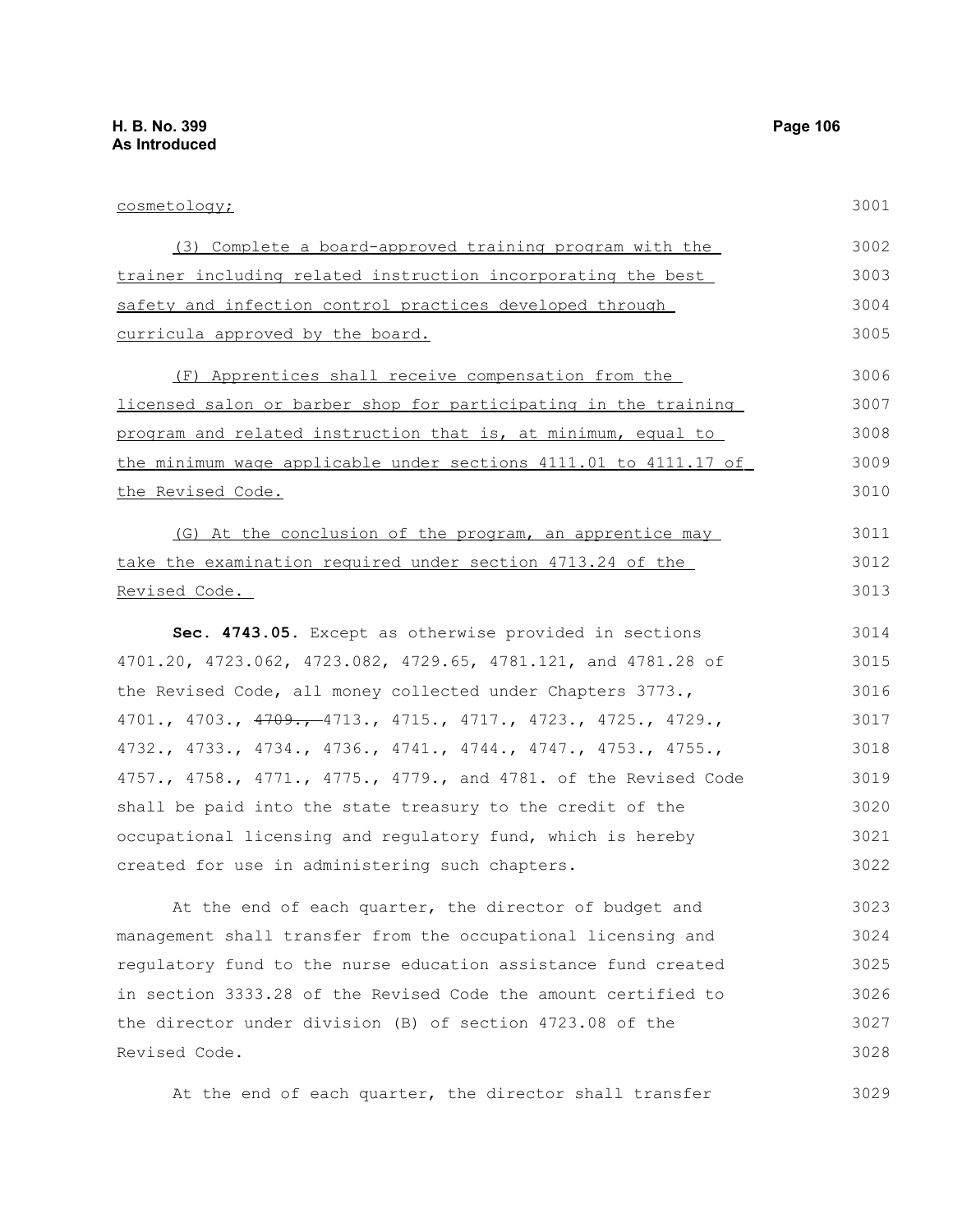from the occupational licensing and regulatory fund to the certified public accountant education assistance fund created in section 4701.26 of the Revised Code the amount certified to the director under division (H)(2) of section 4701.10 of the Revised Code. 3030 3031 3032 3033 3034

**Sec. 4745.01.** (A) "Standard renewal procedure," as used in Chapters 905., 907., 909., 911., 913., 915., 918., 921., 923., 927., 942., 943., 953., 1321., 3710., 3713., 3719., 3742., 3748., 3769., 3783., 3921., 3951., 4104., 4105., 4169., 4561., 4703., 4707., 4709., 4713., 4715., 4717., 4723., 4725., 4727., 4728., 4729., 4731., 4733., 4734., 4739., 4741., 4747., 4749., 4752., 4753., 4755., 4757., 4758., 4759., 4761., 4766., 4773., and 4775. of the Revised Code, means the license renewal procedures specified in this chapter. 3035 3036 3037 3038 3039 3040 3041 3042 3043

(B) "Licensing agency," as used in this chapter, means any department, division, board, section of a board, or other state governmental unit subject to the standard renewal procedure, as defined in this section, and authorized by the Revised Code to issue a license to engage in a specific profession, occupation, or occupational activity, or to have charge of and operate certain specified equipment, machinery, or premises. 3044 3045 3046 3047 3048 3049 3050

(C) "License," as used in this chapter, means a license, certificate, permit, card, or other authority issued or conferred by a licensing agency by authority of which the licensee has or claims the privilege to engage in the profession, occupation, or occupational activity, or to have control of and operate certain specific equipment, machinery, or premises, over which the licensing agency has jurisdiction. 3051 3052 3053 3054 3055 3056 3057

(D) "Licensee," as used in this chapter, means either the person to whom the license is issued or renewed by a licensing 3058 3059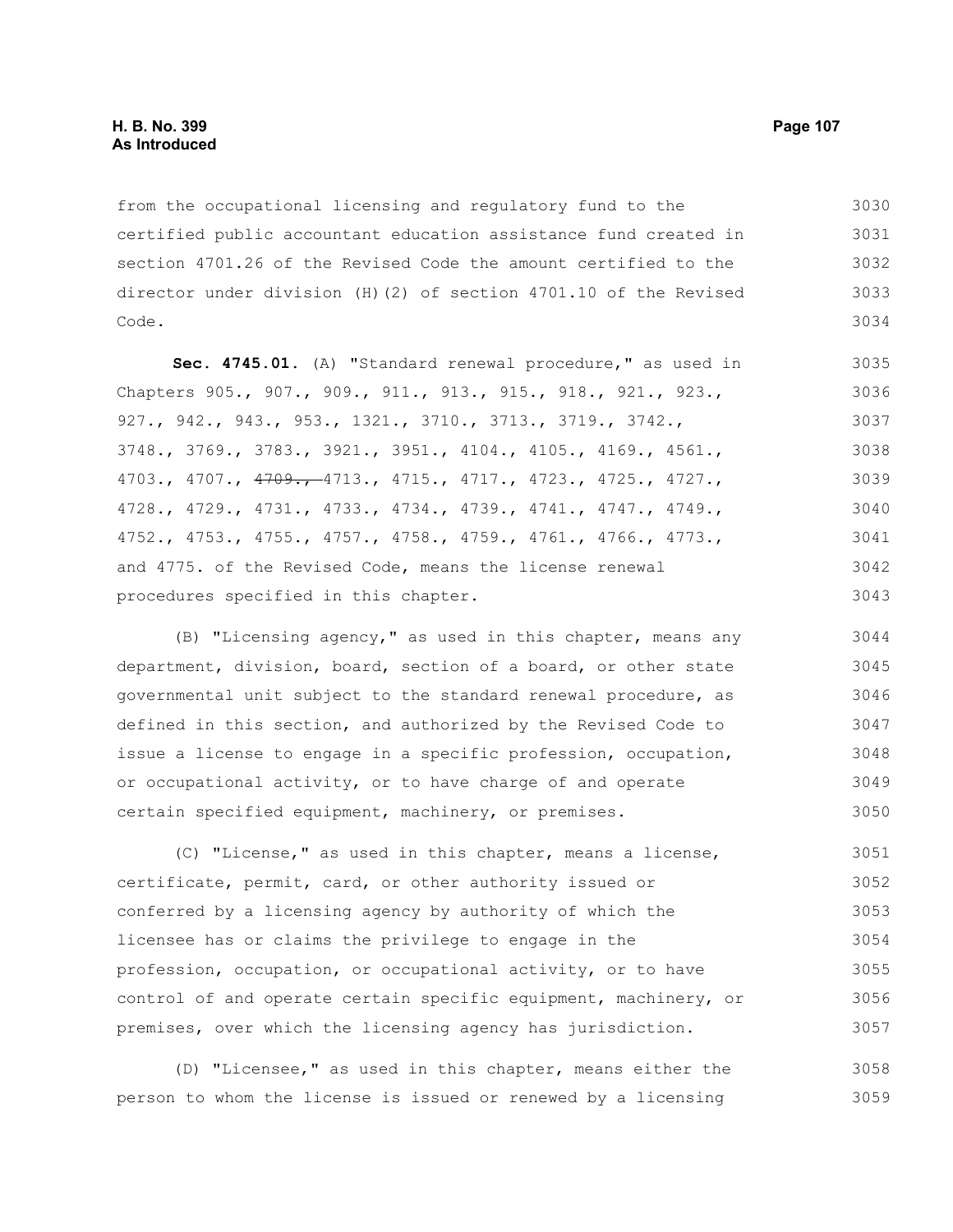#### agency, or the person, partnership, or corporation at whose request the license is issued or renewed. (E) "Renewal" and "renewed," as used in this chapter and in the chapters of the Revised Code specified in division (A) of this section, includes the continuing licensing procedure provided in Chapter 3748. of the Revised Code and rules adopted under it and in sections 1321.05 and 3921.33 of the Revised Code, and as applied to those continuing licenses any reference in this chapter to the date of expiration of any license shall be construed to mean the due date of the annual or other fee for the continuing license. **Sec. 4776.20.** (A) As used in this section: (1) "Licensing agency" means, in addition to each board identified in division (C) of section 4776.01 of the Revised Code, the board or other government entity authorized to issue a license under Chapters 4703., 4707., 4709., 4712., 4713., 4719., 4723., 4727., 4728., 4733., 4735., 4736., 4737., 4738., 4740., 4742., 4747., 4749., 4752., 4753., 4758., 4759., 4763., 4764., 4765., 4766., 4771., 4773., and 4781. of the Revised Code. "Licensing agency" includes an administrative officer that has authority to issue a license. (2) "Licensee" means, in addition to a licensee as described in division (B) of section 4776.01 of the Revised Code, the person to whom a license is issued by the board or other government entity authorized to issue a license under 3060 3061 3062 3063 3064 3065 3066 3067 3068 3069 3070 3071 3072 3073 3074 3075 3076 3077 3078 3079 3080 3081 3082 3083 3084

Chapters 4703., 4707., 4709., 4712., 4713., 4719., 4723., 4727., 4728., 4733., 4735., 4736., 4737., 4738., 4740., 4742., 4747., 4749., 4751., 4752., 4753., 4758., 4759., 4763., 4764., 4765., 4766., 4771., 4773., and 4781. of the Revised Code. 3085 3086 3087 3088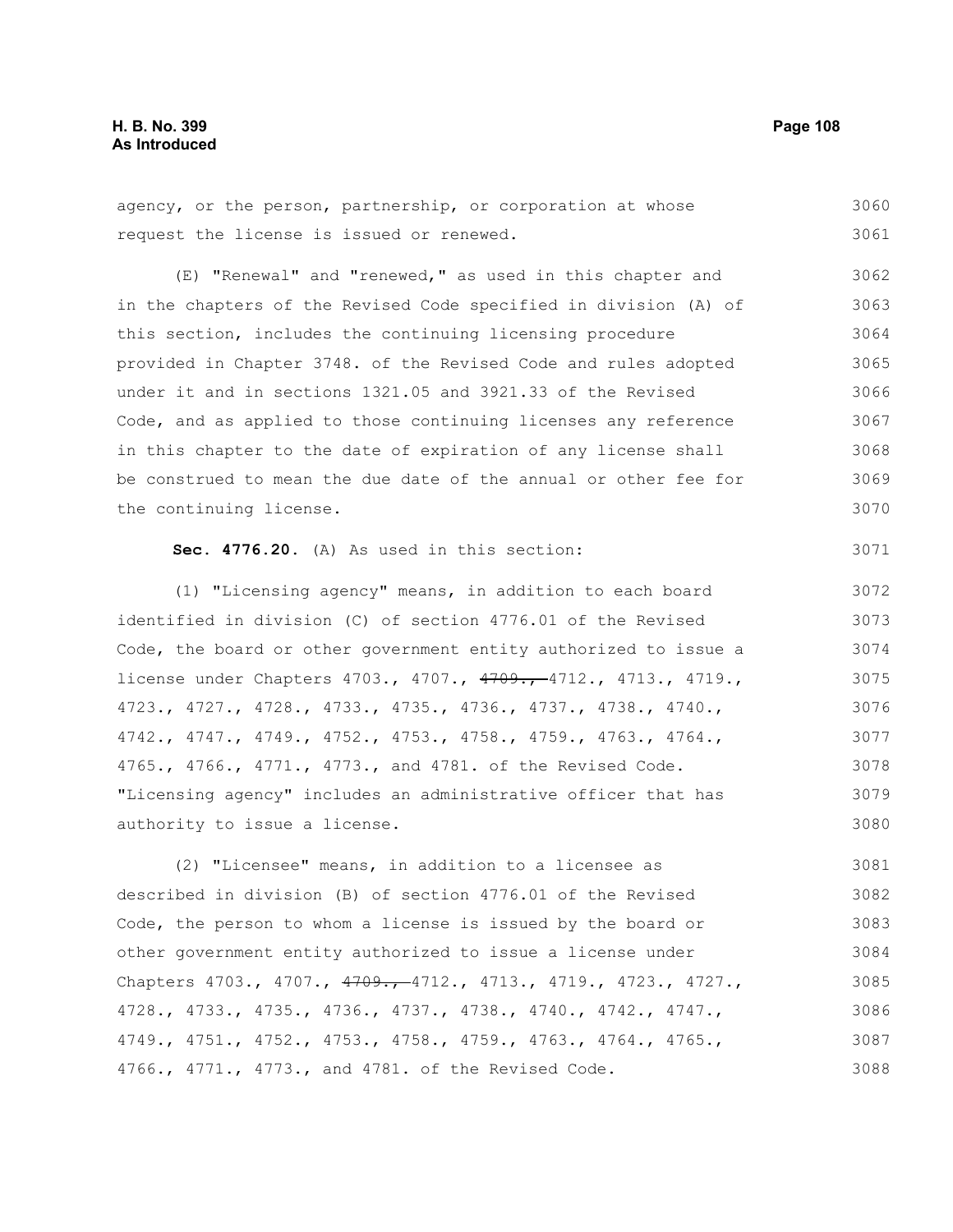## **H. B. No. 399 Page 109 As Introduced**

(3) "Prosecutor" has the same meaning as in section 2935.01 of the Revised Code. 3089 3090

(B) On a licensee's conviction of, plea of guilty to, judicial finding of guilt of, or judicial finding of guilt resulting from a plea of no contest to the offense of trafficking in persons in violation of section 2905.32 of the Revised Code, the prosecutor in the case shall promptly notify the licensing agency of the conviction, plea, or finding and provide the licensee's name and residential address. On receipt of this notification, the licensing agency shall immediately suspend the licensee's license. 3091 3092 3093 3094 3095 3096 3097 3098 3099

(C) If there is a conviction of, plea of guilty to, judicial finding of guilt of, or judicial finding of guilt resulting from a plea of no contest to the offense of trafficking in persons in violation of section 2905.32 of the Revised Code and all or part of the violation occurred on the premises of a facility that is licensed by a licensing agency, the prosecutor in the case shall promptly notify the licensing agency of the conviction, plea, or finding and provide the facility's name and address and the offender's name and residential address. On receipt of this notification, the licensing agency shall immediately suspend the facility's license. 3100 3101 3102 3103 3104 3105 3106 3107 3108 3109 3110 3111

(D) Notwithstanding any provision of the Revised Code to the contrary, the suspension of a license under division (B) or (C) of this section shall be implemented by a licensing agency without a prior hearing. After the suspension, the licensing agency shall give written notice to the subject of the suspension of the right to request a hearing under Chapter 119. of the Revised Code. After a hearing is held, the licensing 3112 3113 3114 3115 3116 3117 3118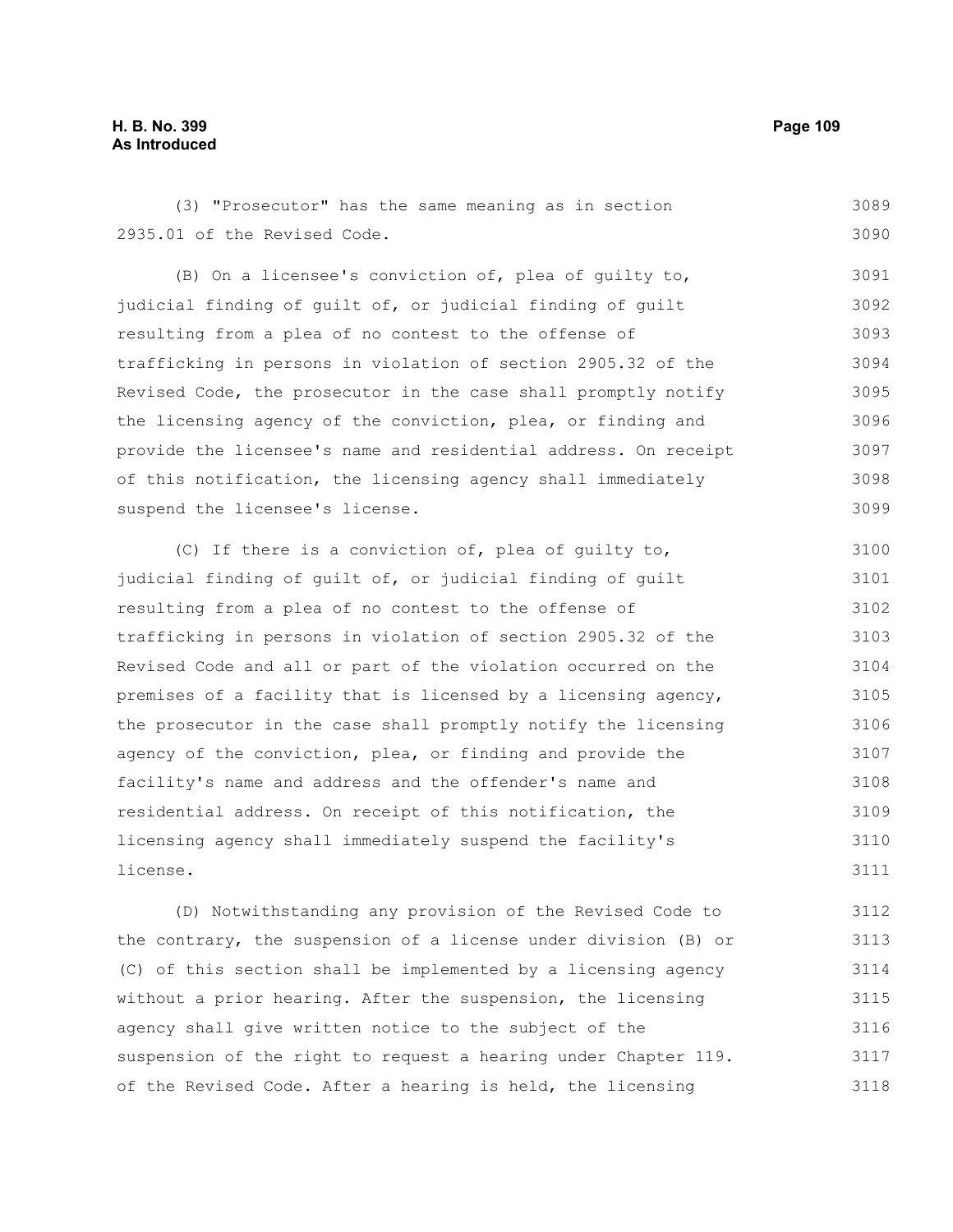## **H. B. No. 399 Page 110 As Introduced**

agency shall either revoke or permanently revoke the license of the subject of the suspension, unless it determines that the license holder has not been convicted of, pleaded guilty to, been found guilty of, or been found guilty based on a plea of no contest to the offense of trafficking in persons in violation of section 2905.32 of the Revised Code. 3119 3120 3121 3122 3123 3124

**Sec. 5502.63.** (A) The division of criminal justice services in the department of public safety shall prepare a poster and a brochure that describe safe firearms practices. The poster and brochure shall contain typeface that is at least onequarter inch tall. The division shall furnish copies of the poster and brochure free of charge to each federally licensed firearms dealer in this state. 3125 3126 3127 3128 3129 3130 3131

As used in this division, "federally licensed firearms dealer" means an importer, manufacturer, or dealer having a license to deal in destructive devices or their ammunition, issued and in effect pursuant to the federal "Gun Control Act of 1968," 82 Stat. 1213, 18 U.S.C. 923 et seq., and any amendments or additions to that act or reenactments of that act. 3132 3133 3134 3135 3136 3137

(B)(1) The division of criminal justice services shall create a poster that provides information regarding the national human trafficking resource center hotline. The poster shall be no smaller than eight and one-half inches by eleven inches in size and shall include a statement in substantially the following form: 3138 3139 3140 3141 3142 3143

"If you or someone you know is being forced to engage in any activity and cannot leave – whether it is commercial sex, housework, farm work, or any other activity – call the National Human Trafficking Resource Center Hotline at 1-888-373-7888 to access help and services. 3144 3145 3146 3147 3148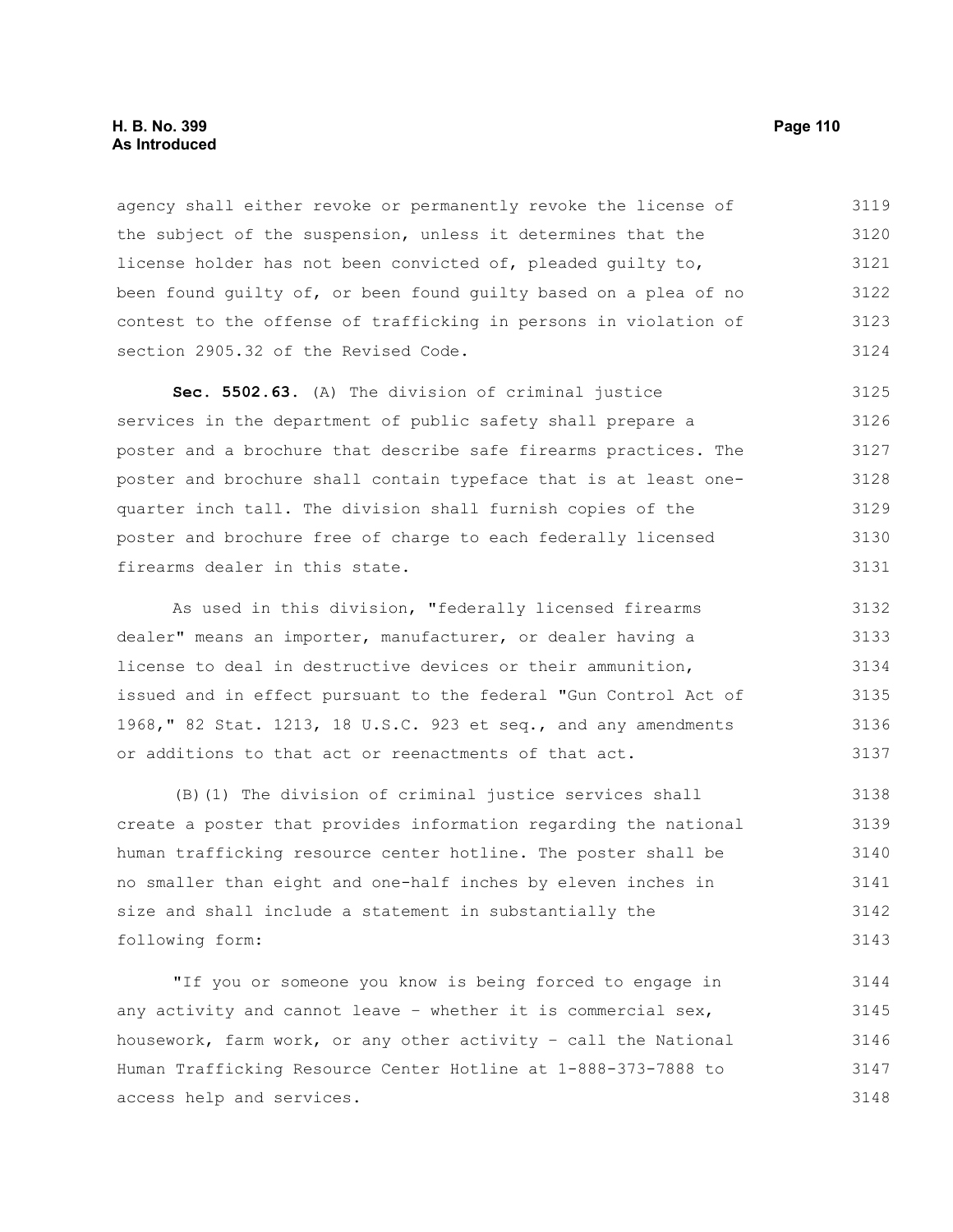| Victims of human trafficking are protected under U.S. and       | 3149 |
|-----------------------------------------------------------------|------|
| Ohio law.                                                       | 3150 |
| The toll-free Hotline is:                                       | 3151 |
| - Available 24 hours a day, 7 days a week                       | 3152 |
| - Operated by a non-profit, non-governmental organization       | 3153 |
| - Anonymous & confidential                                      | 3154 |
| - Accessible in 170 languages                                   | 3155 |
| - Able to provide help, referral to services, training,         | 3156 |
| and general information."                                       | 3157 |
| The statement shall appear on each poster in English,           | 3158 |
| Spanish, and, for each county, any other language required for  | 3159 |
| voting materials in that county under section 1973aa-la of the  | 3160 |
| "Voting Rights Act of 1965," 79 Stat. 437, 42 U.S.C. 1973, as   | 3161 |
| amended. In addition to the national human trafficking resource | 3162 |
| center hotline, the statement may contain any additional        | 3163 |
| hotlines regarding human trafficking for access to help and     | 3164 |
| services.                                                       | 3165 |
| (2) The division shall make the poster available for print      | 3166 |
| on its public web site and shall make the poster available to   | 3167 |
| and encourage its display at each of the following places:      | 3168 |
| (a) A highway truck stop;                                       | 3169 |
| (b) A hotel, as defined in section 3731.01 of the Revised       | 3170 |
| Code;                                                           | 3171 |
| (c) An adult entertainment establishment, as defined in         | 3172 |
| section 2907.39 of the Revised Code;                            | 3173 |
| (d) A beauty-salon, as defined in section 4713.01 of the        | 3174 |
| Revised Code;                                                   | 3175 |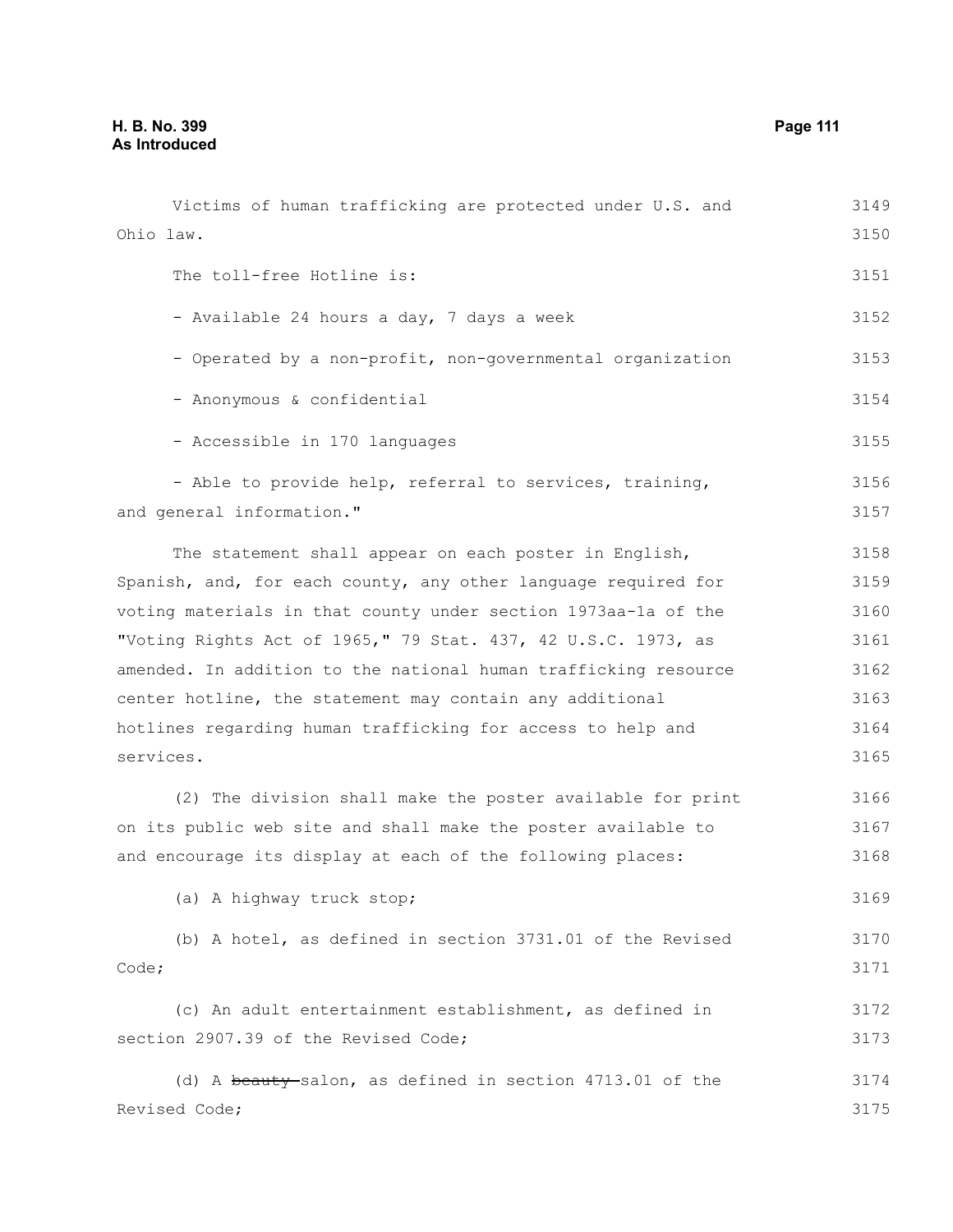(e) An agricultural labor camp, as defined in section 3733.41 of the Revised Code; (f) A hospital or urgent care center; (g) Any place where there is occurring a contest for the (h) Any establishment operating as a massage parlor, (i) A fair. (3) As used in this section: (a) "Fair" means the annual exposition conducted by any (b) "Highway truck stop" means a gas station with a sign **Section 2.** That existing sections 2925.01, 3333.26, 4713.01, 4713.02, 4713.03, 4713.06, 4713.07, 4713.071, 4713.08, 4713.081, 4713.09, 4713.10, 4713.14, 4713.141, 4713.16, 4713.17, 4713.22, 4713.24, 4713.28, 4713.31, 4713.32, 4713.34, 4713.35, 4713.37, 4713.41, 4713.42, 4713.44, 4713.45, 4713.46, 4713.49, 3176 3177 3178 3179 3180 3181 3182 3183 3184 3185 3186 3187 3188 3189 3190 3191 3192 3193 3194 3195 3196 3197 3198 3199 3200 3201 3202

championship of a division, conference, or league of a professional athletic association or of a national collegiate athletic association division I intercollegiate sport or where there is occurring an athletic competition at which cash prizes are awarded to individuals or teams;

massage spa, alternative health clinic, or similar entity by persons who do not hold a valid license from the state medical board to practice massage therapy under Chapter 4731. of the Revised Code;

county or independent agricultural society or the Ohio expositions commission.

that is visible from a highway, as defined in section 5501.01 of the Revised Code, that offers amenities to commercial vehicles.

4713.55, 4713.56, 4713.57, 4713.58, 4713.59, 4713.60, 4713.61,

3203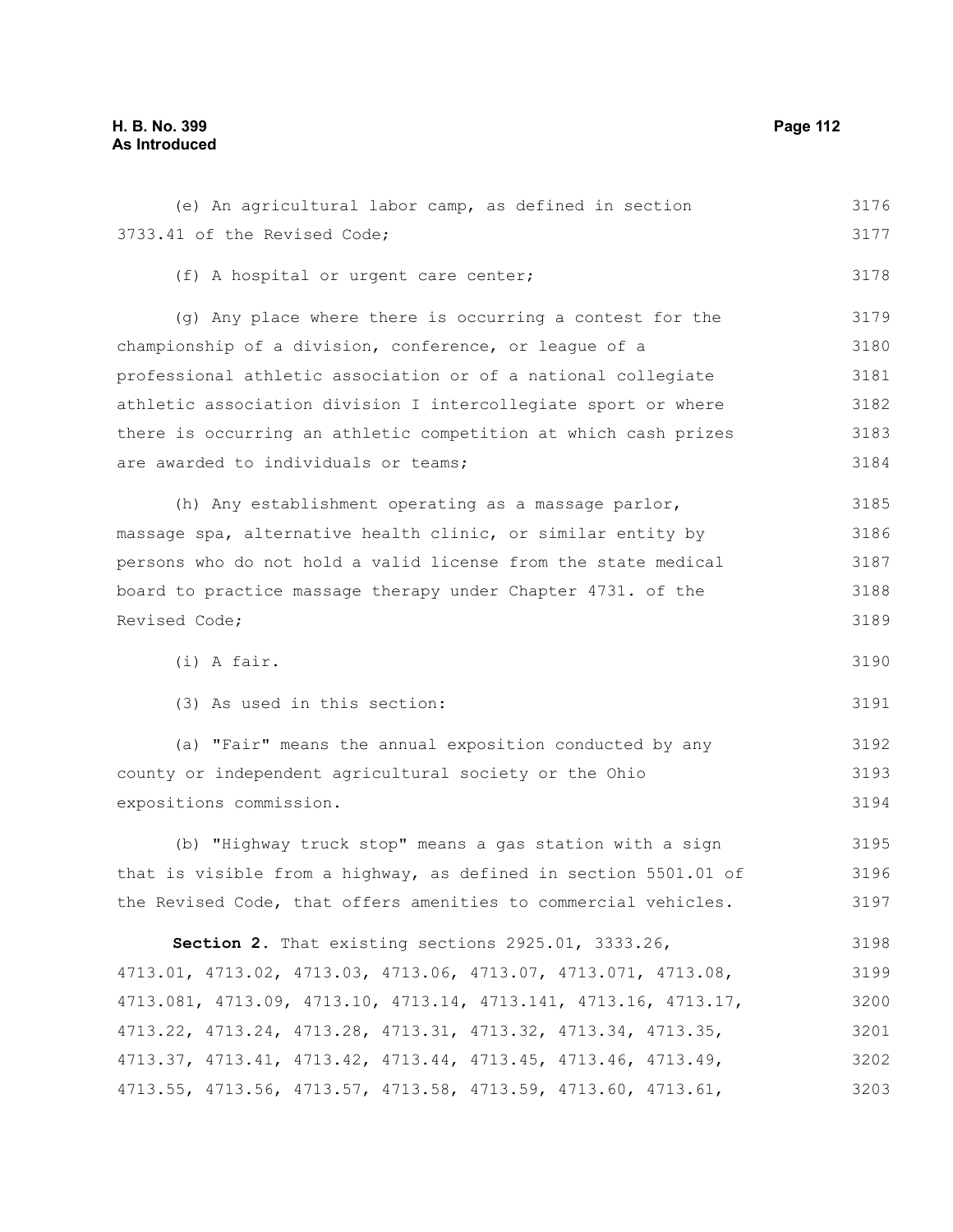4713.62, 4713.63, 4713.64, 4713.641, 4713.65, 4713.66, 4713.69, 4743.05, 4745.01, 4776.20, and 5502.63 of the Revised Code are hereby repealed. 3204 3205 3206

**Section 3.** That sections 4709.01, 4709.02, 4709.03, 4709.05, 4709.07, 4709.08, 4709.09, 4709.10, 4709.11, 4709.12, 4709.13, 4709.14, 4709.23, 4709.99, 4713.25, 4713.26, 4713.30, 4713.36, and 4713.39 of the Revised Code are hereby repealed. 3207 3208 3209 3210

**Section 4.** Not later than two years after the effective date of this section and in accordance with division (A)(22) of section 4713.08 of the Revised Code, the State Cosmetology and Barber Board shall adopt rules under Chapter 119. of the Revised Code to specify the circumstances under which an applicant for a practicing license may take the examination required by section 4713.24 of the Revised Code before having successfully completed the minimum number of hours required for the license under section 4713.28 of the Revised Code. 3211 3212 3213 3214 3215 3216 3217 3218 3219

**Section 5.** Notwithstanding the amendment of sections in Chapter 4713. of the Revised Code in this act, which no longer provides for independent contractor licenses, the member of the State Cosmetology and Barber Board who holds a seat pursuant to division (A)(3) of section 4713.02 of the Revised Code as it appeared immediately before the effective date of this section shall retain that seat until the current term of the seat expires, at which point the seat is to be filled with a person who is an independent contractor registered in accordance with section 4713.39 of the Revised Code as enacted by this act. 3220 3221 3222 3223 3224 3225 3226 3227 3228 3229

**Section 6.** Notwithstanding the amendment of sections in Chapter 4713. of the Revised Code in this act, which no longer provides for independent contractor licenses, a valid independent contractor license held by a person on or after the 3230 3231 3232 3233